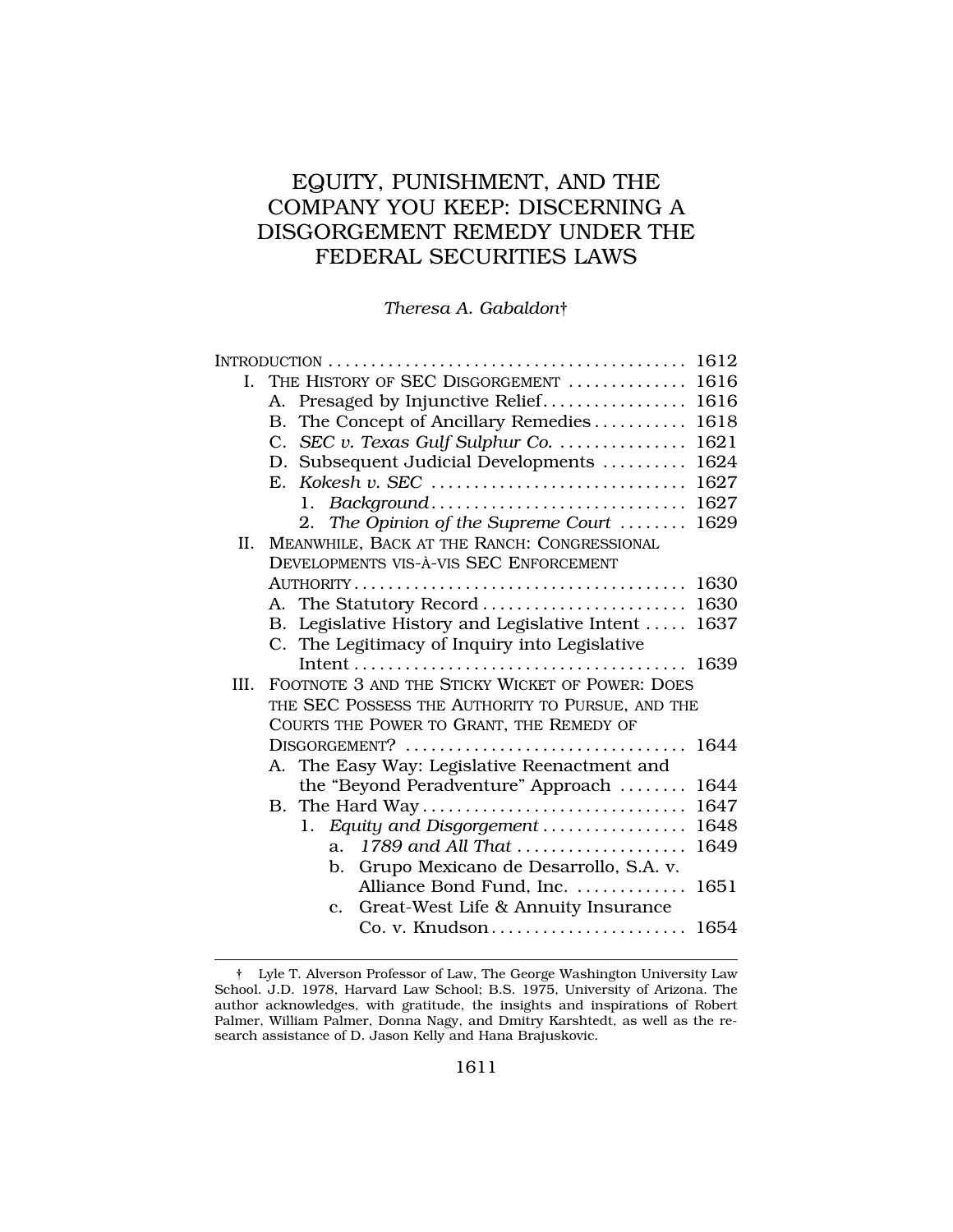<span id="page-1-0"></span>

|    | d. When Grupo Mexicano and When                |
|----|------------------------------------------------|
|    |                                                |
|    | e. Other Precedents<br>1658                    |
|    | <b>Expansive Views on Disgorgement:</b><br>i.  |
|    | Porter and Kansas  1658                        |
|    | ii. A Clearly Restrictive View: Mertens.       |
|    | 1660                                           |
|    | iii. Antitrust and Other Cases<br>1662         |
| f. | Summation and Transition<br>1664               |
|    | 1664<br>2. Law and Disgorgement                |
|    | a. The Nature of Federal Common Law<br>1665    |
|    | b. Disgorgement as a Matter of Federal         |
|    | Common Law<br>1668                             |
|    | 1670<br>c. A Sidebar on Delegation $\ldots$    |
|    | C. The Difference Between Legal and Equitable  |
|    | Remedies—or Which is Which, and Why?<br>1672   |
|    | 1676<br>D. Recapitulation and Further Analysis |
|    | 1679                                           |

#### INTRODUCTION

Since its inception in 1934, the Securities and Exchange Commission (the Commission or the SEC) has wielded statutory authority to seek injunctive relief for violations of the federal securities laws.1 Since 1970 courts have, at the Commission's behest and without much analysis, ordered violators to disgorge profits—make that lots and lots of profits gained in the course of their wrongdoing.2 In some instances, the profits are returned to victims.3 In others, either because the victims are too many and too scattered or because the violation is a victimless one such as engaging in bribery, the illgotten gains are kept by the government.4 In either case, the existence of the disgorgement remedy has been regarded by the lower federal courts as well settled enough so as to result in

<sup>1</sup> *See infra* notes 28–36 and accompanying text.

<sup>2</sup> *See infra* note 41 and accompanying text and subparts I.C–D. Disgorgement also is sometimes obtained as a matter of settlement. For instance, in September 2018, the Commission obtained a \$933 million disgorgement settlement from Petróleo Brasileiro SA, augmenting that company's agreement to pay a \$853 million penalty. Pete Schroeder, *U.S. SEC Collects Nearly \$4 Billion in Fines, Disgorgement in Fiscal 2018*, REUTERS BUS. NEWS (Nov. 2, 2018), https:// <www.reuters.com/article/us-usa-sec/u-s-sec-collects-nearly-4-billion-in-fines>disgorgement-in-fiscal-2018-idUSKCN1N71K4 [[https://perma.cc/P9J5-Q84G\]](https://perma.cc/P9J5-Q84G).

<sup>3</sup> *See infra* note 57 and accompanying text.

<sup>4</sup> *See infra* notes 78–81 and accompanying text.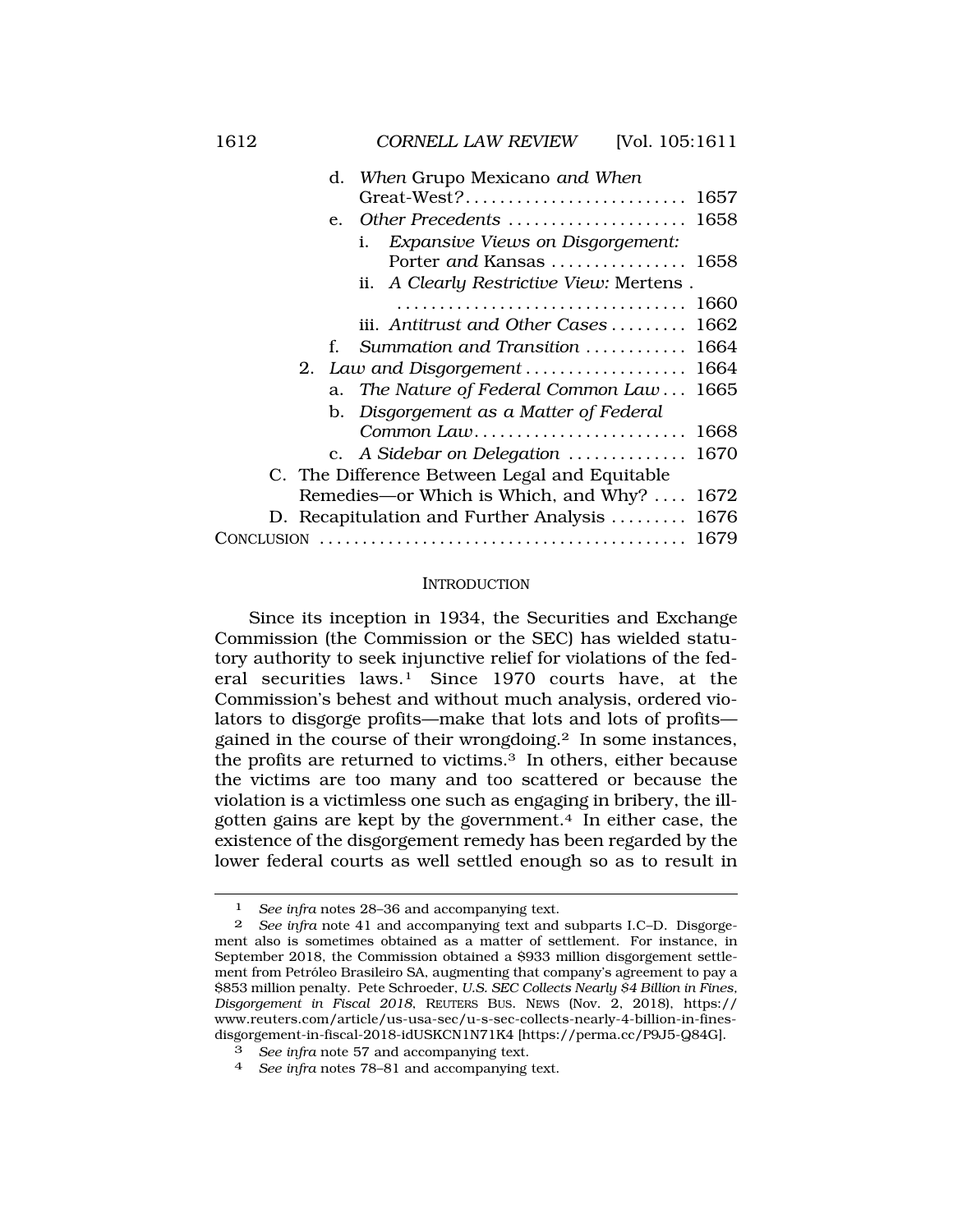SEC disgorgement recoveries of over \$2.9 billion in 2017 alone.5

During the period that the Commission has successfully pursued disgorgement actions, Congress has extended its enforcement authority several times.6 The SEC now is specifically empowered to (among other things) seek to bar certain violators from serving in the financial industry, seek all possible equitable remedies, and, subject to stated caps, seek civil monetary penalties for violations of the laws it is charged with enforcing.7 Notably, it is typical for each legislative expansion of SEC authority to reiterate that there is no intent to limit the Commission's power to pursue other remedies, ritually reciting something like "[t]he actions authorized by this paragraph may be brought in addition to any other action that the Commission ... is entitled to bring."<sup>8</sup> Moreover, both legislative history and statutory wording have acknowledged the SEC's use of the disgorgement remedy and have specified how disgorged amounts are to be factored into other calculations, such as certain recoveries by private plaintiffs.9 There even is a statutory scheme dealing with the distribution of disgorged amounts to wronged [investors.10](https://investors.10)

Missing from the legislative tablet, however, is any explicit creation of the disgorgement remedy itself, much less any attempt to define its nature and parameters. It has fallen to the federal courts (and academics) to struggle with niceties like whether the amount to be paid pursuant to a disgorgement order can be discharged in bankruptcy,<sup>11</sup> whether a disgorgement order constitutes "jeopardy" for purposes of the Fifth Amendment,12 whether actions for disgorgement give rise to the right of trial by jury, $13$  and whether there is an applicable statute of [limitations.14](https://limitations.14) The last of these questions eventually

<sup>5</sup> SEC, DIV. OF ENF'T, ANNUAL REPORT 7 (2017), [https://www.sec.gov/files/](https://www.sec.gov/files) enforcement-annual-report-2017.pdf [\[https://perma.cc/HBK9-CVMG\]](https://perma.cc/HBK9-CVMG) [hereinafter ANNUAL REPORT].

<sup>6</sup> *See infra* Section II.A.

<sup>7 15</sup> U.S.C. § 78u(d) (2018).

<sup>8</sup> *See, e.g.*, 15 U.S.C. § 78u (2018) (relating to civil penalties for insider trading).

<sup>9</sup> *See infra* notes 119–120 and accompanying text.

<sup>10</sup> *See infra* notes 138–139 and accompanying text.<br>11 *See infra* note 92 and accompanying text

<sup>11</sup> *See infra* note 92 and accompanying text.

<sup>12</sup> *See infra note 89 and accompanying text.*<br>13 *See infra note 90 and accompanying text* 

<sup>13</sup> *See infra* note 90 and accompanying text.

See infra note 95 and accompanying text.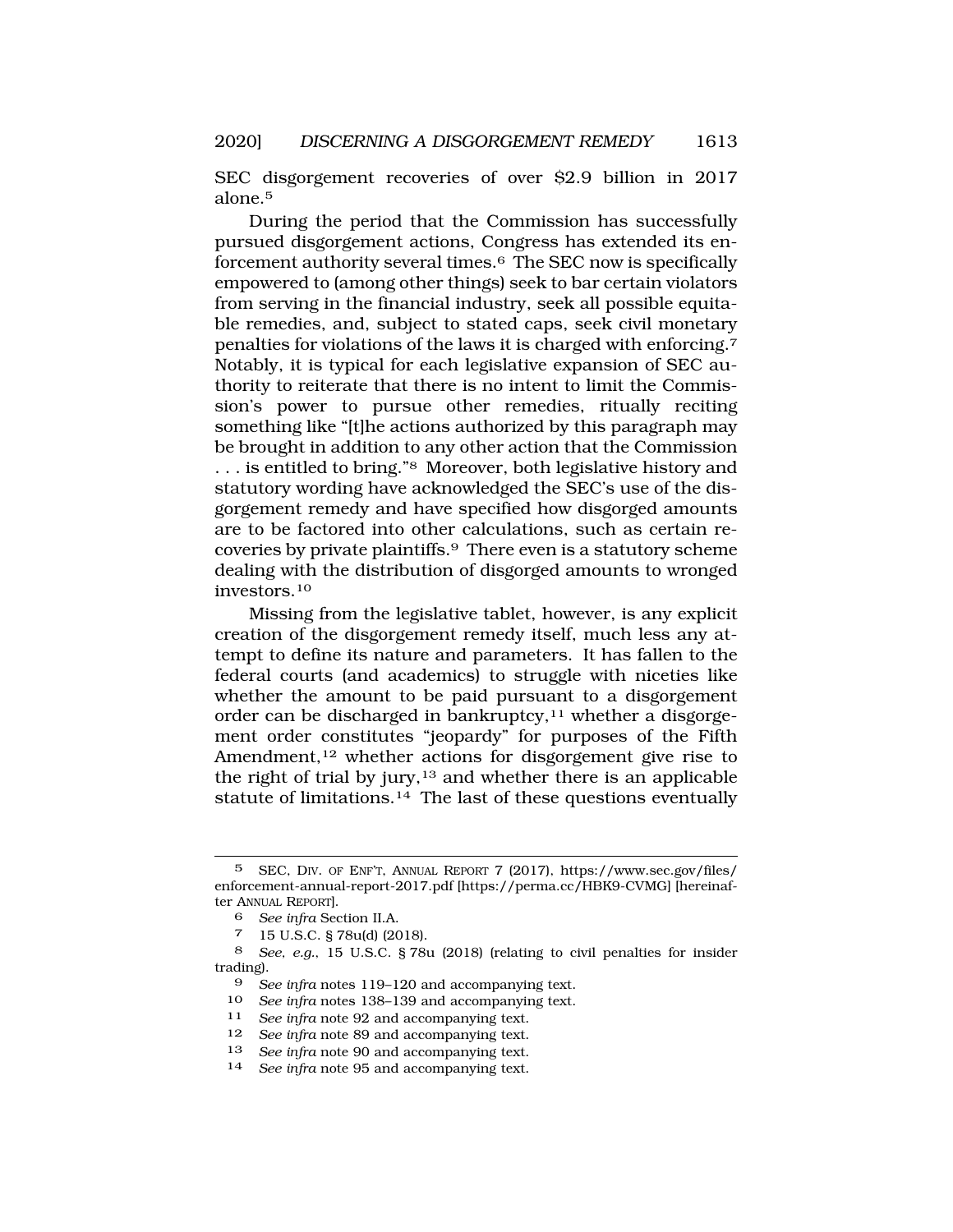resulted in a split among the circuits and was resolved (in the affirmative) by the Supreme Court in *Kokesh v. SEC*.15

Although Congress has specified a statute of limitations for most of the remedies available to private plaintiffs under the federal securities laws,  $16$  it has tended to rely on catch-all provisions found elsewhere in the United States Code to provide limits for government enforcement [actions.17](https://actions.17) Thus, 28 U.S.C. § 2462, which traces lineage from the eighteenth century, generally requires that "enforcement of any civil fine, penalty, or forfeiture" be "commenced within five years from the date when the claim first accrued."18 The federal courts easily concluded that this statute restrains the SEC's express statutory authority to seek civil monetary penalties; in 2013, the Supreme Court confirmed its applicability regardless of the time the claim was [discovered.19](https://discovered.19)

Left open until 2017, however, was the question of whether disgorgement was a "fine, penalty, or forfeiture."20 The *Kokesh*  case, noted above, held that it was a penalty and thus subject to § 2462.21 Moreover, the case had one of *those* footnotes, suggesting that the threshold matter of whether courts should be ordering disgorgement in SEC enforcement actions at all might be up for [grabs.22](https://grabs.22) Specifically, footnote 3 reads as follows:

Nothing in this opinion should be interpreted as an opinion on whether courts possess authority to order disgorgement in SEC enforcement proceedings or on whether courts have properly applied disgorgement principles in this context. The sole question presented in this case is whether disgorgement, as applied in SEC enforcement actions, is subject to § 2462's limitations [period.](https://period.23)<sup>23</sup>

The lower federal courts already are grappling with the fallout as defendants in actions for disgorgement brought by the SEC

<sup>15 137</sup> S. Ct. 1635, 1639, 1641 (2017).<br>16 See e.g. 15 U.S.C. 8.77m (2018) (st.

<sup>16</sup> *See*, *e.g.*, 15 U.S.C. § 77m (2018) (specifying statute of limitations for express private rights under that Act).

<sup>17</sup> *See, e.g.*, *Kokesh*, 137 S. Ct. at 1639 (relying on 28 U.S.C. § 2462 for the statute of limitations in a disgorgement action).

<sup>18 28</sup> U.S.C. § 2462 (2018).

<sup>19</sup> Gabelli v. SEC, 133 S. Ct. 1216, 1220 (2013).

<sup>20 28</sup> U.S.C. § 2462.

<sup>21</sup> *Kokesh*, 137 S. Ct. at 1639.

<sup>22</sup> *Id.* at 1642 n.3.

<sup>23</sup> *Id.*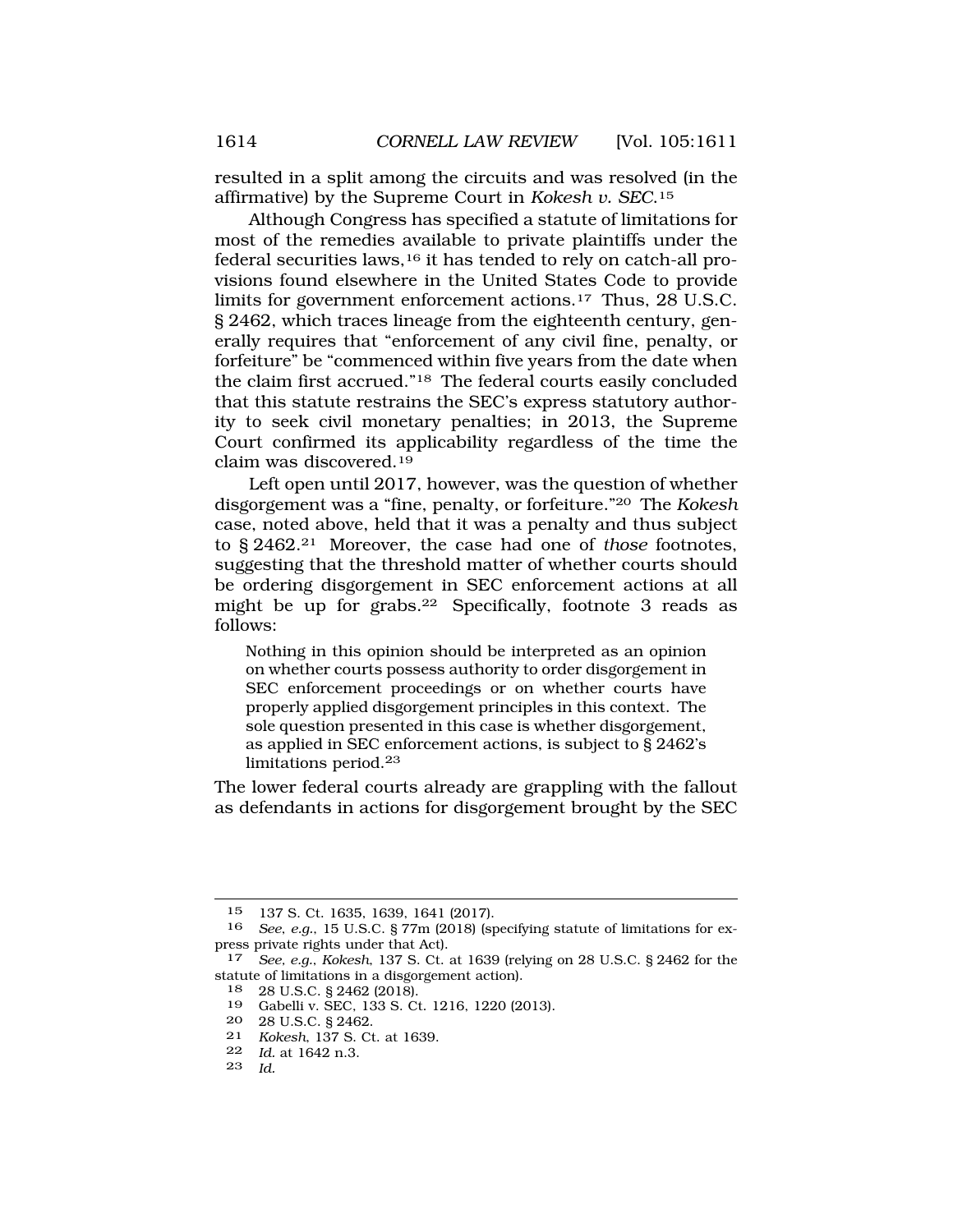and other agencies are making invocation of that issue *de [rigueur](https://rigueur.24)*.24

This Article first provides background on the judicial development of the SEC disgorgement remedy, up to and through *Kokesh*. It then examines parallel legislative developments, touching on the fraught subject of legislative history. After describing this necessary context, the Article relies on it to illuminate a problem endemic to litigation about federal remedies. This has to do with the promiscuous use of the word "equitable," which appears to have greatly complicated any attempt to make sense of disgorgement. The confusion resulting from a sea of unexamined assumptions about "equity" that floats throughout the relevant cases and commentary has obscured a central issue. This is the difference between whether a remedy exists—the primary subject of this Article—and whether, if it does, there are constitutional consequences.<sup>25</sup> In the process of shedding light on this subject, this Article answers three specific questions. The first is whether a right to seek disgorgement could be said to exist as a function of the Commission's express authority to seek equitable remedies. The second is whether the SEC's right to seek disgorgement could be said to exist at law. The third, which assumes an affirmative answer to both of the first two, is which of the two characterizations is more appropriate.

The Article's conclusions as to these specific questions are as follows. First, SEC disgorgement clearly should be recognized as an equitable remedy in instances involving insider trading or similar fiduciary breach. Second, even where SEC disgorgement is not an equitable remedy, Congress has manifested sufficient recognition of the practice to render it author-

<sup>24</sup> *See*, *e.g.*, SEC v. Sample, No. 3:14-CV-1218-B, 2017 WL 5569873, at \*2 (N.D. Tex. Nov. 20, 2017) (rejecting that *Kokesh* affected how courts apply disgorgement principles); FTC v. J. William Enters., LLC, No. 6:16–cv–2123–Orl–31DCI, 2017 WL 4776669, at \*2 (M.D. Fla. Oct. 23, 2017) (refusing to disregard decades of precedent because of *Kokesh's* ominous footnote); CFTC v. Reisinger, No. 11-CV-08567, 2017 WL 4164197, at \*3–4 (N.D. Ill. Sept. 19, 2017) (holding that footnote three of *Kokesh* did not decide anything); SEC v. Jammin Java Corp., No. 2:15–cv–08921 SVW (MRWx), 2017 WL 4286180, at \*3–4 (C.D. Cal. Sept. 14, 2017) (holding that *Kokesh* took no position on the validity of disgorgement remedies).

<sup>25</sup> A companion article examines a second problem, equally endemic to securities enforcement litigation and exacerbated by *Kokesh*. This has to do with the definition of "punishment," "penal," and other variants in light of the extremely unfortunate tendency of courts to assume that context is irrelevant and that the precedents are mix-and-match. *See* Theresa A. Gabaldon, *Why Fences Aren't Punishment—and Why the Opinion in* SEC v. Kokesh *is a Crime* (hereinafter Gabaldon, *Fences*) (manuscript on file with the author).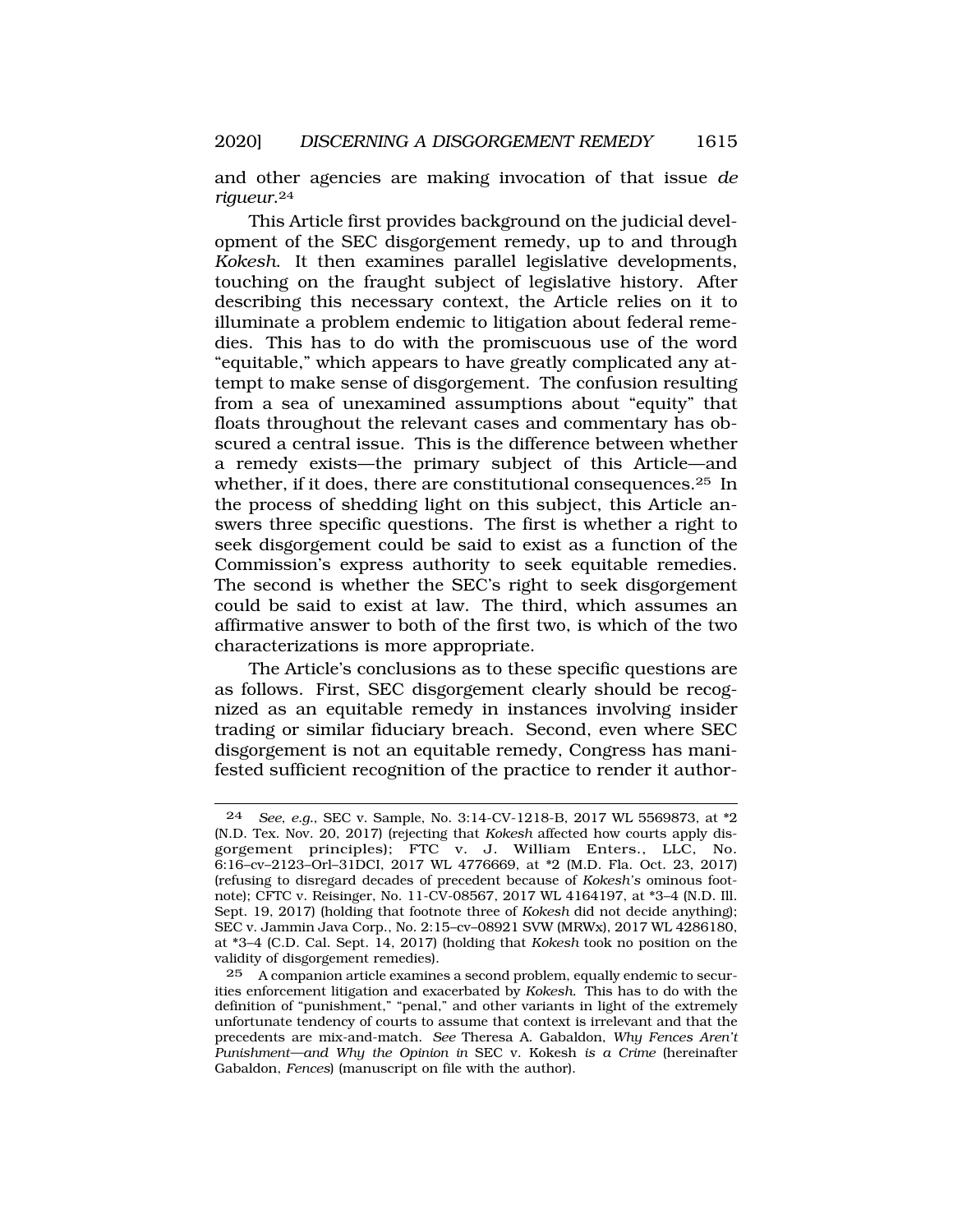ized at law: it is essentially an "Invisible Man" that can clearly be discerned against its statutory [surroundings.26](https://surroundings.26) Third, the characterization as legal or equitable is really only important in determining whether the defendant has a right to jury trial. This is a question that will not be practically important if the Commission seeks some additional remedy that clearly carries the right, but in any event should be determined by Seventh Amendment precedents applied on a case-by-case basis.<sup>27</sup>

#### I THE HISTORY OF SEC DISGORGEMENT

#### A. Presaged by Injunctive Relief

The Securities and Exchange Commission was created by the Securities and Exchange Act of 1934 (the Exchange Act or '34 Act).<sup>28</sup> It was given the authority to make certain examinations and issue certain orders in connection with the registration of securities under the Securities Act of 1933 (the Securities Act or '33 Act).29 With respect to fraud and other violations of the Securities Act, its enforcement authority was limited to referring matters to the Justice Department for criminal prosecution30 and, under section 20(b), to "bring[ing] an action in any district court of the United States, or United States court of any Territory, to enjoin such acts or practices."31 Its enforcement authority under section 21(d) of the Exchange Act was identically [modest.32](https://modest.32)

The Commission's authority to bring actions was matched with a declaration of the federal courts' jurisdiction to entertain

- 30 Securities Act of 1933 § 20(b), 15 U.S.C. § 77t(b).
- 31 *Id.*

<sup>26</sup> The "Invisible Man" referred to is the protagonist in the 1897 eponymous science fiction novel by H.G. Wells, not the 1952 work by Ralph Ellison. *See generally* H.G. WELLS, THE INVISIBLE MAN (1897) (depicting the titular character).

<sup>27</sup> Thus, as subpart III.C will make clear, where there is not some other rightto-jury-triggering remedy sought, the SEC presumably would prefer characterization of the remedy as equitable and the defendant would prefer characterization as legal. What may be more important, however, is whether disgorgement is regarded as punitive. That gives defendants an advantage as far as the statute of limitation is concerned but would have disadvantages for such matters as deductibility and indemnification, by insurance or otherwise. These matters are addressed in subpart III.C.

<sup>28 15</sup> U.S.C. § 78d*.* 

<sup>29</sup> Securities Act of 1933 § 8, 15 U.S.C. § 77h.

<sup>32</sup> *See* Securities Act of 1933 § 21(d),15 U.S.C. § 78u(d). In its original numbering, the provision was  $\S 21(e)$ . This Article consistently employs current numbering.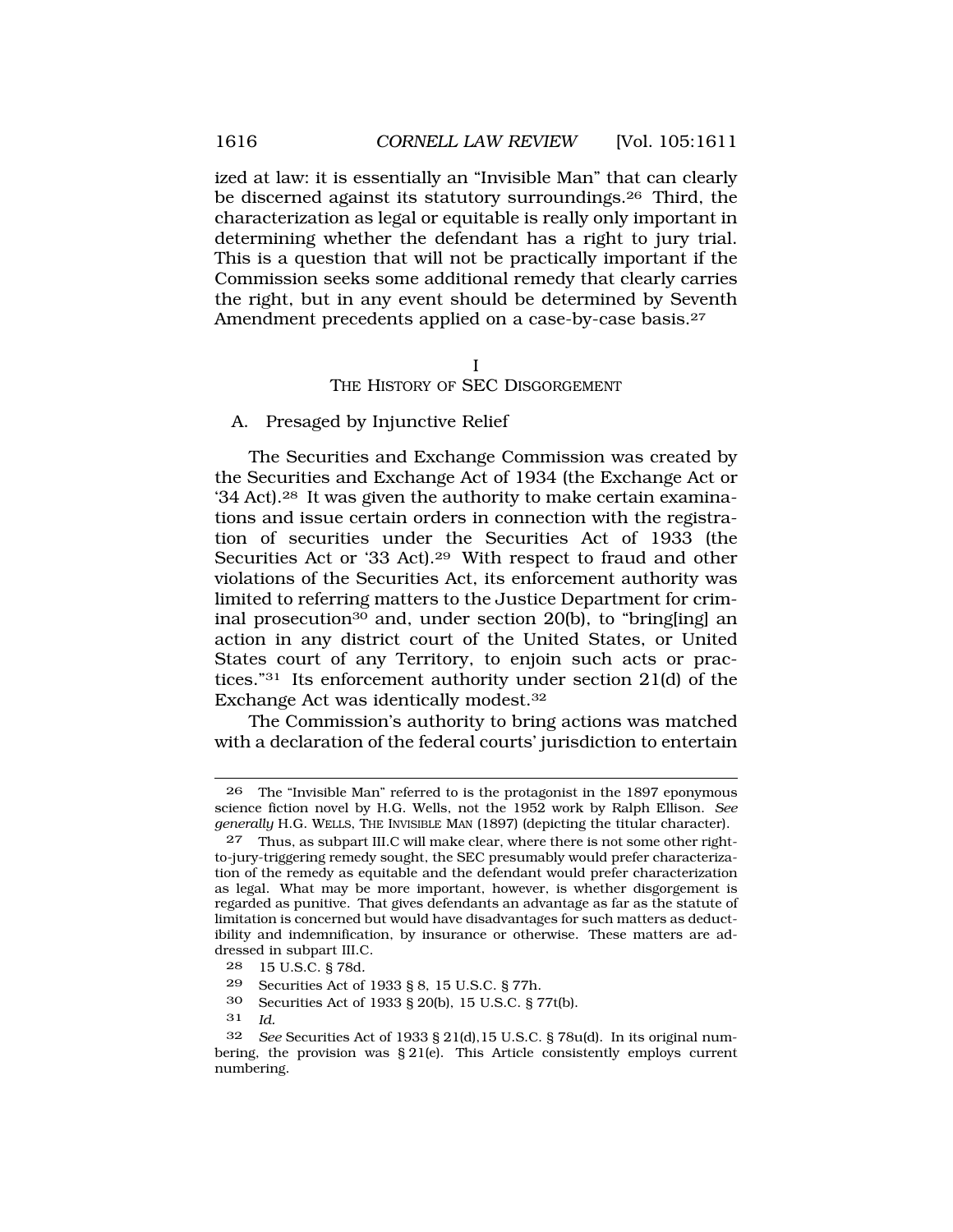them.33 Section 22 of the Securities Act and section 27 of the Exchange Act both provide that "[t]he district courts of the United States and the United States courts of any Territory shall have jurisdiction of offenses and violations under this subchapter and under the rules and regulations promulgated by the Commission in respect thereto, and . . . of all suits in equity and actions at law brought to enforce any liability or duty created by this subchapter."34 Statements of jurisdiction are not necessarily regarded as giving rise to remedial power, however,<sup>35</sup> so more to the point is the fact that the provisions referred to above empowering the Commission to bring injunctive actions in federal district courts specifically directed that "upon a proper showing, a permanent or temporary injunction or restraining order shall be granted without bond."36 Since 1975, section 21(e) of the '34 Act also has provided that "[u]pon application of the Commission the district courts of the United States . . . shall have jurisdiction to issue writs of mandamus, injunctions, and orders commanding . . . any person to comply with the provisions of this title, the rules, regulations, and orders thereunder."37 Notwithstanding the reference to "jurisdiction," section 21(e) is grouped with other matters referred to

33 The securities laws' statements of jurisdiction could be argued to be unnecessary, since they are in addition to the more general grant of 28 U.S.C. § 1331, which provides that "[t]he district courts shall have original jurisdiction of all civil actions arising under the Constitution, laws, or treaties of the United States." 28 U.S.C. § 1331 (2018). Inclusion of the more specific subject matter statements may have been a way to avoid the then-applicable amount in controversy limitation that inhered in the more general grant. *See* Act of Mar. 3, 1911, ch. 231, § 24, 36 Stat. 1091, 1091 (codified at 28 U.S.C. § 1331 (2018)). Alternately, they could represent an anticipatory response to the judicial tendency to construe legislative grants of jurisdiction narrowly. *See* Louisville & Nashville R.R. Co. v. Mottley, 211 U.S. 149, 152 (1908) (holding that legislatively conferred jurisdiction over federal questions does not extend simply to foreseeable defenses); Strawbridge v. Curtiss, 7 U.S. 267, 267 (1806) (narrowly construing legislative grant of diversity jurisdiction).

36 15 U.S.C. § 77t(b).

<sup>34</sup> *Accord* 15 U.S.C. § 77v(a); 15 U.S.C. § 78aa(a).

<sup>35</sup> *See* George W. Dent, Jr., *Ancillary Relief in Federal Securities Law: A Study in Federal Remedies*, 67 MINN. L. REV. 865, 892 nn.121–22 (1983) (recognizing instances where grants of jurisdiction did not by itself entail grants of remedial power). For instance, in *Touche Ross & Co. v. Redington*, the Court clearly held that "Section 27 grants jurisdiction to the federal courts and provides for venue and service of process. It creates no cause of action of its own force and effect; it imposes no liabilities. The source of plaintiffs' rights must be found, if at all, in the substantive provisions of the 1934 Act." 442 U.S. 560, 560 (1979).

<sup>37 15</sup> U.S.C. 78u(5). *See generally* § 78(a)–78qq. By contrast, the '33 Act refers only to writs of mandamus to comply with the provisions of the title and the Commission's orders. Securities Act of 1933 § 20(c), 15 U.S.C. § 77t(3). *See generally* § 77a–77aa. Federal writs of mandamus have been abolished. *See*  Dent, *supra* note 35, at 899, n.150.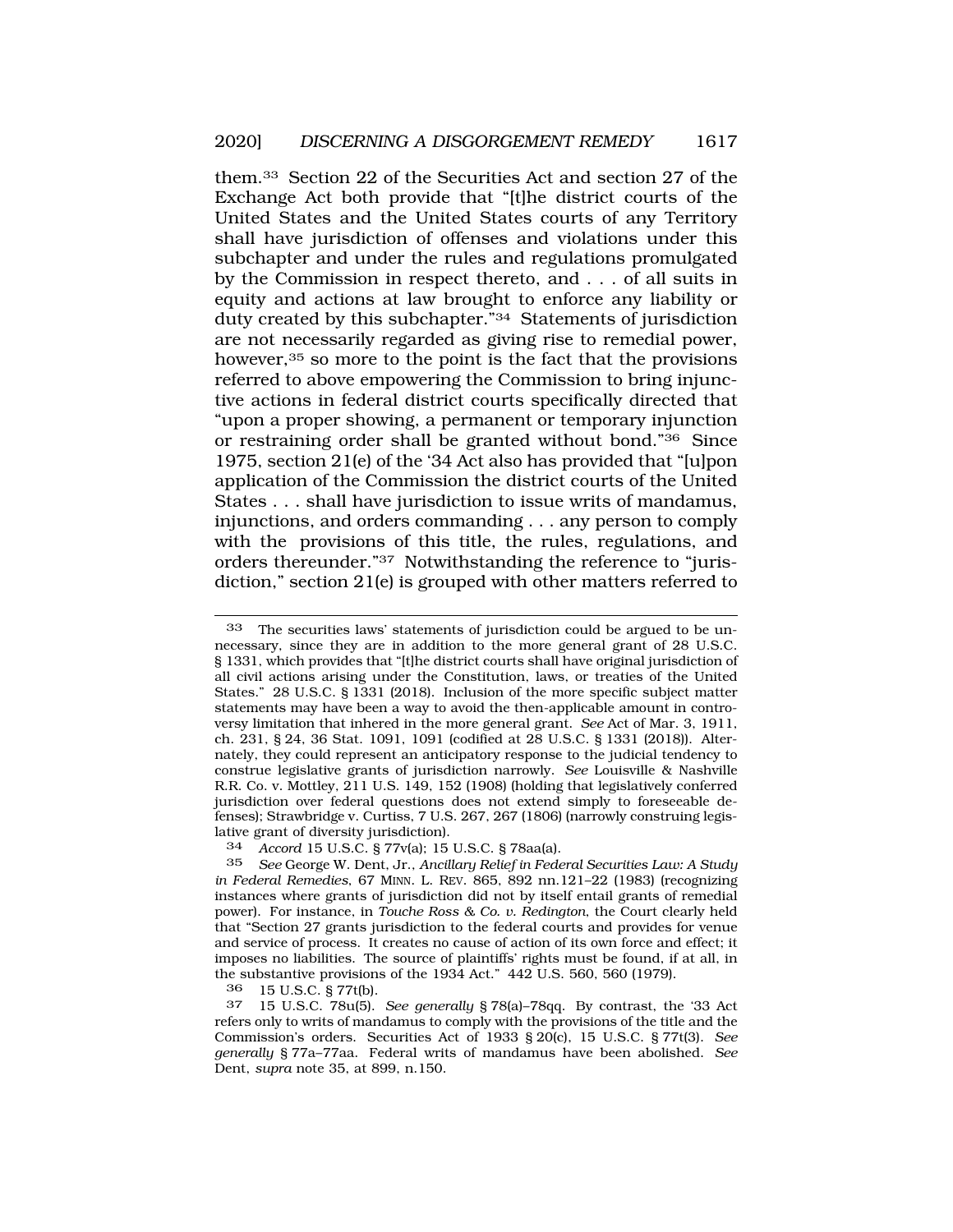<span id="page-7-0"></span>as "authorit[ies]" and presumably should be understood in that sense, especially in light of the breadth of the preexisting jurisdictional grant in section 27 encompassing all "suits in equity and actions at law."

Between 1934 and 1970 the federal courts frequently did grant injunctive relief in actions brought by the [Commission.38](https://Commission.38)  The Commission also persuaded at least some courts to recognize their own ability to order ancillary relief in the form of court-appointed receivers in cases where corporate assets would be jeopardized if left [unprotected.39](https://unprotected.39) In several cases, the Commission also entered into voluntary consent arrangements pursuant to which defendants agreed to disgorge their ill-gotten gains in exchange for some reciprocal concession by the SEC.40 A series of Supreme Court cases suggesting an expansive view of the federal courts' ability to fashion remedies not expressly delineated by statute, coupled with persuasive academic commentary, is said to have encouraged the Commission to expand its use of disgorgement and to aggressively seek it as an ancillary remedy in litigation—albeit one quite different than appointment of a receiver.<sup>41</sup>

#### B. The Concept of Ancillary Remedies

The most notable of the Supreme Court cases supporting the authority of the district courts to grant disgorgement was *Porter v. Warner Holding Co.*42 Exactly how the holding sur-

<sup>38</sup> *See* Edmund B. Frost, Comment, *SEC Enforcement of the Rule 10b-5 Duty to Disclose Material Information—Remedies and the* Texas Gulf Sulphur *Case*, 65 MICH. L. REV. 944, 962–63 (1967) (discussing the SEC's present use of injunctive remedies and the likelihood of its continued use); Daniel B. Listwa & Charles Seidell, *Penalties in Equity: Agency Use of Disgorgement After Kokesh v. SEC*, 35 YALE J. REG. 667, 673 (2018)) (explaining that in its first forty years, the SEC only sought injunctive relief as a remedy).

<sup>39</sup> Esbitt v. Dutch-Am. Mercantile Corp., 335 F.2d 141, 141 (2d Cir. 1964); SEC v. Keller Corp., 323 F.2d 397, 397 (7th Cir. 1963); L.A. Tr. Deed & Mortg. Exch. v. SEC, 285 F.2d 162, 162 (9th Cir. 1960); SEC v. H.S. Simmons & Co., Inc., 190 F. Supp. 432, 432 (S.D.N.Y. 1961); *cf.* SEC v. Quing N. Wong, 252 F. Supp. 608, 613–14 (D.P.R. 1966) (denying defendant's motion to dismiss portion of SEC's complaint seeking an accounting and restitution); SEC v. Bennett & Co., 207 F. Supp. 919, 924 (D.N.J. 1962) (denying application for appointment of a receiver as not necessary under the circumstances).

<sup>40</sup> *See, e.g.*, *In re* Ward La France Truck Corp., 13 S.E.C. 373 (1943); SEC v. First Inv. Co. of Concord, SEC Litigation Release No. 281 (June 20, 1945).

<sup>41</sup> *See* John D. Ellsworth, *Disgorgement in Securities Fraud Actions Brought by the SEC*, 1977 DUKE L.J. 641, 644–47 (discussing Supreme Court decisions that support the proposition that the SEC has legal authority to use disgorgement).

<sup>42 328</sup> U.S. 395 (1946).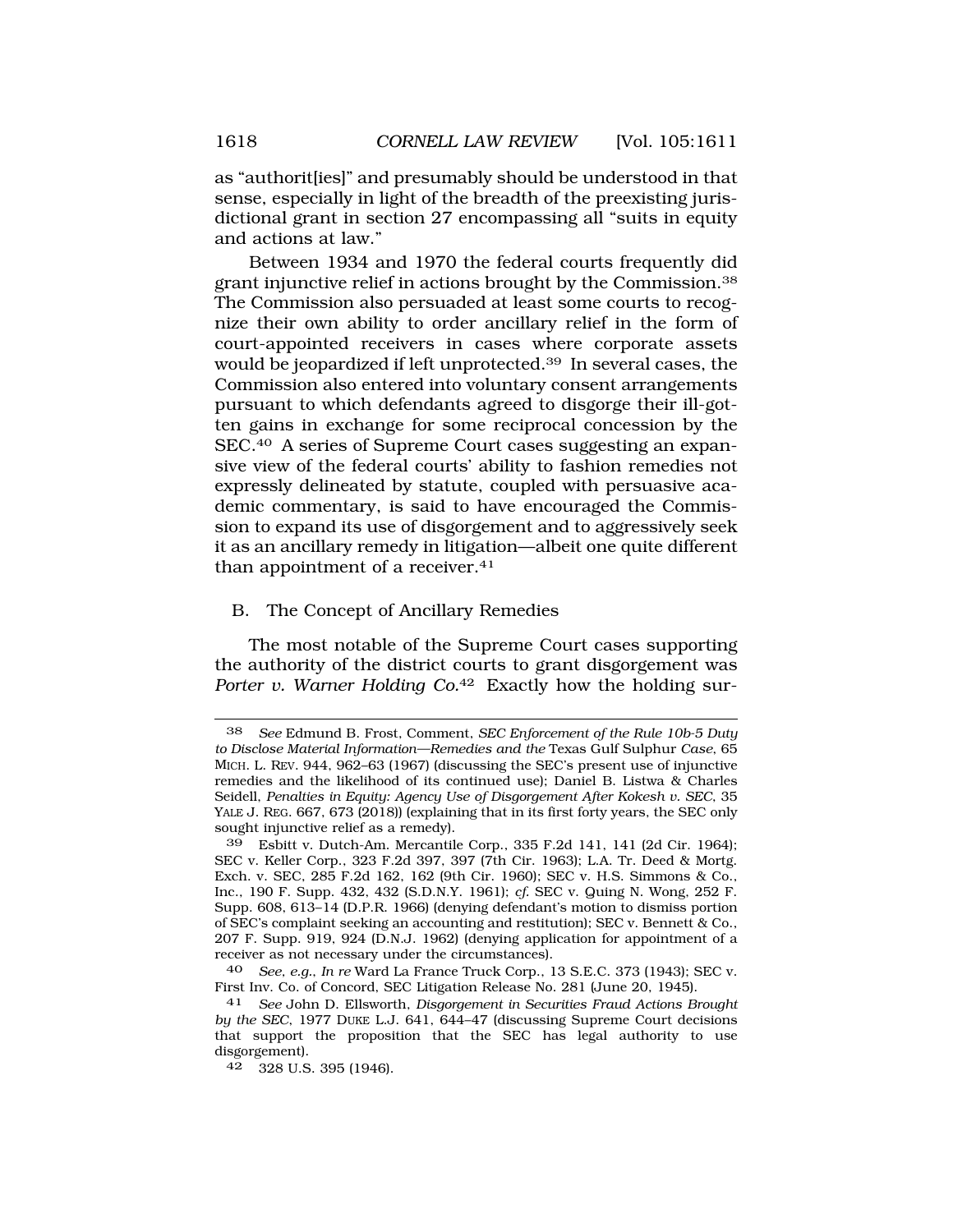vives some of the Court's subsequent cases, discussed below, 43 is an open question, although it was cited in *Kokesh* for the proposition that restitution to injured parties is different in kind from penalties paid to the government.<sup>44</sup> In any event, its form of reasoning merits close attention.

*Porter* dealt with a proceeding initiated by the Price Administrator under section 205(a) of the Emergency Price Control Act. That section provided as follows:

Whenever in the judgment of the Administrator any person has engaged or is about to engage in any acts or practices which constitute or will constitute a violation of any provision of section 4 of this Act . . . he may make application to the appropriate court for an order enjoining such acts or practices, or for an order enforcing compliance with such provision, and upon a showing by the Administrator that such person has engaged or is about to engage in any such acts or practices a permanent or temporary injunction, restraining order, or other order shall be granted without bond.<sup>45</sup>

The question presented, necessitated by the principle that equity is only permissible where legal remedies are inadequate, was whether the district court had the authority under this section to order restitution of excess rents charged, notwithstanding the existence of section 205(e), which permitted aggrieved individuals to bring legal actions for damages.

The Court noted that jurisdiction under section 205(a) indeed was equitable and that, "[u]nless otherwise provided by statute, all the inherent equitable powers of the District Court are available for the proper and complete exercise of that jurisdiction."<sup>46</sup> It went on to say that "since the public interest is involved in a proceeding of this nature, those equitable powers assume an even broader and more flexible character than when only a private controversy is at stake."47 It would be hard to overstate just how broadly and flexibly the *Porter* Court saw the federal equity power to be, but its rhapsody on the subject crescendoed with the observation that

the comprehensiveness of this equitable jurisdiction is not to be denied or limited in the absence of a clear and valid legislative command. Unless a statute in so many words, or by a necessary and inescapable inference, restricts the court's jurisdiction in equity, the full scope of that jurisdiction is to be

<sup>43</sup>*See infra* notes 214–218 and 235–251 and accompanying text. 44 Kokesh v. SEC, 137 S. Ct. 1635, 1644 (2017).

<sup>45</sup> Emergency Price Control Act § 205(a), 50 U.S.C. § 925(a) (2018).

<sup>46</sup>*Porter*, 328 U.S. at 398. 47 *Id.*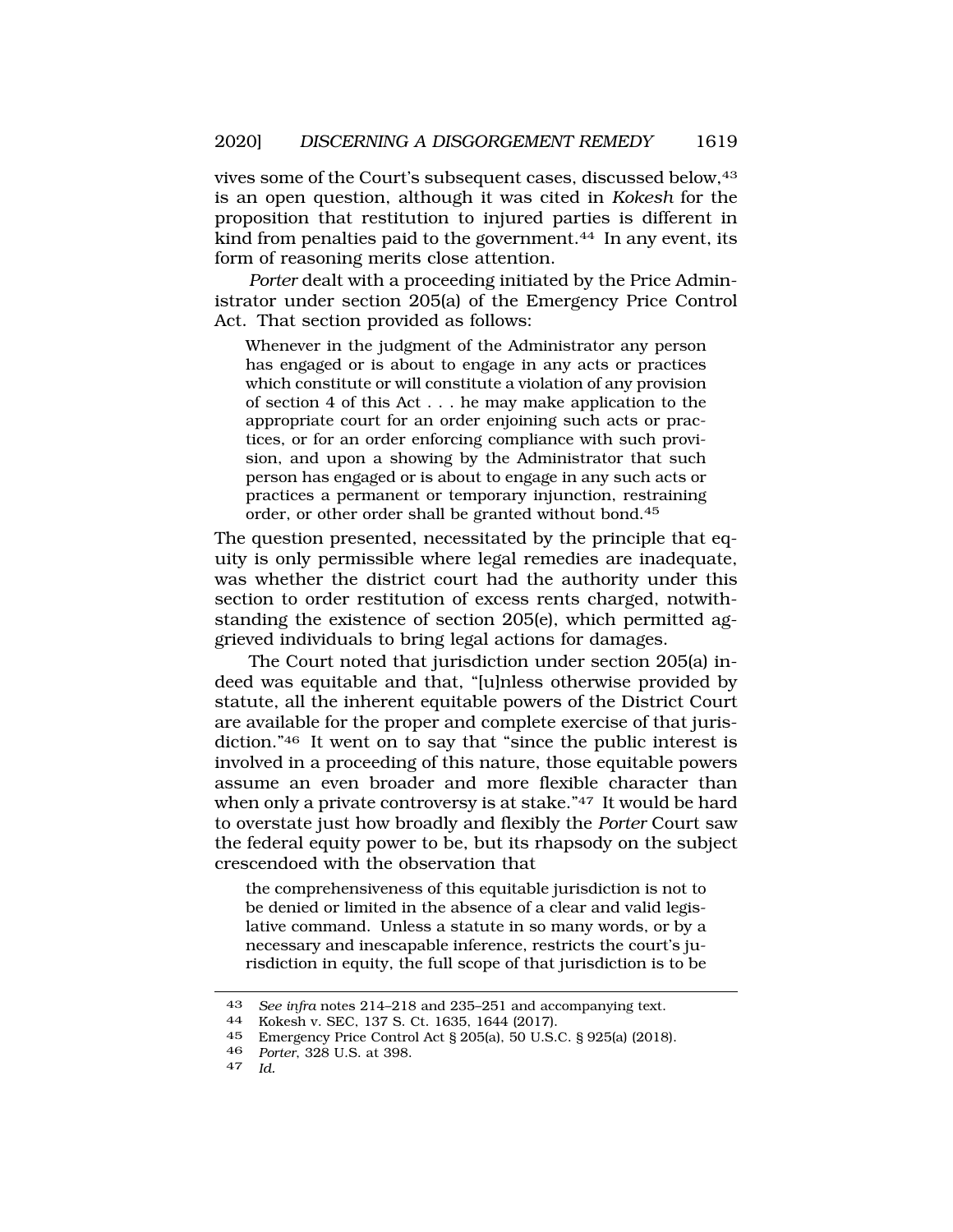recognized and applied. "The great principles of equity, securing complete justice, should not be yielded to light inferences, or doubtful construction."<sup>48</sup>

In other words, the Court found itself quite in the mood to conclude that a decree compelling restitution of amounts acquired in violation of the Emergency Price Control Act was proper.

Before doing so, however, the Court linked its conclusion to the language in section 205(a) authorizing "a permanent or temporary injunction, restraining order, *or other order*."49 According to *Porter*, "the term 'other order' contemplates a remedy other than that of an injunction or restraining order, a remedy entered in the exercise of the District Court's equitable discretion."50 The Court gave two reasons for characterizing an order for the restitution of illegal rents as a "proper 'other order.'"51

First, restitution could be considered an "equitable adjunct" to an injunction, for "[n]othing is more clearly a part of the subject matter of a suit for an injunction than the recovery of that which has been illegally acquired and which has given rise to the necessity for injunctive relief."52 Even though such a decree could not be *independently* sought at equity if an adequate legal remedy existed, "where, as here, the equitable jurisdiction of the court has properly been invoked for injunctive purposes, the court has the power to decide all relevant matters in dispute and to award complete relief even though the decree includes that which might be conferred by a court of law."53

Second, restitution could be considered "an order appropriate and necessary to enforce compliance with the Act." According to the Court, it would not be unreasonable to conclude that future compliance would be more likely if miscreants are compelled to restore their illegal gains;54 moreover, "[w]hen the Administrator seeks restitution under § 205(a), . . . he asks the court to act in the public interest by restoring the status quo and ordering the return of that which rightfully belongs to the purchaser or tenant."55

- 53 *Id.*
- 54 *Id.* at 400.
- 55 *Id.* at 402.

<sup>48</sup> *Id.* (quoting Brown v. Swann, 35 U.S. 497, 503 (1986).

<sup>49</sup> *Id.* at 399 (emphasis added).

<sup>50</sup> *Id.* 

<sup>51</sup> *Id.* at 399–400.

<sup>52</sup> *Id.* at 399.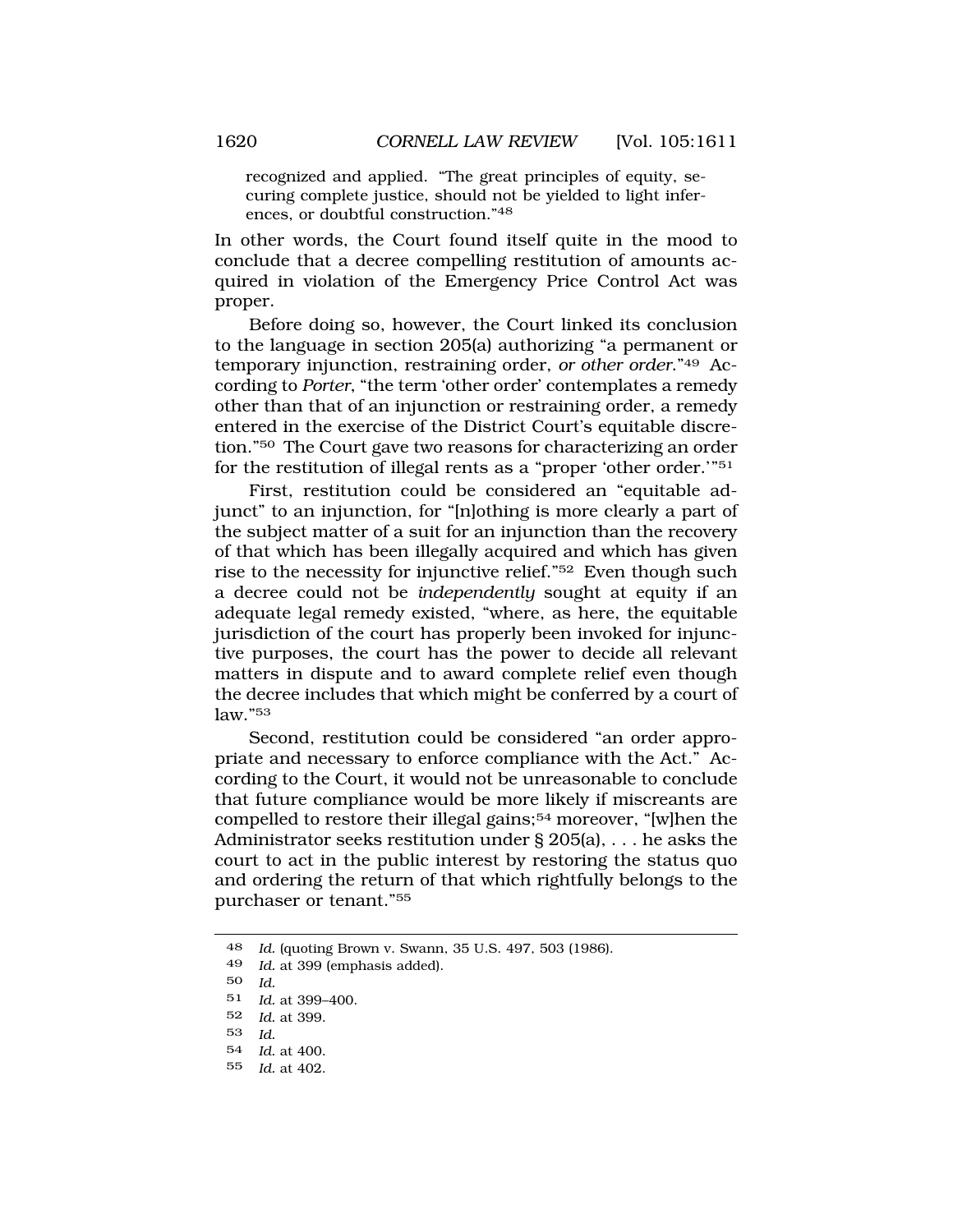<span id="page-10-0"></span>It must be noted again—as the Court pointed out in *Kokesh*—that *Porter* involved restitution to injured parties rather than disgorgement paid to the U.S. Treasury. (For purposes of clarity, this article consistently will use "restitution" to refer to amounts paid or to be paid to injured parties, calculated by reference to the amount of plaintiff loss rather than by reference to the amount of defendant gain. "Disgorgement" will refer to amounts calculated by reference to defendant gain, whether or not it is paid to injured parties. As elaborated below, the Restatement of Restitution uses the single term "restitution" for both.56) Still, *Porter*'s concern with assuring future compliance would seem to apply equally in the case of disgorgement, since the focus of that concern is on deterring the defendant and others from future misconduct (so where the damages collected from the wrongdoer end up does not much matter).

On the other hand, to the extent that the equitable adjunct or ancillary remedy theory goes to the ability to declare "complete relief," one might argue that disgorgement does not relieve anyone unless the amounts recovered actually are directed to victims. In some cases, the amounts disgorged in actions by the Commission do go to relieve victims: in 2017, \$1.07 billion was disbursed to investors.<sup>57</sup> Nonetheless, some amounts wind up in the federal treasury and the Commission has gone to some pains to point out that its purpose in seeking disgorgement is related to public, not private, [interests.58](https://interests.58) The distinction between restitution and disgorgement for purposes of the complete relief argument therefore is somewhat blurred. This was not, however, a distinction that was in any way front and center when, as described in the next section, a court first ordered disgorgement at the SEC's request.

#### C. *SEC v. Texas Gulf Sulphur Co.*

The Second Circuit's opinion in *SEC v. Texas Gulf Sulphur Co.* is a casebook classic. It gives instruction on a number of matters, including the liability of insiders for dealing with their own companies and/or on public markets while at a material informational advantage and the liability of tippers for passing

<sup>56</sup> *See infra* note 223 and accompanying text (explaining that the Restatement uses restitution as a term for an equitable remedy).

<sup>57</sup> ANNUAL REPORT, *supra* note 5, at 3.

<sup>58</sup> *See*, *e.g.*, Kokesh v. SEC, 137 S. Ct. 1635, 1643 (2017) (quoting SEC's concession in its brief).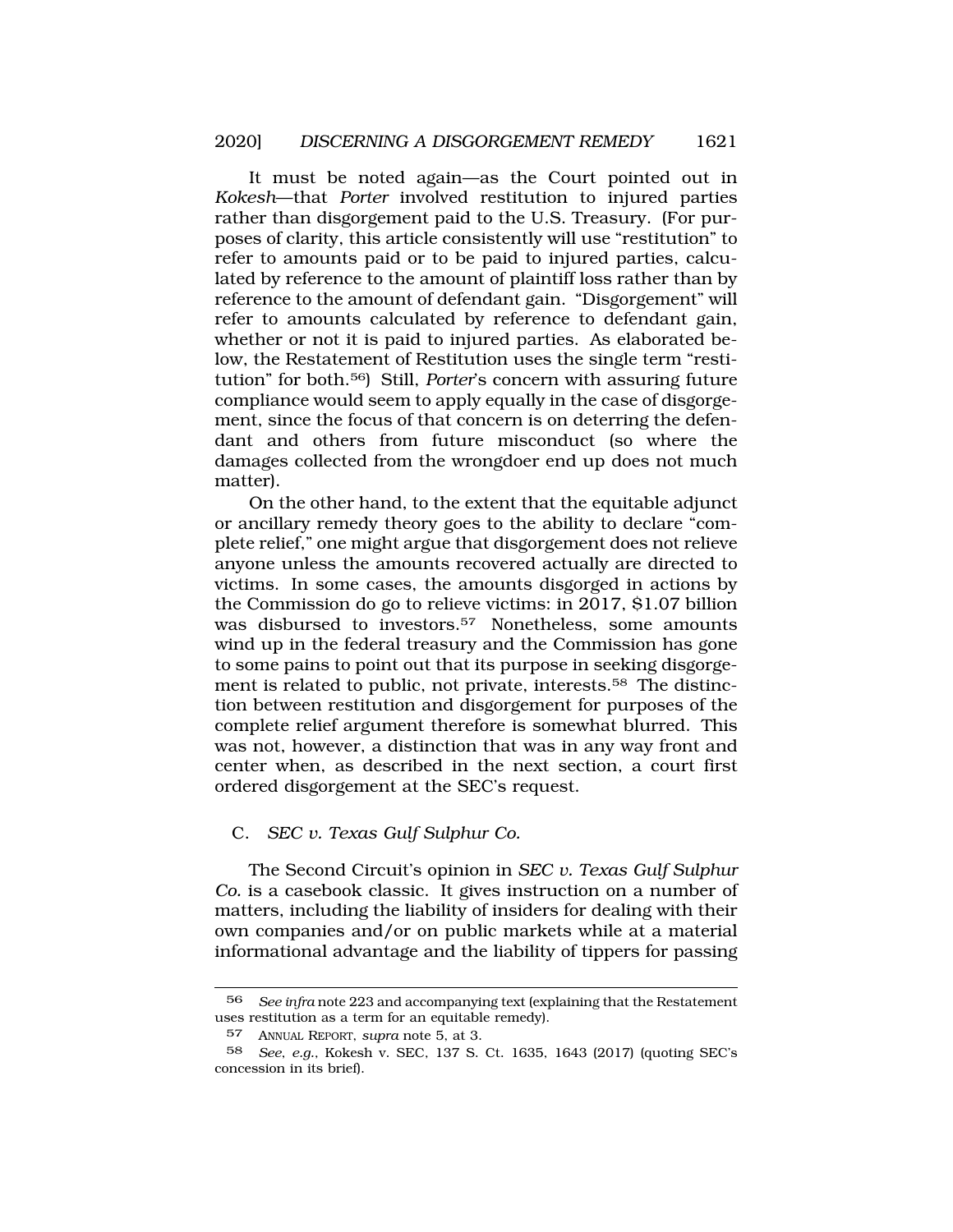on information relied upon by others in making [trades.59](https://trades.59) Lost in the shuffle—or deliberately left on the editorial cutting-room floor—is discussion of the district court's ability to order the defendants to surrender their profits as requested by the SEC.60

As some readers will recall, Texas Gulf Sulphur Co. was engaged in mineral exploration and had located bountiful reserves in Canada. While negotiating for mining rights, the company publicly denied the richness of the strikes. In the meantime, several well-informed insiders accepted stock options granted by a less-well-informed board, purchased stock and calls on the open market, and shared the non-public information with others who did [likewise.61](https://likewise.61) Liabilities established at the trial level were appealed to the Second Circuit, which overruled in small part, affirmed in large part, and remanded the matter to the Southern District of New York to determine the appropriate remedy.

The district court noted the (then) burgeoning judicial willingness to imply new remedies, including utilization of inherent equity power to grant relief ancillary to an [injunction.62](https://injunction.62) Relying mainly on secondary sources and citing *Porter* only in a footnote, it declared that the ancillary relief doctrine was "sufficiently well established to support the relief here sought by the SEC if the congressional purpose is effectuated by so doing."63 Alternatively, it found that authority to strip the defendants of their profits was conferred by section 27 of the '34 Act, which provides, as noted above, for jurisdiction of "all suits in equity and actions at law brought" to enforce that Act.64 On appeal, the Second Circuit affirmed, specifically relying on *[Porter](https://Porter.65)*.65 The Second Circuit acknowledged that the amounts paid most

<sup>59</sup> SEC v. Tex. Gulf Sulphur Co., 401 F.2d 833 (2d Cir. 1968). Also addressed are the liability of issuers for misrepresentations at times they are not buying or selling their own securities and the general standard for materiality.

<sup>60</sup> SEC v. Tex. Gulf Sulphur Co., 312 F. Supp. 77, 91–94 (S.D.N.Y. 1970), *aff'd in par*t, *rev'd in part on other grounds*, 446 F.2d 1301 (2d Cir. 1971).

<sup>61</sup> *Id.* at 83.

<sup>62</sup> *Id.* at 91.

<sup>63</sup> *Id.* 

<sup>64</sup> *Id.* The court also invoked *J.I. Case Co. v. Borak*, 377 U.S. 426, 433 (1964), in which the Supreme Court, relying on section 27 rather than on the ancillary relief doctrine, implied a private right of action under section 14 of the Exchange Act. Also cited was *Textile Workers Union of America v. Lincoln Mills of Alabama*, 353 U.S. 448, 456 (1957), in which the Supreme Court held that the congressional grant of jurisdiction in section 301(a) of the Labor Management Relations Act of 1947 "authorize[d] federal courts to fashion a body of federal law for the enforcement of these collective bargaining agreements." *Id.* at 451.

<sup>65</sup> SEC v. Tex. Gulf Sulphur Co., 446 F.2d at 1307.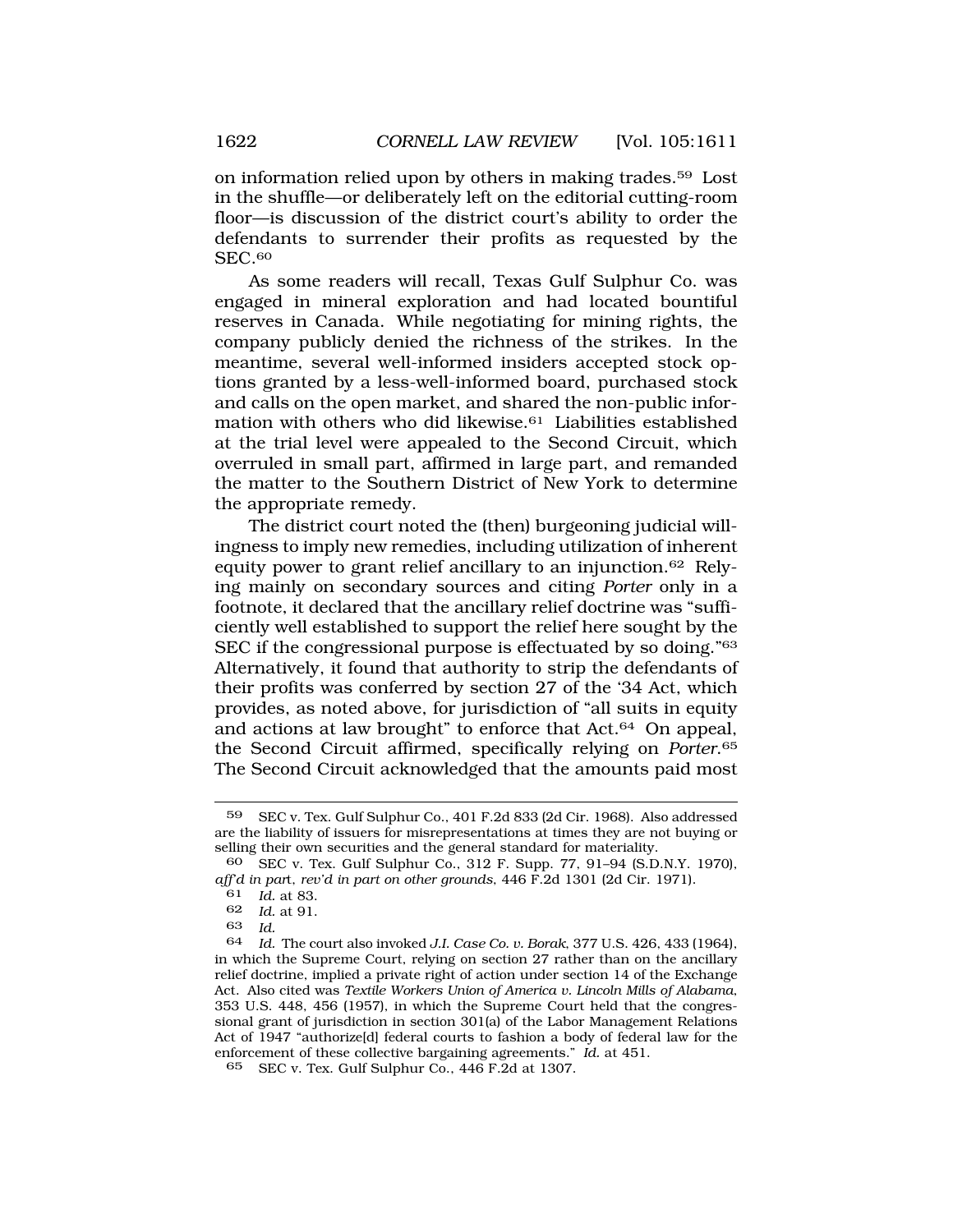likely would be given to Texas Gulf Sulphur, rather than contemporaneous traders, and noted that this result aligned with state law establishing that insider trading is an injury to the [issuer.66](https://issuer.66)

The defendants in *Texas Gulf Sulphur* included Darke, an insider who had bought securities himself and also recommended to others that they do so.<sup>67</sup> Some of Darke's tippees passed the recommendation along to still others who [traded.68](https://traded.68)  In discussing the amount of Darke's monetary liability, the court noted that the Second Circuit had specifically ruled that his tipping was a violation of the Exchange Act.<sup>69</sup> It therefore included in its order the profits gained by Darke's immediate tippees but felt that was a "sufficient deterrent."70 The Commission's request for the profits of the remote tippees thus was rejected. Although there was little else said about the matter in *Texas Gulf Sulphur*, it is worth noting that subsequent Supreme Court jurisprudence on insider trading consistently characterizes a tip as analogous to a trade followed by a gift of [proceeds.71](https://proceeds.71) In this analysis, the tipper has personally benefited to the extent of the gift. This framework reconciles nicely with limiting disgorgement orders to an immediate tippee's profits—Darke presumably did intend something like a gift to his immediate tippees but well may have been indifferent with respect to the fortunes of the subsequent generation of tip recipients.

The remedy for those insiders accepting stock options on the basis of their illicit informational asymmetry was simple (and in fact dictated by the first opinion of the Second Circuit)—cancellation of the options that had not already been surrendered.<sup>72</sup> The measure of payments required from each of the defendants found guilty of insider trading by reason of the open market purchase of stock was the difference between the price at which the defendant purchased it and its price on the date that the "news was widely disseminated by the news media and was available to the investing public."73 This

73 *Tex. Gulf Sulphur Co.*, 312 F. Supp. at 93.

<sup>66</sup> *Id.* at 1308 (citing Diamond v. Oreamuno, 248 N.E.2d 910, 912–13 (NY 1969)). The Second Circuit also distinguished *Beck v. SEC*, 430 F.2d 673 (6th Cir. 1970), which held that, in the circumstances, an SEC-sought suspension was punitive rather than equitable. *Id.* 

<sup>67</sup> SEC v. Tex. Gulf Sulphur Co., 312 F. Supp. 77, 89 (S.D.N.Y. 1970).<br>68 Id. at 83

*Id.* at 83.

<sup>69</sup> *Id.* at 95.

<sup>70</sup>*Id.* 71 *See infra* note 337 and accompanying text.

<sup>72</sup> SEC v. Tex. Gulf Sulphur Co.,  $401$  F.2d 833, 856–57 (2d Cir. 1968).<br>73 Tex. Gulf Sulphur Co.,  $312$  F. Supp. at 93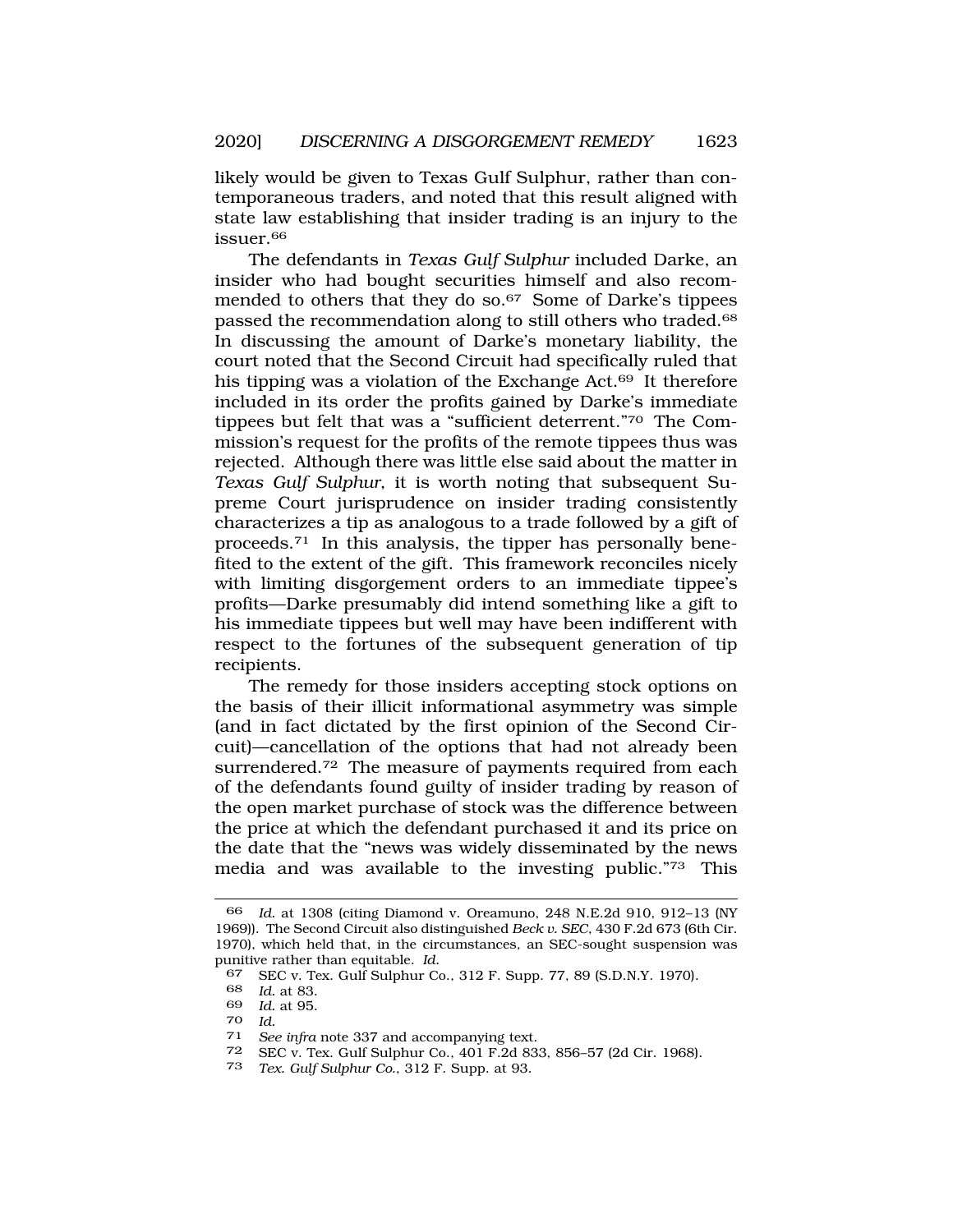amount was augmented by interest ordered from the date of [dissemination.74](https://dissemination.74) Interestingly, although four defendants were ordered to relinquish the amount of their profits (others had already voluntarily paid them over to the company), only one of those actually was enjoined from further violation of the Exchange Act.75

# D. Subsequent Judicial Developments

Following the *Texas Gulf Sulphur* case, the Commission routinely began to seek similar orders in other insider trading cases and expanded its requests for what widely became known as "disgorgement" into other [contexts.76](https://contexts.76) One logical expansion involved issuer violations of the federal securities laws by way of affirmative misrepresentation at the time of a sale of [shares.77](https://shares.77) These bore an obvious similarity to insider trading transgressions insofar as gains by wrongdoers logically were linked to losses by trading partners, even though those partners might sometimes be difficult to identify and were not necessarily the recipients of the amounts disgorged. Eventually, however, it became clear that disgorgement would be sought in the case of virtually any securities violation, including those that had no obvious victims. Thus, for instance, the Commission sought and obtained disgorgement orders in the case of violations of the Foreign Corrupt Practices Act provisions prohibiting bribery of foreign [officials.78](https://officials.78) Although the

77 *See* SEC v. Quan, 817 F.3d 583, 594–95 (8th Cir. 2016) (holding disgorgement was an available remedy for false or misleading statements); SEC v. Autocorp Equities, Inc., 292 F. Supp. 2d 1310, 1330 (D. Utah 2003) (holding disgorgement was an available remedy for material misrepresentations as to value and authenticity of certificate of deposits).

78 *See, e.g.*, SEC v. Fiat S.p.A. & CNH Global N.V., SEC Litigation Release No. 20,835 (Dec. 22, 2008) (stating that Fiat S.p.A. and CNH Global N.V. agreed to approximately \$7.2 million in disgorgement as part of a total DPA settlement of approximately \$17.8 million); SEC v. Siemens AG, SEC Litigation Release No. 20,829 (Dec. 15, 2008) (stating that Siemens AG agreed to approximately \$350 million in disgorgement as part of a total U.S. settlement of approximately \$800 million); *In re* Faro Techs., Inc., Exchange Act Release No. 57933 (June 5, 2008) (stating that Faro Technologies, Inc., agreed to approximately \$1.8 million in disgorgement as part of a total NPA settlement of approximately \$2.9 million). Note, however, the argument of the Second Circuit in *SEC v. Texas Gulf Sulphur*, 446 F.2d 1301, 1306 (1971), that issuers employing wrongdoers experience reputational damage. Presumably, in the foreign corrupt practices area, harm to competitors also is foreseeable.

<sup>74</sup> *Id.* at 94.

<sup>75</sup> *Id.* at 99.

<sup>76</sup> *See* Jacqueline K. Chang, Kokesh v. SEC*: The Demise of Disgorgement*, 22 N.C. BANKING INST. 309, 310–11 (2018) (citing several congressional expansions of SEC disgorgement power); Ellsworth, *supra* note 41, at 641–42 nn.3–4 (citing line of case law indicating expansion of the disgorgement remedy).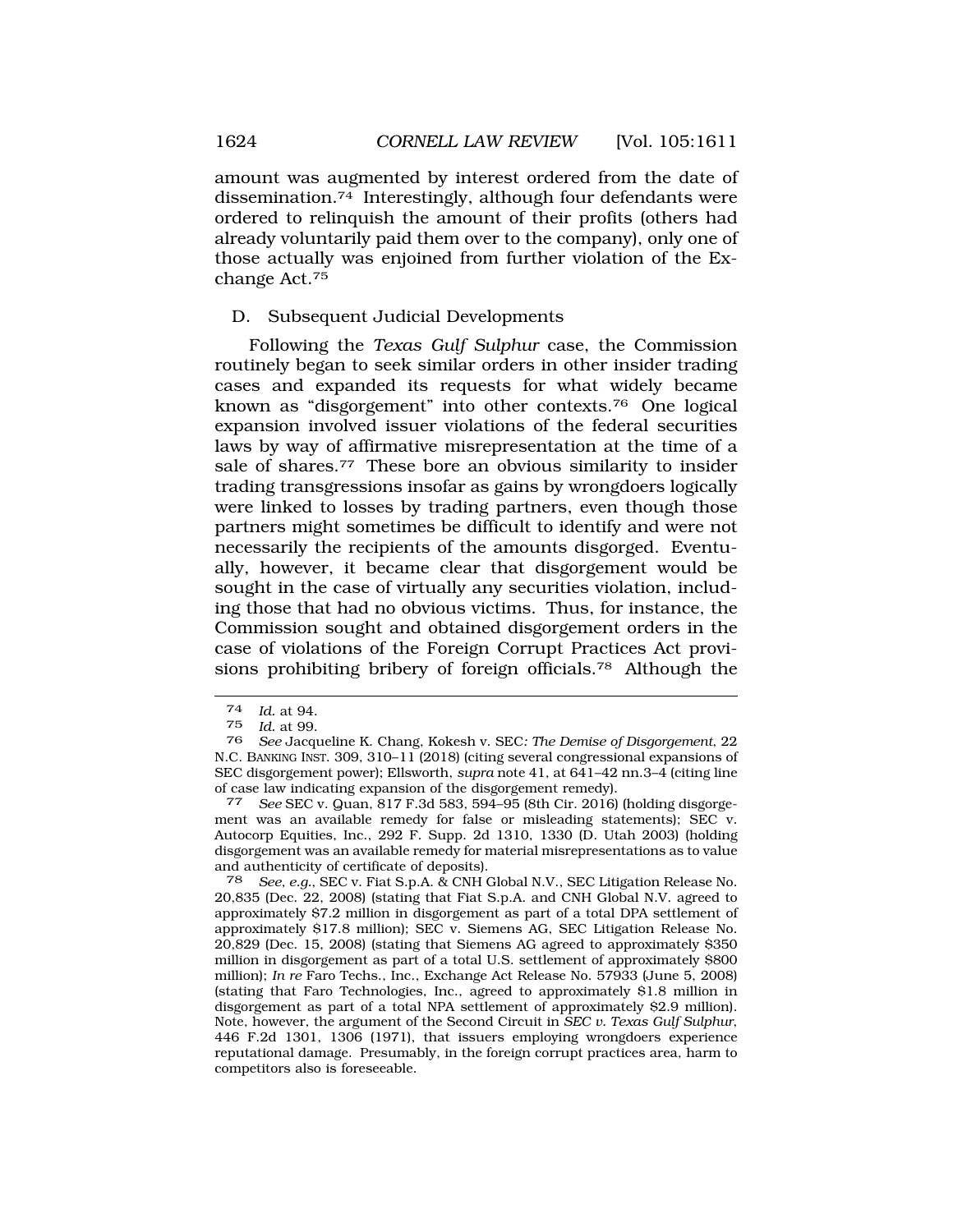amount of profit in those cases might be a bit difficult to determine, courts saw no reason to be particularly persnickety and permitted the SEC to establish an "approximation" of the defendant's profit, leaving it to the defendant to show that the amount should be [reduced.79](https://reduced.79) Some defendants did successfully convince courts to reduce or "offset" the amount to be disgorged by the expenses incurred in generating their ill-gotten gains; $80$  some did not.  $81$ 

During the early period of the remedy's development, the Commission consistently sought disgorgement as an adjunct to a request for [injunction.82](https://injunction.82) Courts initially relied on the ancillary remedy analysis, but came to simply refer to disgorgement as itself an equitable remedy that they assumed they were free to order.<sup>83</sup> Thus, somewhere along the way, the Commission began to request disgorgement orders even in the com-

81 *See, e.g.*, SEC v. JT Wallenbrock & Assocs., 440 F.3d 1109, 1114 (9th Cir. 2006); SEC v. Calvo, 378 F.3d 1211, 1218 (11th Cir. 2004); SEC v. United Energy Partners, Inc., 88 F. App'x 774, 746 (5th Cir. 2004)*, cert. denied sub nom.* Quinn v. SEC, 543 U.S. 1034 (2004); SEC v. Blavin, 760 F.2d 706, 713 (6th Cir. 1985); SEC v. TLC Invs. & Trade Co., 179 F. Supp. 2d 1149, 1157 (C.D. Cal. 2001); SEC v. Kenton Capital, Ltd., 69 F. Supp. 2d 1, 16 (D.D.C. 1998); SEC v. Hughes Capital Corp., 917 F. Supp. 1080, 1086–87 (D.N.J. 1996); SEC v. Great Lakes Equities Co., 775 F. Supp. 211, 214 (E.D. Mich. 1991); SEC v. United Monetary Servs., Inc.*,* No. 83-8540-CIV-PAINE, 1990 WL 91812, at \*7 (S.D. Fla. May 18, 1990); SEC v. Benson*,* 657 F. Supp. 1122, 1133–34 (S.D.N.Y. 1987); SEC v. World Gambling Corp., 555 F. Supp. 930, 935 (S.D.N.Y. 1983), *aff'd*, 742 F.2d 1440 (2d Cir. 1983), *cert. dismissed*, 465 U.S. 1112 (1984); SEC v. Dimensional Entm't Corp., 493 F. Supp. 1270, 1283 (S.D.N.Y. 1980)*;* SEC v. R.J. Allen & Assocs., Inc., 386 F. Supp. 866, 881 (S.D. Fla. 1974). There is an interesting debate about whether allowable expenses should be limited to the marginal cost of the illegal revenue or whether some portion of allocable business expenses might also be permitted as an offset. *Compare* SEC v. McCaskey, No. 98CIV6153SKWAJP, 2002 WL 850001, at \*4 n.6 (S.D.N.Y. Mar. 26, 2002) (holding brokerage fees should be distinguished from general business expenses, the latter which should not offset disgorgement), *with Video Without Boundaries, Inc.*, 2010 WL 5790684, at \*4 (explaining that disgorgement is only triggered by a defendant's profit or enrichment in response to the SEC's argument that brokerage fees should not reduce the disgorgement amount), *and* SEC v. Thomas James Assocs., Inc., 738 F. Supp. 88, 94–95 (W.D.N.Y. 1990) (holding general business expenses as valid offsets to disgorgement).

82 Frost, *supra* note 38, at 946.

<sup>79</sup> *See, e.g.*, SEC v. Whittemore, 659 F.3d 1, 7 (D.C. Cir. 2011); SEC v. Happ, 392 F.3d 12, 31 (1st Cir. 2004); SEC v. First City Fin. Corp., Ltd., 890 F.2d 1215, 1231–32 (D.C. Cir. 1989).

<sup>80</sup> *See, e.g.*, SEC v. Video Without Boundaries, Inc., No. 08-61617-cv, 2010 WL 5790684, at \*4–5 (S.D. Fla. Dec. 8, 2010); SEC v. Berlacher, No. 07-3800, 2010 WL 3566790, at \*15 (E.D. Pa. Sept. 13, 2010); SEC v. Shah, No. 92 Civ. 1952 (RPP), 1993 WL 288285, at \*5 (S.D.N.Y. July 28, 1993); SEC v. Thomas James Assocs., Inc., 738 F. Supp. 88, 92 (W.D.N.Y. 1990).

<sup>83</sup> Mitchell v. Robert DeMario Jewelry, Inc., 361 U.S. 288, 295–96 (1960).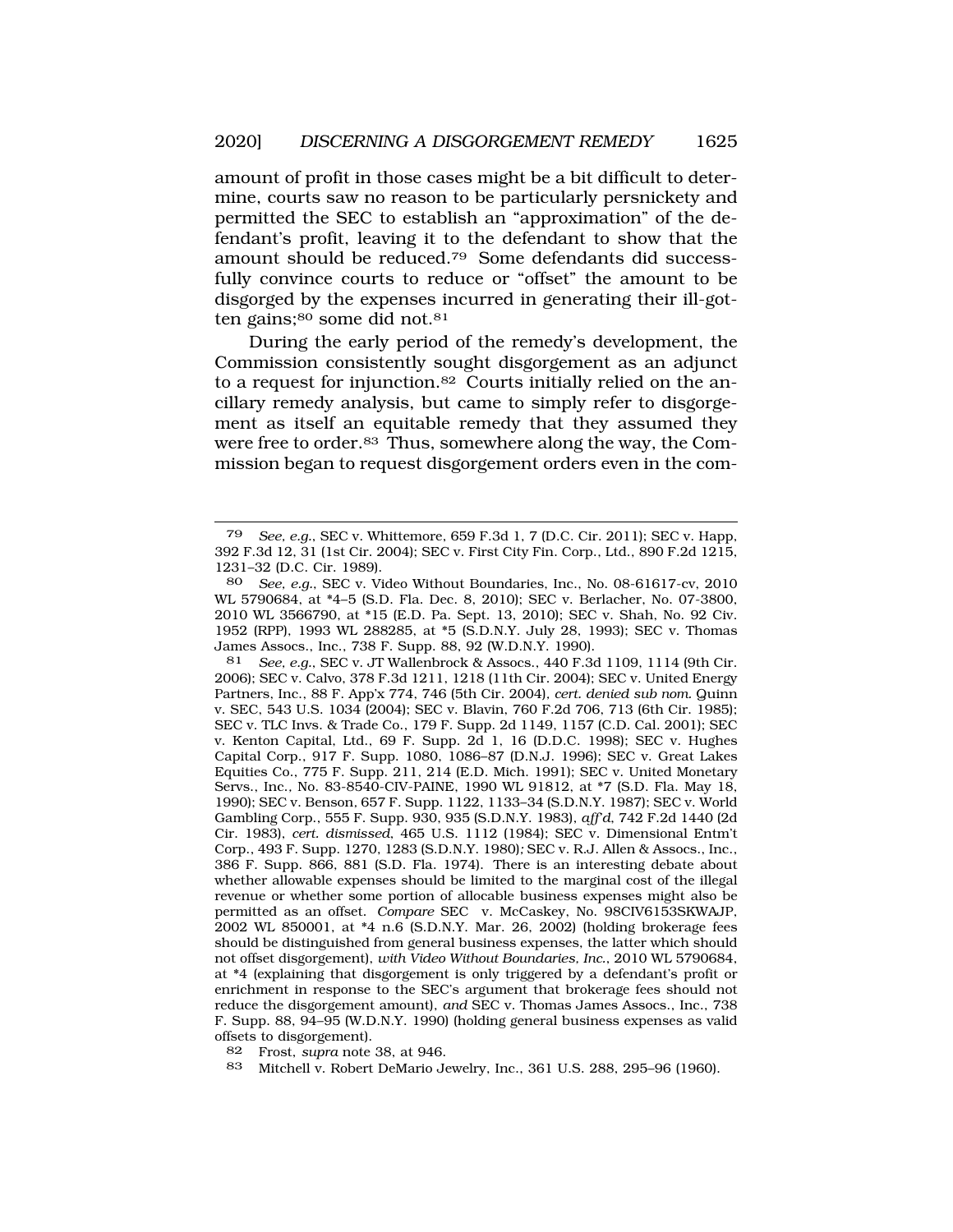plete absence of injunctive [relief.84](https://relief.84) The amounts recovered became quite [significant.85](https://significant.85) As further detailed in Part II of this Article,<sup>86</sup> these developments were hardly state secrets. In fact, in 2008, the Supreme Court characterized SEC disgorgement recoveries as a reason to eschew recognizing a private right of action against peripheral participants in fraudulent schemes, noting that "[t]he [Commission's] enforcement power is not toothless. Since September 30, 2002, SEC enforcement actions have collected over \$10 billion in disgorgement and penalties, much of it for distribution to injured investors."87

Also somewhere along the way, a few aspects of the SEC disgorgement remedy became more palpable. First, defendants' gains, rather than plaintiffs' losses, definitely were the measure of the monetary judgment (although the method of calculating those gains varied), and there was no requirement that any portion be paid to victims as [restitution.88](https://restitution.88) Second, the lower federal courts' resolute characterization of the remedy as equitable in nature had several consequences. Among other things, it was not jeopardy for double jeopardy purposes89 and, because it was not an action at law, it did not give rise to a right to trial by jury.90 Similarly, it was not a debt for purposes of the Federal Debt Collection Procedures Act,91 at

<sup>84</sup> *See, e.g.*, J.I. Case Co. v. Borak, 377 U.S. 426, 433 (1964); Kardon v. Nat'l Gypsum Co., 69 F. Supp. 512, 514 (E.D. Pa. 1946).

See supra note 3 and accompanying text. Interestingly, in cases involving breach of fiduciary duty, disgorgement orders can themselves be characterized as injunctive, given that fiduciaries profiting from use of a beneficiary's property (including confidences) have an affirmative duty to account for it. *See infra* note  $\frac{225}{86}$ 

<sup>86</sup> *See infra* notes 109–153 and accompanying text.<br>87 Stoneridge Inv. Partners **ILC v. Scientific-Atlants** 

Stoneridge Inv. Partners, LLC v. Scientific-Atlanta, Inc, 552 U.S. 148, 166 (2008) (citing SEC, 2007 PERFORMANCE AND ACCOUNTABILITY REPORT 26, http:// <www.sec.gov/about/secpar2007.shtml> [\[https://perma.cc/2XKH-DFCA](https://perma.cc/2XKH-DFCA)] (last visited Apr. 20, 2020).<br>88 See, e.g., Za

<sup>88</sup> *See, e.g.*, Zacharias v. SEC, 569 F.3d 458, 471 (D.C. Cir. 2009) ("The primary purpose of disgorgement is not to refund others for losses suffered but rather to 'deprive the wrongdoer of his ill-gotten gain.'" (quoting SEC v. Bilzerian, 29 F.3d 689, 696 (D.C. Cir. 1994))).

<sup>89</sup> *See* Hudson v. United States, 522 U.S. 93, 95–96 (1997).

<sup>90</sup> *See, e.g.*, SEC v. Rind, 991 F.2d 1486, 1493 (9th Cir. 1993) ("We agree with the Second Circuit that a defendant is not entitled to a jury where the Commission sues for disgorgement of illicit profits."); SEC v. Commonwealth Chem. Sec., Inc., 574 F.2d 90, 94–96 (2d Cir. 1978) ("[W]hen restitution is sought in the form and in the situations allowed in equity prior to the rules or authorized by valid statutes there is no right to jury trial." (internal citations omitted)). For a recent parallel analysis under intellectual property law, see Texas Advanced Optoelectronics Sols., Inc. v. Renesas Elecs. Am., Inc. 888 F.3d 1322, 1344 (Fed. Cir. 2018) (concluding that right to a jury attaches only if a matter was historically legal and that disgorgement was not such a matter).<br>91 See SEC v. Huffman, 996 F.2d 800.

<sup>91</sup> *See* SEC v. Huffman, 996 F.2d 800, 802–03 (5th Cir. 1993).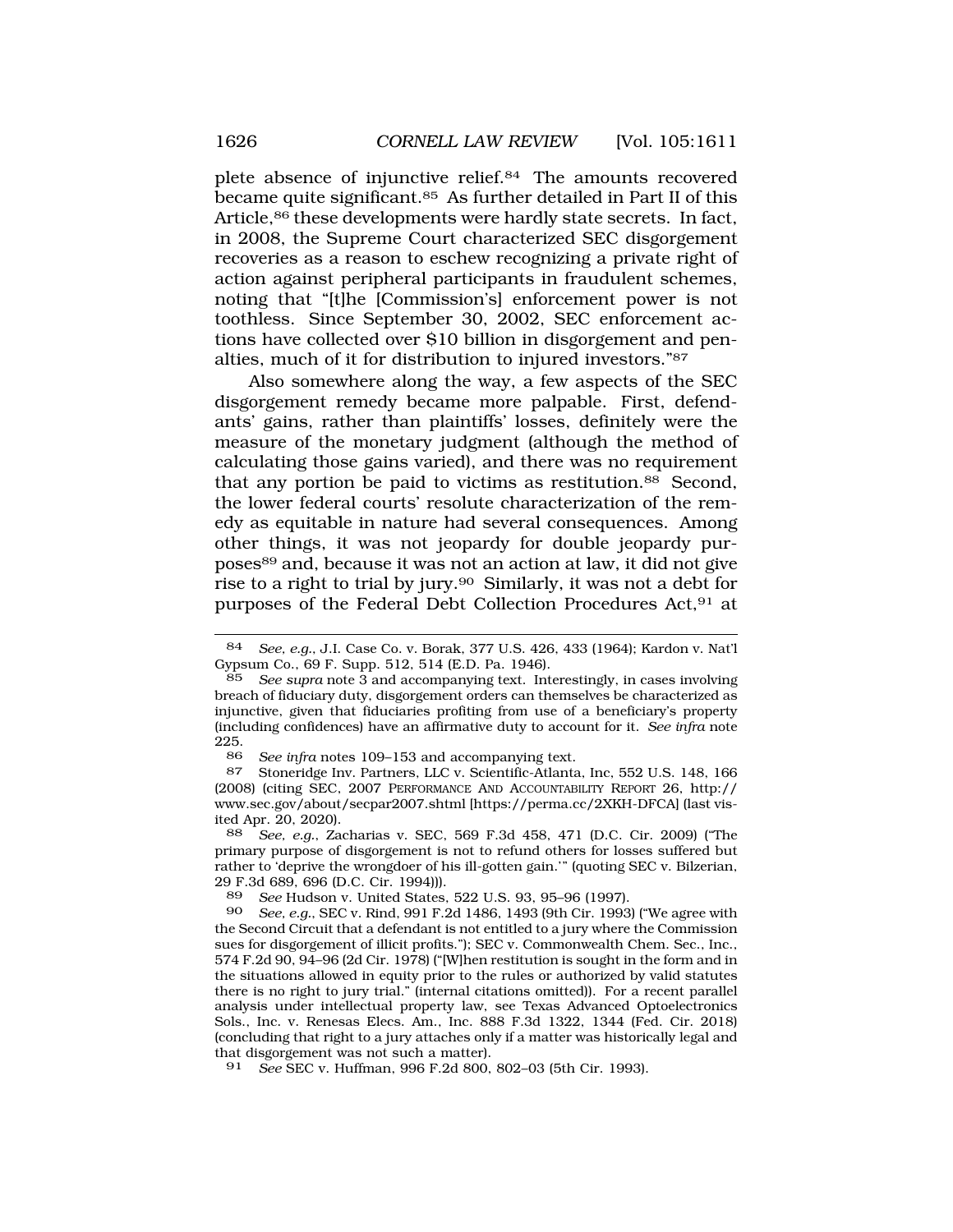<span id="page-16-0"></span>least arguably could be discharged in bankruptcy, <sup>92</sup> at least arguably was tax deductible, <sup>93</sup> and clearly was enforceable by contempt [sanctions.94](https://sanctions.94) Moreover, for most of its history disgorgement was not, according to most courts, subject to any statute of [limitations.95](https://limitations.95)

E. *Kokesh v. SEC* 

1. *Background*<sup>96</sup>

Charles Kokesh owned and controlled two registered investment advisory firms that were the managing general partners of four limited partnerships (known as "business development companies") investing the funds of "tens of thousands" of small investors in start-up companies. Between 1995 and 2006, Kokesh managed to misappropriate \$34.9 million from the business development companies. Some of the money went directly to support Kokesh and his private stable of fifty-plus polo ponies, and some was directed to satisfy expenses of his controlled investment advisors. The SEC brought a civil enforcement action in 2009, alleging violations of the Securities Exchange Act, the Investment Advisors Act, and the Investment Company Act; the jury found violations of all three.

The United States District Court for the District of New Mexico, at the request of the SEC, ordered a civil monetary penalty of \$2.4 million, based on Kokesh's conduct beginning

<sup>92</sup> *Id.* at 801. *But see In re* Telsey, 144 B.R. 563, 565 (Bankr. S.D. Fla. 1992) (holding it was a "fine, penalty, or forfeiture" and thus not dischargeable).

<sup>93</sup> *See* Peter J. Henning, *Deducting Settlements*, N.Y. TIMES, Mar. 25, 2014, at B5 (describing the disgorgement of a CEO's insider trading gains as "an equitable remedy" and, therefore, tax deductible); *see also* Robert W. Wood, *Insurance Industry Settlements Revive Old Questions: When Is a Payment a Nondeductible Penalty?*, 103 J. TAX'N 47, 48 (2005) ("Restitution (or disgorgement of profits) is generally deductible as a business expense."). *But see* I.R.S. Chief Couns. Mem. 201619008, at 10 (Jan. 29, 2016) (applying section prohibiting deductions for "any fine or similar penalty paid to a government for the violation of any law").

<sup>94</sup> *See Huffman*, 996 F.2d at 803; SEC v. Goldfarb, No. C 11-00938 WHA, 2012 U.S. Dist. LEXIS 85628, at \*10–17 (N.D. Cal. 2012). *But see* SEC v. New Futures Trading Int'l Corp., No. 11-cv-532-JL, 2012 U.S. Dist. LEXIS 55557, at \*5–6 (D.N.H. 2012) ("[H]olding a debtor in contempt for failing to pay [disgorgement] would essentially amount to putting him in 'debtor's prison'—a practice that is not recognized in the United States.").

<sup>95</sup> *See, e.g.*, Riordan v. SEC, 627 F.3d 1230, 1234 (D.C. Cir. 2010) (holding that disgorgement is not subject to the statute of limitations because disgorgement is not a "civil penalty"); SEC v. Rind, 991 F.2d 1486, 1492–93 (9th Cir. 1993) ("[N]o statute of limitations should apply to Commission civil enforcement actions.").

<sup>96</sup> The factual background is based on the recitations in *Kokesh v. SEC*, 137 S. Ct. 1635, 1641 (2017), and the 10th Circuit decision at 834 F.3d 1158, 1160–62 (10th Cir. 2016).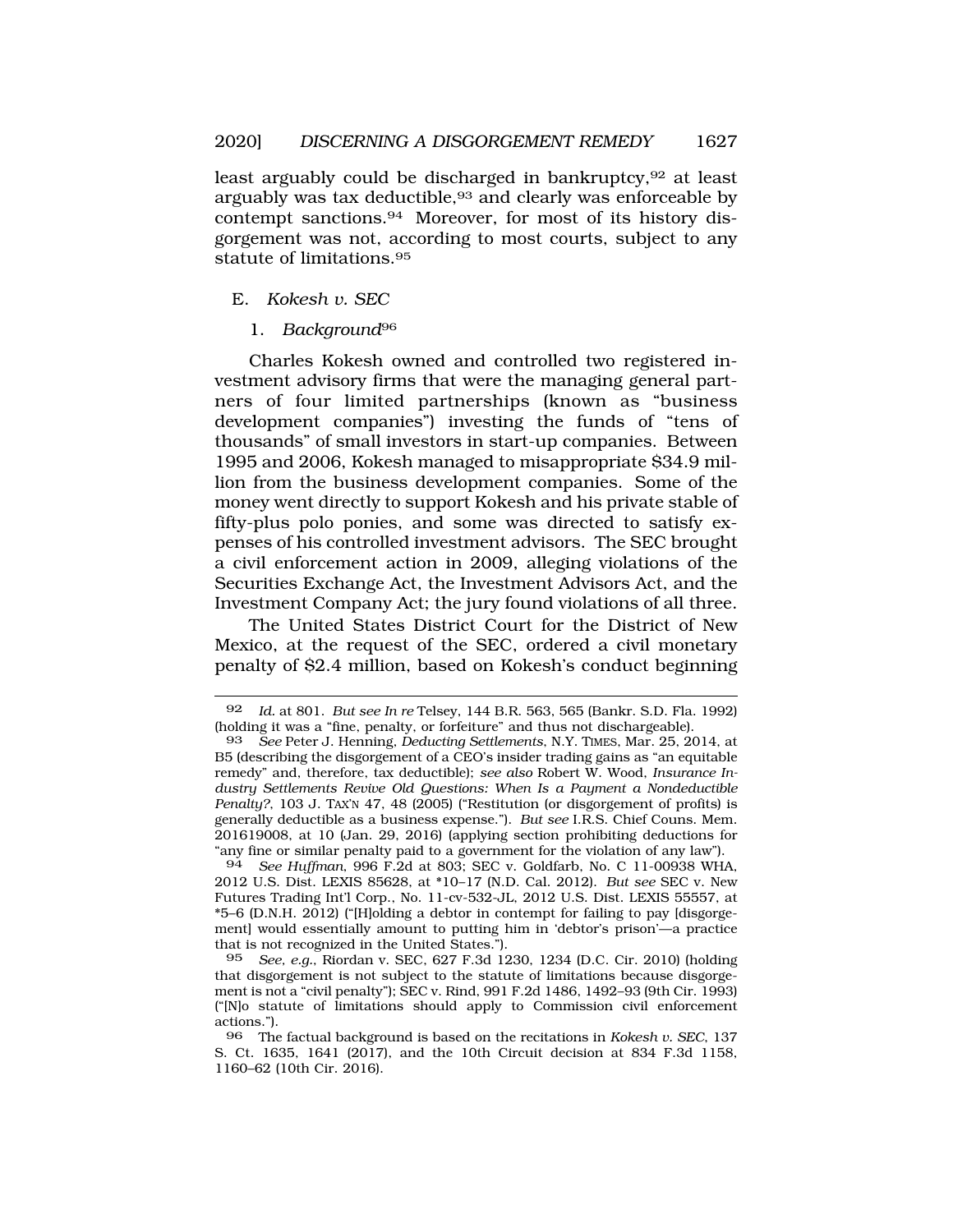in 2004. It also ordered disgorgement of \$34,927,329 (plus prejudgment interest), representing the full amount misappropriated beginning in 1995. Both parties, as well as the court, recognized that the civil monetary penalty was subject to 28 U.S.C. § 2462, which, as noted above, requires that "enforcement of any civil fine, penalty, or forfeiture" be "commenced within five years from the date when the claim first accrued." Kokesh urged § 2462's application to the disgorgement order as well, but the court followed 10th Circuit precedent in concluding that disgorgement is not a penalty subject to § 2462 because it is not punitive; rather, it is remedial, returning the wrongdoer to the pre-wrongdoing status quo. This reasoning also had been found persuasive in earlier decisions of the D.C. and 1st Circuits as well as a plethora of district courts;97 the only notable exception was the 11th Circuit's resolution of *SEC v. [Graham](https://Graham.98)*.98

On appeal, the 10th Circuit confirmed its earlier reasoning as to why disgorgement is non-punitive and also addressed Kokesh's claim that disgorgement is a forfeiture governed by § 2462. It noted that in common parlance "forfeit" and "disgorge" may be used interchangeably, and that there are similarities in modern dictionary definitions of the [terms.99](https://terms.99) It politely declined to follow the 11th Circuit, in *Graham*, which had relied on those similarities to conclude disgorgement is a forfeiture under § 2462.100 Instead, the 10th Circuit plunged into a thicket of legal history and statutory interpretation, emerging with the conclusion that forfeiture should be understood by reference to Congressional understanding at the time of enactment of § 2462's precursor.101 This understanding was that forfeiture means a "proceeding brought by the government *against property* that either facilitated a crime or was acquired

100 *Id.* at 1167.

<sup>97</sup> *See, e.g.*, Zacharias v. SEC, 569 F.3d 458, 471 (D.C. Cir. 2009) ("Our disgorgement cases uniformly hold that an 'order to disgorge is not a punitive measure; it is intended primarily to prevent unjust enrichment.'" (quoting SEC v. Banner Fund Int'l, 211 F.3d 602, 617 (D.D.C. 2000))); SEC v. Williams, 884 F. Supp. 28, 30–31 (D. Mass. 1995) ("In the context of § 2462, courts have consistently held that the government's claims for equitable relief 'be subject to no time bar.'" (quoting United States v. Inc. Vill. of Island Park, 791 F. Supp. 354, 368 (E.D.N.Y 1992))); SEC v. Lorin, 869 F. Supp. 1117, 1122 (S.D.N.Y. 1994) ("I will not label disgorgement a 'fine, penalty, or forfeiture' in light of the operation of disgorgement, which merely deprives one of wrongfully obtained proceeds.").

<sup>98</sup> SEC v. Graham, 823 F.3d 1357, 1363 (11th Cir. 2016) (reasoning disgorgement is a "forfeiture").

<sup>99</sup> SEC v. Kokesh, 834 F.3d 1158, 1165 (10th Cir. 2016).

<sup>101</sup> *Id.* at 1166.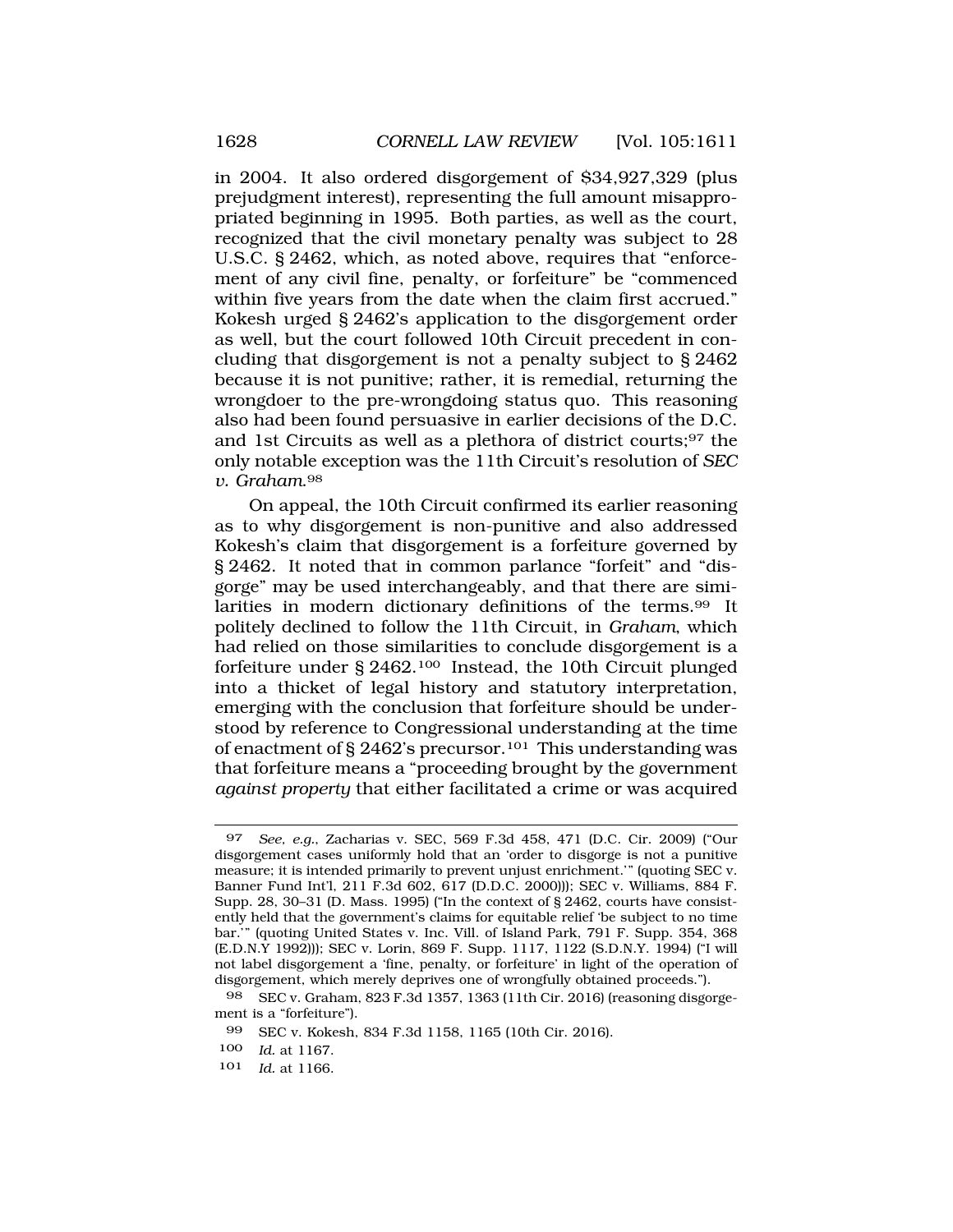<span id="page-18-0"></span>as a result of criminal activity."102 The guilt or innocence of the property's owner is not dispositive. By contrast, modern disgorgement is an action for *money* brought against a *wrong-doer*  and thus is not a forfeiture.<sup>103</sup> This distinction is often referred to as the difference between proceeding in rem (against property) and proceeding in personam (against person).

### 2. *The Opinion of the Supreme Court*

The Supreme Court reversed and concluded that § 2462's time limitation provision applied. As the result of its opinion, the amount of the ordered disgorgement was trimmed dramatically, reaching only the ill-gotten gains obtained beginning in 2004. Justice Sotomayor's unanimous opinion was quite straightforward. After acknowledging the purpose of the federal securities laws to establish "the highest ethical standards . . . in every facet of the securities industry"104 and summarizing the evolution of the Commission's enforcement authority to include the ability (by statute) to pursue injunctive relief, the authority (judicially recognized) to seek disgorgement, and the ability (again by statute) to obtain civil monetary penalties, she reviewed the facts and history of the case.105

Five pages into the decision, Sotomayor (with citation) praised statutes of limitations as "vital to the welfare of society," quoted § 2462, and announced the court's conclusion that SEC disgorgement constitutes a penalty for purposes of that section.106 It is at that point that footnote 3 appears. It explains that the Court is not opining on whether the federal courts have, in the first place, the authority to order disgorgement in SEC enforcement proceedings. Exactly why that might be an issue is the subject of Part III of this Article.107 The reasoning that followed footnote 3 in support of the Court's conclusion that SEC disgorgement is a penalty relied almost exclusively on an invocation of sound bites from the Court's own precedents. To some readers, this may pose an interesting contrast to the lower court opinions, which struggled mightily both with legal history and with nuances of statutory interpre-

<sup>102</sup> *Id.* at 1165–66 (emphasis added).

<sup>103</sup> *Id.* at 1164–65.

<sup>104</sup> Kokesh v. SEC, 137 S. Ct. 1635, 1640 (2017).

<sup>105</sup> *Id.* at 1640–41.

<sup>106</sup> *Id.* at 1641–42.

<sup>107</sup> *See infra* notes 178–368 and accompanying text.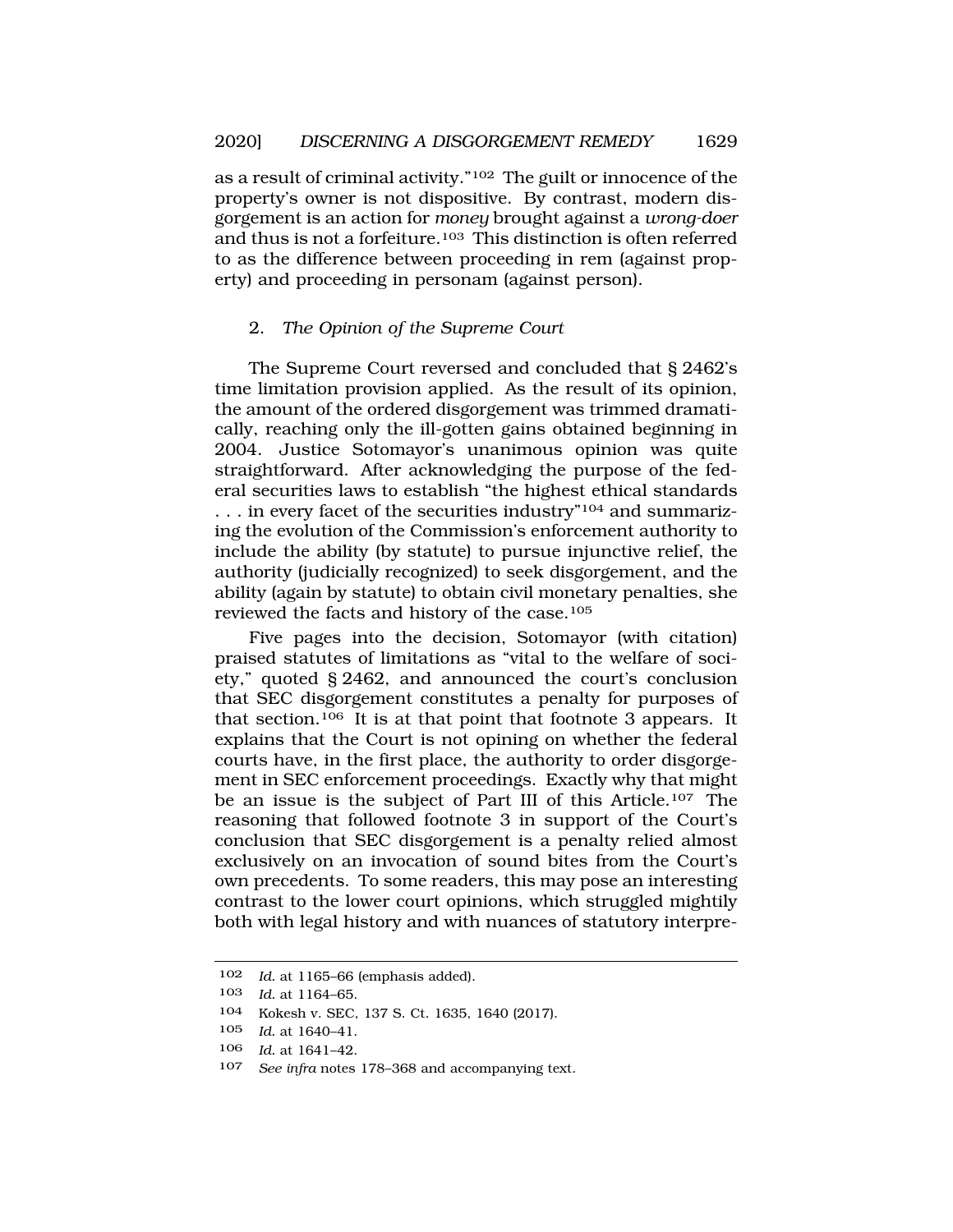<span id="page-19-0"></span>tation.108 In any event, the Court's analysis of that matter is not necessary to a discussion of whether the disgorgement remedy has been congressionally countenanced.

#### II

# MEANWHILE, BACK AT THE RANCH: CONGRESSIONAL DEVELOPMENTS VIS-À-VIS SEC ENFORCEMENT **AUTHORITY**

Part I of this Article portrayed the development of the SEC disgorgement remedy primarily as a function of judicial nurturing, now threatened by *Kokesh*. There is, however, more to the story. As noted above, the progress of the remedy was hardly a state secret—its growth was well known to Congress. This Part of the Article will make the point that Congressional enthusiasm for disgorgement has been manifested in several ways. It will, as an initial matter, ignore the very nice issue of whether there is such a thing as legislative intent.109 It will simply pretend that there is and that two of the places one can look to discern it are (1) the statutes themselves and (2) the statutes' accompanying legislative records. Subpart II.A examines explicit statutory developments—what might be called "statutory history"110 or the "statutory record." Subpart II.B investigates the most relevant of the congressional records accompanying those developments—what might be called "legislative history." Subpart II.C returns to the question of which materials properly may be considered.

# A. The Statutory Record

To recapitulate, cruising into the 1970s and toward the case of *SEC v. Texas Gulf Sulphur*, the Commission's only explicit statutory enforcement authority was to seek injunctions against conduct violating the federal securities laws. Not too many years after *Texas Gulf Sulphur*, however, the Securities Reform Act of 1975 amended what is now section 21(e) of the Exchange Act to stipulate that, upon application of the Commission, district courts had jurisdiction to issue not only writs of mandamus (which previously were the only subject of the section), but also injunctions and orders commanding compli-

<sup>108</sup> Those same readers also may be interested in the selectivity and persuasiveness of the precedents invoked—a matter examined more thoroughly in a companion work. See Gabaldon, *Fences*, *supra* note 25.

<sup>109</sup> *See* the discussion *infra* notes 155–177 and accompanying text.

<sup>110</sup> *See* Victoria F. Nourse, *Elementary Statutory Interpretation: Rethinking Legislative Intent and History*, 55 B.C. L. REV. 1613, 1644 (2014).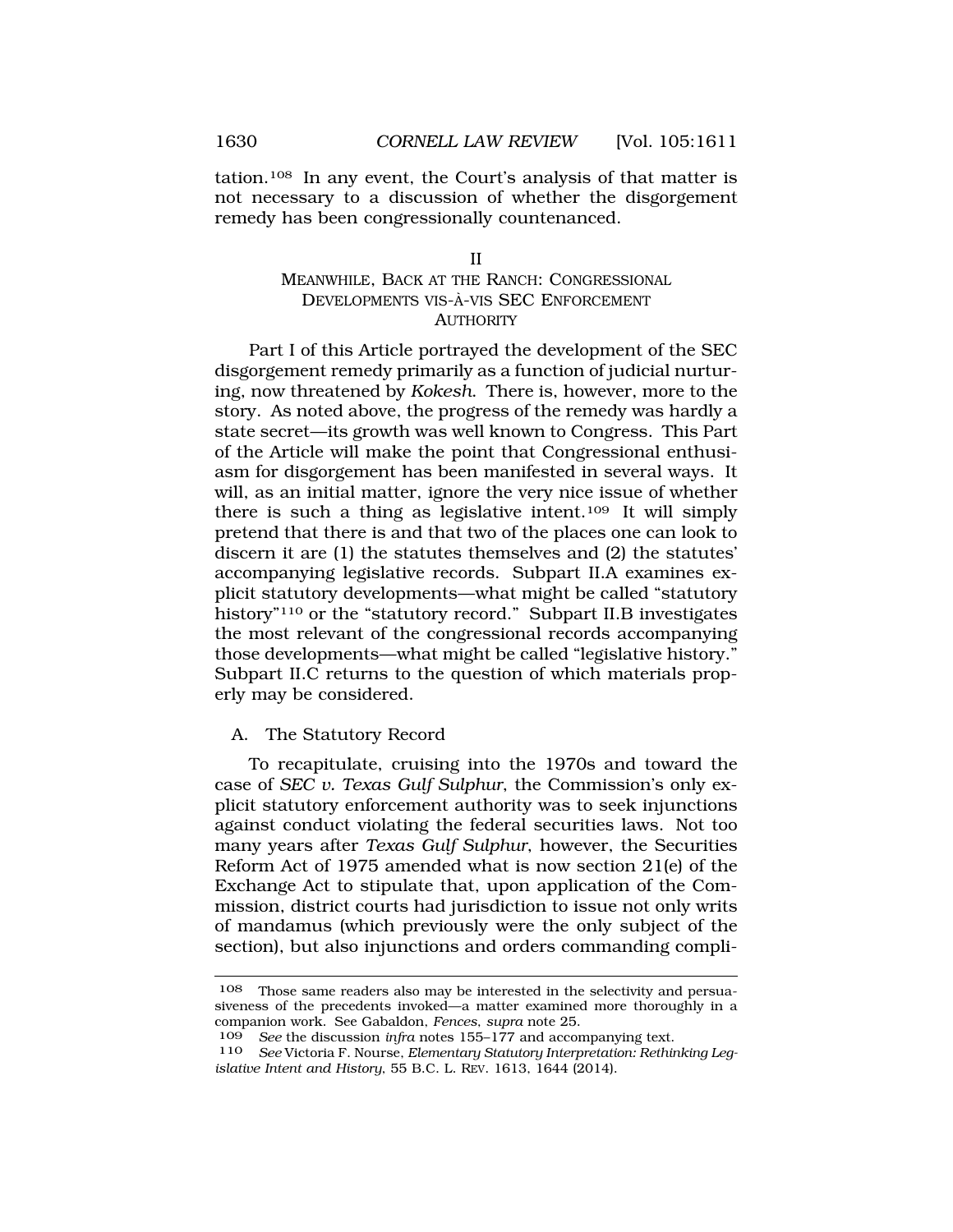ance with the Act and rules, regulations and orders thereunder.111 According to one commentator, "[t]he legislative history does not explain the addition, but it was probably a technical change to reflect the abolition of the writ of mandamus in federal practice."112 Still, courts clearly already had authority under section 21(d) to order injunctions, $113$  so if the change was to accomplish anything, it presumably would be the addition of orders. As writs of mandamus were legal<sup>114</sup> and injunctions were equitable, the nature of orders is simply unrevealed by its statutory companions. Recall, however, that *Porter v. Warner Holding Co.* held that a statutory reference to injunctions and orders justified non-injunctive orders, including a restitution decree.<sup>115</sup> It therefore seems clear that section  $21(e)$ could be read as authorizing the Commission to apply for orders that are other than injunctive—without, of course, indicating what those orders might be. This reading obviously would comport with the canon of statutory construction mandating that words in a statute should not be regarded as mere surplusage.<sup>116</sup>

In the 1980s, public attention was captured by insider trading117 (aided, no doubt, by Rudolph Giuliani's enthusiasm for perp walks).118 Congressional attention was captured by the prospect of getting tough on it. Two statutory provisions relevant to the status of disgorgement were the result. One of these is Exchange Act section 20A. That section created a pri-

<sup>111 15</sup> U.S.C. § 78u(d)(1) (2018). Section 21(e) now also extends to injunctions and orders to comply with the rules of self-regulatory organizations, the Public Company Accounting Oversight Board, and the like.

<sup>112</sup> Dent, *supra* note 35, at n.150.

<sup>113</sup> Securities Exchange Act of 1934, § 21(e), 48 Stat. 881 (codified and amended at 15 U.S.C. § 78u(d)(1) (2018)).

<sup>114</sup> *See* Samuel L. Bray, *The Supreme Court and the New Equity*, 68 VAND. L. REV. 997, 1045 (2015); John H. Langbein, *What ERISA Means by "Equitable": The Supreme Court's Trail of Error in* Russell*,* Mertens*, and* Great-West, 103 COLUM. L. REV. 1317, 1353 (2003).

<sup>115</sup> *See, e.g.*, Porter v. Warner Holding Co., 328 U.S. 395, 400 (1946) (finding that no "other provision of the Act . . . expressly or impliedly precludes a court from ordering restitution in the exercise of its equity jurisdiction"); *supra* notes 49–55 and accompanying text.<br> $116$  ANTONIN SCALLA & BRYAN

ANTONIN SCALIA & BRYAN A. GARNER, READING LAW: THE INTERPRETATION OF LEGAL TEXTS 174 (2012). 117 *See* Nancy Reichman, *Insider Trading*, 19 CRIME & JUST. 55, 55 (1993)

<sup>(&</sup>quot;Insider trading is known to the public as *the* white-collar crime of the  $1980s...$ ").

<sup>118</sup> *See* Leigh Jones, *Perp Walk? Blame Guiliani*, REUTERS (May 18, 2011, 5:27 PM), <https://www.reuters.com/article/us-eddie-strausskahn-perpwalk/perp>walk-blame-giuliani-idUSTRE74H71720110518 [\[https://perma.cc/QKZ8](https://perma.cc/QKZ8)- KKKW] ("Rudolph Giuliani elevated both the term—and practice—in the public eye.").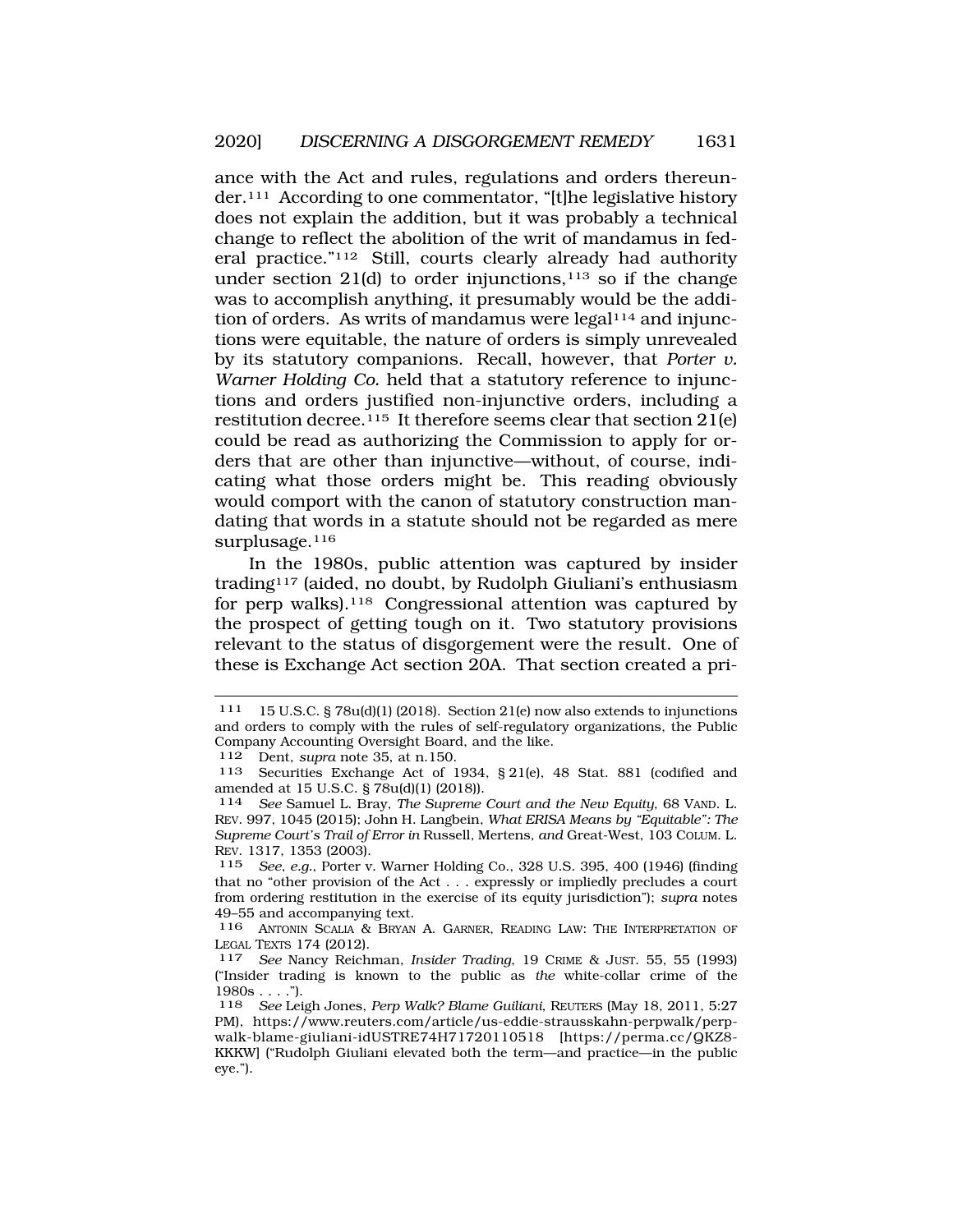vate right of action for those trading contemporaneously with any person violating the '34 Act by purchasing or selling a security while in possession of material, nonpublic information. The amount to be recovered (which is to be shared by all those contemporaneously trading) is limited to "the profit gained or loss avoided in the transaction or transactions that are the subject of the violation."119 The recovery "shall be diminished by the amounts, if any, that such person may be required to disgorge, pursuant to a court order obtained at the instance of the Commission, in a proceeding brought under Section 21(d) of this title relating to the same transaction or transactions."120 At the time, of course, section 21(d) expressly permitted the Commission only to seek injunctive relief and in no way mentioned the pursuit of disgorgement and/or monetary penalties.121 It would seem obvious, then, that Congress was both keenly aware of the Commission's practice of seeking disgorgement and regarded it as a matter of authorized injunctive relief, be it ancillary or otherwise. In any event, section 20A went on to provide that it would not limit any other express or implied private right of action, nor any action by the Commission or the Attorney General.<sup>122</sup>

Also part of the decade's "getting tough on insider trading" campaign was the adoption of section 21A, which for the first time authorized the Commission to seek "civil penalties." It was limited to the context of (1) those persons engaging in violations of the '34 Act by trading while in possession of material nonpublic information or by communicating such information and (2) those persons controlling primary violators. The amount of the penalty was to be determined by the court but was "not [to] exceed three times the profit gained or loss avoided" as a result of the violation.123 "Profit gained or loss avoided" was defined as "the difference between the purchase or sale price of the security and the value of that security as measured by the trading price of the security a reasonable period after public dissemination of the nonpublic information."124 This measure is, of course, not only logical but also

<sup>119</sup> Securities Exchange Act of 1934 § 20A(b)(1), 15 U.S.C. § 78t-1(b)(1) (2018).

<sup>120</sup> Securities Exchange Act of 1934 § 20A(b)(2), 15 U.S.C. § 78t-1(b)(2) (2018).

<sup>121</sup> *See* Securities Exchange Act of 1934, § 21(e), 48 Stat. 881 (codified and amended at 15 U.S.C. § 78u(d)(1)).

<sup>122</sup> Securities Exchange Act of 1934 § 20A(d), (e), 15 U.S.C. § 78t-1(d)–(e) (2018).

<sup>123</sup> Securities Exchange Act of 1934 § 21A(a)(2), 15 U.S.C. § 78u-1(a)(1)–(2) (2018).

<sup>124</sup> Securities Exchange Act of 1934 § 21A(e), 15 U.S.C. § 78u-1(e) (2018).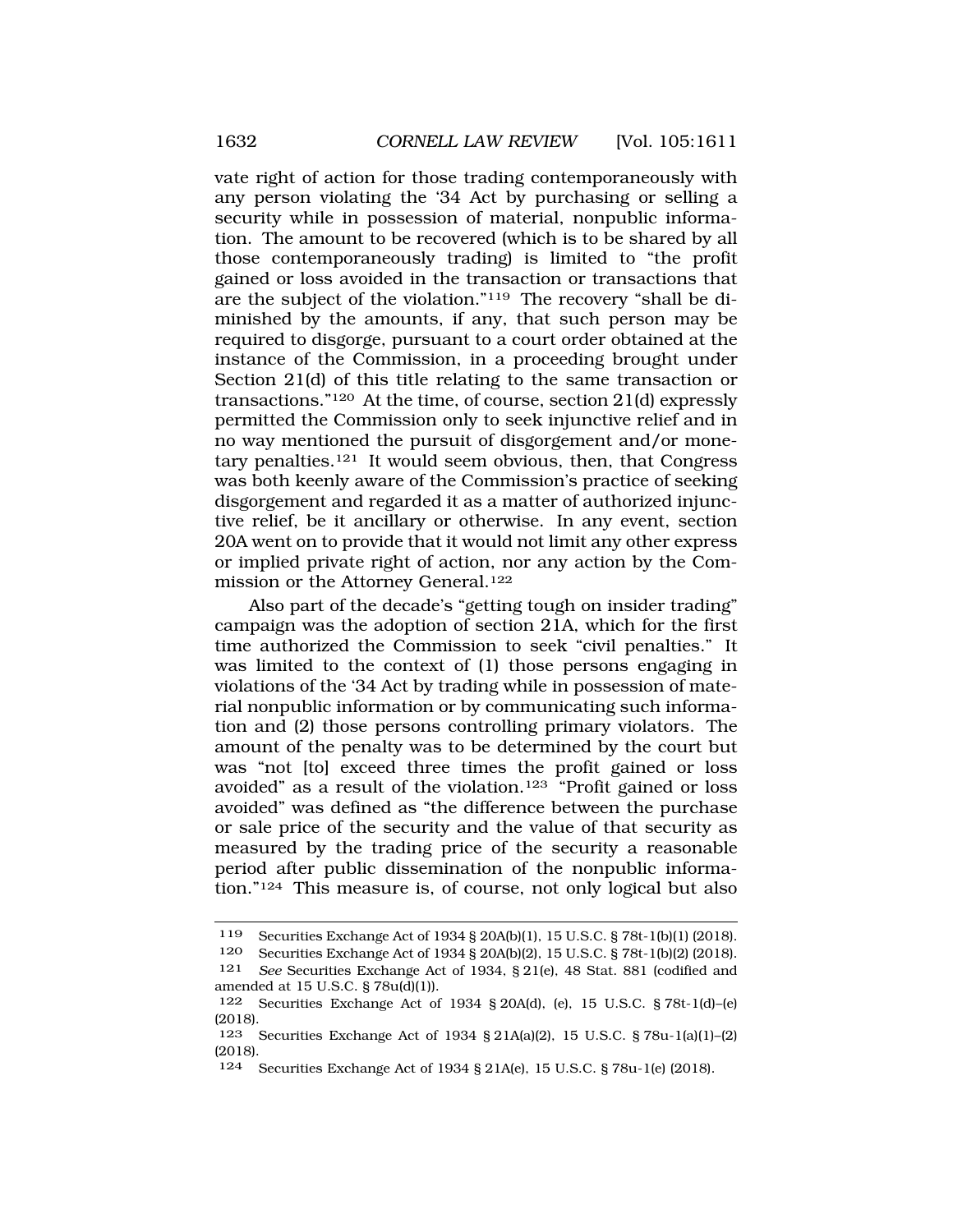the one approved by the court in *Texas Gulf Sulphur*.125 A fiveyear statute of limitations was stipulated,<sup>126</sup> as was the nonexclusivity of the remedy: "The actions authorized by this section may be brought in addition to any other actions that the Commission or the Attorney General are entitled to bring."127

In 1990, the SEC sought and obtained the ability to more generally seek civil monetary penalties. The Securities Enforcement Remedies and Penny Stock Reform Act<sup>128</sup> (the Remedies Act) thus added Exchange Act section  $21(d)(3)$ ,<sup>129</sup> specifying the Commission had authority to bring actions for, and district courts had jurisdiction to order, civil penalties. These penalties were to be capped by a sliding scale, in tiers by progressive culpability or by "the gross amount of pecuniary gain" as a result of the defendant's violation, whichever was greater.130 The Commission promptly commenced the practice of seeking both disgorgement and civil penalties from the same defendants.131

The 1990 Remedies Act also expanded the Commission's authority to order certain remedies administratively. These included cease and desist orders<sup>132</sup> and, with respect to violations by regulated securities professionals, civil monetary penalties capped by a sliding scale without reference to pecuniary gain.133 In addition, in any case in which a cease and desist order was issued *or* a civil monetary penalty was imposed, the Commission was specifically empowered to order

<sup>125</sup> Notably, although accounting purists might quibble about whether it ever is technically correct to use the term "profit" to refer to gross amounts, the congressional definition clearly does not contemplate offsets for expenses. *See supra*  note 73 and accompanying text (describing the *Texas Gulf Sulphur* approach).

<sup>126</sup> Securities Exchange Act of 1934 § 21A(d)(5), 15 U.S.C. § 78u-1(d)(5) (2018).

<sup>127</sup> Securities Exchange Act of 1934 § 21A(d)(3), 15 U.S.C. § 78u-1(d)(3) (2018).

<sup>128</sup> Pub. L. No. 101-429, secs. 101, 202 §§ 20(d), 21B, 104 Stat. 931, 937–38 (1990) (codified in relevant part at 15 U.S.C. §§ 77t, 78u-2 (2018)). The Remedies Act was sufficiently popular so as to pass by voice vote. *S. 647 (101st): Securities Enforcement Remedies and Penny Stock Reform Act of 1990*, GOVTRACK, https:// <www.govtrack.us/congress/bills/101/s647> [\[https://perma.cc/YS65-TFA3\]](https://perma.cc/YS65-TFA3) (last visited July 27, 2020).

<sup>129</sup> Securities Exchange Act of 1934 § 21(d)(3), 15 U.S.C. § 78u(d)(3)(A)–(B) (2018).

<sup>130</sup> *Id.* 

<sup>131</sup> *See, e.g.*, SEC v. Palmisano, 135 F.3d 860, 865–67 (2d Cir. 1998); SEC v. Chester Holdings, Ltd., 41 F. Supp. 2d 505, 528–30 (D.N.J. 1999); SEC v. Moran, 944 F. Supp. 286, 294 (S.D.N.Y. 1996).

<sup>132</sup> Securities Exchange Act of 1934 § 21C, 15 U.S.C. § 78u-3 (2018).

<sup>133</sup> Securities Exchange Act of 1934 § 21B(a)–(b), 15 U.S.C. § 78u-2(b)(1)–(3) (2018).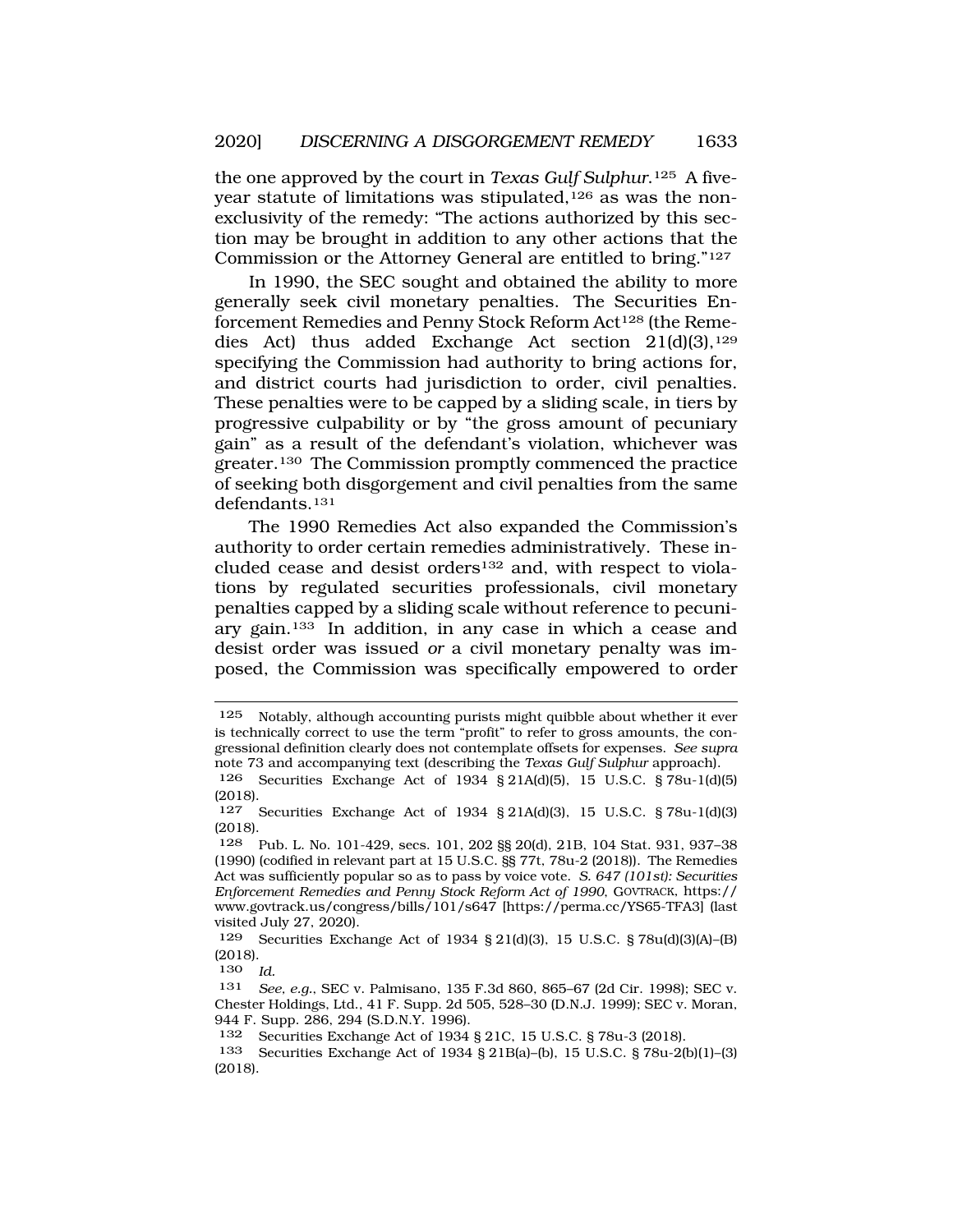accounting and disgorgement.134 One commentator has argued that statutory recognition of the administrative disgorgement remedy conclusively establishes that the judicial remedy does not exist.135 Another commentator, however, has stated what legislative history clearly shows: Congress believed that the Commission already was able to seek judicially ordered disgorgement as a matter of equity and sought to offer a parallel opportunity to act administratively.136

In the Private Securities Litigation Reform Act of 1995, the concept of Commission-sought and/or ordered disgorgement was further recognized in new Exchange Act section 21(d)(4), which reads as follows:

Prohibition of attorneys' fees paid from commission disgorgement funds. Except as otherwise ordered by the court upon motion by the Commission, or, in the case of an administrative action, as otherwise ordered by the Commission, funds disgorged as the result of an action brought by the Commission in Federal court, or as a result of any Commission administrative action, shall not be distributed as payment for

<sup>134</sup> Securities Exchange Act of 1934 §§ 21B(e), 15 U.S.C. § 78u-2(e) (2018).

<sup>135</sup> Russell G. Ryan, *The Equity Facade of SEC Disgorgement*, 4 HARV. Bus. L. REV. ONLINE 1, 11 (2013).

<sup>136</sup> Barbara Black, *Should the SEC Be a Collection Agency for Defrauded Investors?*, 63 BUS. LAW. 317, 321 (2008). See also the discussion of legislative history *infra* notes 132–138. Although one might think that the Commission then would prefer to proceed administratively to order disgorgement, this did not immediately turn out to be the case. Ryan, *supra* note 135, at 2–3 n.12. Some of the reasons that could be ascribed include the fact that administrative disgorgement originally required coupling with a civil monetary penalty or cease and desist order. *See*  Securities Exchange Act of 1934 § 21B(e), 15 U.S.C. § 78u-2(e) (2018). Moreover, although the SEC might order disgorgement, it has no way to enforce the order without repair to a court for an injunction. *See* Dixie L. Johnson et al., *King & Spalding Discusses Potential Effects of SEC Disgorgement as a Penalty*, CLS BLUE SKY BLOG (June 21, 2017), [http://clsbluesky.law.columbia.edu/2017/06/21/](http://clsbluesky.law.columbia.edu/2017/06/21) king-spalding-discusses-potential-effects-of-sec-disgorgement-as-penalty/ [[https://perma.cc/ZY6T-2MKY\]](https://perma.cc/ZY6T-2MKY) (discussing the lack of express statutory authority regarding the SEC's authority to pursue disgorgement in federal court). In addition, contempt orders are reserved for violations of orders of courts, not those of administrative agencies, and only court orders have the collateral estoppel effect that might benefit private plaintiffs. *See* Catherine E. Maxson, *The Applicability of Section 2462's Statute of Limitations to SEC Enforcement Suits in Light of the Remedies Act of 1990*, 94 MICH. L. REV. 512, 522–23 (1995). In recent years, however, a distinct uptick in use of the administrative enforcement route has been accompanied by a dramatic uptick in complaints about it (*see generally*  David Zaring, *Enforcement Discretion at the SEC*, 94 TEX. L. REV. 1155 (2016) (discussing various criticisms)), up to and including the contention (now confirmed by the Supreme Court) that the traditional method of appointing administrative law judges was unconstitutional. Lucia v. SEC, 138 S. Ct. 2044, 2060 (2018).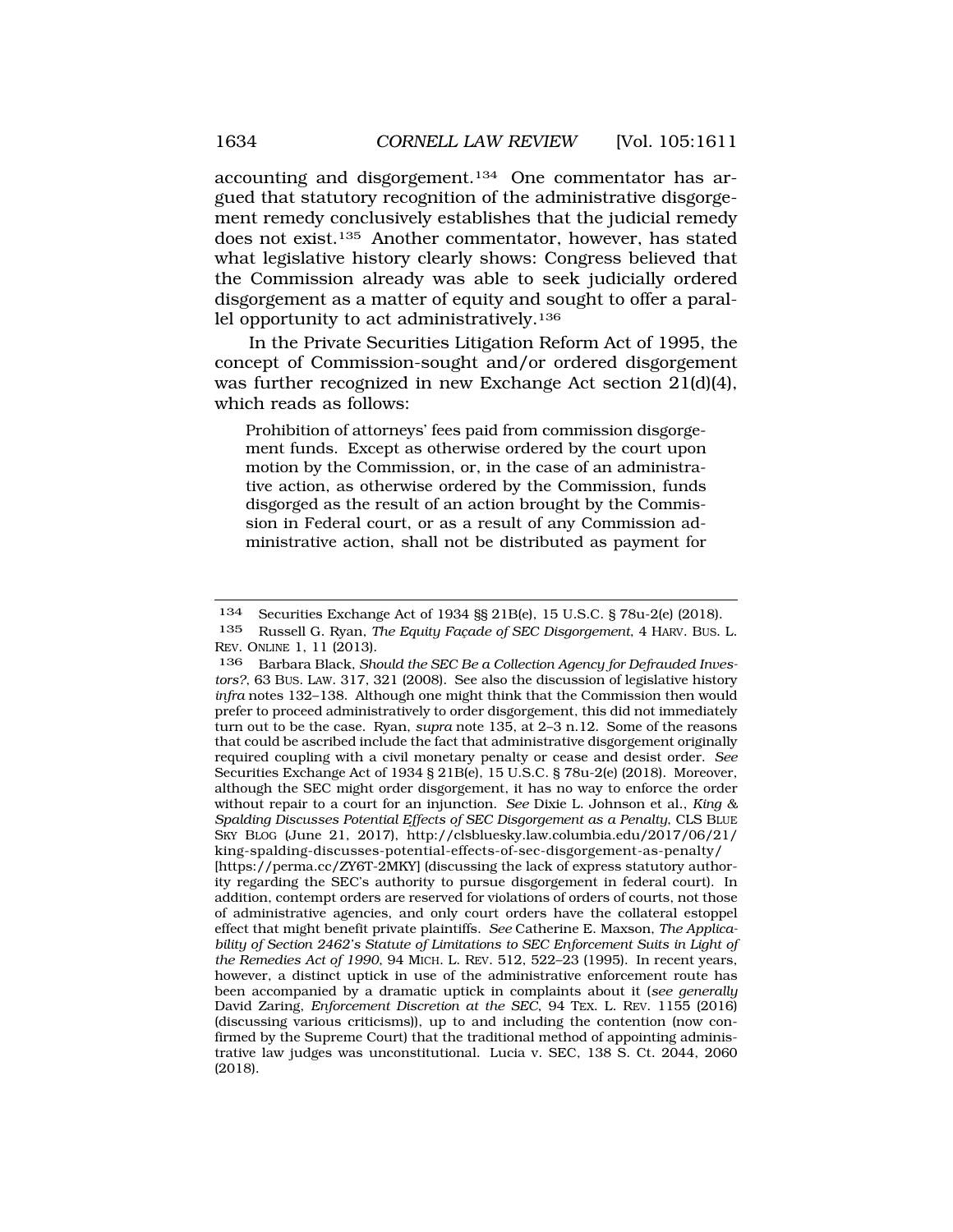attorneys' fees or expenses incurred by private parties seeking distribution of the disgorged funds.<sup>137</sup>

Congress thus specifically recognized both the express authority of the SEC to obtain disgorgement in its own administrative proceedings and its ability to seek court-ordered disgorgement.

The Sarbanes-Oxley Act of 2002 (Sarbanes-Oxley)<sup>138</sup> provided additional indicators of Congressional understanding of the existence of SEC disgorgement practices. Section 308(a) of Sarbanes-Oxley (which is not part of the Exchange Act) bore the heading "Civil Penalties Added to Disgorgement Funds for the Relief of Victims." It provided as follows:

If in any judicial or administrative action brought by the Commission under the securities laws (as such term is defined in section 3(a)(47) of the Securities Exchange Act of 1934 (15 U.S.C. 78c(a)(47)) the Commission obtains an order requiring disgorgement against any person for a violation of such laws or the rules or regulations thereunder, or such person agrees in settlement of any such action to such disgorgement, and the Commission also obtains pursuant to such laws a civil penalty against such person, the amount of such civil penalty shall, on the motion or at the direction of the Commission, be added to and become part of the disgorgement fund for the benefit of the victims of such violation.139

<sup>137</sup> Private Securities Litigation Reform Act of 1995, Pub. L. No. 104-67, 109 Stat. 757 (codified as amended in scattered sections of 15 U.S.C.).

<sup>138</sup> Sarbanes-Oxley Act of 2002, Pub. L. No. 107-204, 116 Stat. 745 (codified as amended in scattered sections of 15, 18 U.S.C.). Sarbanes-Oxley was an enormously popular piece of legislation, passing 423-3 in the House, *H.R. 3763 (107th): Sarbanes-Oxley Act of 2002*, GOVTRACK (July 25, 2002), https:// <www.govtrack.us/congress/votes/107-2002/h348>[<https://perma.cc/57U8>- NQ99], and 99-0 in the Senate, *H.R. 3763 (107th): Sarbanes-Oxley Act of 2002*, GOVTRACK (July 25, 2002), [https://www.govtrack.us/congress/votes/107-2002/](https://www.govtrack.us/congress/votes/107-2002) s192 [\[https://perma.cc/AW5T-45U6](https://perma.cc/AW5T-45U6)].<br>139 Sarbanes Oxley Act of 2002 8.

Sarbanes Oxley Act of 2002, § 308(a), Pub. L. No. 107-204, 116 Stat. 745 (codified as amended in scattered sections of 15, 18 U.S.C.). Section 308(a) was amended by the Dodd-Frank Act of 2010 to eliminate the requirement that civil penalties be paid to victims only if disgorgement also was ordered. It now reads as follows: (a) CIVIL PENALTIES ADDED TO DISGORGEMENT FOR THE RELIEF OF VICTIMS.

If in any judicial or administrative action brought by the Commission under the securities laws . . . the Commission obtains an order requiring disgorgement against any person for a violation of such laws or the rules or regulations thereunder, or such person agrees in settlement of any such action to such disgorgement, . . . the amount of such civil penalty shall, on the motion or at the direction of the Commission, be added to and become part of the disgorgement fund for the benefit of the victims of such violation.

Dodd-Frank Wall Street Reform and Consumer Protection Act, sec. 929B, § 308(a), Pub. L. No. 111-203, 124 Stat. 1376 (2010) (codified as amended in scattered sections of 12 U.S.C.).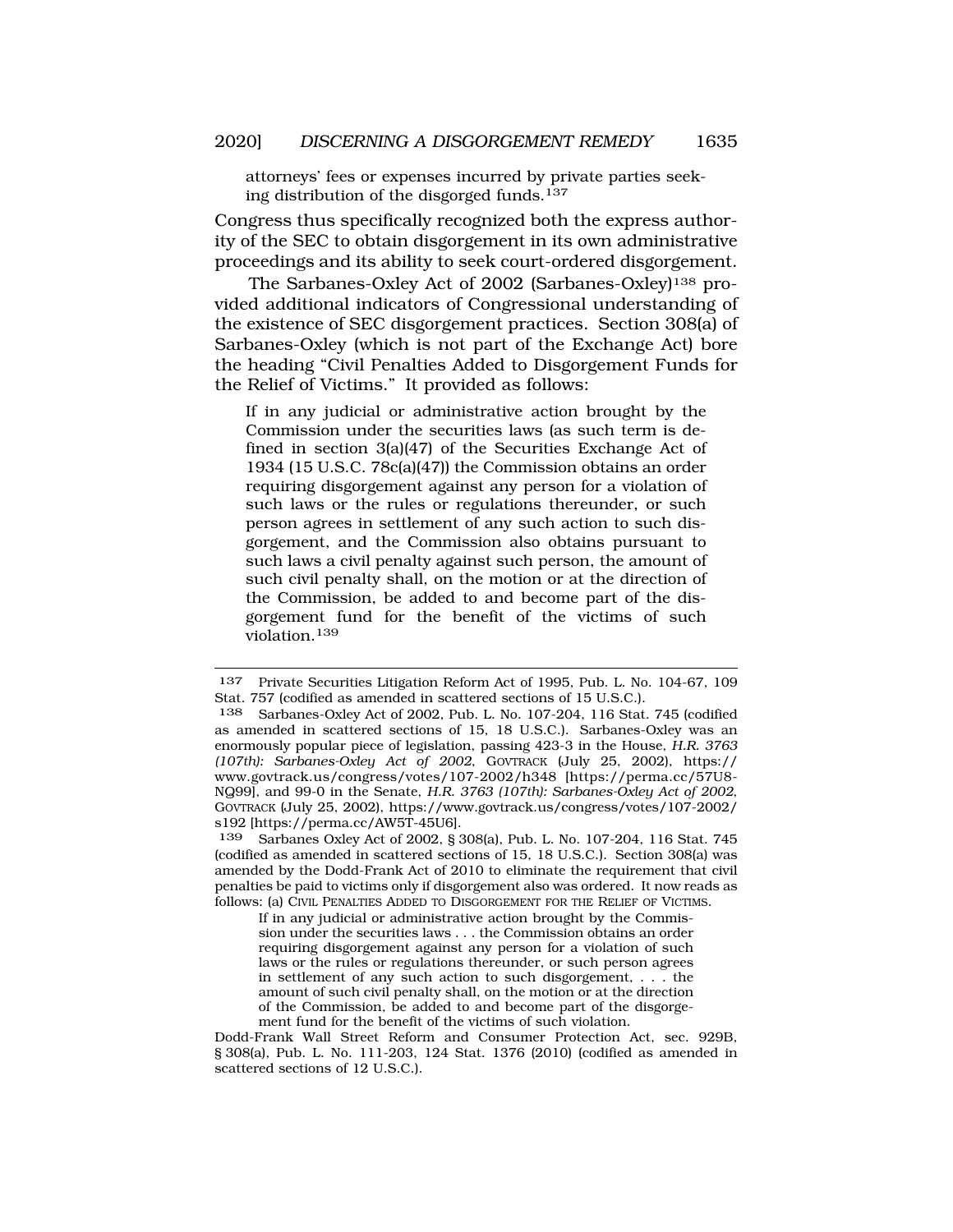This is a clear indication that Congress understood the Commission to have the authority to obtain disgorgement both administratively and by judicial order. It also makes the obvious point that Congress regarded disgorgement as something *other*  than a civil penalty. This point similarly was made by section 308(c), which ordered the Commission to study and report on its previous five years of "proceedings to obtain civil penalties or disgorgements to identify areas where such proceedings may be utilized to . . . provide restitution for injured investors."140

More generally, Sarbanes-Oxley added new Exchange Act section 21(d)(5), which permits the Commission to seek, and any federal court to grant, "any equitable relief that may be appropriate or necessary for the benefit of investors."141 One might (disingenuously) argue that the grant should be taken to reflect recognition that such authority did not previously exist. More plausibly, it might be taken to reflect a desire to make explicit something already regarded as implicit. Alternately, it may just reflect the same kind of congressional chest-pounding that, in post-Enron roiling financial waters, led our courageous legislators also to include in Sarbanes-Oxley a provision specifying that securities fraud is illegal (as if there were not already several very well-known provisions to that effect). In any event, it is clear that if disgorgement indeed were an equitable remedy it now would be expressly authorized. Whether it is such a remedy is the subject of section III.B(1) of this Article.<sup>142</sup>

Most recently, the Dodd-Frank Act of 2010 (Dodd-Frank) added new Exchange Act section 21F.143 That section created a scheme for the (pardon the expression) incentivization and protection of whistleblowers. As part of that scheme, whistleblowers meeting certain requirements may be awarded bounties for providing information leading to monetary sanctions in excess of  $$1,000,000$ .<sup>144</sup> "Monetary sanctions" means, "when used with respect to any judicial or administrative action," "(A) any monies, including penalties, disgorgement, and interest, ordered to be paid; and (B) any monies deposited into a disgorgement fund."145 This also suggests that Congress understood the Commission to have the authority to obtain disgorgement both administratively and by judicial order, and

<sup>140</sup> Sarbanes-Oxley Act of 2002 § 308(c), 18 U.S.C. § 7246 (2018).

<sup>141</sup> Sarbanes-Oxley Act of 2002 § 807, 18 U.S.C. § 1348 (2018).<br>142 See infra notes 199–297 and accompanying text

<sup>142</sup> *See infra* notes 199–297 and accompanying text.

Securities Exchange Act of 1934 § 21F, 15 U.S.C. § 78u-6 (2018).

<sup>144</sup> Securities Exchange Act of 1934 § 21F(a)(1), 15 U.S.C. § 78u-6 (2018).

Securities Exchange Act of 1934 § 21F(a)(4), 15 U.S.C. § 78u-6 (2018).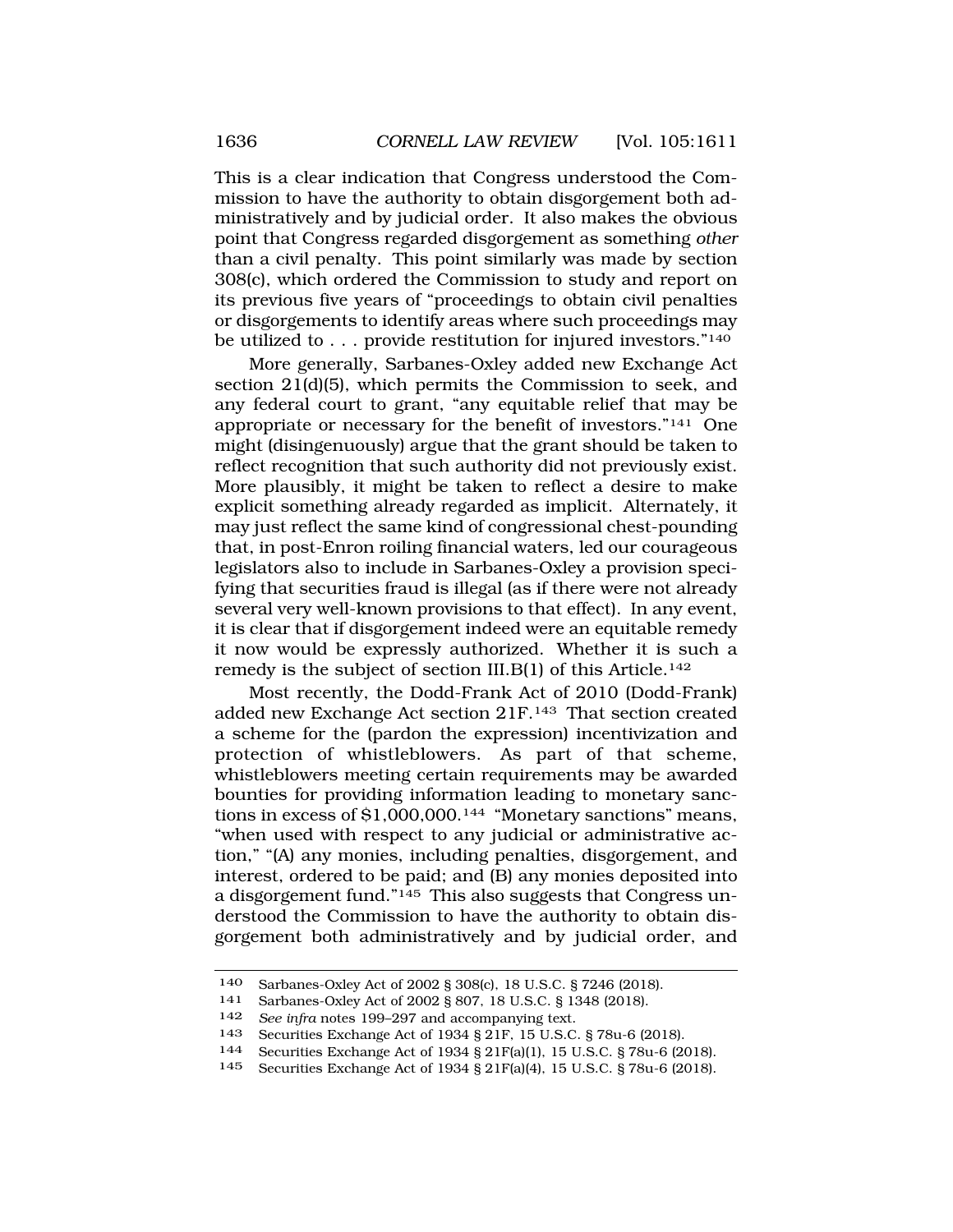<span id="page-26-0"></span>regarded disgorgement as something other than a penalty.146 One might argue that calling disgorgement a monetary sanction is just another way of saying it is a penalty, but given that interest also is a monetary sanction, it seems fair to conclude that monetary sanction is simply a term that is being defined for purposes of convenience and might as well have been dingus or frindle. Raising these counterarguments, however, creates an occasion to point out that Congress, courts and commentators (including the author of this Article) tend not to use such terms as "sanction" and "remedy" very carefully; as often as not they simply are attempting a short-hand for "the unpleasant legal consequence of taking an act." Consider, for example, the use of "remedies" in the title of the 1990 Remedies Act to include a broad array of such consequences, some of which might be regarded as remedial and some of which are clearly punitive.147

B. Legislative History and Legislative Intent

# *Warning: Contains explicit legislative history. Those sensitive should avert their eyes.*

Let the reader at this point be reminded that the *Kokesh*  Court raised, in footnote 3, the question of whether disgorgement is a remedy that can be granted under the federal securities laws. This section continues the assumption that legislative intent is a legitimate concern in answering that question. It turns from the explicit statutory breadcrumbs that lead to the common sense conclusion that Congress has approved the SEC's pursuit of disgorgement in the federal courts and examines legislative history writ more expansively.

In 1972, the Commission's Annual Reports to Congress began to disclose both that it regarded disgorgement as a part of its arsenal and that the purpose of disgorgement was deterrence rather than compensation for particular victims:

The SEC's primary function is to protect the public from fraudulent and other unlawful practices and not to obtain damages for injured individuals. Thus, a request that dis-

<sup>146</sup> Notably, in another part of Dodd-Frank, Congress authorized the Commodities Futures Trading Commission to seek, and federal courts to grant, any equitable remedy, specifically including restitution and disgorgement. 7 U.S.C § 13a-1(d)(3) (2018). Yet another section similarly empowered the newly created Consumer Financial Protection Bureau. Dodd-Frank Wall Street Reform and Consumer Protection Act, §1055, Pub. L. No. 111-203, 124 Stat. 1376 (2010) (codified as amended in scattered sections of 12 U.S.C.).

<sup>147</sup> *See* Securities Enforcement Remedies and Penny Stock Reform Act of 1990, Pub. L. No. 101-429, 104 Stat. 931.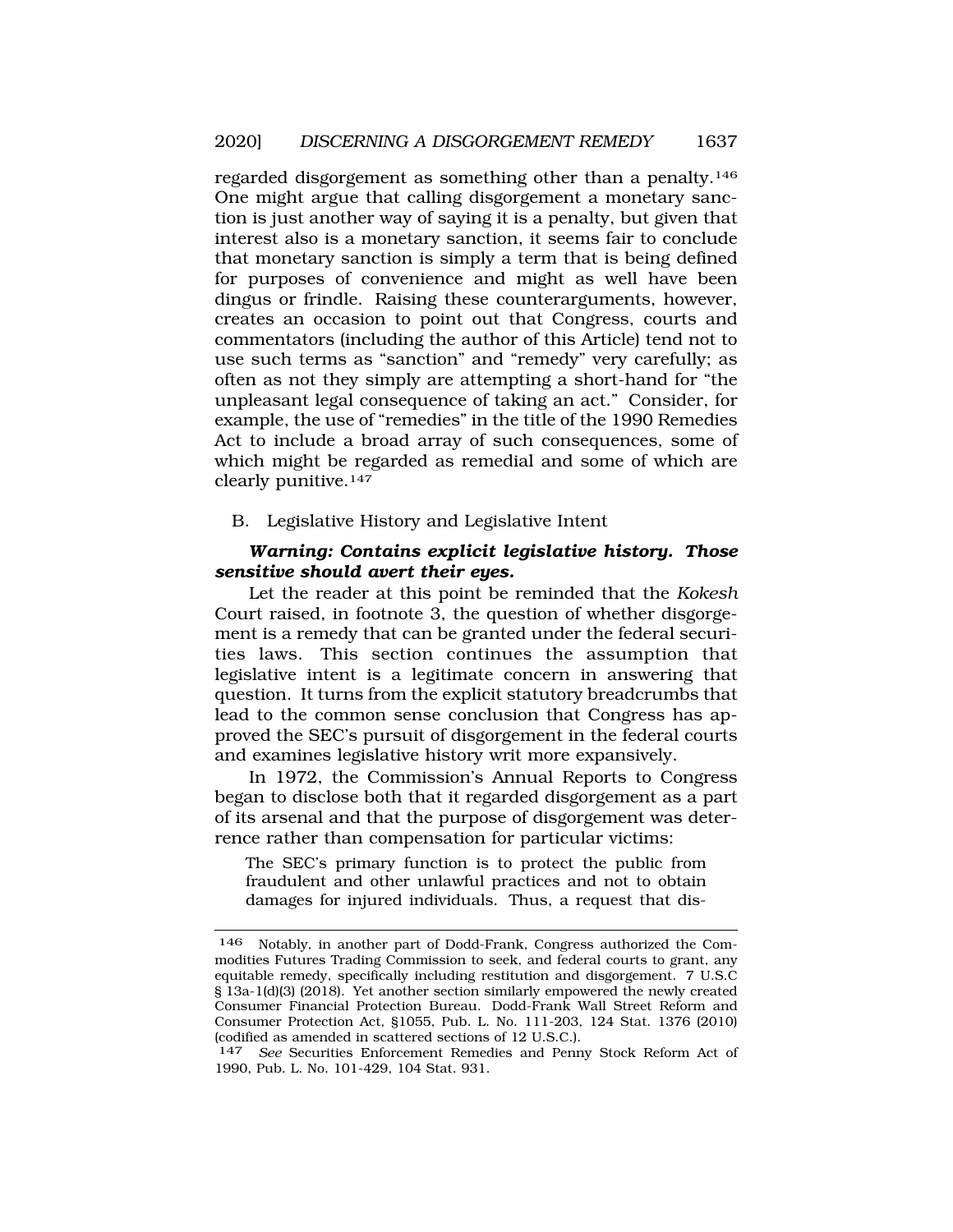gorgement be required is predicated on the need to deprive defendants of profits derived from their unlawful conduct and to protect the public by deterring such conduct by others.148

The Commission subsequently has, on an annual basis, reported to Congress the amounts obtained through disgorgement, as well as the amounts obtained as civil penalties following their authorization, in 1990, by the Remedies Act.<sup>149</sup>

The legislative history for the Remedies Act is particularly instructive with respect to Congressional awareness of the SEC disgorgement remedy. According to the House Report on that Act, "authority to seek or impose substantial money penalties, *in addition to the disgorgement of profits*, is necessary for the deterrence of securities law violations."150 The Senate Report went into a fairly vast amount of additional detail.<sup>151</sup> It makes for telling, if lengthy, reading:

S. 647 represents another step in a process of strengthening the SEC's enforcement authority that began with passage of the Insider Trading Sanctions Act of 1984 (ITSA). That legislation, for the first time, gave the SEC the authority to seek civil money penalties for insider trading. *Prior to passage of ITSA, the principal remedy available to the SEC was an injunction against further securities law violations and disgorgement of unlawful profits.* Although an injunction subjects a defendant to possible criminal contempt proceedings if he violates the same law again, some critics have argued that an injunction serves only as a "slap on the wrist." It also has been argued that disgorgement of ill-gotten gains is an insufficient deterrent, because it merely restores a defendant to his original position, without extracting a cost for his illegal behavior. In a sense, prior to the enactment of ITSA, there was [no] financial "risk" to a person engaging in insider trading. If caught, the insider trader only had to surrender his illgotten gains.<sup>152</sup>

152 *Id.* (emphasis added).

<sup>148 38</sup> SEC ANN. REP. 70 (1972).

<sup>149</sup> These reports may be found at *Reports and Publications*, SEC, https:// [www.sec.gov/reports?aId=edit-tid&year=all&field\\_article](www.sec.gov/reports?aId=edit-tid&year=all&field_article)\_

sub\_type\_secart\_value=reports+and+Publications-AnnualReports&tid=39 [[https://perma.cc/36EE-AXNW\]](https://perma.cc/36EE-AXNW) (last visited July 27, 2020). Moreover, it responded to its Sarbanes-Oxley mandate to study and report to Congress on its prior proceedings to obtain civil penalties or disgorgements with an extremely detailed report on disgorgement practices. *See* SEC, REPORT PURSUANT TO SECTION 308(C) OF THE SARBANES OXLEY ACT OF 2002, [https://www.sec.gov/news/studies/](https://www.sec.gov/news/studies) sox308creport.pdf [<https://perma.cc/D2ND-SKE7>] (last visited July 27, 2020).

<sup>150</sup> H.R. REP. NO. 101-616, at 17 (1990) (emphasis added).

<sup>151</sup> *See* S. REP. NO. 101-337, at 6–7 (1990).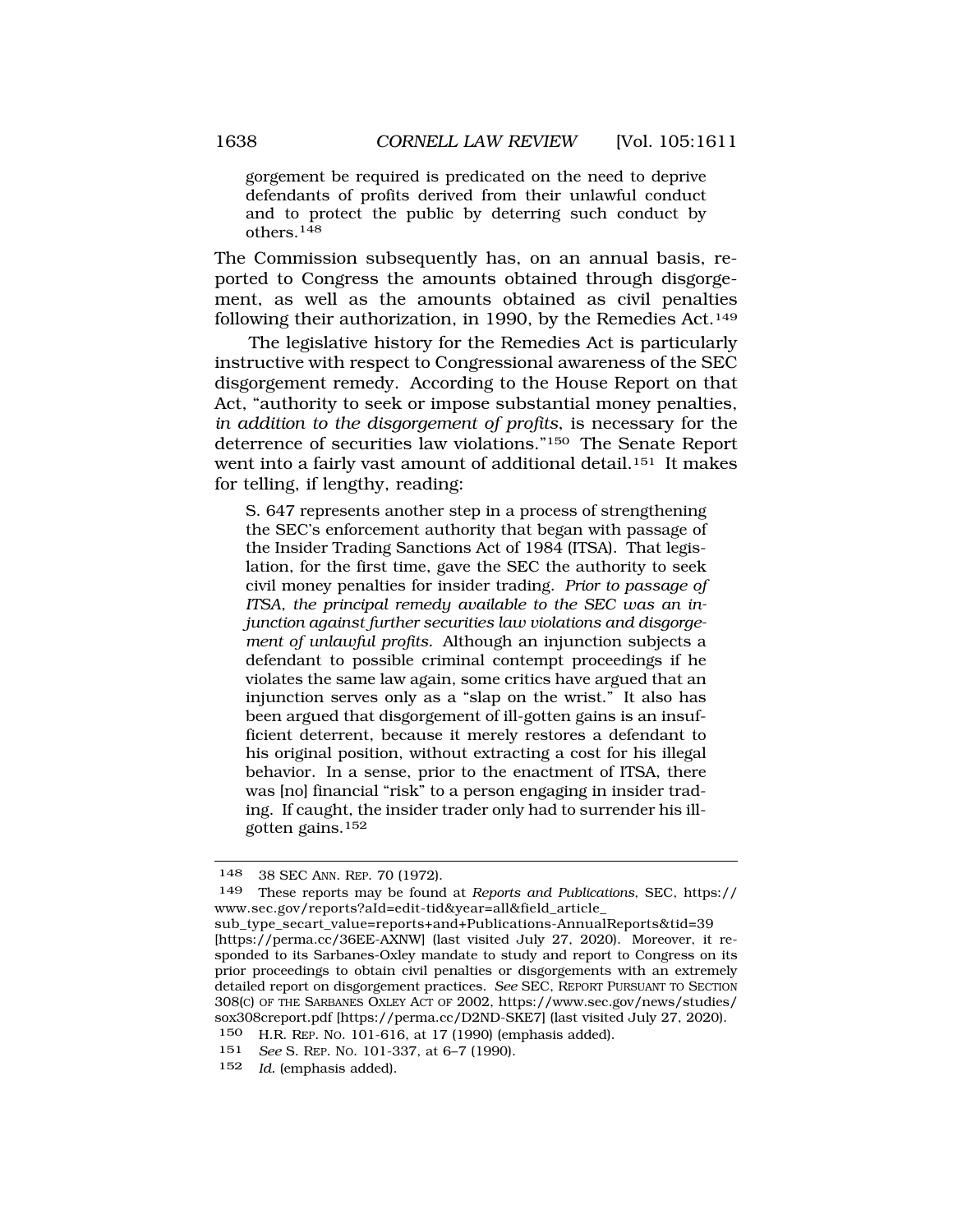<span id="page-28-0"></span>The authors of the report thus manifested their understanding that disgorgement was a remedy available to the SEC, both before and after the passage of the ITSA. They also appear to endorse the views of the critics to whom they refer, indicating that disgorgement is an insufficient deterrent because it imposes no cost on the defendant.

The following passage also is telling:

In a number of enforcement cases, the SEC successfully has urged courts to invoke their equitable powers to require that law violators "disgorge" the amounts by which they are unjustly enriched. A recent judicial decision clarified that the SEC may obtain this relief when there are violations of disclosure and filing requirements under the Federal securities laws. Nonetheless, disgorgement requires only that the law violator give up his unlawful gains and exacts no cost for his actions.153

The drafters thus exhibit recognition of the variety of contexts, including filing violations, in which courts already had been willing to order disgorgement.

Other legislative history recognizing the existence of the SEC disgorgement remedy can be found and has been particularly well mustered by Professor Donna Nagy.154 There is really no need to present it here. *If* one accepts legislative history as indicative of legislative intent, and *if* one cares about legislative intent in the first place, that intent with respect to SEC disgorgement is crystal clear from what already has been presented. Those "ifs" are the subject of the next section.

C. The Legitimacy of Inquiry into Legislative Intent

A boundless sea of law review pages has seen wave after battering wave of commentary on the interesting and intricate question of whether there is such a thing as legislative intent.155 As a theoretical matter, it seems inescapably to be true that the subjective intent of multiple lawmakers is undiscover-

<sup>153</sup> *Id.* at 9–10.

<sup>154</sup> *See* Donna M. Nagy, *The Statutory Authority for Court-Ordered Disgorgement in SEC Enforcement Actions*, 71 SMU L. REV. 895, 903 (2018). Professor Nagy's multiple sources include a colloquy between the Chair of the SEC and Senator Donald Riegle on why it was not necessary for the Remedies Act to specify in the statutes that the new civil monetary penalty did not displace disgorgement. *See id.* at 910–11.

<sup>155</sup> *See, e.g.*, Ryan D. Doerfler, *Who Cares How Congress Really Works?*, 66 DUKE L.J. 979, 979 (2017) (arguing that "the fictional nature of legislative intent leaves interpreters of legislation with little reason to care about the fine details of legislative process"); Lawrence M. Solan, *Private Language, Public Laws: The Central Role of Legislative Intent in Statutory Interpretation*, 93 GEO. L.J. 427, 458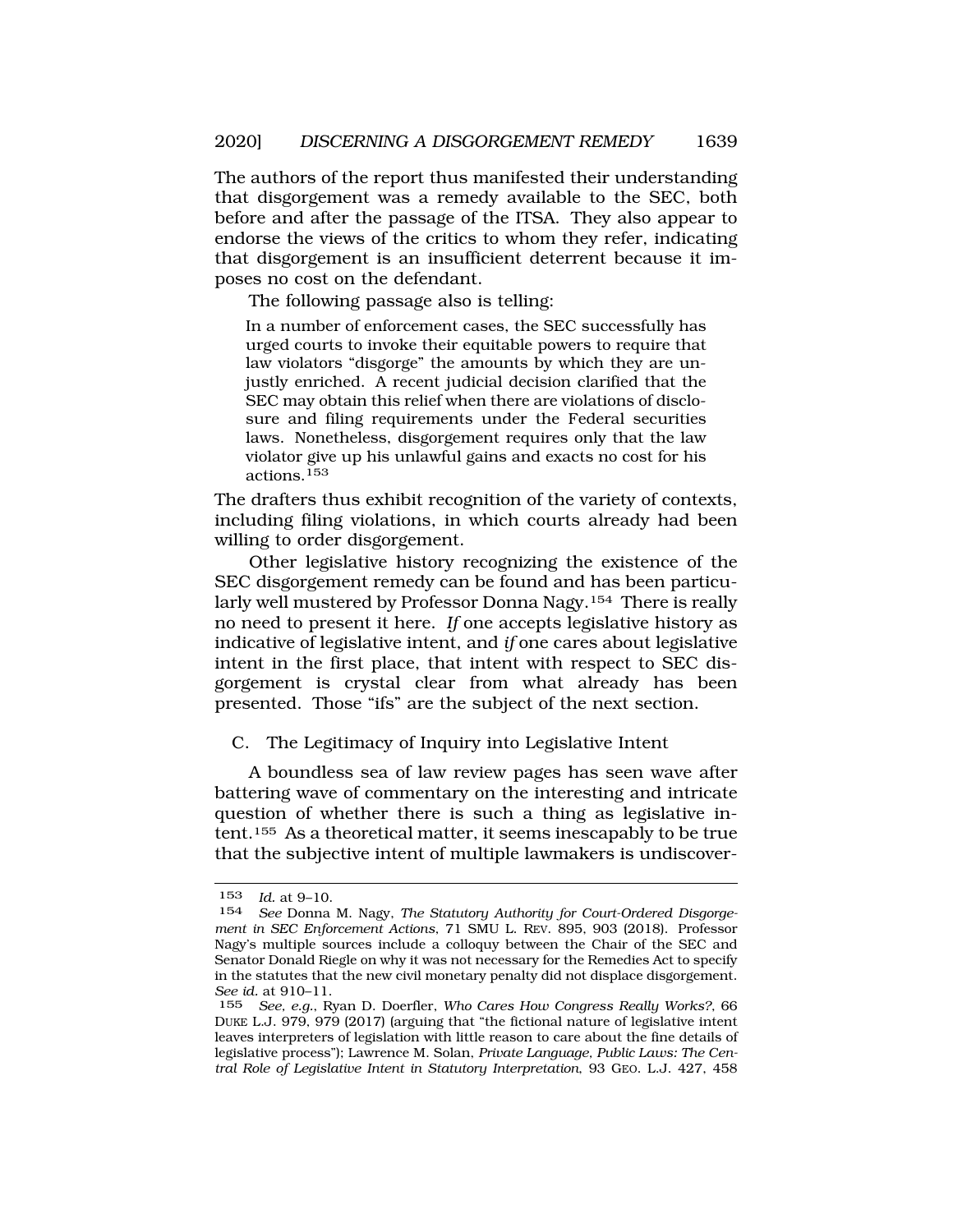able and that the chances are high that as to any particular statute their intentions are either different or nonexistent. As Professor Max Radin stated in 1930, "[a] legislature certainly has no intention whatever in connection with words which some two or three men drafted, which a considerable number rejected, and in regard to which many of the approving majority might have had, and often demonstrably did have, different ideas and beliefs."156 These arguments resonate even for legislation as popularly endorsed as the Remedies and Sarbanes-Oxley Acts (the former was approved by voice vote and the latter by votes of 423-3 in the House and 99-0 in the Senate).157 They have been extended by more modern "public choice" or "social choice" theorists who contended that legislators act, not for shared public purposes, but in individual response to the influences of "rent seeking" special interests.158

Legal process theory nonetheless eventually "shifted the terrain [from legislative intent] to [legislative] 'purpose' because of realist critiques of 'intent.'"159 It is said that current Supreme Court Justice Stephen Breyer is a primary proponent of purposivism,160 and that "[p]urposivists have purportedly never seen legislative history that they did not like."161 Without taking the time to work through the entire taxonomy, the types of legislative history that have been considered by courts over time and that seem to be acceptable to purposivists include statutory texts themselves,<sup>162</sup> statutory schemes,<sup>163</sup> the "eq-

160 *Id.* at 1624 n.41.<br>161 *Id.* at 1645

<sup>(2005) (</sup>using developments in linguistics, social and developmental psychology, and philosophy to defend the use of legislative intent in statutory interpretation).<br>156 Max Radin *Statutory Interpretation* 43 HARV L. REV 863 870 (1930) 156 Max Radin, *Statutory Interpretation*, 43 HARV. L. REV. 863, 870 (1930).

<sup>157</sup> *See supra* notes 128 and 138 and accompanying text.

See generally KENNETH J. ARROW, SOCIAL CHOICE AND INDIVIDUAL VALUES 2-3 (2d ed. 1963) (discussing social choice theory); DANIEL A. FARBER & PHILIP FRICKEY, LAW AND PUBLIC CHOICE 423–24 (1991) (discussing what principles drive public choice); William N. Eskridge, *Politics Without Romance: Implications of Public Choice Theory for Statutory Interpretation*, 74 VA. L. REV. 275, 277 (1988) (discussing the impact of public choice theory on statutory interpretation); Jonathan R. Macey, *Promoting Public-Regarding Legislation Through Statutory Interpretation: An Interest Group Model*, 86 COLUM. L. REV. 223 (1986) (discussing the economic theory of legislation). For a specific invocation of public choice theory in the federal securities law context, see David D. Haddock & Jonathan R. Macey, *Regulation on Demand: A Private Interest Model, with an Application to Insider Trading Regulation*, 30 J.L. & ECON. 311 (1987).

<sup>159</sup> Nourse, *supra* note 110, at 1617.

<sup>161</sup> *Id.* at 1645.

<sup>162</sup> *See*, *e.g.*, W. Union Tel. Co. v. Lenroot, 323 U.S. 490 (1945); Stainback v. Mo Hock Ke Lok Po, 336 U.S. 368 (1949); Unexcelled Chem. Corp. v. United States, 345 U.S. 59 (1953).

<sup>163</sup> *See*, *e.g.*, Touche Ross v. Redington, 442 U.S. 560, 571 (1979); J.I. Case Co. v. Borak, 377 U.S. 426, 435 (1964).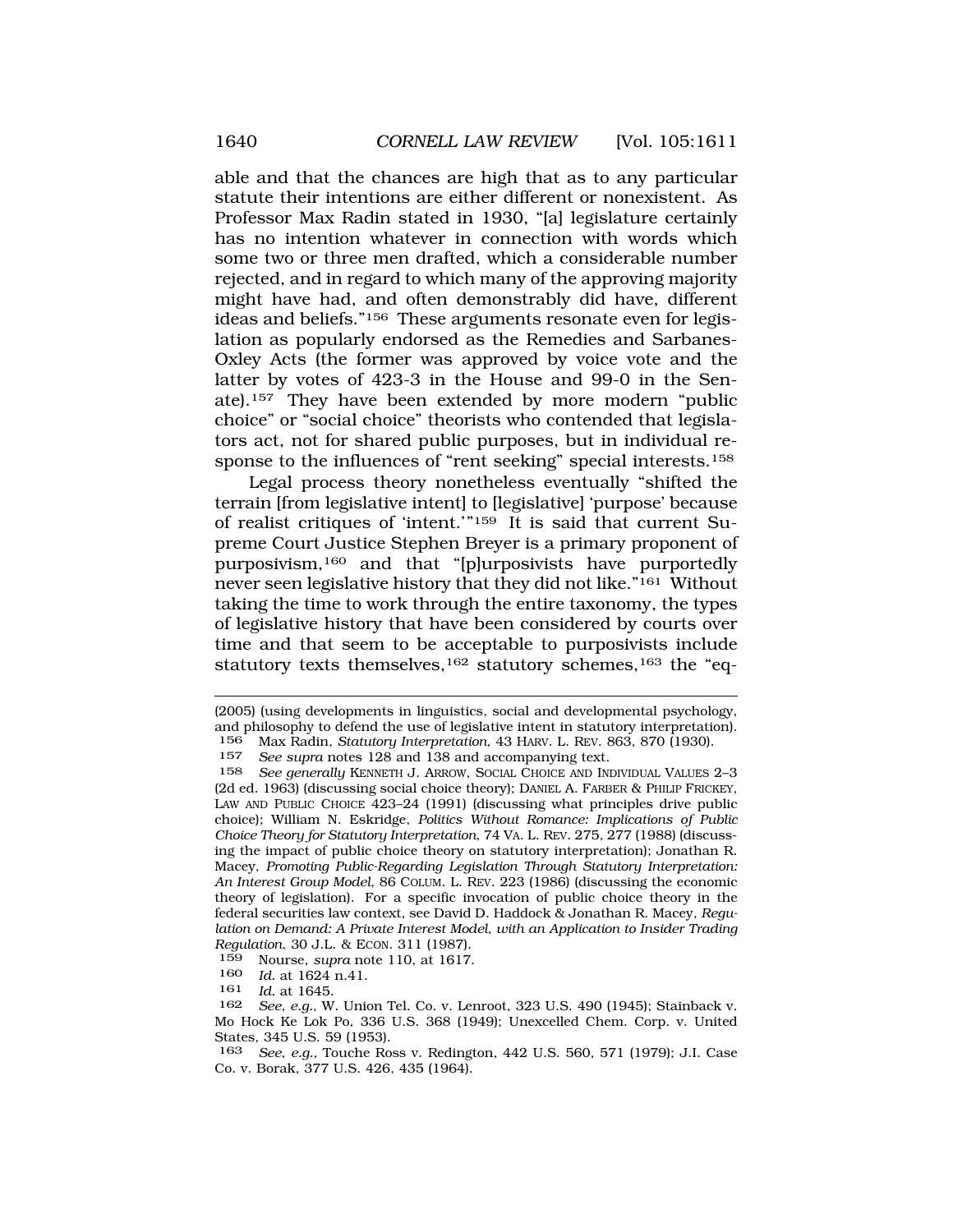uity of the statute,"164 and evidence generated in the formal deliberative process, such as committee reports and executive messages.165 In addition, courts sometimes have regarded as relevant to their inquiry the various historical and legal developments of which Congress fairly should be aware.166 Rather clearly, purposivists would consider the matters discussed in subparts II.A and II.B of this Article to be quite relevant in resolving the question of the existence of the SEC disgorgement remedy.

Since at least the 1980s, however, textualism has existed as a counterpoint to both intentionalism and purposivism. Textualists "typically refuse to treat legislative history as 'authoritative' evidence of legislative intent," and "choose the letter of the statutory text over its spirit."167 The goal of the textualist judge in applying statutes thus is limited to deriving "[m]eaning . . . from the ring the words would have had to a skilled user of words at the time, thinking about the same problem."168 Former Supreme Court Justice Antonin Scalia was one of the best known textualists;<sup>169</sup> as documented below, at least three current members of the Court share and perhaps exaggerate his predilection. Presumably textualists would be rendered nauseous by the legislative history presented in subpart II.B, but the statutory scheme outlined in subpart II.A might be less unsettling. This Article will argue (in fact, it seems to be doing so already) that even textualists properly could conclude that the composite of federal securities statutes discussed in subpart II.A adequately confirms the existence of an SEC disgorgement remedy. Before amplifying that argument, it is worth a moment to consider Supreme Court views on legislative history as

<sup>164</sup> *See*, *e.g.*, Ford Motor Credit Co. v. Cenance, 452 U.S. 155, 159 (1981).

<sup>165</sup> *See, e.g.*, Dig. Realty Tr., Inc. v. Somers, 138 S. Ct. 767, 782–83 (2018) (discussing use of committee reports and other legislative history in the process of statutory construction).

<sup>166</sup> *See*, *e.g.*, SEC v. W.J. Howey Co., 328 U.S. 293, 298 (1946); SEC v. C.M. Joiner Leasing Corp., 320 U.S. 344, 354–55 (1943).

<sup>167</sup> John F. Manning, *Textualism and Legislative Intent*, 91 VA. L. REV. 419, 420 (2005).

<sup>168</sup> Frank H. Easterbrook, *The Role of Original Intent in Statutory Construction*, 11 HARV. J.L. & PUB. POL'Y 59, 61 (1988). The textualism versus intentionalism/ purposivism wars have led to several interesting permutations. For instance, some commentators have sought to rehabilitate intentionalism, making the claim that legislative intent exists as a construct expressed through the final vote on a bill and thus should be determined without reference to legislative history. Hillel Y. Levin, *Intentionalism Justice Scalia Could Love*,30 CONST. COMMENT. 89, 94–95 (2015) (reviewing RICHARD EKINS, THE NATURE OF LEGISLATIVE INTENT (2012)).

<sup>169</sup> *See generally* Jonathan R. Siegel, *The Legacy of Justice Scalia and His Textualist Ideal*, 85 GEO. WASH. L. REV. 857 (2017) (discussing the role of Justice Scalia in promoting textualism).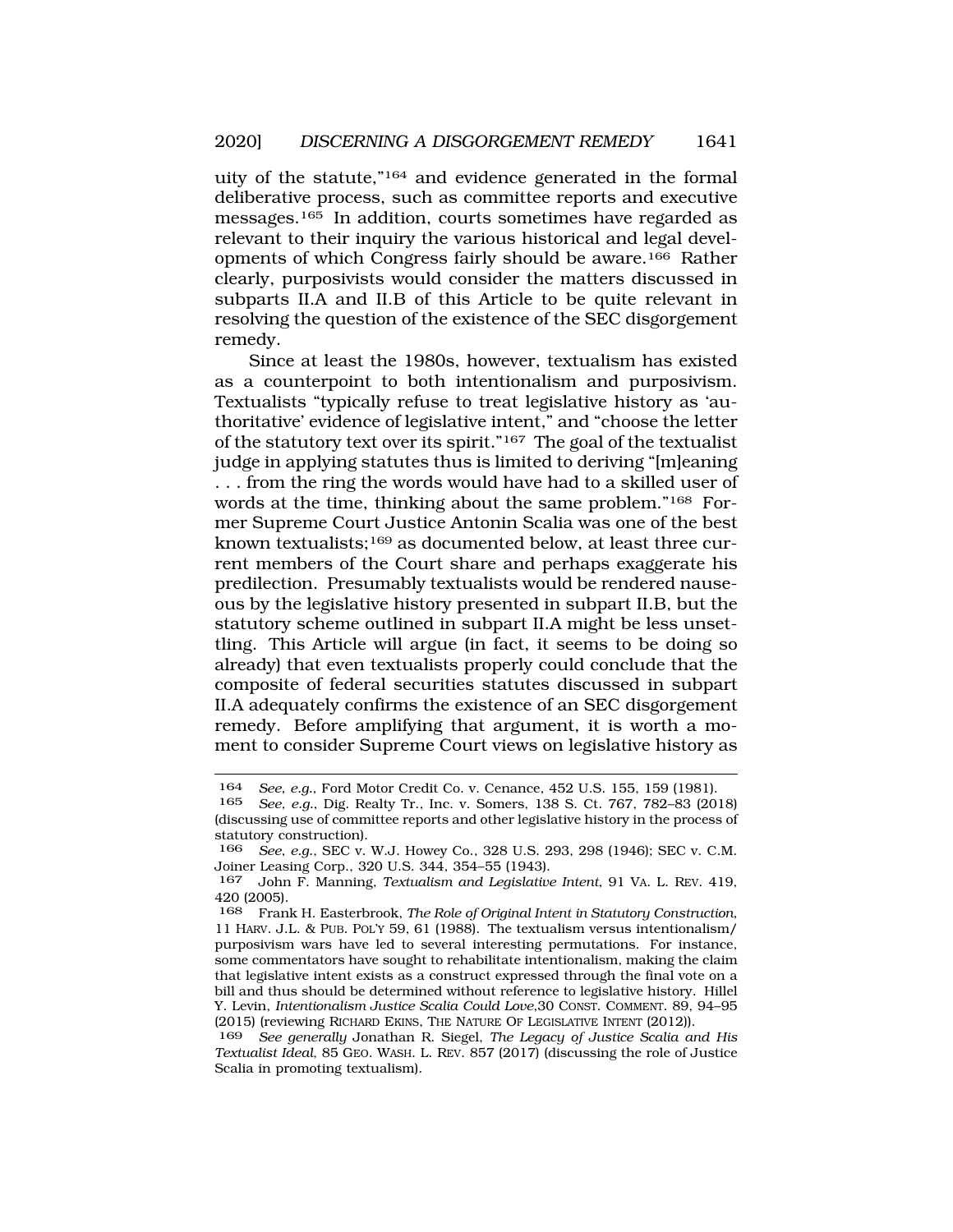of 2017–2018, as manifest in two opinions bearing on the federal securities laws.

The first, *Kokesh v. SEC*, mustered a unanimous opinion.170 In that decision, described earlier in this Article, Justice Sotomayor took a statute—the § 2462 statute of limitations—and sought the meaning of the single term "penalty" exclusively among the Court's own precedents. She did invoke, in passing, the purpose of the federal securities laws but once again relied solely on the Court's own precedents to establish just what that purpose was. She otherwise found no occasion whatsoever to discuss the concepts of legislative history or legislative intent. This may be one reason why the opinion was so cleanly unanimous.

By contrast, *Digital Realty Trust, Inc. v. Somers*,171 unanimously decided a few months after *Kokesh*, featured a majority opinion in which three Justices declined to join, notwithstanding concurrence in the result, and spawned two concurring ripostes on Justice Ginsburg's use of a Dodd-Frank Senate Report in support of the majority's conclusion. The issue in the case involved the meaning of "whistleblower," as used and defined in the Exchange Act. Justices Roberts, Kennedy, Breyer, Sotomayor, and Kagan evidently were undisturbed by invocation of the report in question, which was relied upon as an expression of the statute's purpose.172 Justices Thomas, Alito, and Gorsuch, however, did a runner,<sup>173</sup> prompting a back-andforth with Justices Sotomayor and Breyer, who filed their own concurrence. That concurrence joined the majority opinion and specifically extolled the praise of legislative history.174 The exchange is well worth following.

First, consider the following statement by Justice Thomas, in which Justices Alito and Gorsuch joined:

I join the Court's opinion only to the extent it relies on the text of the Dodd-Frank Wall Street Reform and Consumer Protection Act (Dodd-Frank) . . . . As the Court observes, this statutory definition "resolves the question before us." The Court goes on, however, to discuss the supposed "purpose" of the statute, which it primarily derives from a single Senate Report. Even assuming a majority of Congress read the Senate Report, agreed with it, and voted for Dodd-Frank with the same intent, "we are a government of laws, not of men, and

<sup>170</sup>*See supra* notes 104–108 and accompanying text. 171 Dig. Realty Tr., Inc. v. Somers, 138 S. Ct. 767, 767 (2018).

<sup>172</sup> *Id.* at 782–84.

<sup>173</sup>*Id.* at 783–84. 174 *Id.* at 782–83*.*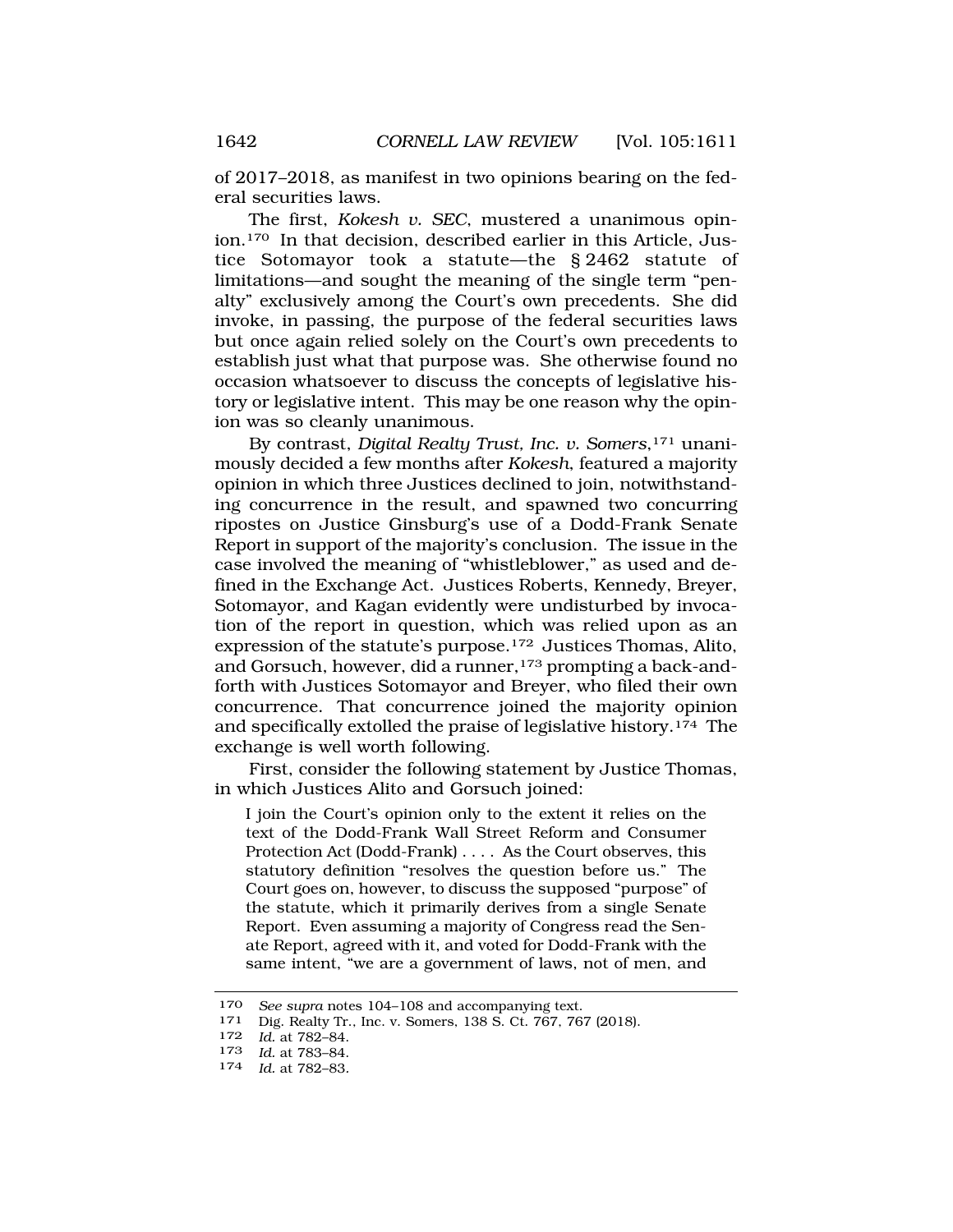are governed by what Congress enacted rather than by what it intended." And "it would be a strange canon of statutory construction that would require Congress to state in committee reports . . . that which is obvious on the face of a statute." For these reasons, I am unable to join the portions of the Court's opinion that venture beyond the statutory text.<sup>175</sup>

This compares with the following comments by Justice Sotomayor, in which Justice Breyer joined:

Committee reports, like the Senate Report the Court discusses here, are a particularly reliable source to which we can look to ensure our fidelity to Congress' intended meaning. "In surveying legislative history we have repeatedly stated that the authoritative source for finding the Legislature's intent lies in the Committee Reports on the bill, which 'represen[t] the considered and collective understanding of those Congressmen involved in drafting and studying proposed legislation.'" . . . It is . . . no surprise that legislative staffers view committee and conference reports as the most reliable type of legislative history. . . . Moreover, confirming our construction of a statute by considering reliable legislative history shows respect for and promotes comity with a coequal branch of Government. . . . For these reasons, I do not think it wise for judges to close their eyes to reliable legislative history—and the realities of how Members of Congress create and enact laws—when it is available.<sup>176</sup>

Justice Sotomayor annotated her concurrence with evidence that members of Congress themselves give import to legislative history.177

Having accomplished its mission of establishing that there are theoretical divides on the acceptable use of legislative history, as well as a continuing divide on the present day Supreme Court, this Article will not purport to divine any novel insights into the matter. Instead, in the next Part it will turn to the topic of the various theories on which the existence of an SEC disgorgement remedy might be recognized.

<sup>175</sup> *Id.* at 783–84 (citations omitted) (quoting Lawson v. FMR LLC, 571 U.S. 429, 459 (2014) (Scalia, J., concurring in part and concurring in judgment) and Harrison v. PPG Indus., Inc., 446 U.S. 578, 592 (1980)).

<sup>176</sup> *Id.* at 782–83 (quoting Garcia v. United States, 469 U.S. 70, 76 (1984)).

<sup>177</sup> *See*, *e.g.*, *Hearings on the Nomination of Judge Antonin Scalia, to Be Associate Justice of the Supreme Court of the United States: Hearing Before the S. Comm. on the Judiciary*, 99th Cong. 65–66 (1986) (statement of Sen. Charles E. Grassley) ("[A]s one who has served in Congress for 12 years, legislative history is very important to those of us here who want further detailed expression of that legislative intent.").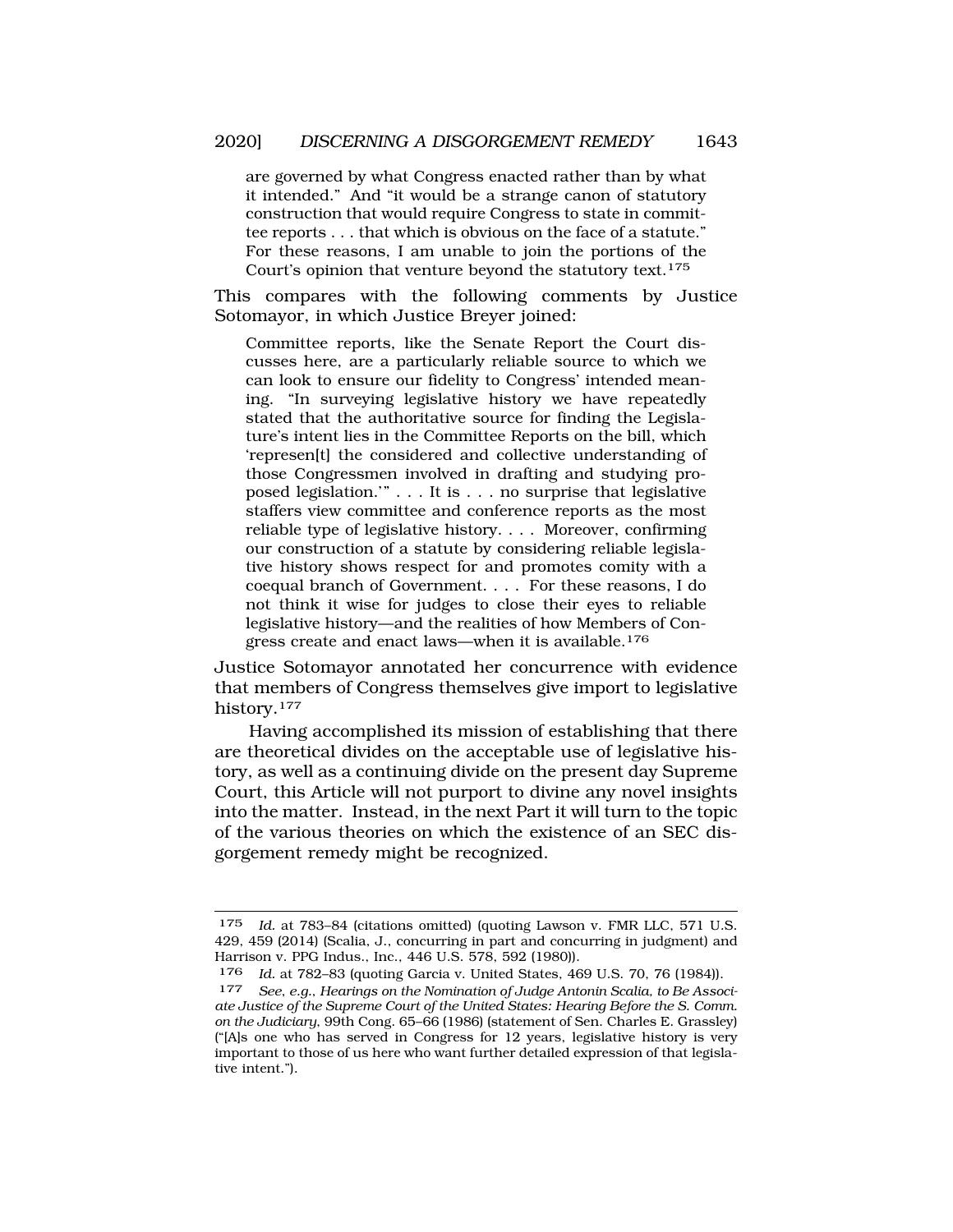#### III

# <span id="page-33-0"></span>FOOTNOTE 3 AND THE STICKY WICKET OF POWER: DOES THE SEC POSSESS THE AUTHORITY TO PURSUE, AND THE COURTS THE POWER TO GRANT, THE REMEDY OF DISGORGEMENT?

*Kokesh v. SEC* reserved, in footnote 3, the questions "whether courts possess authority to order disgorgement in SEC enforcement proceedings" and "whether courts have properly applied disgorgement principles in this context."178 The latter presumably goes to such matters as whether offsets for expenses should be allowed and whether tippers may be ordered to disgorge the profits obtained by their tippees. These are significant issues, but of course not as important as the first stated question. That question, which was phrased by Justice Sotomayor not as whether the SEC has the power to seek the remedy of disgorgement but as whether the courts have the authority to order it, is the subject of this Part. It is organized as follows. Subpart III.A suggests an easy way to resolve that the disgorgement remedy indeed exists. Subpart III.B assumes that, for whatever reason, the federal courts might decline to adopt the III.A approach and significantly complicates matters. Section III.B(1) asks whether disgorgement fairly exists as an equitable remedy. Section III.B(2) follows to ask whether it exists as a legal remedy. Subpart III.C discusses the significance of the characterization as one or another. Subpart III.D recapitulates.

# A. The Easy Way: Legislative Reenactment and the "Beyond Peradventure" Approach

In 1971, the Supreme Court first expressly addressed the existence of an implied private right of action under Exchange Act section 10(b) and Rule 10b-5. Its approach was simple. The opinion in *Superintendent of Insurance of New York v. Bankers Life & Casualty Co.* merely cited Professor Louis Loss's well-known treatise on securities regulation for the proposition that "[i]t is now established that a private right of action is implied under § 10 (b)."179 A few years later, in 1983, the Court in *Herman & MacLean v. Huddleston* noted that "a private right of action under § 10(b) of the 1934 Act and Rule 10b-5 has been consistently recognized for more than 35 years. The existence of this implied remedy is simply beyond peradven-

<sup>178 137</sup> S. Ct. 1635, 1642 (2017).

<sup>179 404</sup> U.S. 6, 13 n.9 (1971) (citations omitted).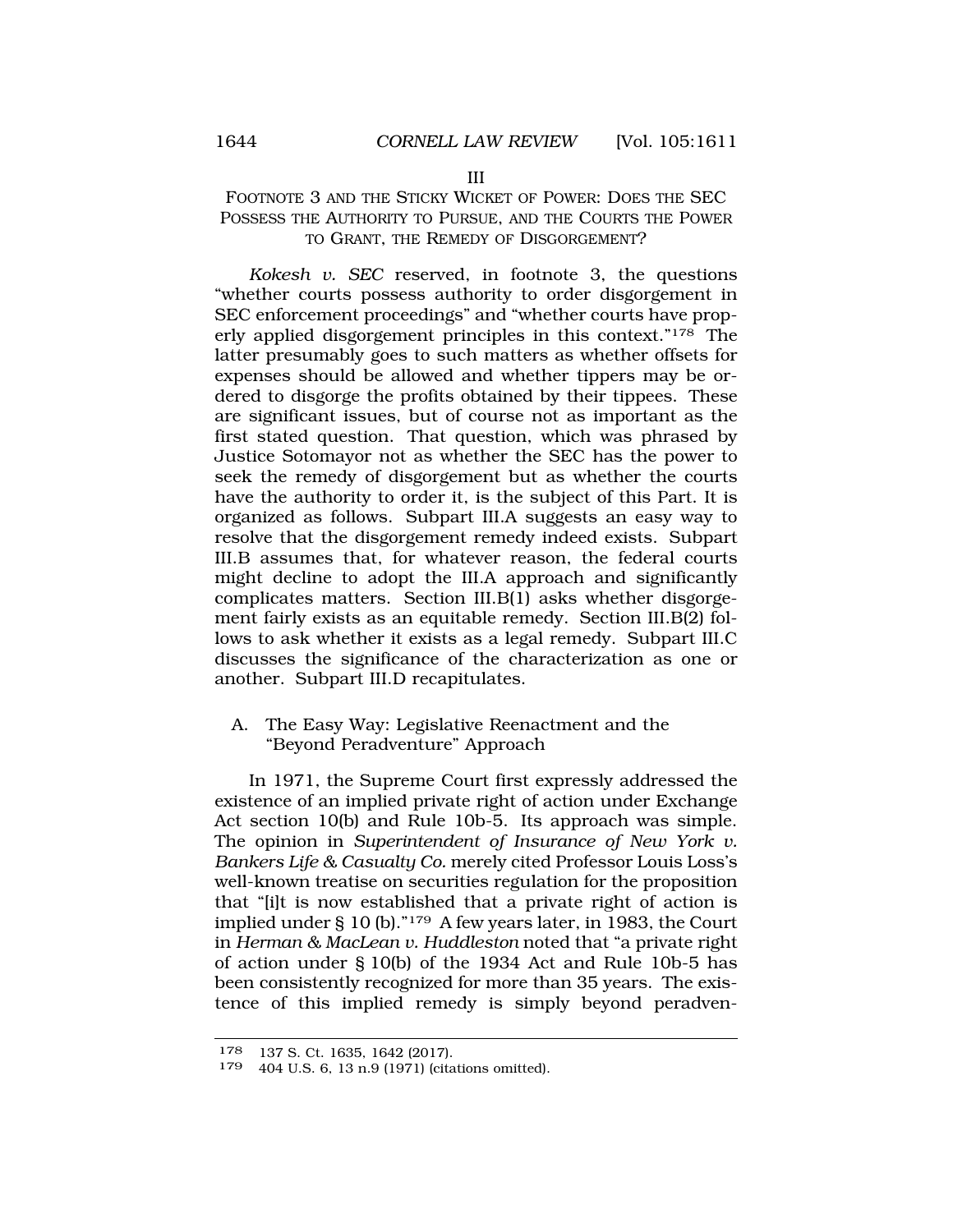ture."180 A footnote in *Herman & MacLean* recounted the history of the remedy, first recognized in 1946 and clearly flourishing in the federal courts both before and after the statement in the *Superintendent of Insurance* case referred to above.181

It would seem that this eminently sensible approach would work just as well in the context of the SEC disgorgement remedy, which has both been churning along in the federal courts for forty-eight years and making regular appearances in federal statutes since 1988.182 Shouldn't it be easy peasy for the federal courts to simply acknowledge the common sense of the matter—the remedy exists and Congress clearly so desires? But no, that does seem too easy, given the ominous footnote 3 in *Kokesh*, the textualist predisposition of some Justices, and the fact that although the implied private right under Rule 10b-5 exists "beyond peradventure" the Supreme Court has worked hard in recent years to prevent its expansion.<sup>183</sup> It behooves proponents of the beyond peradventure approach to themselves work a little bit harder, first by beefing up the argument with a formal invocation of the legislative reenactment theory.

The legislative reenactment theory is a principle of statutory construction, the primary thrust of which is that when a reenacted statute fails to change the prevailing administrative or judicial interpretation of some earlier version of that statute, the interpretation is legislatively endorsed.184 Congress is presumed generally to be aware of such interpretations,<sup>185</sup> and reenactment of a statute after favorable discussion in committee hearings of a relevant interpretation logically conveys par-

181 *Id.* at 380–81 n.10.

182 *See supra* note 120 and accompanying text.

<sup>180</sup> Herman & MacLean v. Huddleston, 459 U.S. 375, 380 (1983) (footnote omitted).

<sup>183</sup> *See, e.g.*, Janus Capital Grp., Inc. v. First Derivative Traders, 564 U.S. 135, 143 (2011) (liability under Rule 10b-5 for misleading statements attaches only to those with "ultimate control"); Stoneridge Inv. Partners, LLC v. Scientific-Atlanta, Inc., 552 U.S. 148, 159–60 (2008) (limiting scheme liability under Rule 10b-5); Cent. Bank of Denver, N.A. v. First Interstate Bank of Denver, N.A., 511 U.S. 164, 177–78 (1994) (no aiding and abetting liability to private plaintiffs under Rule 10b-5).

<sup>184</sup> For examples of this tacit endorsement, see e.g., Herman & MacLean, 459 U.S. at 385–86; Merrill Lynch, Pierce, Fenner & Smith, Inc., v. Curran, 456 U.S. 353, 378–79 (1982); Lorillard v. Pons, 434 U.S. 575, 580–81 (1978). *See also* 2A SUTHERLAND, *supra* note 165, § 49.09; Filiberto Agusti, *The Effect of Prior Judicial and Administrative Constructions on Codification of Pre-existing Federal Statutes: The Case of the Federal Securities Code*, 15 HARV. J. ON LEGIS. 367, 368–69 (1978).

<sup>185</sup> *See Curran*, 456 U.S. at 353.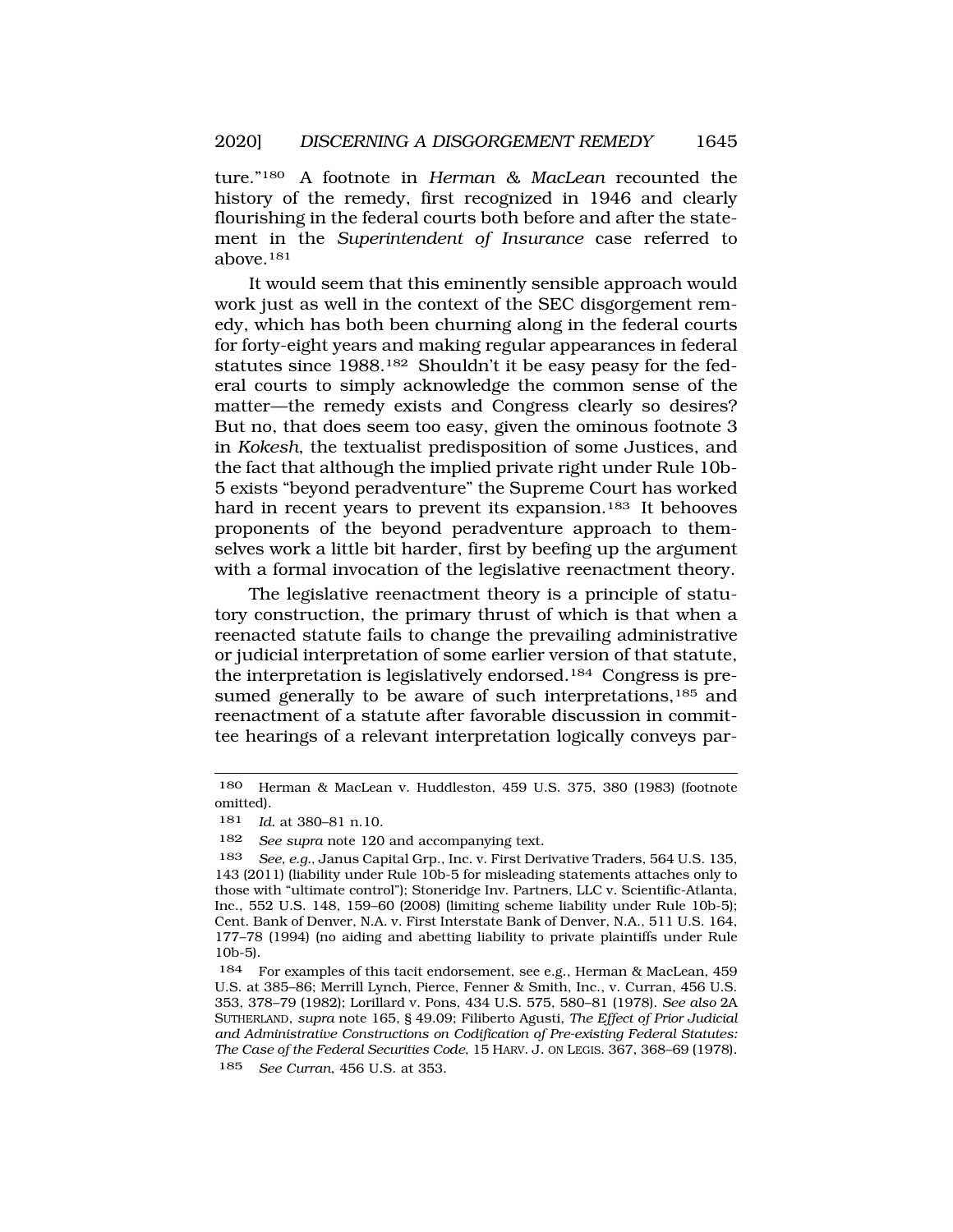ticularly strong indicia of approval.<sup>186</sup> There in fact was a time at which courts regarded legislative endorsement as more-orless conclusive when repeated reenactments followed notorious interpretations.187

Of course, there also was a time at which people unflinchingly used words like "groovy," and that time is pretty well past, at least in the context of federal securities laws. In 1994, in *Central Bank of Denver, N.A. v. First Interstate Bank of Denver, N.A.*,<sup>188</sup> the majority of the Court acknowledged that "[w]hen Congress reenacts statutory language that has been given a consistent judicial construction, we often adhere to that construction in interpreting the reenacted statutory language."<sup>189</sup> It then went on, however, to express the understanding that for legislative reenactment even to be considered, Congress must have reenacted the precise language a federal court seeks to interpret.190 Absent that, the matter is not one of legislative reenactment but one of possible legislative acquiescence.191

Legislative acquiescence is a weaker sibling of the legislative reenactment theory. Its thrust is that legislative inaction following a well-known course of statutory interpretation is regarded as some evidence that the legislature acquiesces in that interpretation. For instance, in the 1988 case of *Basic, Inc. v. Levinson*, the Supreme Court noted that '[j]udicial interpretation and application, legislative acquiescence and the passage of time have removed any doubt that a private cause of action exists for a violation of section 10(b) and Rule 10(b)-5."192 In *Central Bank*, however, the Court's majority enthusiastically quoted an interim case for the proposition that

<sup>186</sup> *Cf.* United States v. Fed. Mar. Comm'n, 694 F.2d 793, 824 n.85 (D.C. Cir. 1982) (discussing how Ocean Shipping Act of 1978 enacted following the Federal Maritime Commission's 1978 Order of Approval).<br>187 See, e.g., Wehrly v. United States, 808 F.2d

<sup>187</sup> *See, e.g.*, Wehrly v. United States, 808 F.2d 1311, 1314–15 (9th Cir. 1986); Ward v. Comm'r of IRS, 784 F.2d 1424, 1430 (9th Cir. 1986). A recent example of the doctrine's invocation in the patent field is *Helsinn Healthcare S.A. v. Teva Pharmaceuticals USA, Inc.*, 139 S. Ct. 628 (2019).

<sup>511</sup> U.S. 164 (1994).

<sup>189</sup> *Id.* at 185–87.

<sup>190</sup> *Id.* at 187.

<sup>191</sup> *Id.* 

<sup>192 485</sup> U.S. 224, 230–31 (1988); *see also, e.g.*, Can. Packers, Ltd. v. Atchison, Topeka & Santa Fe Ry. Co., 385 U.S. 182, 186–87 (1966) ("[W]e need not be slaves to a precedent by treating it as standing for more than it actually decided . . . ."); United States v. Shreveport Grain & Elevator Co., 287 U.S. 77, 84 (1932) (discussing regulations that have been in place for nearly two decades, "with the silent acquiescence of Congress"); 2A SUTHERLAND, *supra* note 165, § 49.10. On the other hand, legislative inaction sometimes is called a "poor beacon to follow." Zuber v. Allen, 396 U.S. 168, 185 (1969); *see also* REED DICKERSON, THE INTERPRE-TATION AND APPLICATION OF STATUTES 181 (1975).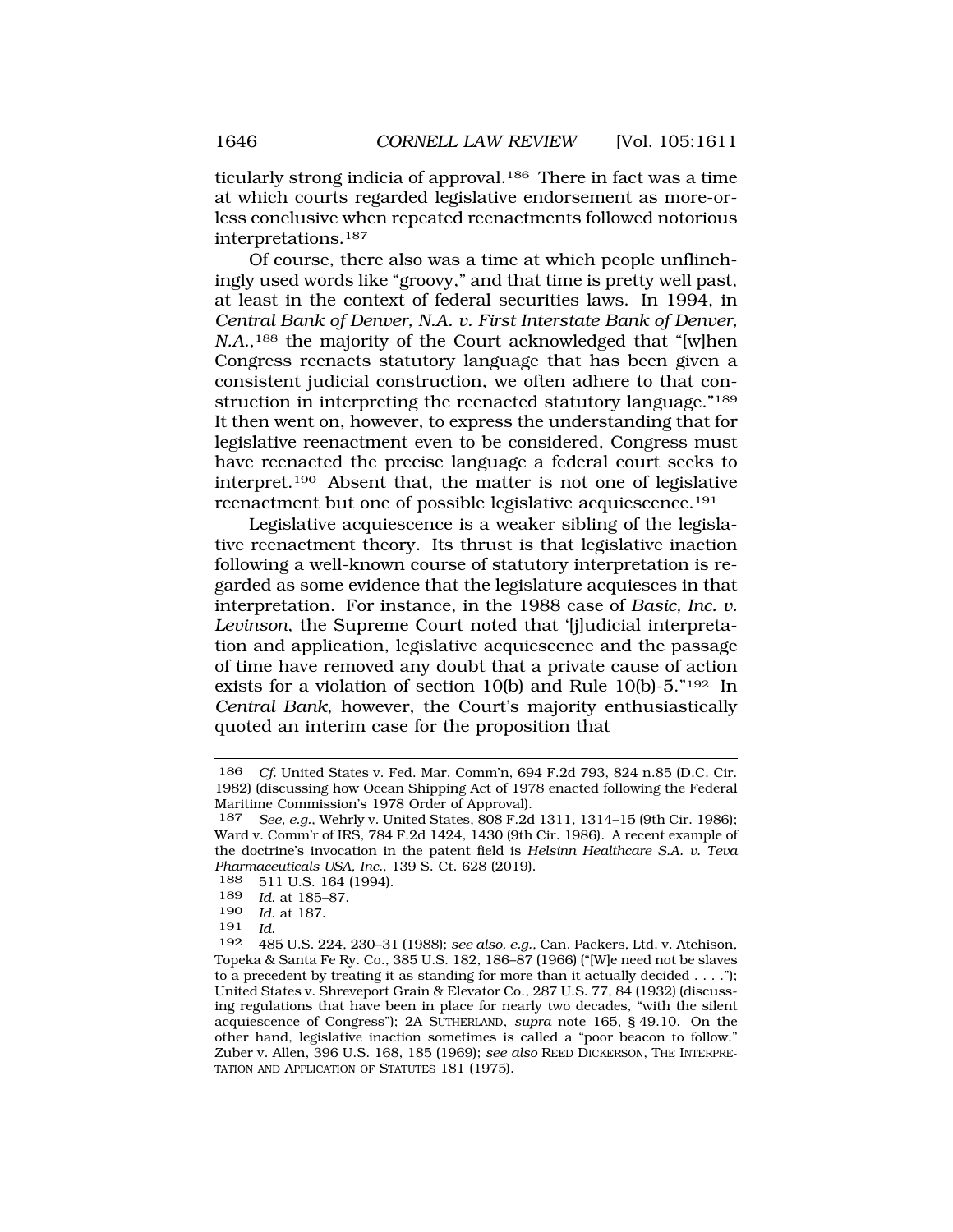[i]t does not follow . . . that Congress' failure to overturn a statutory precedent is reason for this Court to adhere to it. It is "impossible to assert with any degree of assurance that congressional failure to act represents affirmative congressional approval of the [courts'] statutory interpretation. . . . Congress may legislate, moreover, only through the passage of a bill which is approved by both Houses and signed by the President. . . . Congressional inaction cannot amend a duly enacted statute."<sup>193</sup>

Although some members of the Court—notably including Justices Ginsburg and Breyer—sometimes may still rely on legislative acquiescence arguments,<sup>194</sup> it is clear that others do not.

It does seem as though overt legislative action with respect to disgorgement under the federal securities laws goes beyond mere acquiescence and on to something like very active connivance, so perhaps a convincing argument straddling reenactment and acquiescence can be made. If so, it would not necessarily establish whether disgorgement is a legal or equitable remedy—nor would it need to do so. Moreover, it seems possible that any Justice truly wedded to textualism might, if push came to shove, balk at endorsing even the reenactment theory if it were outcome determinative (in *Central Bank* it was not).195 As argued below, however, such a Justice just possibly might be willing to regard an adoption of a new statute as rerooting in modern times the commonly held understanding of the statute's words. That is part of a more complicated argument—one to which the Article now turns.

B. The Hard Way

The introduction to this Part noted that Justice Sotomayor portrayed the possible non-existence of the SEC disgorgement remedy as an issue of judicial competence. This observation presumably reflects awareness that disgorgement is not explicitly authorized by statute and that courts have simply invoked their equitable powers in invoking it as a remedy. Footnote 3 thus is an invitation to enter a wormhole into the universe of meanings for the word "equity" or its variant "equitable."

<sup>193</sup> *Cent. Bank of Denver, N.A.*, 511 U.S. at 186 (quoting Patterson v. McLean Credit Union, 491 U.S. 164, 175 n.1 (1989)).<br>194 See e.g. Gustafson v Alloyd Co. Inc.

<sup>194</sup> *See*, *e.g.*, Gustafson v. Alloyd Co., Inc., 513 U.S. 561, 584 (1995) (Ginsburg, J., and Breyer, J., dissenting).

<sup>195</sup> *See supra* notes 188–191 and accompanying text. Note, however, that in *Helsinn Healthcare S.A. v. Teva Pharmaceuticals USA, Inc.*, Justice Thomas authored a unanimous opinion accepting legislative reenactment in the patent context. 139 S. Ct. 628, 633–34 (2019); *supra* note 187 and accompanying text.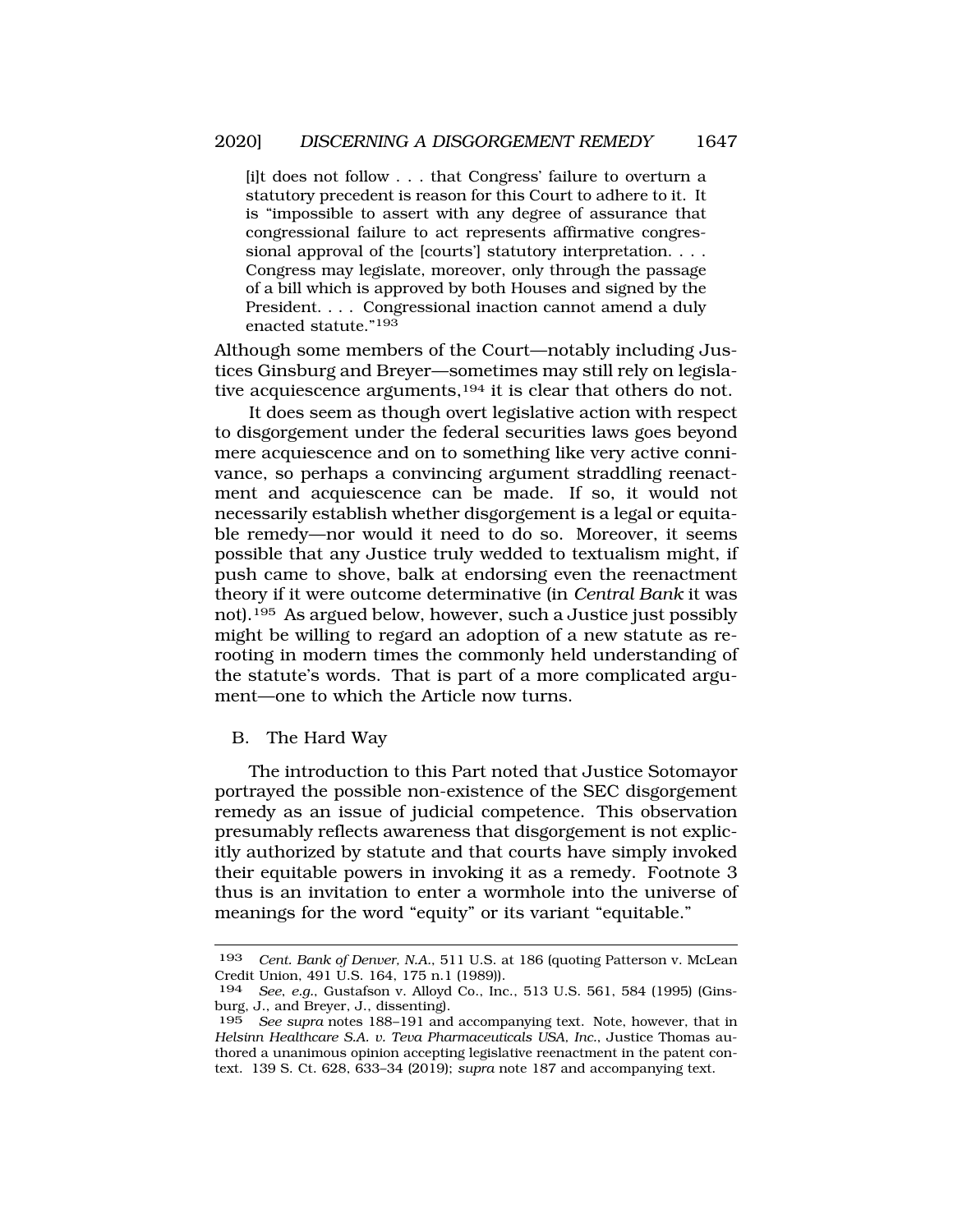As the reader proceeds it should be with one clear guideline: when Congress authorizes an agency to seek, and the courts to grant, equitable relief, the definition of "equitable" simply is a question of statutory meaning for purposes of the particular statute under consideration. The distinction between legal and equitable claims is also important for purposes of determining when a defendant has a Seventh Amendment right to trial by jury (legal claim, yes, equitable claim, no). This, however, is a matter of constitutional law, *not* an issue of a particular statute's meaning. For that purpose it is possible generally to observe that a claim is legal "[i]f the underlying right derive[s] from a legal source—for example, the common law or a statute providing a legal right or obligation."<sup>196</sup> If it is based on historic equity practices, it is equitable.<sup>197</sup>

Section III.B(1) discusses the possibility that SEC disgorgement is an equitable remedy either for purposes of the federal securities laws or for purposes of the Seventh Amendment. Section III.B(2) advances the suggestion that for purposes of federal securities laws it could be regarded as an available legal remedy notwithstanding the past tendency to characterize it as equitable. Subpart III.C investigates the consequences of classifying it one way or another.

## 1. *Equity and Disgorgement*

Let us first consider the proposition that disgorgement is an equitable remedy. In the words of Mr. Russell Ryan, a former Assistant Director of the SEC's Division of Enforcement,

[E]ver since disgorgement was first accepted as a lawful remedy in SEC enforcement, the only plausible sources of authority cited to support it are either the courts' inherent power to grant equitable remedies ancillary to their explicit statutory power to grant injunctive relief or the recent statutory provision for "equitable relief" added by Sarbanes-Oxley. If and when disgorgement is not in fact an equitable remedy, neither source of lawful authority is available.<sup>198</sup>

Mr. Ryan is entirely correct that the equitable ancillary remedy theory initially was regarded as the source of authority for judicial orders of SEC disgorgement.199 His observation also accurately reflects the fact that the Sarbanes-Oxley Act of 2002

<sup>196</sup> Kristin A. Collins, *"A Considerable Surgical Operation": Article III, Equity, and Judge-Made Law in the Federal Courts*, 60 DUKE L.J. 249, 284 (2010). 197 *Id.* 

<sup>198</sup> Ryan, *supra* note 135, at 12.

See supra note 62 and accompanying text.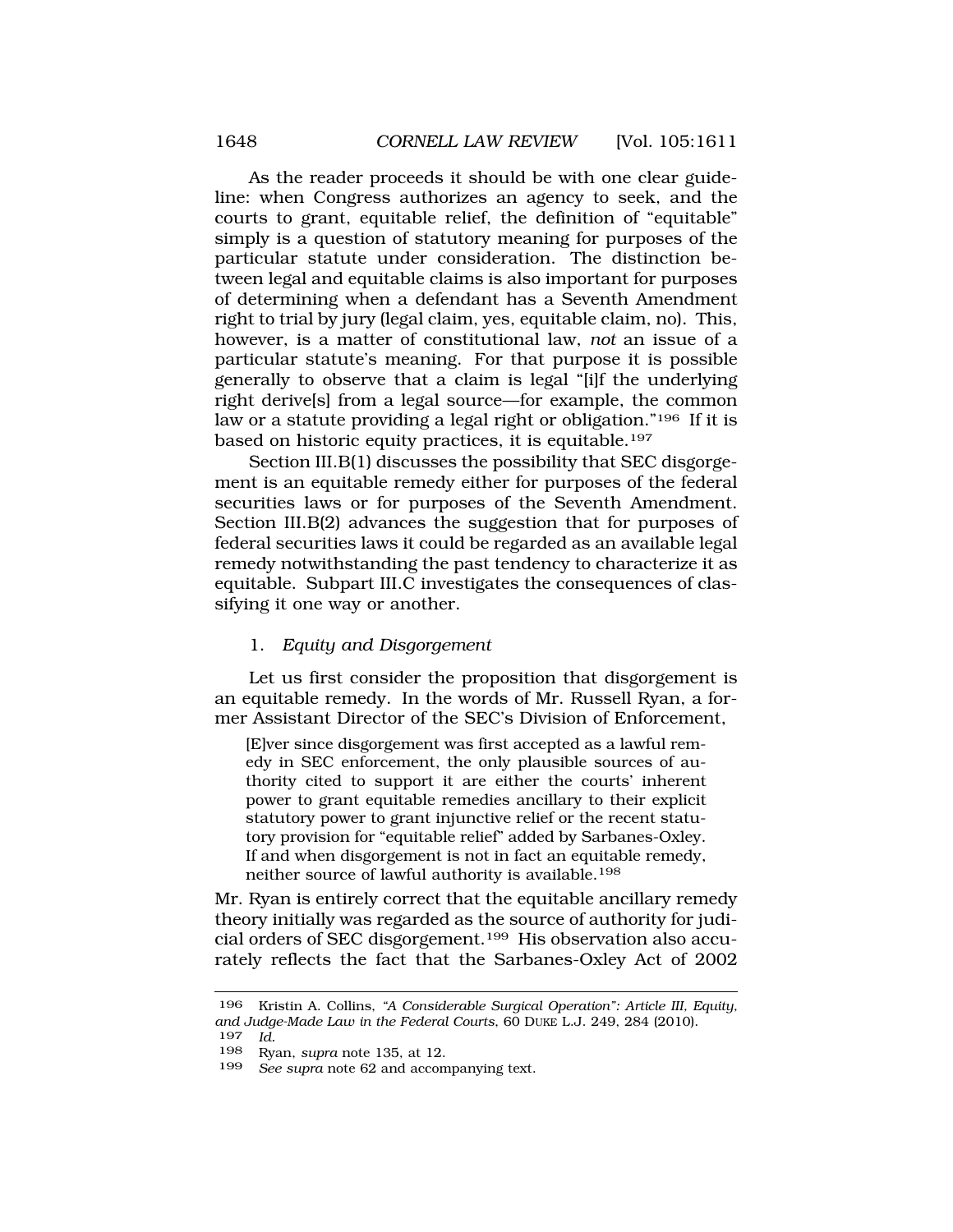authorized the SEC to seek, and the federal courts to grant, "any equitable relief that may be appropriate or necessary for the benefit of investors."200 His conclusion that neither source of authority is available *if* disgorgement is not an equitable remedy thus is facially logical.201 The remainder of Mr. Ryan's article is devoted to establishing that disgorgement indeed is not equitable in nature.202 This Article, by contrast, takes the position that whether disgorgement is equitable depends on the nature of the alleged violation, and that even when it is not an equitable remedy it still exists as a legal remedy.

#### a. *1789 and All That*

Upon reading the Supreme Court's conclusion in *Kokesh*  that disgorgement is deterrent and therefore punitive, rather than remedial, one might jerk one's knee toward, "Oh, then of course disgorgement is not equitable—punishment has never been a legitimate goal of equity, right?"203 Not right, even though the Supreme Court itself has at times bought into that particular canard.204 In fact, according to noted British jurist Lord Henry Homes Kames, writing in the eighteenth century, the historic courts of equity were totally cool with it. Well, perhaps he put it a bit differently, but he did devote an entire

<sup>200</sup> *See supra* notes 138–142 and accompanying text.<br>201 There is at least one quibble with this reasoning ho

There is at least one quibble with this reasoning, however, insofar as courts of equity have long regarded themselves as having the authority to grant legal remedies as an adjunct to achieve complete relief.

<sup>202</sup> *See also* Francesco A. DeLuca, *Sheathing Restitution's Dagger Under the Securities Acts: Why Federal Courts Are Powerless to Order Disgorgement in SEC Enforcement Proceedings*, 33 REV. BANKING & FIN. L. 899, 931 (2014) (coming to the same conclusion).<br>203 See Stephen

See Stephen M. Bainbridge, Kokesh Footnote 3 Notwithstanding: The Fu*ture of the Disgorgement Penalty in SEC Cases*, 56 WASH. U. J.L. & POL'Y 17, 26 (2018) (observing that equity cannot punish); Sam Bray, *Equity at the Supreme Court*, WASH. POST: VOLOKH CONSPIRACY (June 10, 2017, 9:45 AM), https:// <www.washingtonpost.com/news/volokh-conspiracy/wp/2017/06/10/equity-at>the-supreme-court/ [\[https://perma.cc/93TX-7CMY](https://perma.cc/93TX-7CMY)] (same). The illogic of the proposition appears as soon as one contemplates the power of courts of equity to issue contempt orders, which surely can be punitive. The Judiciary Act of 1789 gave federal courts "the power . . . to punish by fine or imprisonment, at the discretion of said courts, all contempts of authority in any case or hearing before same False." Judiciary Act of 1789, 17 I Stat. 73. This power had already been claimed in England by both courts of law and courts of equity. Ronald Goldfarb, *The History of the Contempt Power*, 1961 WASH. U. L.Q. 1, 8, 14. Note, too, the logical disconnect that would be created if one bought into both the conclusion that deterrence is punitive and that equity cannot punish. Whatever would become of injunctive relief? This argument is amplified in a companion article. *See*  Gabaldon, *Fences*, *supra* note 25.

<sup>204</sup> *See* Tull v. United States, 481 U.S. 412, 424–25 (1987); *infra* n.351 and accompanying text.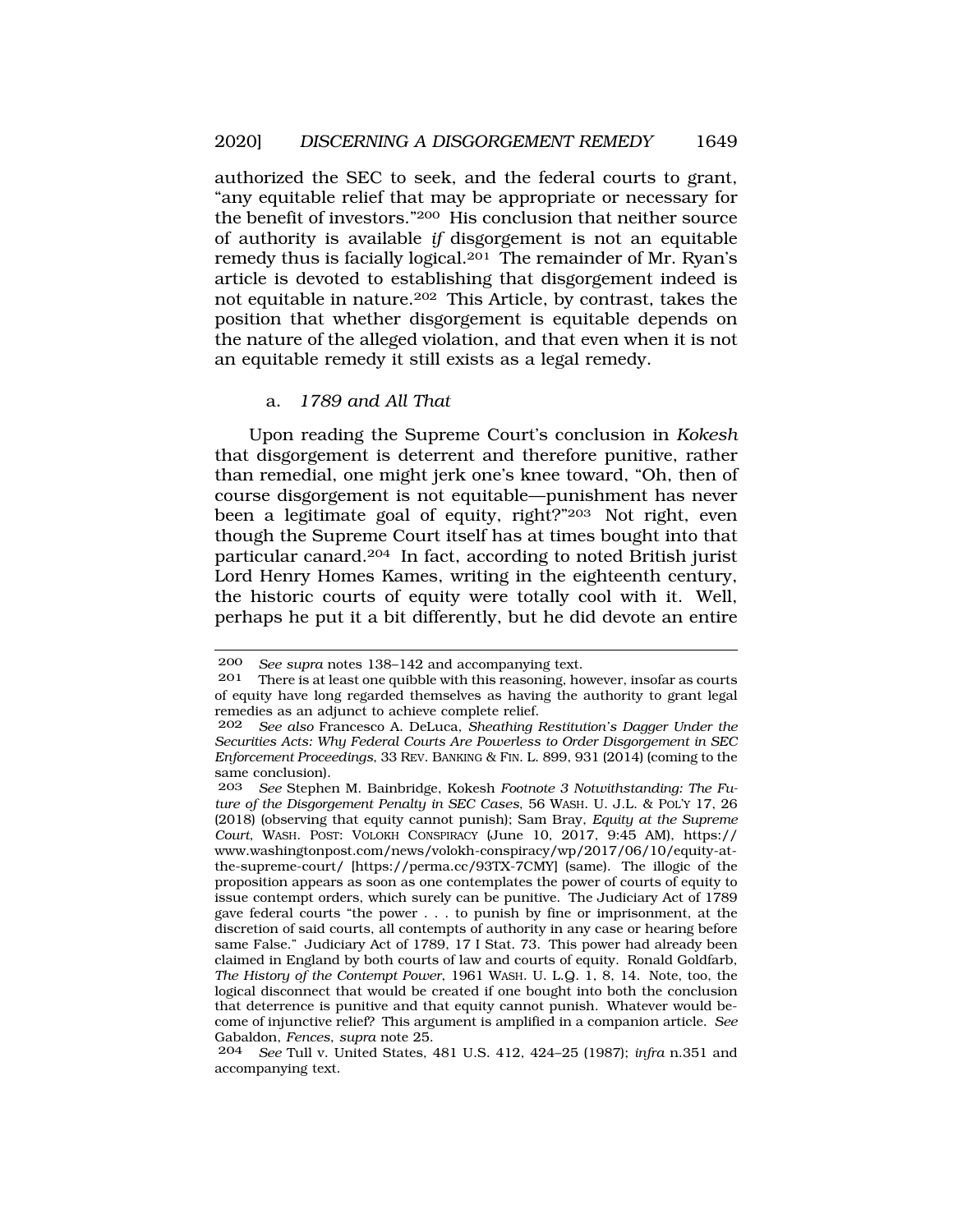chapter of his treatise, *Principles of Equity*, to the "[p]ower of a court of equity to inflict punishment, and to mitigate it."205 The basis for the argument against the federal courts' ability to order disgorgement as a matter of equity is substantially more complicated, if a little weird to novices to the study of federal courts.

As it turns out, there are planets on which the inhabitants continue to care—deeply—about *exactly* what English Chancery was getting up to in 1789, taking the position that it limits the remedies that the SEC can seek and the federal courts can grant in the twenty-first century. The outlines of the larger argument about the ability of the federal courts to do equity, about which a number of articles have been written, 206 are as follows.

When the Judiciary Act organized the federal courts in 1789, it imbued them with the ability to exercise both legal and equitable authority.207 Rather than being thought simply to convey that federal courts can do whatever the heck they think they want, remedy-wise, this language is understood in light of the proposition that the federal government is one of limited powers and that expansive action by the federal judiciary is particularly to be feared.

A brief explanation of the concern in this area economically conflates the concerns of separation of powers with those of federalism. As noted above, the federal government generally is viewed as one of limited but supreme powers.208 The constitutionally established structure and process of its legislative arm209 are designed to assure that those supreme powers are

<sup>205 1</sup> LORD HENRY HOMES KAMES, PRINCIPLES OF EQUITY 35 (3d ed. 1778).

<sup>206</sup> *See, e.g.*, Harvard Law Review, *The Equitable Remedial Rights Doctrine: Past and Present*, 67 HARV. L. REV. 836, 836 (1954) (discussing the equitable remedial rights doctrine in light of the adoption of the Federal Rules of Civil Procedure and the *Erie* doctrine); Michael T. Morley, *The Federal Equity Power*, 58 B.C. L. REV. 217, 252 (2018).

<sup>207 1</sup> Stat. 73*,* § 11.

<sup>208</sup> *See, e.g.*, U.S. CONST. amend. X ("The powers not delegated to the United States by the Constitution, nor prohibited by it to the States, are reserved to the States respectively or to the people"); Gregory v. Ashcroft, 501 U.S. 452, 460–61 (1991); *see also* THE FEDERALIST NO. 45, at 313 (James Madison) (J. Cooke ed., 1961) ("The powers delegated by the proposed Constitution to the Federal Government, are few and defined. Those which are to remain in the State Governments are numerous and indefinite."); *see generally* Deborah Jones Merritt, *The Guarantee Clause and State Autonomy: Federalism for a Third Century*, 88 COLUM. L. REV. 1 (1988) (arguing for the Court to enforce the promises granted in the guarantee clause).

<sup>209</sup> These processes include the bicameralism and presentment requirements established in Article I of the Constitution. U.S. CONST. art. I, § 7, cl. 2.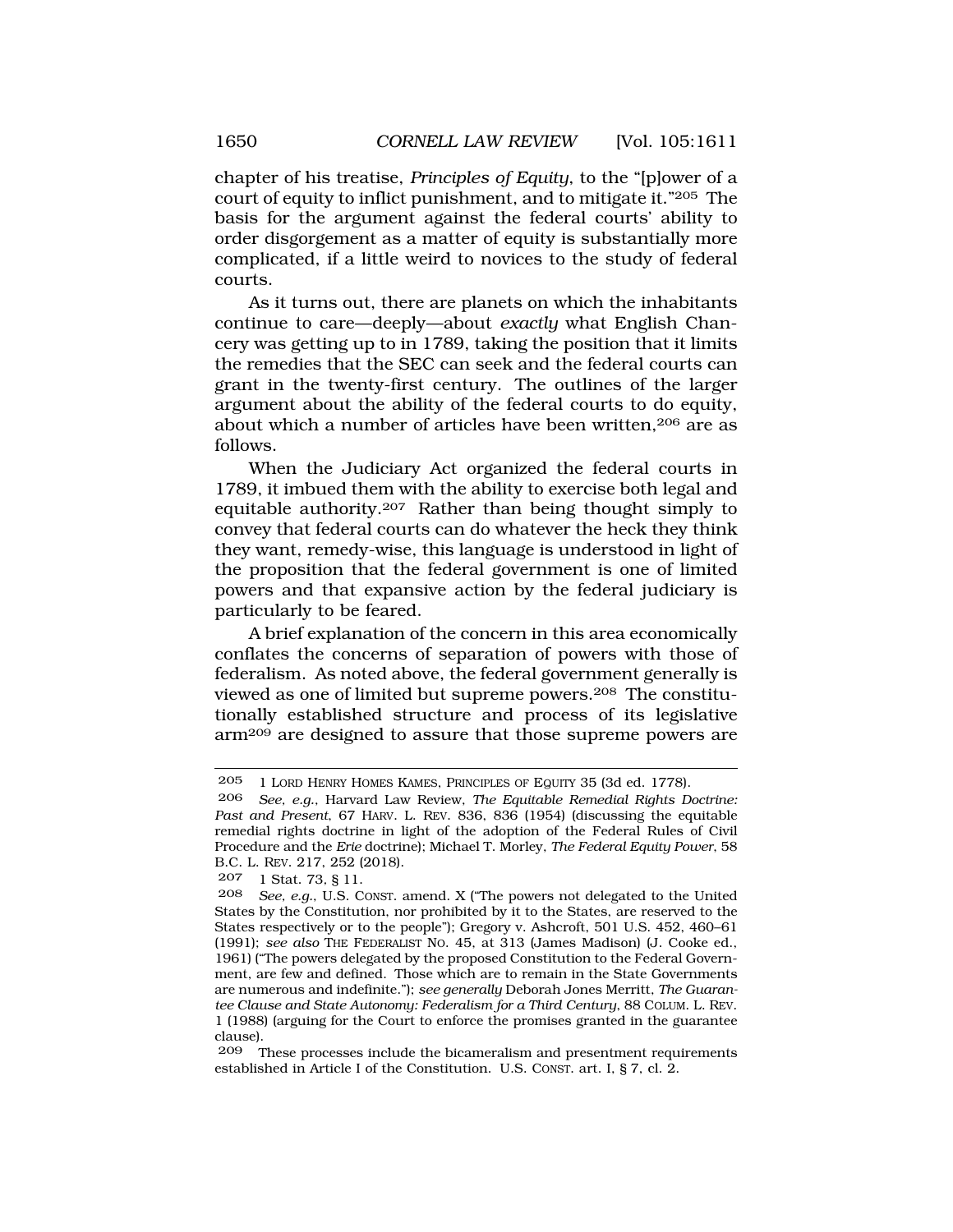exercised in deliberate fashion by decision makers responsive to state and popular interests. $210$  Thus, where potentially preemptive laws are adopted, it should be only after consideration of local desires. The federal judiciary is in no way designed to be similarly responsive and, if initiating some sort of lawmaking process without either constitutional direction or legislative invitation, might pose a free-wheeling hazard to the self-determination of the states and the freedoms of their citizenry.211 Thus, the ability of the federal courts to engage in common lawmaking (discussed in section III.B(2)) is regarded as quite limited,212 and its inherent ability to do equity is frozen in the amber of 1789.

b. Grupo Mexicano de Desarrollo, S.A. v. Alliance Bond Fund, Inc.

Admittedly, older cases such as *Porter v. Warner Holding Co.*, discussed above,213 do not reflect much judicial diffidence with respect to the ability of federal courts to do equity. By 1999, the tide had distinctly turned, and *Grupo Mexicano de Desarrollo, S.A. v. Alliance Bond Fund, Inc.*,214 reflected the law of the land. The majority opinion, authored by Justice Scalia and joined by current Justice Thomas (among others), had this to say:

The Judiciary Act of 1789 conferred on the federal courts jurisdiction over "all suits . . . in equity." We have long held that "[t]he 'jurisdiction' thus conferred . . . is an authority to administer in equity suits the principles of the system of judicial remedies which had been devised and was being administered by the English Court of Chancery at the time of the separation of the two countries." "Substantially, then, the equity jurisdiction of the federal courts is the jurisdiction

<sup>210</sup> *See, e.g.*, JESSE H. CHOPER, JUDICIAL REVIEW AND THE POLITICAL PROCESS 176–90 (1980); Herbert Wechsler, *The Political Safeguards of Federalism: The Role of the States in the Composition and Selection of the National Government*, 54 COLUM. L. REV. 543, 545, 552 (1954) (discussing how federalism continues to shape modern government and political structures).

<sup>211</sup> *See* John E. Nowak, *The Scope of Congressional Power to Create Causes of Action Against State Governments and the History of the Eleventh and Fourteenth Amendments*, 75 COLUM L. REV. 1413, 1440–41 (1975); Martin H. Redish & Shane V. Nugent, *The Dormant Commerce Clause and the Constitutional Balance of Federalism*, 1987 DUKE L.J. 569, 596–97.

<sup>212</sup> *See infra* notes 298–338. *See generally* Theresa A. Gabaldon, *State Answers to Federal Questions: The Common Law of Federal Securities Regulation*, 20 J. CORP. L. 155 (1994) [hereinafter Gabaldon, *State Answers*] (discussing limits on the ability of federal courts to make common law).

<sup>213</sup> *See supra* notes 42–55 and accompanying text.

<sup>214 527</sup> U.S. 308 (1999).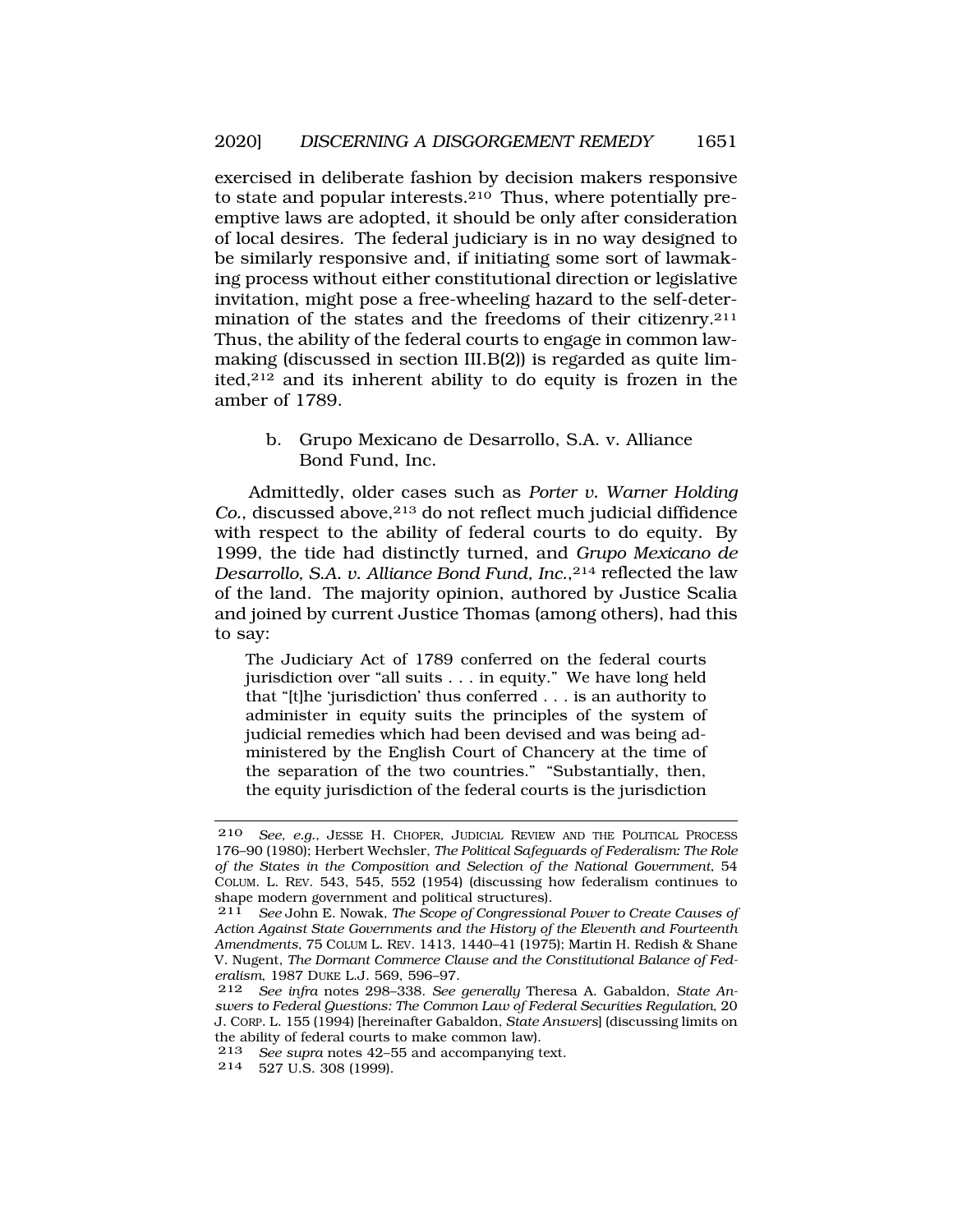in equity exercised by the High Court of Chancery in England at the time of the adoption of the Constitution and the enactment of the original Judiciary Act, 1789." "[T]he substantive prerequisites for obtaining an equitable remedy as well as the general availability of injunctive relief . . . depend on traditional principles of equity jurisdiction." We must ask, therefore, whether the relief respondents requested here was traditionally accorded by courts of equity.<sup>215</sup>

The majority concluded that the district court in that case lacked the authority to issue a preliminary injunction preventing disposition of assets pending adjudication of a contract claim for money damages because such a remedy was not available in England in 1789.216 A four-Justice minority including current Justices Ginsburg and Breyer would "have defined the scope of federal equity in relation to the *principles* of equity existing at the separation of this country from England" rather than "limit[ing] federal equity jurisdiction to the specific practices and remedies of the pre-Revolutionary Chancellor."217 The minority's justification of a "dynamic equity jurisprudence" lay in the "needs of a progressive social condition in which new primary rights and duties are constantly arising and new kinds of wrongs are constantly committed."218

As it turns out, reasonable people have differed over whether disgorgement closely resembles some specific practice of eighteenth century Chancery. Purists—or, perchance, those who do not wish to see the SEC pursue disgorgement in federal courts—argue that orders to pay money amounts rather than to return illegally obtained property or its specifically identified proceeds historically were legal remedies, not equitable matters.219 Only in the instance of breaches of fiduciary duty was

*Id.* at 336.

<sup>215</sup> *Id.* at 318–319 (citations omitted) (quoting Atlas Life Ins. Co. v. W.I. Southern, Inc., 306 U.S. 563, 568 (1939), A. DOBIE, HANDBOOK OF FEDERAL JURISDICTION AND PROCEDURE 660 (1928), and 11A C. WRIGHT, A. MILLER, & M. KANE, FEDERAL PRACTICE AND PROCEDURE § 2941, at 31 (2d ed. 1995)).

<sup>216</sup> *Grupo Mexicano de Desarrollo, S.A.*, 527 U.S. at 333.

<sup>218</sup> *Id.* at 336–37 (quoting Union Pac. Ry. Co. v. Chi., Rock Island & Pac. Ry. Co., 163 U.S. 564, 601 (1896)).<br>219 *See en* DeLuca supra

<sup>219</sup> *See*, *e.g.*, DeLuca, *supra* note 202, at 930–31 (asserting that because disgorgement is only available for breaches of good faith or loyalty, it cannot be an equitable remedy); Ryan, *supra* note 135, at 10–11 (noting that disgorgement was not a historical practice aside from exceptions such as asset freezes). It is worth noting that discourse in the securities field manifests happy indifference to the Supreme Court's trademark jurisprudence, which does refer to disgorgement of profits as equitable, at least where ancillary to injunction. *See* Hamilton-Brown Shoe Co. v. Wolf Bros. & Co., 240 U.S. 251, 259 (1916) (noting that where there is an equitable ground for jurisdiction, disgorgement of profits is an appropriate equitable remedy).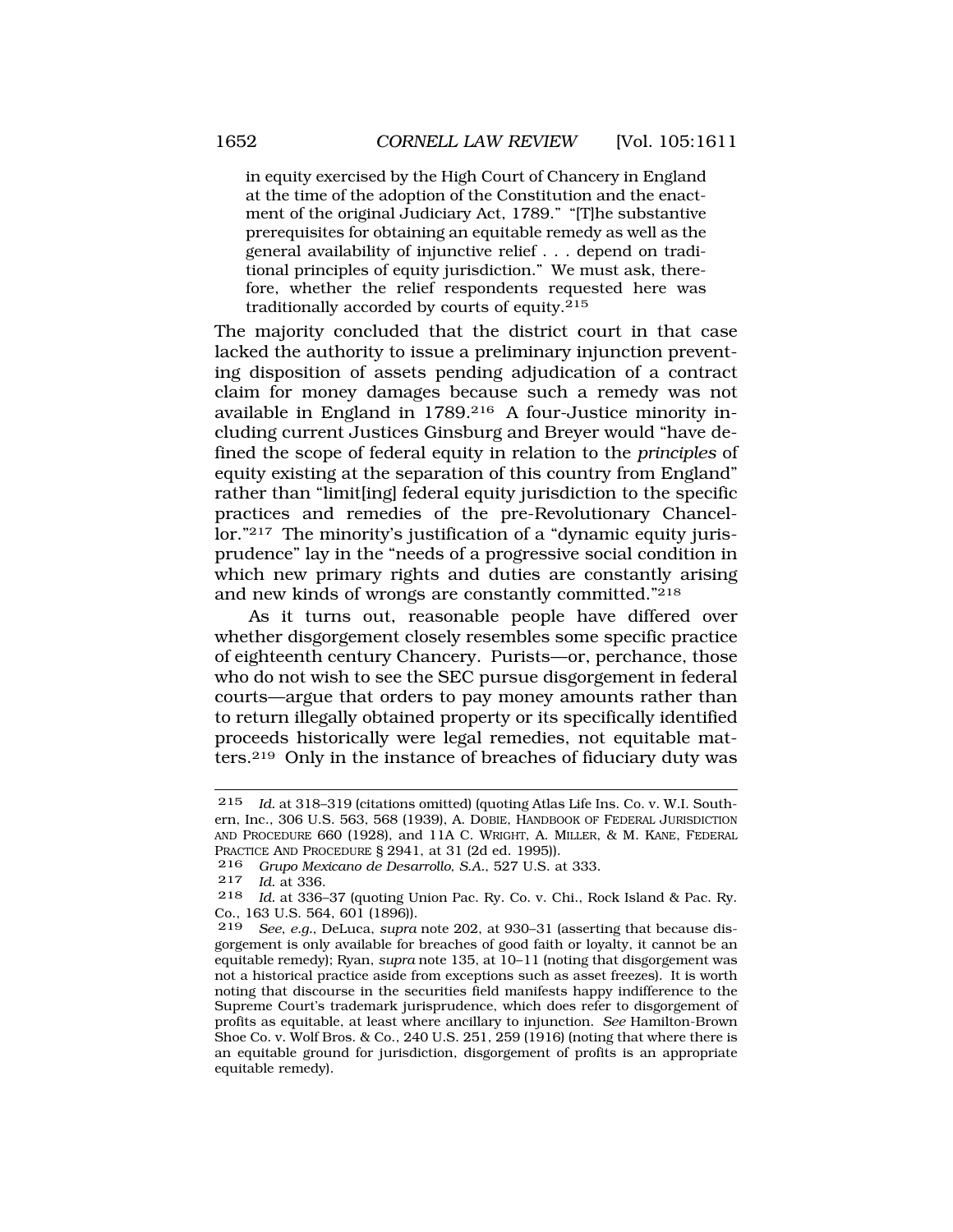this not the rule.220 On the other hand, the Second Circuit Court of Appeals in *SEC v. Cavanagh* applied the *Grupo Mexicano* test and found SEC disgorgement sufficiently similar to eighteenth century equitable remedies to be up to snuff.221 It found analogies in accounting, constructive trust, and restitution, and invoked two eighteenth century English Chancery cases (as well as a few early American cases) as precedent.222 At least one commentator on the case has found the analogies unconvincing and the precedents inapt, returning to the argument that "disgorgement [as opposed to restitution] . . . is available [as an equitable remedy] only when the defendant has breached an obligation of 'good faith or loyalty'"223—in gross terms, where there has been a breach of fiduciary duty. This is because both accounting and constructive trust were remedies traditionally applied only in the context of such a breach. It certainly is worth noting then, and not just as an aside, that almost the entirety of insider trading jurisprudence is premised on breach of fiduciary duty or some similar duty of trust and confidence.224 One might posit that even disgorgement naysayers could be coaxed to admit that the remedy might be available in that context. This proposition will be further explored in Part D below.225

It also is worth a moment to return to Lord Kames' eighteenth century treatise, cited above for the proposition that the punitive nature of a remedy does not mean that it cannot be equitable.226 It now is examined for the proposition that equity sometimes ordered monetary payments by those other than fiduciaries. In fact, Lord Kames gives several examples of equity ordering monetary payments by persons not themselves owing a fiduciary duty to the payee.227 It is important to note they are not presented by Lord Kames as categorical imperatives—equity at the time was not so constrained—although a few clearly did later coalesce into hard and fast rules. Lord Kames' examples included third parties knowingly participat-

<sup>220</sup> *See* DeLuca, *supra* note 202, at 930–31.

<sup>221</sup> SEC v. Cavanagh, 445 F.3d 105, 120 (2d Cir. 2006).

<sup>222</sup> *Id.* at 119–20.

<sup>223</sup> DeLuca, *supra* note 202, at 930–31 (quoting Sarah Worthington, *Reconsidering Disgorgement for Wrongs*, 62 MoD. L. REV. 218, 218 (1999)).<br>224 See infra notes 360–366 and accompanying text.

See infra notes 360-366 and accompanying text.

<sup>225</sup> *See infra notes* 357–368 and accompanying text.<br>226 *See KAMES* sunta note 205 and accompanying te

<sup>226</sup> *See* KAMES, *supra* note 205 and accompanying text.

Although Lord Kames was Scottish, his treatise relied on cases from both England and Scotland and he went to great pains to distinguish them when he thought the two countries differed. He mentioned no distinctions with respect to any of the matters discussed in the text of this Article.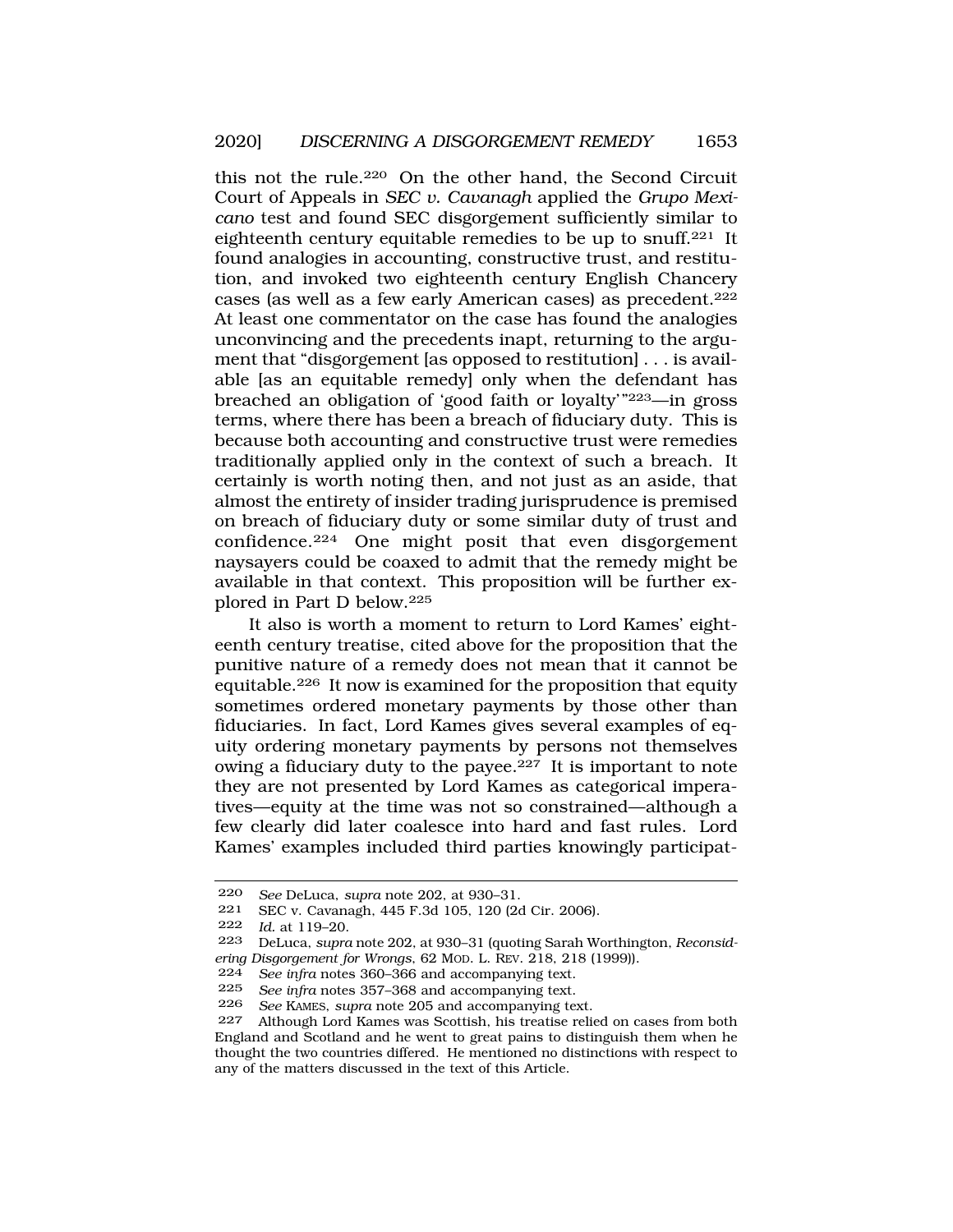ing in a fiduciary's breach,228 parties to contracts with decedents made for third parties' benefits, <sup>229</sup> and men who have "debauched" women (presumably as a type of restitution for the taking of an intangible asset).230 Perhaps most tellingly, as discussion in this Article turns to the Supreme Court's decision in *Great-West Life & Annuity Insurance Co. v. Knudson*,231 Lord Kames describes the equitable obligation of owners of property to make restitution to ship captains for ransom paid for goods later lost at sea.232 Presumably, this was equitable rather than a matter of common law recovery on assumpsit (an implied or express promise to pay for a benefit) because the goods were recumbent in Davy Jones' Locker, rather than delivered to their intended recipients; thus, the ransom of the property in no way enriched its owners. The distinction between equitable and legal restitution is further amplified in the discussion of *Great-West* immediately below,233 but this example reinforces the point that 18th century courts of equity did order money amounts to be paid by those other than breaching fiduciaries. This clearly was true even if the order did not relate to the proceeds of specific illegally obtained property.234

> c. Great-West Life & Annuity Insurance Co. v. Knudson

Some commentators critical of the SEC disgorgement remedy do not focus much, if at all, on analysis of the Judiciary Act. Instead, they invoke the Supreme Court's reasoning in *Great-West Life & Annuity Insurance Co. v. Knudson*. As one such commentator described it, "*Great-West* articulated the Court's most recent and authoritative teaching on whether and under what circumstances a restitutionary remedy constitutes equitable relief, as opposed to legal relief, in the context of a federal statute that explicitly allows the former but not the latter."235 This line of argument is directed foursquare at the 2002 Sarbanes-Oxley legislation authorizing the Commission

<sup>228</sup> KAMES, *supra* note 205, at 232.

<sup>229</sup> *Id.* at 279.

<sup>230</sup> *Id.* at 171–75 (Extract 1st).<br>231 534 U.S. 204, 213–14 (200

<sup>231 534</sup> U.S. 204, 213–14 (2002).

<sup>232</sup> KAMES, *supra* note 205, at 184 (3rd:1).

<sup>233</sup> *See infra* notes 235–251 and accompanying text.

The case described by Lord Kames is probably the source for the now settled proposition that agents are entitled to indemnification for expenditures on a principal's behalf. *See* THERESA A. GABALDON & CHRISTOPHER L. SAGERS, BUSINESS ORGANIZATIONS 139 (2d ed. 2019).

<sup>235</sup> Ryan, *supra* note 135, at 4 (emphasis omitted) (citation omitted).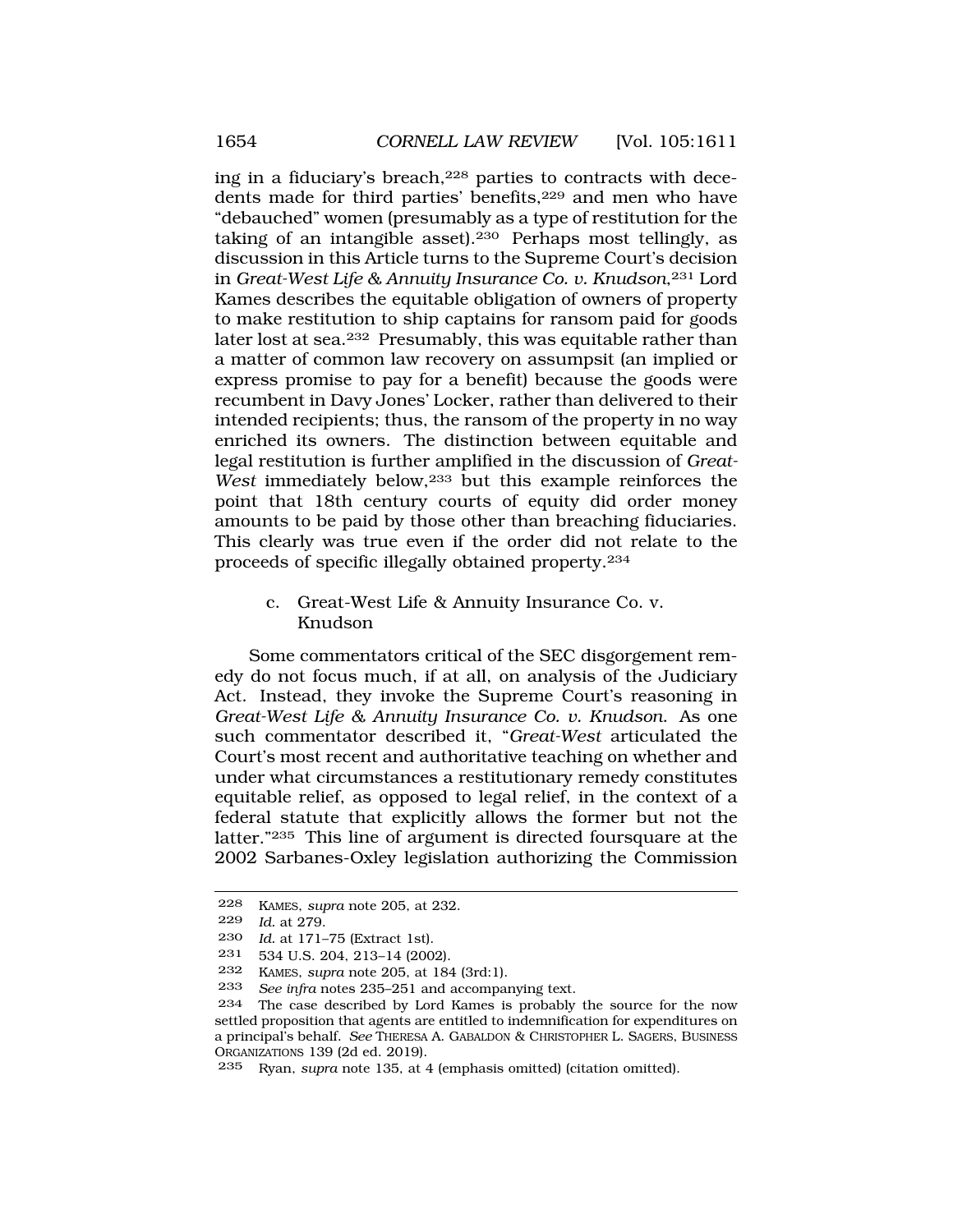to seek, and federal courts to grant, "any equitable relief that may be appropriate or necessary for the benefit of investors."

In *Great-West*, the Court was called upon to determine whether contractually called-for reimbursement for payments made by a third party to a beneficiary of an insurance plan was "equitable relief" as authorized by section 502(a)(3) of the Employee Retirement Income Security Act (ERISA). In the view of Justice Scalia, writing for the majority, ERISA's enforcement scheme was "carefully crafted" and "'[e]quitable' relief must mean something less than all relief.'"236 Instead, it is limited to "those categories of relief that were typically available in equity."237 Justice Scalia specifically discounted the need to make antiquarian inquiry, however, saying that a court rarely would be called upon to do more than consult standard current works such as treatises and Restatements.238 In reliance on those sources, he rebuffed the argument that the remedy sought was permissible as a form of restitution, noting that the term sometimes is used—in the Restatement of Restitution and elsewhere—to describe an equitable remedy, but sometimes it refers to a legal remedy.239 According to Justice Scalia (although Lord Kames might have disagreed), only claims based on title or right to particular funds or property—that is, claims based on the plaintiff's loss—fall into the former category.240 Claims based on "just grounds [to] recover[ ] money to pay for some benefit the defendant had received from him" were based on express or implied promises and actionable under the common law writ of assumpsit.241 In the Court's view, then, *Great-West* simply had an express promise (a/k/a contract) claim on which a court in equity would not properly have acted.<sup>242</sup>

It is easy, of course, to see how *Great-West* maps in the disgorgement context. If disgorgement is to be justified as an equitable remedy, it must be the type of relief typically available in equity. To the casual observer, the closest such remedy

242 *Id.* at 212–14.

<sup>236 534</sup> U.S. at 209 (quoting Mertens v. Hewitt Assocs., 508 U.S. 248, 258 n.8 (1993)).

<sup>237</sup> *Id.* at 214–15 (quoting *Mertens*, 508 U.S. at 256).

<sup>238</sup> *Id.* at 217.

<sup>239</sup>*Id.* at 213*.* 240 *Id.* at 213–14.

<sup>241</sup> *Id.* at 213. The bifurcation may seem odd, given that equity only was to step in where the common law failed and actions of assumpsit should also have sufficed in recovery of funds cases, but the rationale was that the equitable restitution action was a matter of constructive trust or accounting. This was something other than a matter of the defendant's liability, and instead a duty ordered to be performed.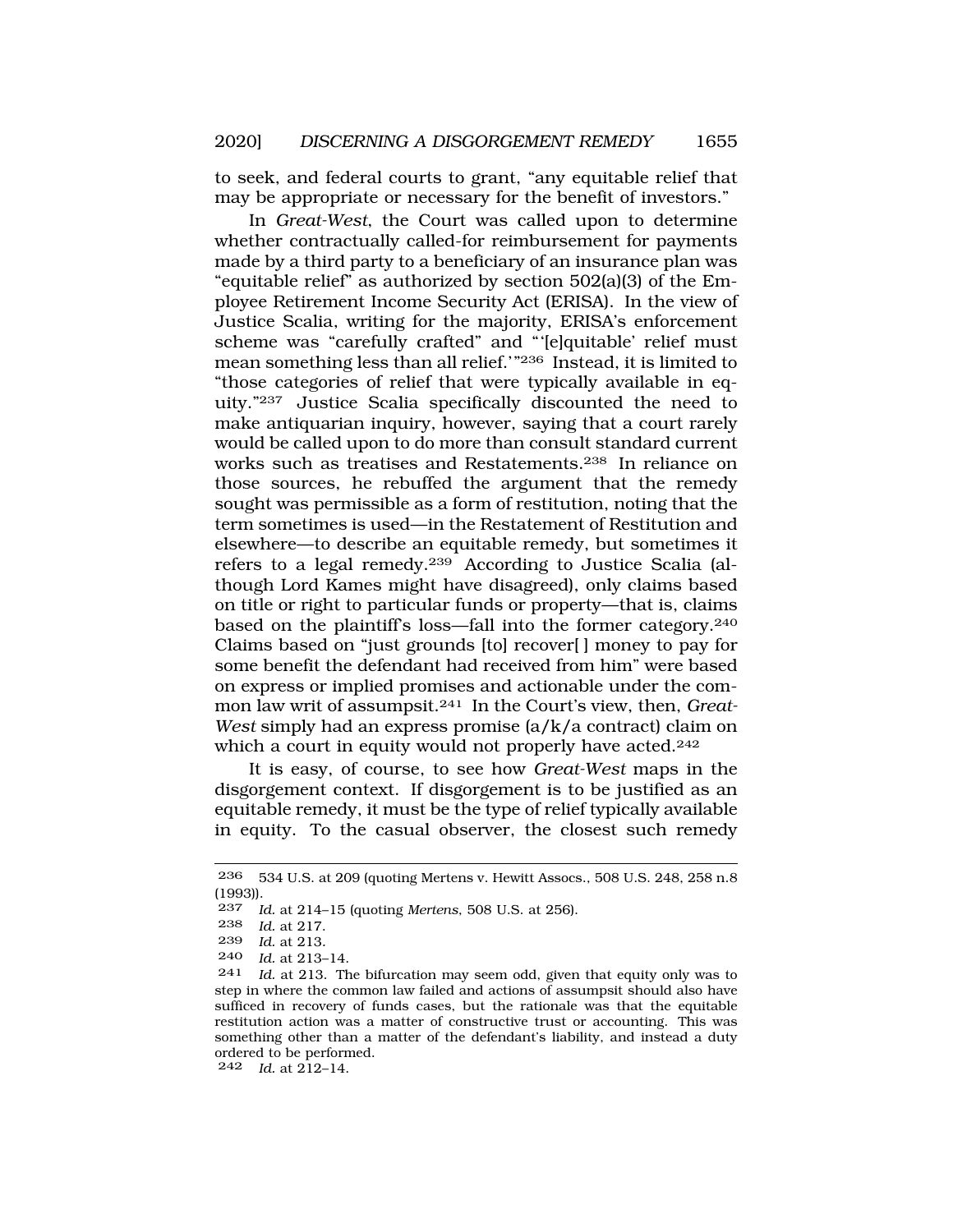appears to be restitution. Restitution based on a plaintiff's loss of property was equitable, restitution based on a defendant's unjust gain (what this Article consistently refers to as disgorgement) was legal. If restitution that is not loss-of-propertybased does not make it into equity's basket, that conclusion seems dispositive with respect to SEC disgorgement.<sup>243</sup>

*Great-West*, however, had its own footnotes, and two of them are particularly, well, noteworthy. Footnote 2 recognizes that accounting for profits is a form of equitable restitution. It says that "[i]f, for example, a plaintiff is [the beneficial owner and therefore] entitled to a constructive trust on particular property held by the defendant, he may also recover profits produced by the defendant's use of that property, even if he cannot identify a particular res containing the profits sought to be recovered."244 This should refocus inquiry in the disgorgement setting on the distinction between wrongdoers who are fiduciaries and those who are not.245 Most importantly, those guilty of inside trading often are misusing their beneficiaries' confidential information and one certainly would expect, as an equitable matter, to see them account for their profits from that misuse.<sup>246</sup>

Footnote 4 involves a fairly lengthy discussion of back pay in the context of Title VII of the Civil Rights Act of 1964.247 The statutory language at issue stated that "the court may . . . order such affirmative action as may be appropriate, which may include, but is not limited to, reinstatement or hiring of employees, with or without back pay . . . , or any other equitable relief as the court deems appropriate."248 The *Great-West* Court, evidently not wishing to discredit an earlier decision,<sup>249</sup> conceded that back pay, albeit an order of monetary damages, could be regarded as an equitable remedy because, by statute, it had been made an integral part of equitable relief and was not itself a freestanding claim for money damages.250 Presumably, this means that if Congress had at some point in so many words authorized the Commission to seek, and federal courts to grant, "injunctions, with or without disgorgement, and any

<sup>243</sup> *See* Ryan, *supra* note 135, at 11.

<sup>244</sup> *Great-West*, 534 U.S. at 214 n.2.

See supra note 224 and accompanying text and *infra* notes 332-338 and accompanying text.

<sup>246</sup> *See* GABALDON & SAGERS, *supra* note 234, at 371–72.

<sup>247</sup> *Great-West*, 534 U.S. at 218.

<sup>248 42</sup> U.S.C. § 2000e-5(g)(1) (2018).

<sup>249</sup> The decision in question was *Teamsters v. Terry*, 494 U.S. 558 (1990).

<sup>250</sup> *Great-West*, 534 U.S. at 218.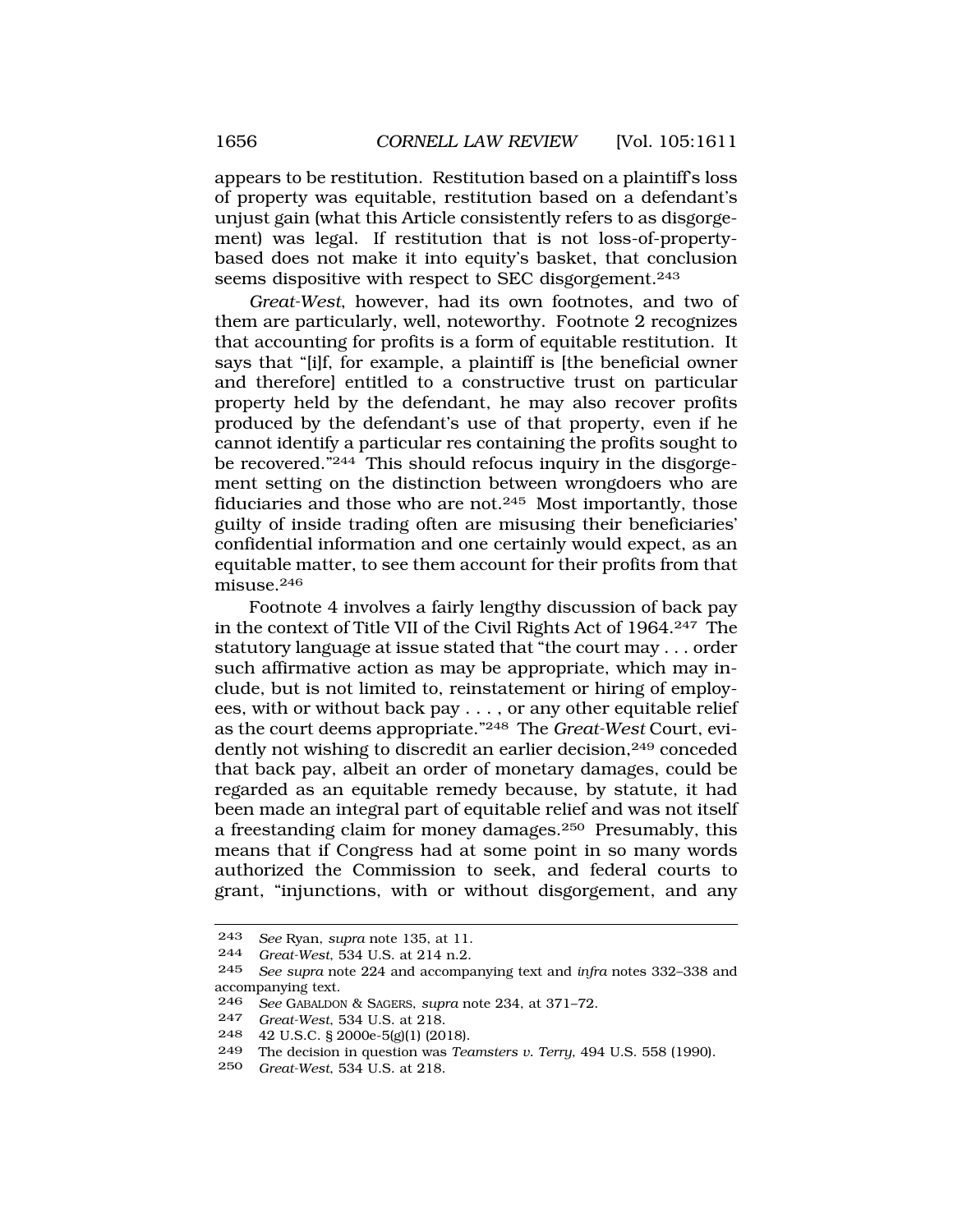other equitable relief," disgorgement could be regarded as an integral part of equitable relief, at least if sought in tandem with an injunction, and at least for the purposes of the statute in question.251 The real point, however, is that Congress can expressly create any legal remedies it likes, so if it adequately has manifested intent that a remedy exist, it really does not matter whether it is legal or equitable, other than for the constitutional purpose discussed in Section IIIC of this Article.

### d. *When* Grupo Mexicano *and When* Great-West*?*

Before amplifying the proposition that SEC disgorgement actually is a legitimate legal remedy in at least some circumstances, there is an interesting distinction to be addressed. This is the contextual difference between *Grupo Mexicano* and *Great-West*. The Court in *Great-West*, unlike the Court in *Grupo Mexicano*, did not tell its readers that the clock stopped in 1789. Although the Court did not address the distinction in so many words, it can sensibly be explained.252 The year 1789 may be critical when the meaning of the Judiciary Act is at issue, but logically it is not so when one is applying a subsequent statute. In other words, the Judiciary Act's empowerment of the federal courts to do equity untethered to a more specific statutory prompt can be taken as a short-hand legislative reference to a packet of limited remedies available in 1789 in a limited set of circumstances. The packet logically can be expanded as a matter of legislative will, either by identifying new circumstances in which the traditional remedies will apply or, presumably, by expanding the remedies themselves. Thus, the ruminating court should ask whether ERISA, the Exchange Act, or some other statute has accomplished such an expansion *for purposes of that statute*. References to equitable authority in this context need not be—and should not be—tied specifically to practices in 1789, but instead should be assessed in terms of the general type of thing courts of equity traditionally have done, which, according to Justice Scalia, can be ascertained by reference to standard current sources rather than antiquarian inquiry.253 This dovetails rather beautifully with a textualist's disposition to take "[m]eaning . . . from the

<sup>251</sup> The Commission does not, however, always seek and/or obtain an injunction at the same time it seeks disgorgement. *See supra* notes 82–84 and accompanying text.

<sup>252</sup> Professor Samuel Bray provides an alternative explanation, elaborating a theory of "an idealized history of equity that is well suited to judicial decisionmaking." Bray, *supra* note 114, at 1001–04.

<sup>253</sup> *Great-West*, 534 U.S. at 217.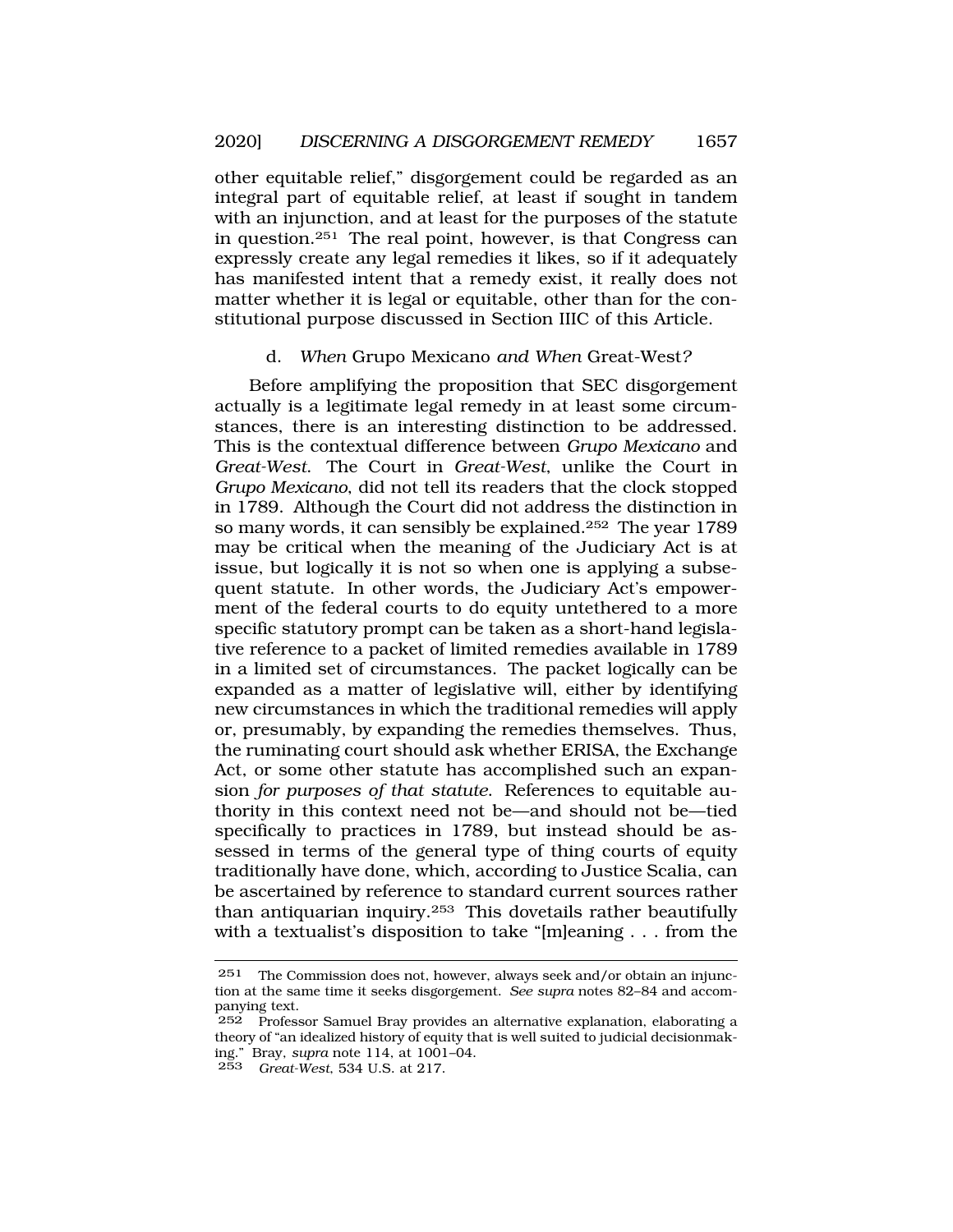ring the words would have had to a skilled user of words at the time, thinking about the same problem,"254 and it means that, when one is deriving the meaning of modern statutes it is more appropriate to rely on Professor Dan Dobbs255 than on Lord Kames. Moreover, as *Great-West*'s footnote 4 suggests, with sufficient clarity a modern Congress can even manage to expand the judicial toolkit signaled by the word "equitable" by specifying additional acceptable types of relief.256

- e. *Other Precedents* 
	- i. *Expansive Views on Disgorgement:* Porter *and*  Kansas

Neither *Grupo Mexicano* nor *Great-West* involved disgorgement. Both manifested relatively much more interest in equitable purity than some of the Court's other precedents that actually are more apt. One of these is the *Porter* case discussed above, which examined the federal courts' ability to order restitution under the Emergency Price Control Act.257 One might think that *Porter*'s enthusiastically expansive view of the power to do equity could not survive the later decisions, but this does not seem to be the case. It has been cited as good authority not only in *Kokesh* (for the proposition that courts may order restitution)258 but in the 2015 case of *Kansas v. Nebraska*, discussed below, in which the Court ordered outright disgorgement rather than restitution.259 As Professor Nagy has observed, it may very well be the case that the *Porter-Kansas*  line can be distinguished as involving the interests of the public, whereas *Grupo Mexicano* and *Great-West* involved interests that were purely private.260

<sup>254</sup> Easterbrook, *supra* note 168, at 61.

<sup>255</sup> *See, e.g.*, 534 U.S. at 211, 212, 213, 217 (citing DAN DOBBS, LAW OF REME-DIES (1993) and other modern sources).

<sup>256</sup> This will simply mean the equitable remedy is available, even though it likely to be regarded as legal for right to jury purposes as described *infra* notes 334–352 and accompanying text.

<sup>257</sup> Porter v. Warner Holding Co., 328 U.S. 395, 396 (1946); *see also* Deckert v. Indep. Shares Corp., 311 U.S. 282, 283 (1940) (noting a court's ability to do equity where legal remedy is available but incomplete in context of federal securities laws); Veazie v. Williams, 49 U.S. 134, 161–62 (1850) (ordering restitution coupled with injunction as a matter of equity in absence of any fiduciary relationship); James Boyce's Ex'rs v. Grundy, 28 U.S. 210, 210 (1830) (noting a court's ability to do equity where legal remedy is available but incomplete).

<sup>258</sup> *Kokesh v. SEC*, 137 S. Ct. 1635, 1639 (2017).

<sup>259</sup> Kansas v. Nebraska, 574 U.S. 445, 446 (2015).

<sup>260</sup> Nagy, *supra* note 154, at 895.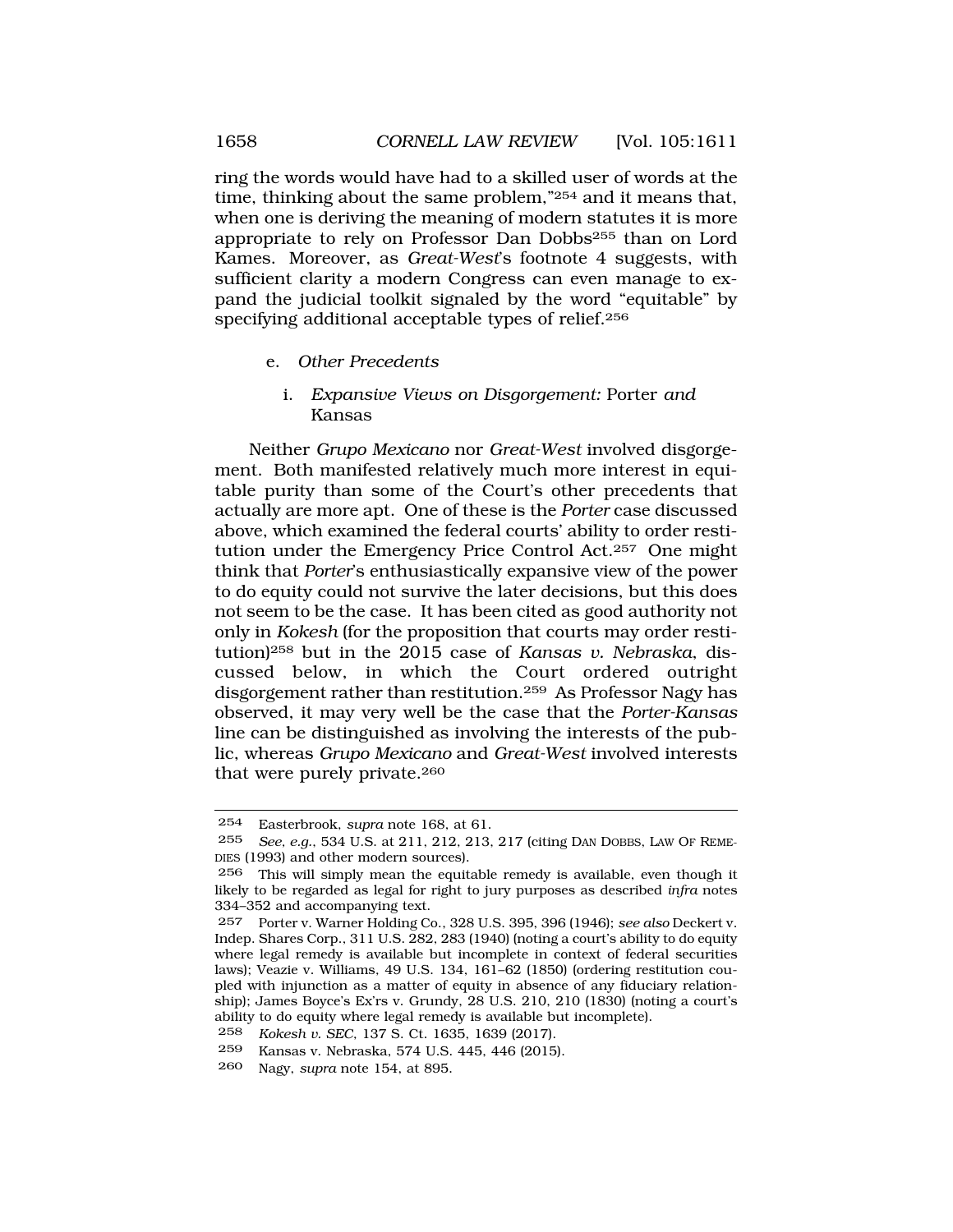*Kansas v. Nebraska* portrays a muscular Supreme Court untethered by statute and reliant only on its constitutional original jurisdiction over interstate disputes.261 The case involved Nebraska's deliberate violation of a Congressionally approved water compact with Kansas; at issue was the permissibility of ordering disgorgement of profits clearly in excess of Kansas's losses (because water was more valuable in Nebraska).262 The Court noted that its jurisdiction in the matter was "basically equitable" and that "[i]n this singular sphere, 'the court may regulate and mould the process it uses in such a manner as in its judgment will best promote the purposes of justice.'"263 It cited *Porter* for the proposition that "[w]hen federal law is at issue and 'the public interest is involved,' a federal court's 'equitable powers assume an even broader and more flexible character than when only a private controversy is at stake.'"264 The Court concluded that it "may order disgorgement of gains, if needed to stabilize a compact and deter future breaches, when a State has demonstrated reckless disregard of another, more vulnerable State's rights."265 The Restatement (Third) of Restitution and Unjust Enrichment figured prominently in the analysis, with the Court making use of section 39, a provision commending disgorgement of ill-gotten profit as a remedy for deliberate breaches of contract.266

Interestingly, there was no mention whatsoever of the state of equity in 1789, or of the fact that breaches of contract were legal matters at the time of our Founders. This is appropriate given that the Court's source of authority is not the Judiciary Act and its hidebound distinctions, but rather its Article III authority over all controversies between states. In fact, although the Court described itself as acting in equity, it should not matter whether it was acting equitably or making common law, as it (1) was resolving a matter in which the ability of federal courts to make common law as well as to do equity is recognized<sup>267</sup> and (2) was addressing the rights and obligations of entities that have no rights under the Seventh Amendment (which, as discussed in subpart III.C of this Article, is the primary continuing significance of the equitable/legal distinc-

<sup>261</sup> *Kansas*, 574 U.S. at 453–54.

<sup>262</sup> *Id.* at 452–53.

<sup>263</sup> *Id.* at 453–54 (citing Kentucky v. Dennison, 16 L. Ed. 717 (1861)).

<sup>264</sup> *Id.* at 456 (citing Porter v. Warner Holding Co., 328 U.S. 395, 398 (1946).

<sup>265</sup> *Id.* at 463.

<sup>266</sup> *Id.* at 461.

<sup>267</sup> *See infra* note 303 and accompanying text.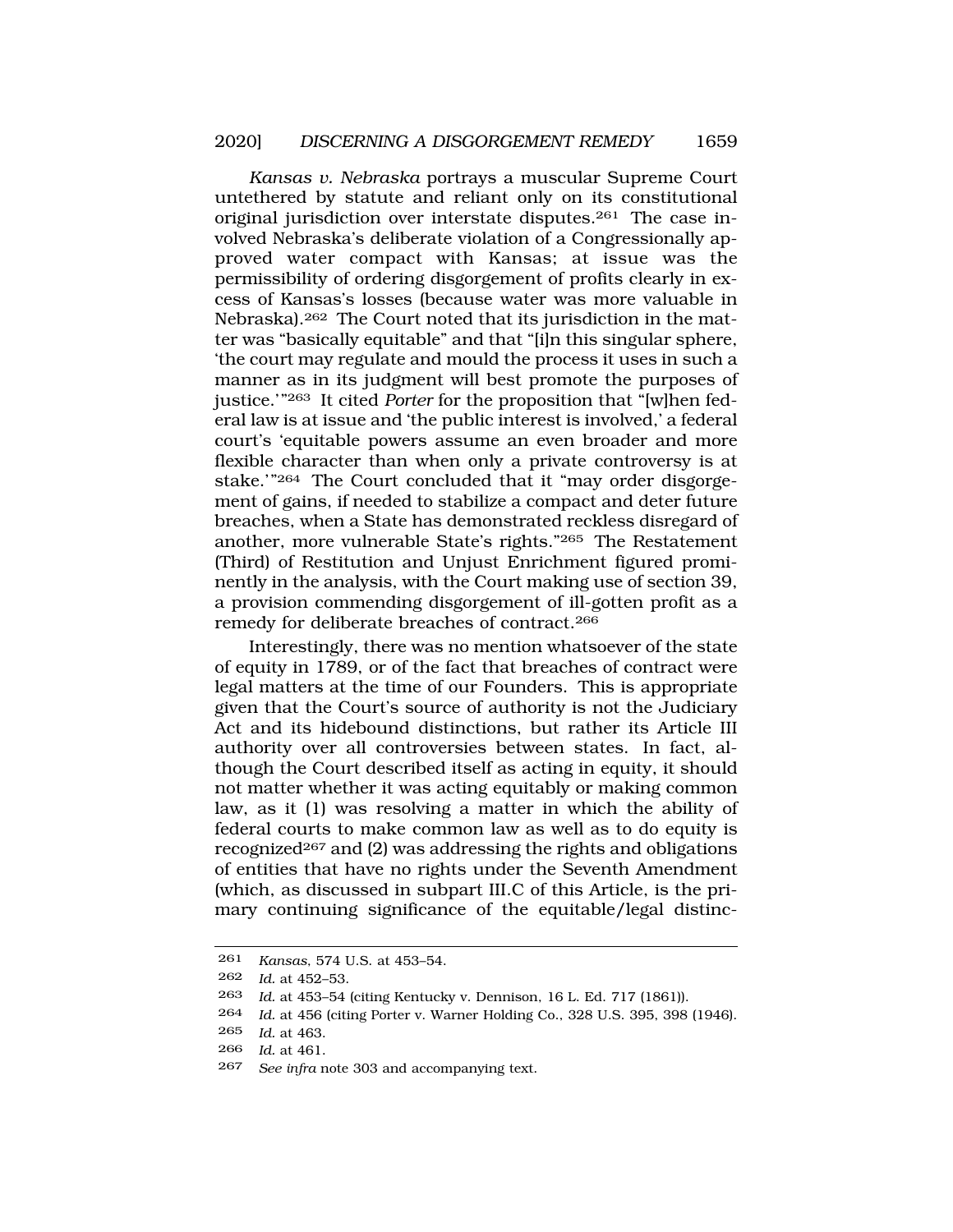tion).268 The case nonetheless is relevant insofar as it clearly does characterize disgorgement as an equitable remedy and one that is specifically approved where public interests are involved.269 This latter observation allows one to conclude that there is a clear and continuing tonal difference between the Court's public interest equitable remedy cases and its private interest equitable remedy cases—including *Mertens v. Hewitt Assocs.*, discussed below.270

Before turning to *Mertens*, however, the *Kansas* minority opinions (each concurring in part and dissenting in part) deserve a few honorable mentions. First, Chief Justice Roberts separately wrote to recognize the Court's authority to order disgorgement, but not when it ran contrary to the states' agreed upon accounting procedures.271 Second, Justice Scalia separately observed that the Restatement provision relied upon by the majority clearly was not actually an accurate reflection of the state of the law but was more along the lines of an academic suggestion.272 Finally, Justice Thomas, joined by Justices Alito and Scalia and in part by Chief Justice Roberts, accepted the proposition that public interest would justify expansive use of federal equitable power when enforcement of a federal scheme is an issue but felt that the converse should be true when all that is at stake is a dispute between two states.273 The composite of majority and minority opinions does suggest that all of the Justices participating in *Kansas*  could find their own precedent for the approval of disgorgement when a federal interest (presumably including the one in enforcing the federal securities laws) is at stake.

## ii. *A Clearly Restrictive View:* Mertens

Moving once again back in time and swinging back in the direction of private interests and equitable purity is the case of

<sup>268</sup> *See infra* notes 339–354 and accompanying text.

<sup>269</sup> *Kansas*, 574 U.S. at 456, 463.

<sup>270</sup> Mertens v. Hewitt Assocs., 508 U.S. 248, 260 (1993) (limiting courts' ability to grant equitable remedies in private–interest cases); *see also* Grupo Mexicano de Desarollo, S.A. v. Alliance Bond Fund, Inc., 527 U.S. 308, 326 (1999) (distinguishing public interest cases); United States v. First Nat'l City Bank, 379 U.S. 378 (1965) (relying on public/private interest distinction); Virginian Ry. Co. v. Sys. Fed'n No. 40, 300 U.S. 515, 553 (1937) (same).

<sup>271</sup> *Kansas*, 574 U.S. at 475.

<sup>272</sup> *Id.* at 475–76.

<sup>273</sup> *Id.* at 492–93. The majority's counter was that the compact at issue had been Congressionally approved and thus was a matter of a federal scheme. *Id.* at 455–56 n.5.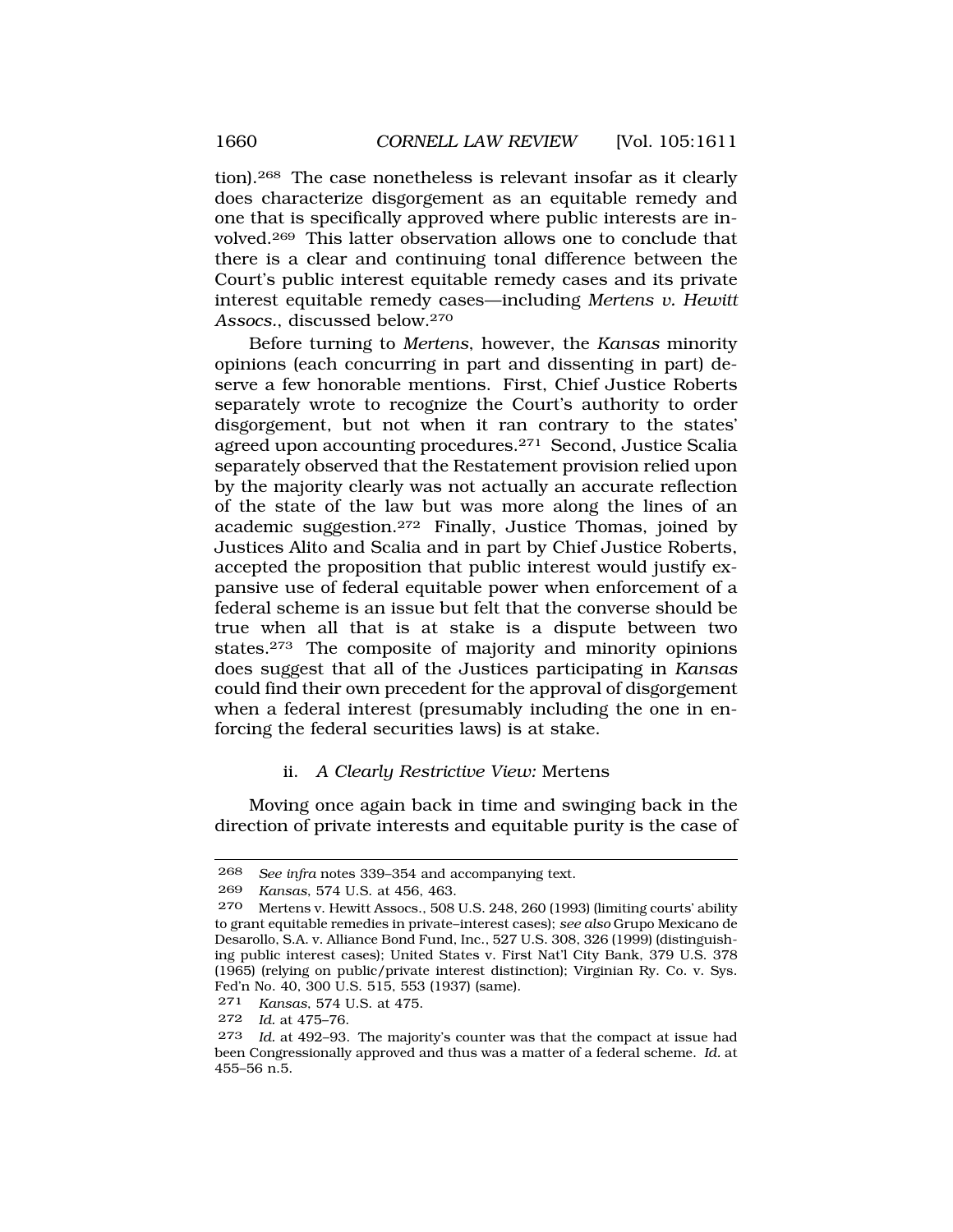*Mertens v. Hewitt Assocs*.274 This is another ERISA case, and one on which *Great-West* heavily relied.275 It recognized the traditional ability of courts of equity to grant legal remedies *in some circumstances*.276 These included a third party's knowing participation in a fiduciary breach (described, of course, by Lord Kames<sup>277</sup>).<sup>278</sup> It concluded, however, that granting a modern court the power to declare equitable relief did not necessarily confer the ability to declare all those same legal remedies, even given the traditional enabling circumstances.279 Consider the following:

At common law, however, there were many situations—not limited to those involving enforcement of a trust—in which an equity court could "establish purely legal rights and grant legal remedies which would otherwise be beyond the scope of its authority." The term "equitable relief" can assuredly mean, as petitioners and the Solicitor General would have it, whatever relief a court of equity is empowered to provide in the particular case at issue. But . . . "equitable relief" can also refer to those categories of relief that were *typically* available in equity (such as injunction, mandamus, and restitution, but not compensatory damages). As memories of the divided bench, and familiarity with its technical refinements, recede further into the past, the former meaning becomes, perhaps, increasingly unlikely; *but it remains a question of interpretation in each case which meaning is intended*.

In the context of the present statute, we think there can be no doubt. Since *all* relief available for breach of trust could be obtained from a court of equity, limiting the sort of relief obtainable under § 502(a)(3) to "equitable relief" in the sense of "whatever relief a common-law court of equity could provide in such a case" would limit the relief *not at all*.<sup>280</sup>

Given the grant of legal remedies for breach of some provisions of ERISA and only equitable remedies for others (including knowing participation in fiduciary breach), the Court elected the narrower of the two meanings it discussed.281

<sup>274 508</sup> U.S. 248 (1993).

<sup>275</sup> Great-West Life & Annuity Ins. Co. v. Knudson, 534 U.S. 204, 209 (2002).

<sup>276</sup> Mertens v. Hewitt Assoc's., 508 U.S. 248, 256 (1993).

<sup>277</sup> *See supra* note 228 and accompanying text.

<sup>278</sup> *Mertens*, 508 U.S. at 257.

<sup>279</sup> *Id.* at 256-57.

<sup>280</sup> *Id.* (second emphasis added) (quoting 1 J. POMEROY, EQUITY JURISPRUDENCE § 181, at 257 (5th ed. 1941)). It is worth noting that the Court was incorrect in its characterization of mandamus as equitable. *See* Bray, *supra* note 114, at 1000. 281 *Mertens*, 508 U.S. at 256-57.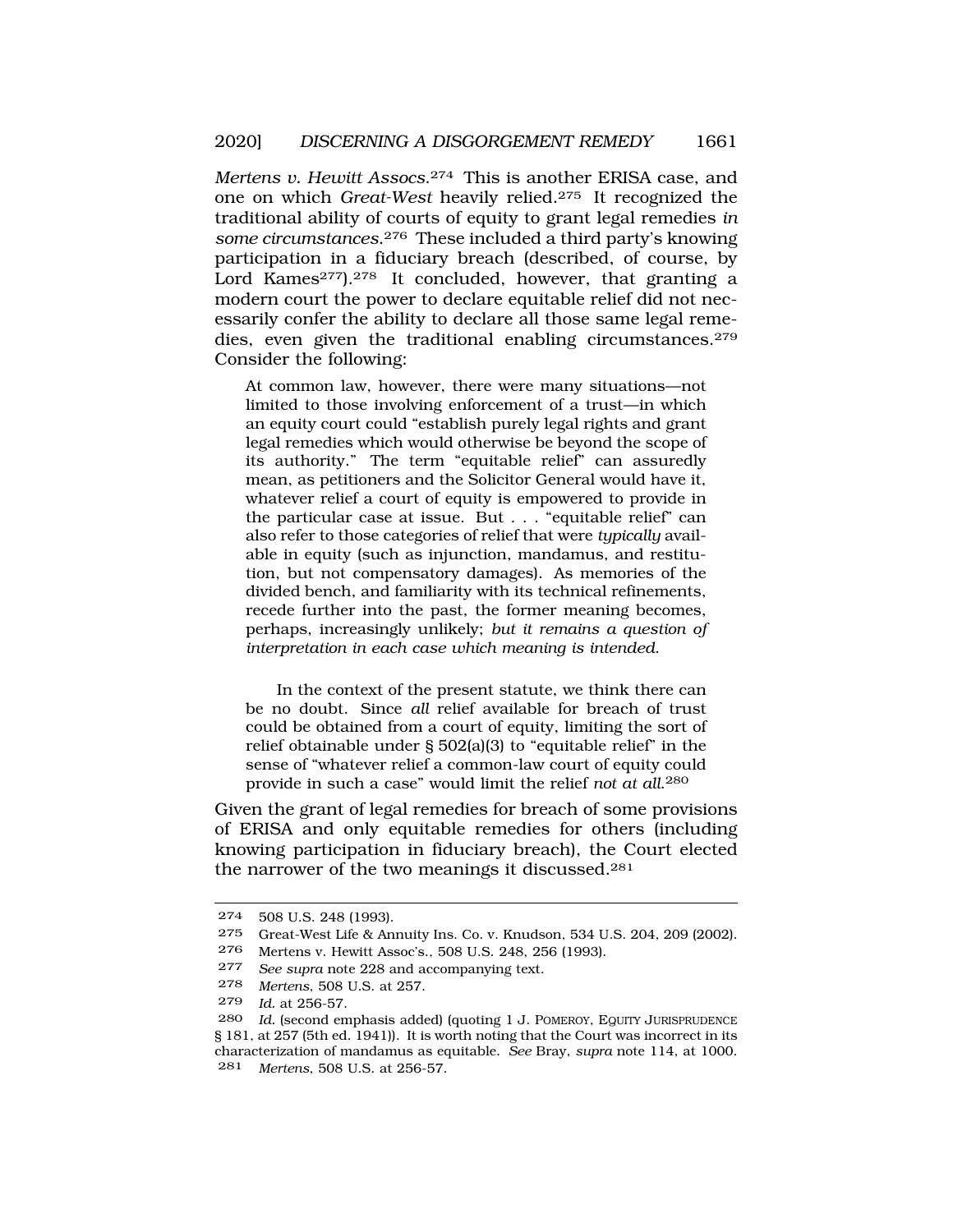Of particular importance in thinking about SEC disgorgement is *Mertens*' observation with respect to the significance of the statutory scheme. The quotation above does say that which meaning of "equitable relief" is intended is "a question of interpretation in each case"—which evidently means the case of each statute invoking the term, since discussion at that point is focused exclusively on the statute rather than its application to the facts.282 With respect to ERISA, the Court commented that the "carefully crafted and detailed enforcement scheme provides 'strong evidence that Congress did *not* intend to authorize other remedies that it simply forgot to incorporate expressly.'"283 By contrast, it is fair to say that the federal securities enforcement scheme has not been all that carefully crafted. Rather, it more-or-less has metastasized in response to eruptions of financial scandals and crises, giving strong perhaps indisputable—evidence that Congress indeed simply forgot to authorize disgorgement expressly.

## iii. *Antitrust and Other Cases*

The Sherman Antitrust Act of 1890284 grants federal district courts the "jurisdiction to prevent and restrain violations" of the Act and makes it the duty of U.S. Attorneys to "institute proceedings in equity to prevent and restrain such violations."285 According to Professor Einer Elhauge, "there is surprisingly little doubt that equitable antitrust remedies include requiring violators to disgorge any illegally obtained profits."286 In *United States v. Paramount Pictures* the Court noted that, without disgorgement,

there would be reward from the conspiracy through retention of its fruits. Hence the problem of the District Court does not end with enjoining continuance of the unlawful restraints nor with dissolving the combination which launched the conspiracy. Its function includes undoing what the conspiracy achieved . . . . [T]he requirement that the defendants restore what they unlawfully obtained is no more punishment than the familiar remedy of restitution.<sup>287</sup>

<sup>282</sup> *Id.* at 257-63.

<sup>283</sup> *Id.* at 254 (quoting Mass. Mut. Life Ins. Co. v. Russell, 473 U.S. 134, 146–47 (1985)).

<sup>284 15</sup> U.S.C. §§ 1–7 (1890).

<sup>285</sup> *Id.* § 4.

<sup>286</sup> Einer Elhauge, *Disgorgement as an Antitrust Remedy*, 76 ANTITRUST L.J. 79, 79 (2009).

<sup>287 334</sup> U.S. 131, 171–72 (quoted by Elhauge, *supra* note 286, at 79–80). The disgorgement ordered was not, however, monetary.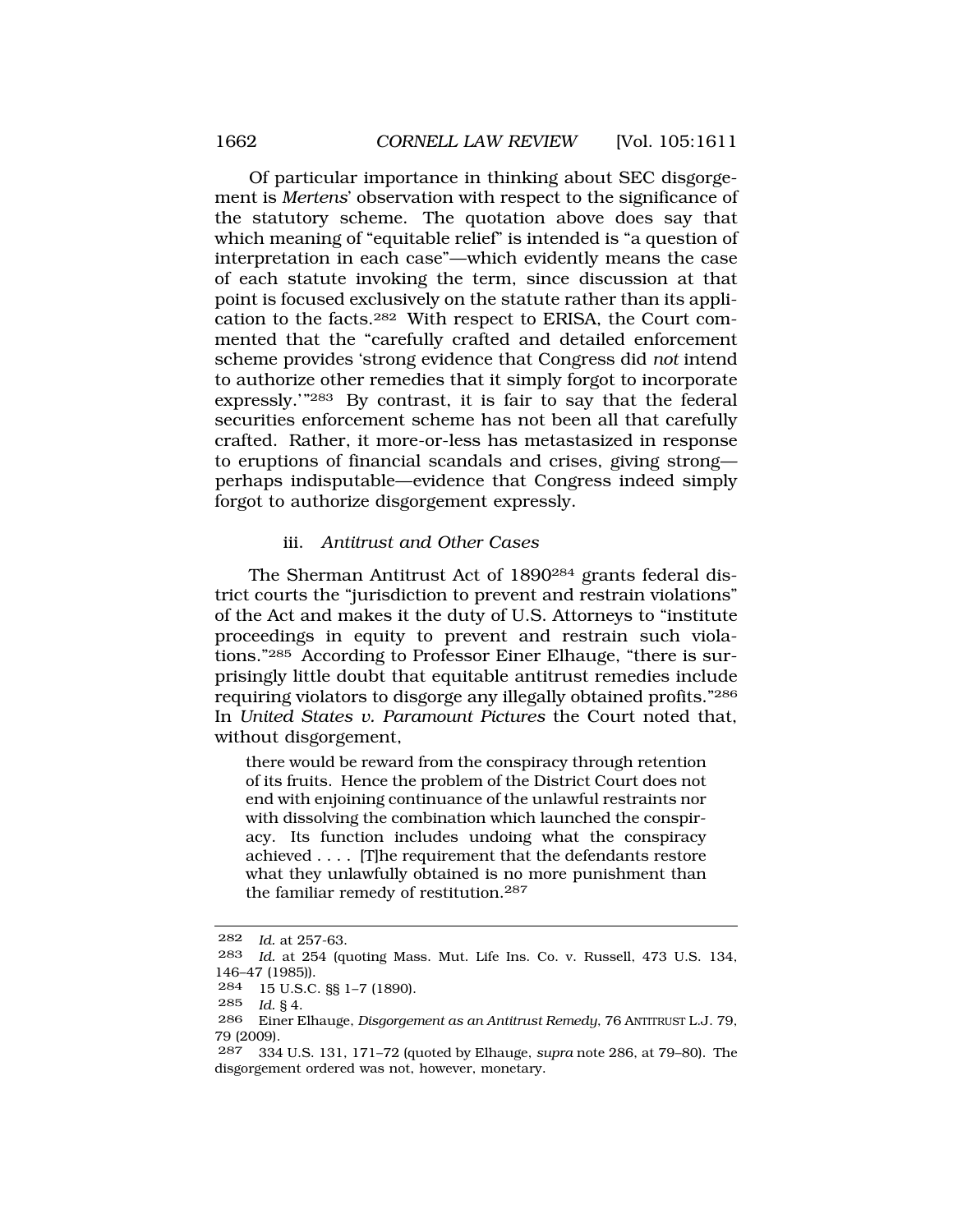Admittedly, *Paramount* was of the same generation as *Porter*—a sort of yippee-ki-yay high water mark with respect to judicial authority. Still, it was followed by other Supreme Court cases Professor Elhauge describes as "equally emphatic."288 Of a piece, a number of lower court cases interpreting the Federal Trade Commission Act have, in applying a statute permitting only equitable remedies, freely ordered disgorgement.289 Interestingly, at the time of his article, Professor Elhauge described disgorgement in the antitrust context as a remedy that was seldom used.290 His arguments about why this is the case center around the possible unfairness to the innocent shareholders of a corporation made subject to disgorgement—a scenario that also can arise in some SEC disgorgement contexts.291 In any event, it appears that the invocation of disgorgement in antitrust litigation subsequently has become much more prevalent.292

There are several other areas in which various federal agencies have sought and received disgorgement orders as part of their enforcement authority.293 Thus, for instance, the EPA has obtained disgorgement of profits obtained in violation of the Toxic Substances Control Act, a statute limiting the agency to equitable remedies,294 and the Department of Justice has obtained it under RICO.295 These examples will not be further explored but are raised as an indication of the possible breadth

290 Elhauge, *supra* note 286, at 79.

<sup>288</sup> Elhauge, *supra* note 286, at 80.

<sup>289</sup> *See, e.g.*, FTC v. Munoz, 17 F. App'x. 624, 626–27 (9th Cir. 2001) (upholding the district court's authority to order disgorgement for a violation of Section 5 of the FTCA); FTC v. Febre, 128 F.3d 530, 537 (7th Cir. 1997) (finding that section 13(b) of the FTCA permits a district court to disgorge illegally obtained funds); FTC v. Gem Merch. Corp., 87 F.3d 446, 469–70 (11th Cir. 1996) (holding that the district court did not abuse its discretion by ordering disgorgement of the damages for violating section 5 of the FTCA); FTC v. Sec. Rare Coin & Bullion Corp., 931 F.2d 1312, 1316 (8th Cir. 1991) (holding that the district court has broad remedial discretion to determine the equitable relief, including disgorgement, under section 13(b) of the FTCA); FTC v. Sw. Sunsites, Inc., 665 F.2d 711, 719 (5th Cir. 1982) (reasoning that section 13(b) of the FTCA does not limit the powers of the district court to "mold appropriate decrees under its traditional equitable jurisdiction").

<sup>291</sup> *Id.* at 93.

<sup>292</sup> Listwa & Seidell, *supra* note 38, at 701.

<sup>293</sup> *Id.* at 14–17.

<sup>294</sup> *See* United States v. Accolade Constr. Grp., Inc., 15 Civ. 5855 (JCF), 2017 WL 2271462, at \*2–3 (S.D.N.Y. 2017). In *Accolade*, the court also denied the defendant any right to jury trial.

<sup>295</sup> *See, e.g.*, United States v. Local 1804-1, Int'l Longshoremen's Ass'n, No. 90 Civ. 0963 (LBS), 1993 WL 77319, at \*4 (S.D.N.Y. 1993) (holding that disgorgement is a possible remedy in RICO actions).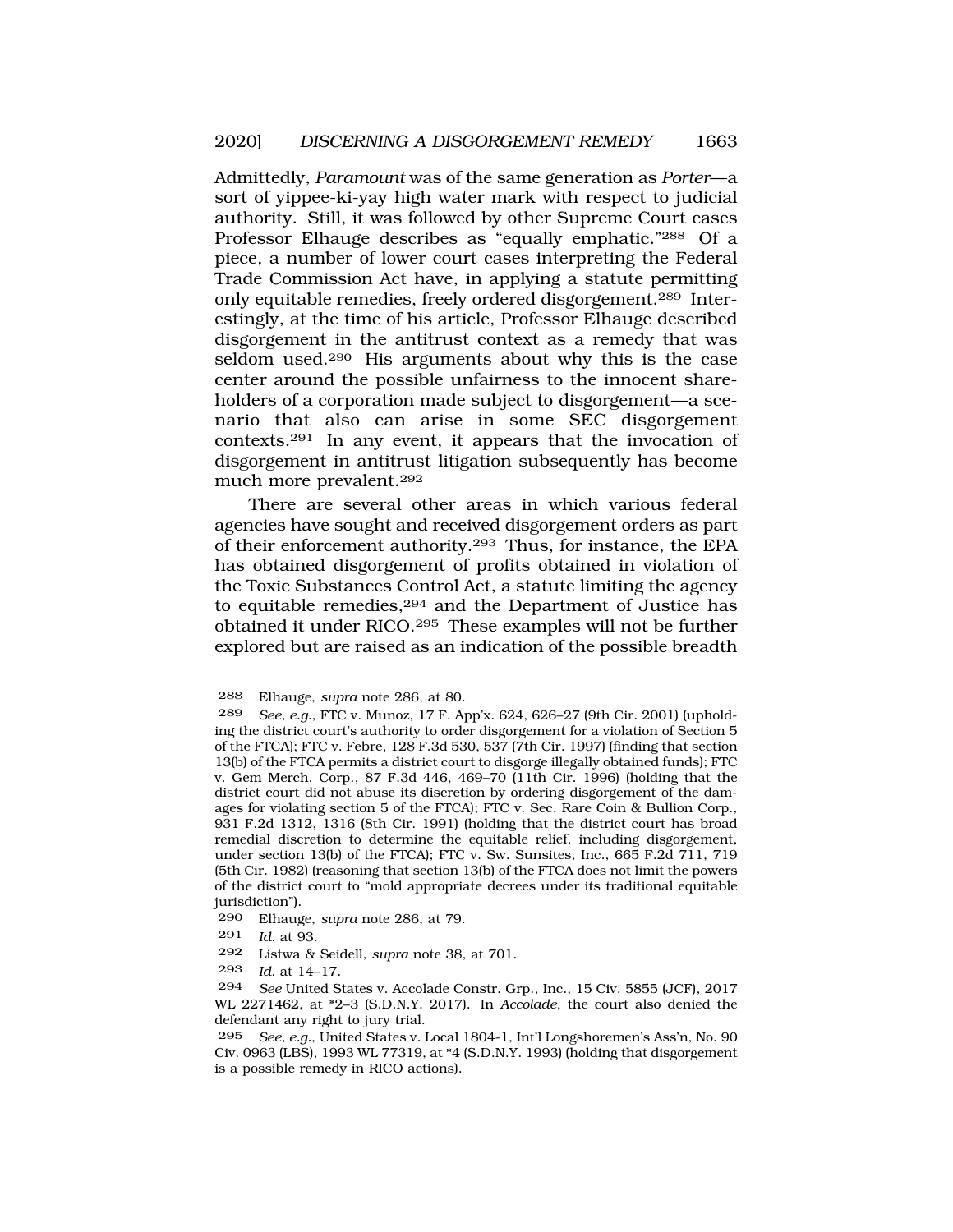of application of *Kokesh* and its effect on administrative activities beyond those of the SEC.296

f. *Summation and Transition* 

This Article takes the position that what "equitable" means in modern statutes should be assessed by modern standards. The true believers in 1789 nonetheless might counter that the judicial ability to do equity must be narrowly construed to confer only the equitable powers known to the founders even when Congress specifically confers an expansion.297 The punchline of this subpart III.A, however, is that argument about whether disgorgement is or is not equitable simply may be unnecessary, given what seems to be the accepted wisdom that if the SEC or other governmental authority straightforwardly were empowered by Congress to seek disgorgement as a *legal* remedy, all would be clear sailing. Section III.B(2) turns to the possibility that this is exactly what has occurred, concluding that where SEC disgorgement is not equitable it nonetheless exists as a legal remedy. The ultimate importance of the distinction *once it is determined that the remedy exists* is the subject of subpart III.C.

# 2. *Law and Disgorgement*

Mr. Ryan, alluded to above, opposed at length the existence of SEC disgorgement as a function of the Commission's authority to seek and the federal courts' authority to do, equity.298 He was rather pithier with respect to disgorgement as a legal matter:

[W]henever disgorgement is legal rather than equitable, the SEC has no lawful power to seek it in federal court proceedings, and the courts have no lawful power to award it. Being purely a creature of statute, the SEC can lawfully seek in

<sup>296</sup> *See generally* Listwa & Seidell, *supra* note 38 (discussing possible consequences of *Kokesh* for administrative enforcement).

<sup>297</sup> This position might be based on the precise wording of Article III of the Constitution. U.S. CONST. art. III. In the case of both federal question and diversity jurisdiction references are to "all cases in law and equity" rather than to "all cases" or "all controversies." *See infra* note 303 and accompanying text. Focus on the Judiciary Act, rather than Article III, however, generally has meant that past inquiry is one into legislative intent (or, in the case of textualists, statutory meaning), rather than constitutional compulsion. This would be justified by the avoidance principle—the "cardinal principle that this Court will first ascertain whether a construction of the statute is fairly possible by which the [constitutional] question may be avoided." United States v. Thirty-Seven Photographs, 402 U.S. 363, 369 (1971).<br>298 See

See supra notes 198-202 and accompanying text.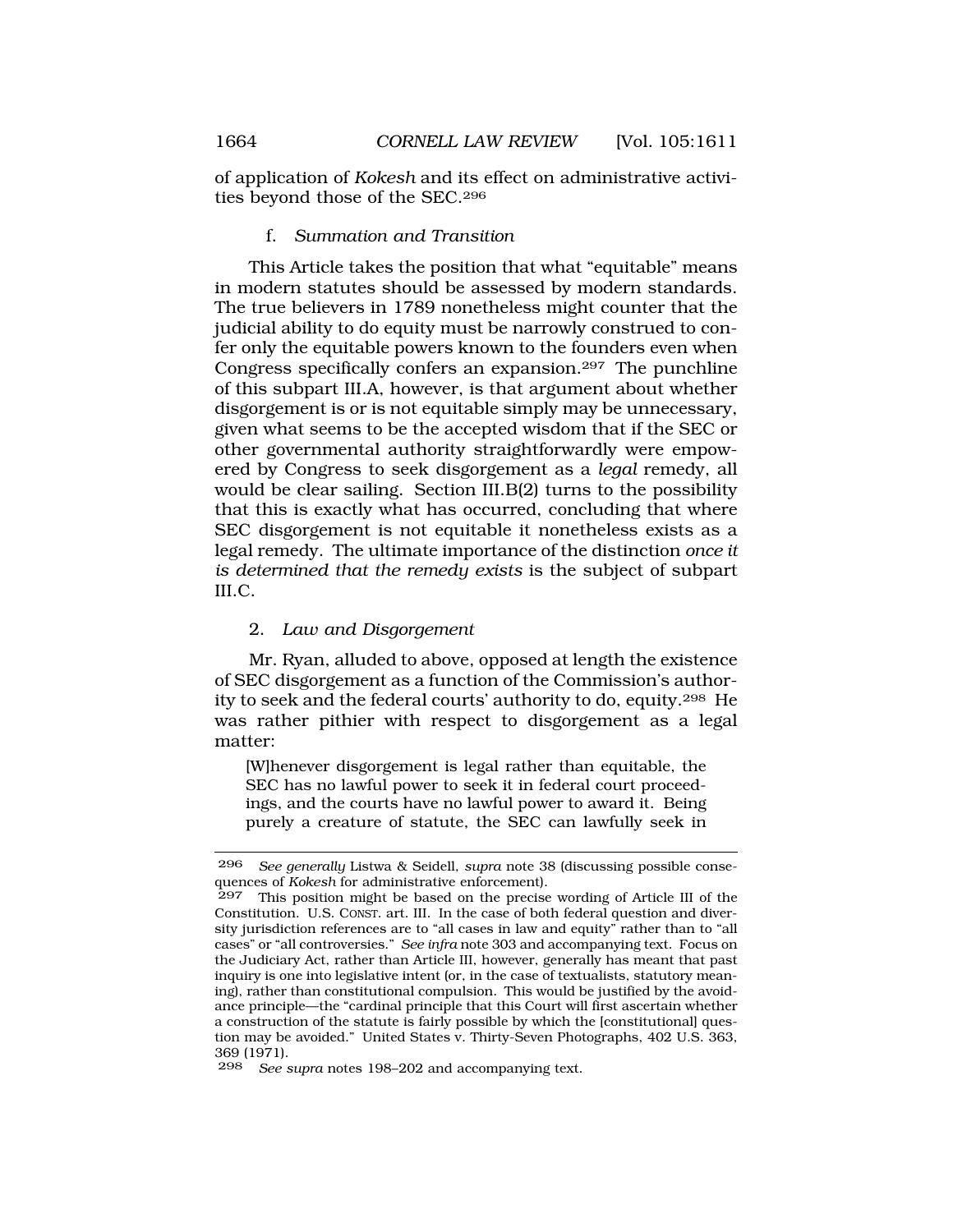court only those remedies Congress has authorized it to seek, and disgorgement at law is not among those remedies. Likewise, being courts of limited jurisdiction, federal courts can lawfully impose only those remedies at law that Congress has authorized in the relevant statutes.<sup>299</sup>

The basic beef, then, is that Congress hasn't said it so the courts can't do it, which leads us to an exegesis of hostility to judicial activism, briefly previewed above.<sup>300</sup> It presumably is precisely this hostility that would lead a court to eschew the beyond peradventure approach urged earlier in this Article.<sup>301</sup>

#### a. *The Nature of Federal Common Law*

No constitutional or statutory provision generally grants to the federal courts the power to make common law.302 Article III of the Constitution defines the jurisdiction of the federal judiciary by reference to certain listed subjects. These subjects include "all Cases, in Law and Equity, arising under the Constitution, the Laws of the United States, and Treaties made, or which shall be made, under their Authority," "Controversies to which the United States shall be a party," "all Cases in Law and Equity between Citizens of different States," "Controversies between two or more States," "all Cases of admiralty and maritime Jurisdiction," and "Cases affecting Ambassadors, other public Ministers and Consuls."303 Federal courts clearly recognize distinctions in the precise character of their lawmaking abilities even as among these enumerated categories;<sup>304</sup> as noted above, grants of jurisdiction are said not necessarily to constitute enabling authority.305 In recognized "enclaves" such

<sup>299</sup> Ryan, *supra* note 135, at 12.

<sup>300</sup> *See supra* notes 208–211 and accompanying text.

<sup>301</sup> *See supra* notes 179–195 and accompanying text.

<sup>302</sup> Martha A. Field, *Sources of Law: The Scope of Federal Common Law*, 99 HARV. L. REV. 883, 899 (1986).

<sup>303</sup> U.S. CONST. art. III, § 2.

<sup>304</sup> See Henry J. Friendly, *In Praise of* Erie*—and of the New Federal Common Law*, 39 N.Y.U. L. REV. 383, 395–98 (1964); Paul J. Mishkin, *The Variousness of "Federal Law": Competence and Discretion in the Choice of National and State Rules for Decision*, 105 U. PA. L. REV. 797, 799 (1957).

<sup>305</sup> *See supra* note 35 and accompanying text; *see also* Tex. Indus., Inc. v. Radcliff Materials, Inc., 451 U.S. 630, 640–41 (1981) (holding that the "vesting of jurisdiction in the federal courts does not in and of itself give rise to authority to formulate common law"); Field, *supra* note 302, at 915–19; Mishkin, *supra* note 304, at 799; Richard B. Stewart & Cass R. Sunstein, *Public Progress and Private Rights*, 95 HARV. L. REV. 1193, 1221 (1982).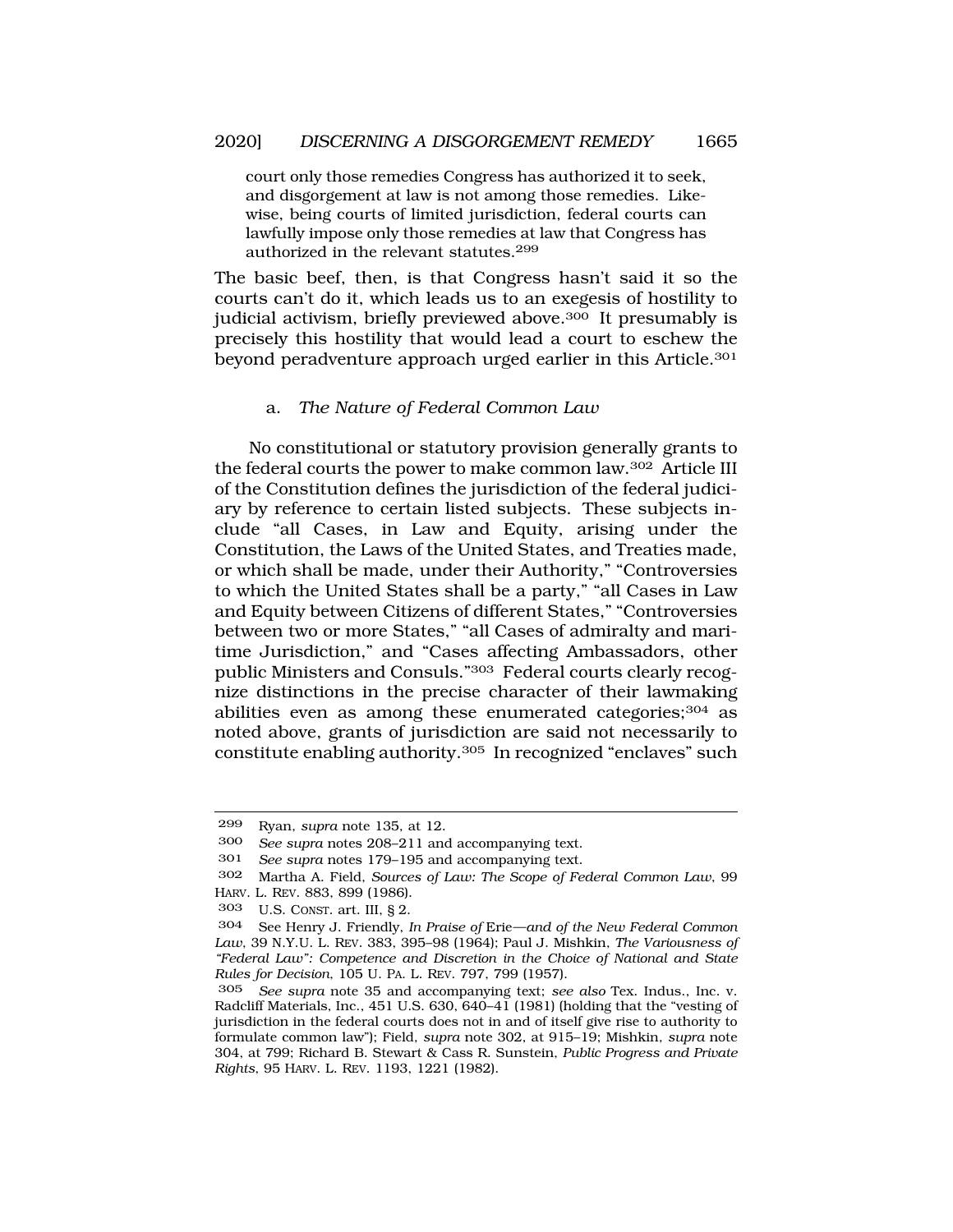as admiralty,<sup>306</sup> interstate disputes,<sup>307</sup> and international relations,308 federal common law clearly can exist without specific grounding in federal statutes.309 These are, not coincidentally, spheres in which courts regard state regulation as illicit.<sup>310</sup> By contrast, in the case of general federal question jurisdiction, Article III is regarded as not self-executing and thus requiring legislative invocation—in other words, a trigger such as the Judiciary Act, ERISA, or the federal securities laws.311 Thus, in areas including the regulation of securities, the Supreme Court has indicated diffidence about federal, judge-made law,312 fueling the claim that extra-enclave federal common law

307 See the discussion of *Kansas v. Nebraska*, *supra* notes 261–273.

308 *See* Banco Nacional de Cuba v. Sabbatino, 376 U.S. 398, 425–27 (1964) (holding that federal common law applies to "legal problems affecting international relations"). There, the Supreme Court claimed indirect support from a variety of constitutional and statutory provisions. *Id.* at 427 n.25.

309 A number of authorities have recognized the existence of traditional enclaves within which federal common law making is regarded as legitimate. *See, e.g.*, PAUL M. BATOR ET AL., HART & WECHSLER'S THE FEDERAL COURTS AND THE FED-ERAL SYSTEM 770–829 (2d ed. 1973) (discussing a range of traditional enclaves for federal common law including legal issues deriving from federal statues, interests created by federal law, jurisdictional grants, and international relations); MARTIN H. REDISH, FEDERAL COURTS 362–423 (1983); Alfred Hill, *The Law-Making Power of the Federal Courts: Constitutional Preemption*, 67 COLUM. L. REV. 1024, 1025 (1967) ("[T]here are areas of federal preemption . . . in which the federal courts formulate rules of decision without guidance from statutory or constitutional standards . . . ."). The Supreme Court also seems to have acknowledged their existence. *See, e.g.*, *Tex. Indus.*, 451 U.S. at 641 ("[A]bsent some congressional authorization . . . federal common law exists only in such narrow areas as those concerned with the rights and obligations of the United States, interstate and international disputes implicating the conflicting rights of States or our relations with foreign nations, and admiralty cases."); *Banco Nacional de Cuba*, 376 U.S. at 426–27 (referring to "enclaves of federal judge-made law").<br> $310$  See Tex Indus, 451 U.S. at 641 ("In these instance

See Tex. Indus., 451 U.S. at 641 ("In these instances, our federal system does not permit the controversy to be resolved under state law, either because the authority and duties of the United States as sovereign are intimately involved or because the interstate or international nature of the controversy makes it inappropriate for state law to control.").

311 *See, e.g.*, David R. Dow, *Is the "Arising Under" Jurisdictional Grant in Article III Self-Executing?*, 25 WM. & MARY BILL RTS. J. 1, 2 (2016) ("Case law and scholarly commentary treat the language of Article III, Section 2 as the outer boundary of what Congress may do, but Congress is regarded as having the power to do less i.e., to vest less than the whole of Article III's "arising under" jurisdiction." (citing various sources and then arguing to contrary.)).

312 One clear example is provided by *Tex. Indus.*, 451 U.S. at 641–42, 644 (holding that because unique federal interests are not at stake, and because Congress did not delegate the power, federal courts are unable to fashion a common law of contribution under federal statute). For discussion and criticism of the Court's diffidence, see Field, *supra* note 302, at 889–90 n.28, 892 n.39, 911–12 n.140, 940 n.244; Steven D. Smith, *Courts, Creativity, and the Duty to* 

<sup>306</sup> For amplification, see *Propeller Genesee Chief v. Fitzhugh*, 53 U.S. 443, 454–56 (1851); David P. Currie, *Federalism and the Admiralty: "The Devil's Own Mess*,<sup>"</sup> 1960 SUP. CT. REV. 158, 164.<br>307 See the discussion of Kansas.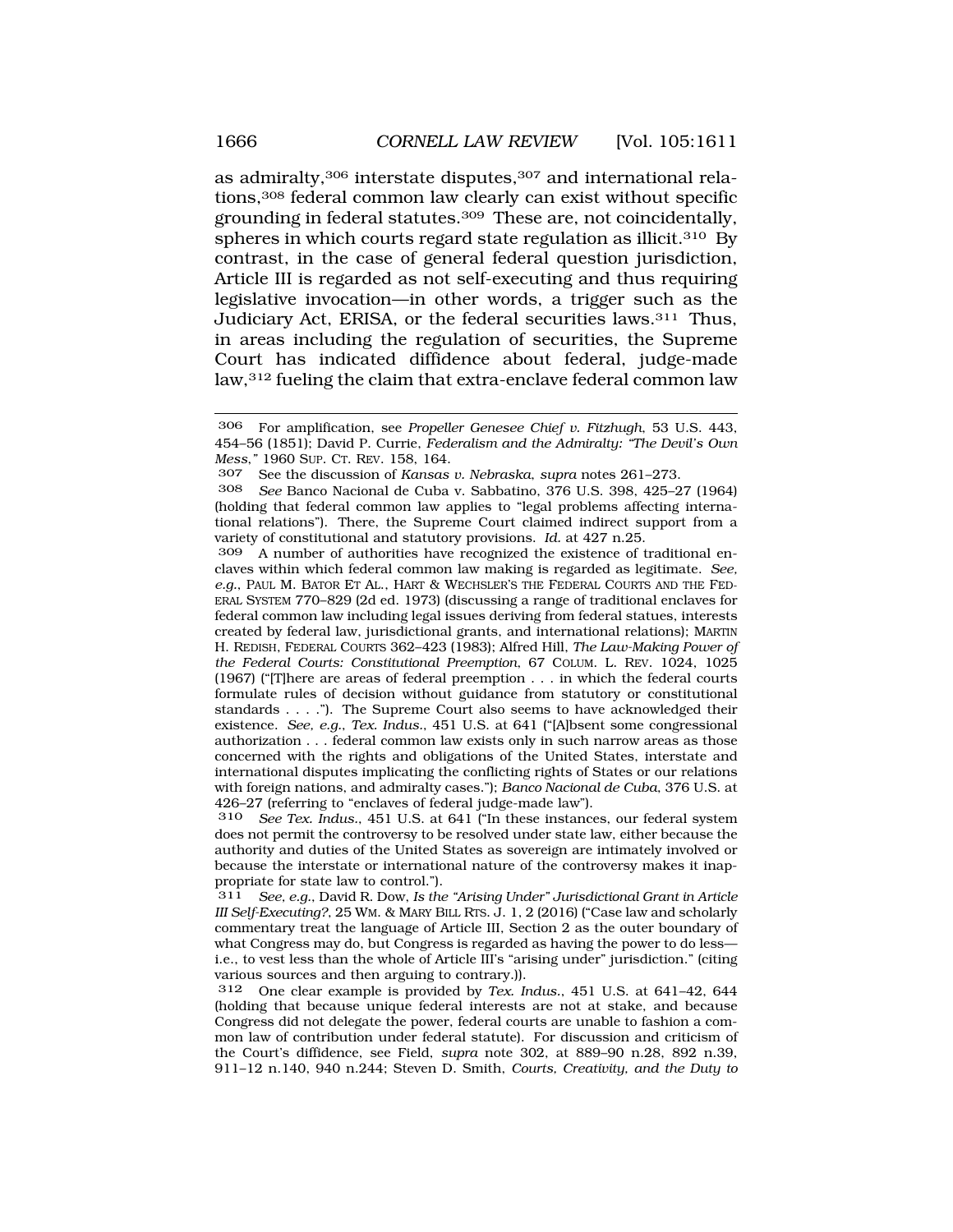should be fashioned only in response to legislative invitation.313 As suggested above in the context of federal equity jurisprudence, the justifications for this claim are at least twofold, contemplating concern both with separation of powers and with federalism.314 Whether either of these primary concerns rises to the level of constitutional compulsion is not clear.315 At their least compelling, they nonetheless are serious questions of policy, the answers to which may be influenced by beliefs as to the goals of the Founders and the importance of attaining those goals.316

Although there was a time at which at least one scholar contended that "the concerns of separation and federalism are

313 *See* Field, *supra* note 302, at 928 (taking the position that a source of authority must exist for any given federal common law rule); Martin H. Redish, *Federal Common Law, Political Legitimacy, and the Interpretive Process: An "Institutionalist" Perspective*, 83 NW. U. L. REV. 761, 792–99 (1989) [hereinafter "Redish, *Federal Common Law*"] (discussing the limits of appropriate federal judicial authority). However, some demands for authorization are relatively flexible. Field, *supra* note 302, at 929 (characterizing the standard as extremely flexible). As one might expect, the Court's own sensitivity in demanding and detecting legislative invitations has varied from case to case. *Compare* Textile Workers Union of Am. v. Lincoln Mills of Ala., 353 U.S. 448, 457 (1957) (citing a statute providing for federal jurisdiction over disputes concerning collective bargaining agreements as authorizing courts to develop a federal common law of labor contracts), *and* Nat'l Soc'y of Prof'l Eng'rs v. United States, 435 U.S. 679, 688 (1978) (stating that federal courts act as common law courts in antitrust decisions, "giv[ing] shape" to the "broad mandate" of statute), *with Tex. Indus.*, 451 U.S. at 641–42, 644 (finding no authority to fashion a common law of contribution under federal antitrust statutes).

314 *See supra* at notes 208–212 and accompanying text; *see also* Gabaldon, *State Answers*, *supra* note 212, at 168 ("[S]ince federal common law exists only where Congress has not acted, every exercise of federal common law power expands federal intrusion beyond the territory already identified by Congress.").

315 *See, e.g.*, Redish, *Federal Common Law*, *supra* note 313, at 766 ("The extent to which the political legitimacy problem facing the creation of federal common law is constitutionally derived is subject to debate.").

316 *Compare* Field, *supra* note 302, at 924–26, 931–32 (determining that a concern with federal common law is that it strips powers from states and impedes on federalism), *with* Redish, *Federal Common Law*, *supra* note 313, at 767 (holding that federal common law primarily creates separation of powers problems, not federalism problems).

*Decide a Case*, 1985 U. ILL. L. REV. 573, 600, 614–15; *see also* Kamen v. Kemper Fin. Servs., 500 U.S. 90, 104 (1991) (referring to limited interstitial mandate of federal courts); City of Milwaukee v. Illinois, 451 U.S. 304, 312 (1981) ("Federal courts, unlike state courts, are not general common law courts and do not possess a general power to develop and apply their own rules of decision."). For an older example, see *United States v. Standard Oil Co. of Cal.*, 332 U.S. 301, 314 (1947) (declining to engage in lawmaking in an area of unique federal interest because federal fiscal implications are addressed more appropriately by the legislature). *But see* Boyle v. United Techs. Corp., 487 U.S. 500, 504–05 (1988) (creating a federal defense to product liability that otherwise would exist as a matter of state law).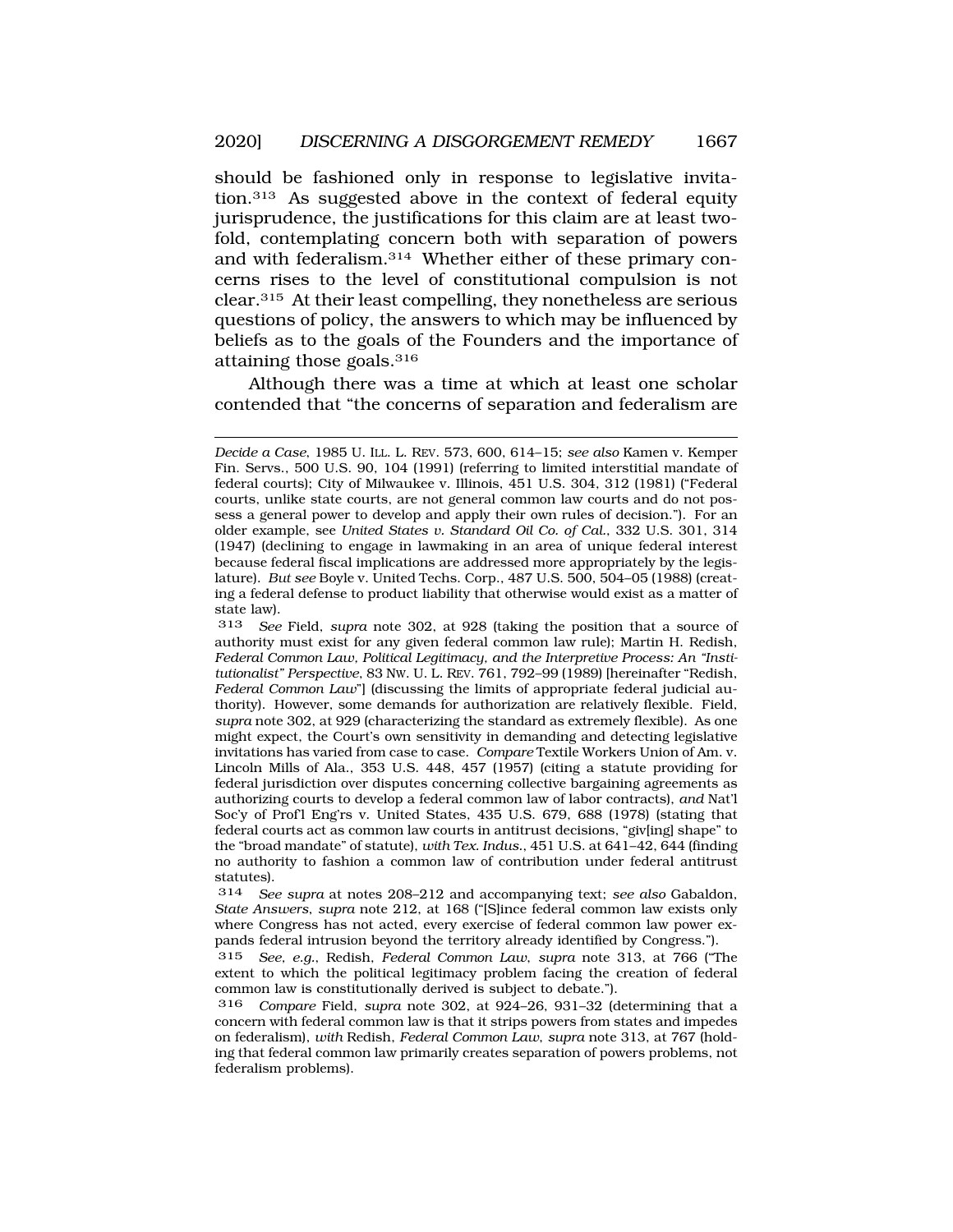adequately served by a test requiring federal courts to point to the Constitution or some congressional enactment as 'background,'"317 most current commentators probably would doubt that this is just how the courts now see it themselves. Another approach, advanced decades ago and perhaps still conveying a practical composite of the type of things one sees many, if not most, federal judges actually doing, is an approach ceding to the federal judiciary only the power to make common law in the traditional enclaves and the power to engage in three more circumscribed activities.318 The first activity comprehends judicial application of specific statutory language to a set of facts (which may call for what some refer to as traditional interpretation and/or construction and what textualists would call "deriving statutory meaning"). The second is the exercise of authority delegated by Congress. The third is "where not to decide the issue is effectively to decide," or where issues "not covered by [statutory] text which *must* be resolved before the statute can be applied to matters clearly within its realm."319 This "necessity" test would apply where, for instance, an express private right of action provided by statute exists without a stated statute of limitations: if courts refuse to consider whether a limitations period applies it simply will not.

There are, of course, more conservative tests, including one referred to as the plain language approach<sup>320</sup>—and if one simply chose to refer to it as textualist, one probably could be excused. The plain language test of course permits application of statutes to facts, albeit without reference to legislative history. It also requires that delegation of authority to the judiciary be specific but does permit it. It eschews, however, the "where not to decide is to decide" or "necessity" allée. The plain language test as thus described almost certainly is normative rather than descriptive of most actual judicial outcomes—but of course does describe the approach of judges who most fervently embrace textualism.

# b. *Disgorgement as a Matter of Federal Common Law*

How, then, would SEC disgorgement fare under these various approaches? Almost certainly it could exist in the eyes of any commentator looking for no more than "background." After all, those multifarious references to disgorgement sprinkled

<sup>317</sup> *See* Field, *supra* note 302, at 887.

<sup>318</sup> Redish, *Federal Common Law*, *supra* note 313, at 794.

<sup>319</sup> *Id.* at 796 (emphasis added).

<sup>320</sup> *See* Gabaldon, *State Answers*, *supra* note 212, at 176–77.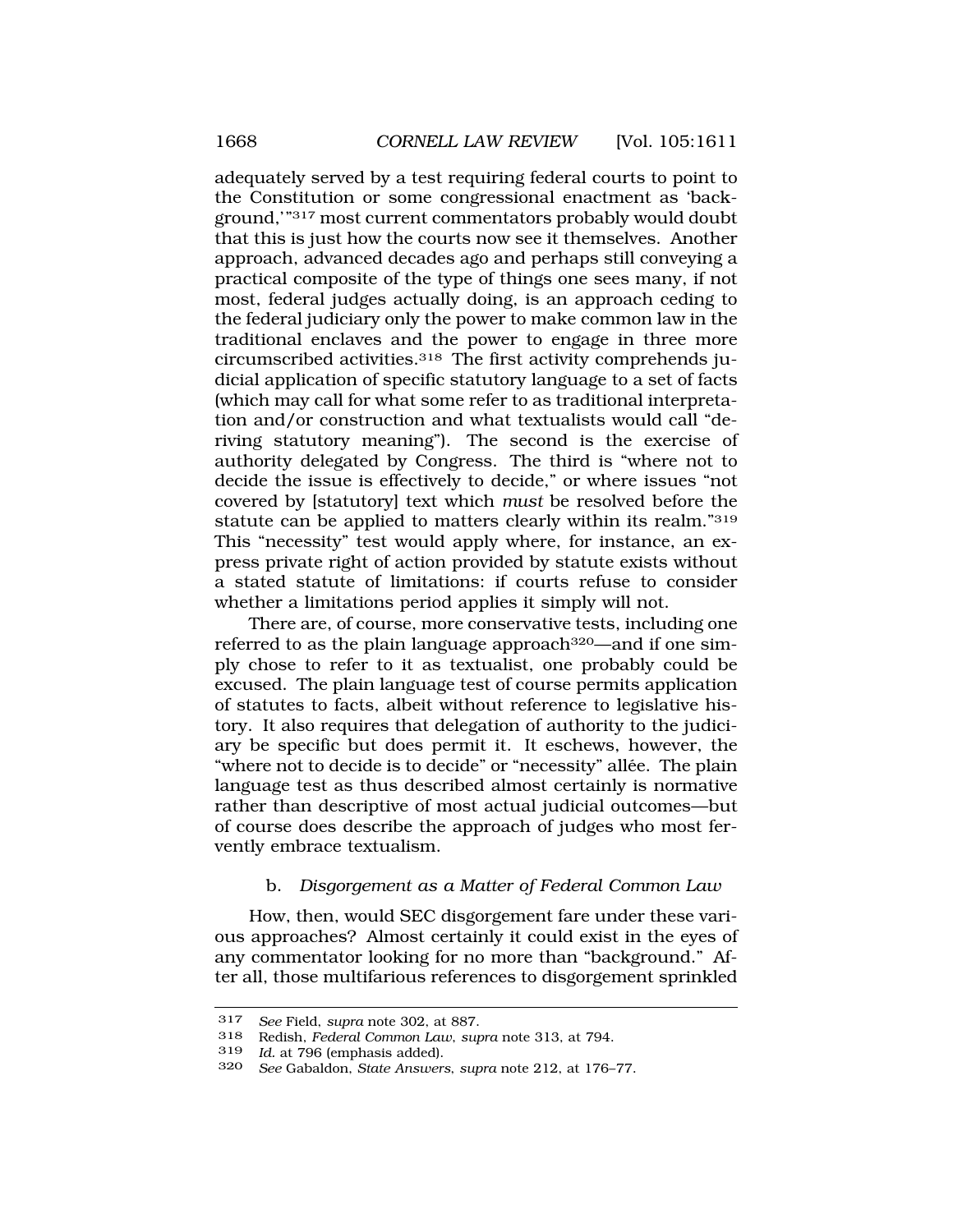throughout federal securities legislation seem emphatically to be a background against which disgorgement can be discerned. In fact, the background is so pronounced as to suggest the metaphor of an Invisible Man identifiable by his clothing, hat and bandages. It clearly does exist, even though you could not see it but for the statutory company it keeps.

Neither does disgorgement fare too badly under the application/delegation/necessity approach. Reserving the application-of-the-statute prong for analysis below in the context of the discussion of the plain language test, which shares it, $321$ either delegation or necessity could justify recognition of SEC disgorgement. The tripartite approach is not particularly demanding of evidence of delegation—although criticism of utterly standardless delegation will be further examined below.322 Thus, one easily might point to Exchange Act section 21(e), the legislative grant of authority to issue writs of mandamus, injunctions, and orders, which has existed since 1975,323 as delegating to the judiciary the ability to devise such remedies as they regard appropriate to bring about compliance with the '34 Act. That delegation is nicely unconstrained by the statutory company kept by the term "orders" since, as noted above, writs of mandamus were legal matters,<sup>324</sup> while injunctions are equitable. (As post-1789 innovations, however, it seems that many, if not most, such orders necessarily would be legal for Seventh Amendment purposes.)

Alternatively, one could argue that it is necessary to decide whether disgorgement exists before one can employ the various parts of the federal scheme describing how the process is to work. If this were the case, the necessity question presumably would be posed as whether the other parts of the scheme were enacted simply to erect a structure to be employed at such point in the future as Congress decided to recognize disgorgement specifically (not really very likely) or whether they channel an existing remedy (more practically plausible).

The plain language approach is more demanding of evidence of delegation than the tripartite approach, and also may criticize some delegations as too broad. As noted, the question of breadth of, or standards for, delegation is separately examined below.325 At this point, however, full body contact with

<sup>321</sup> *See infra* notes 325–327 and accompanying text.

<sup>322</sup> *See infra* notes 328–338 and accompanying text.

<sup>323</sup> *See supra* note 37 and accompanying text.

<sup>324</sup> *See supra* note 114 and accompanying text.

<sup>325</sup> *See infra* notes 328–338 and accompanying text.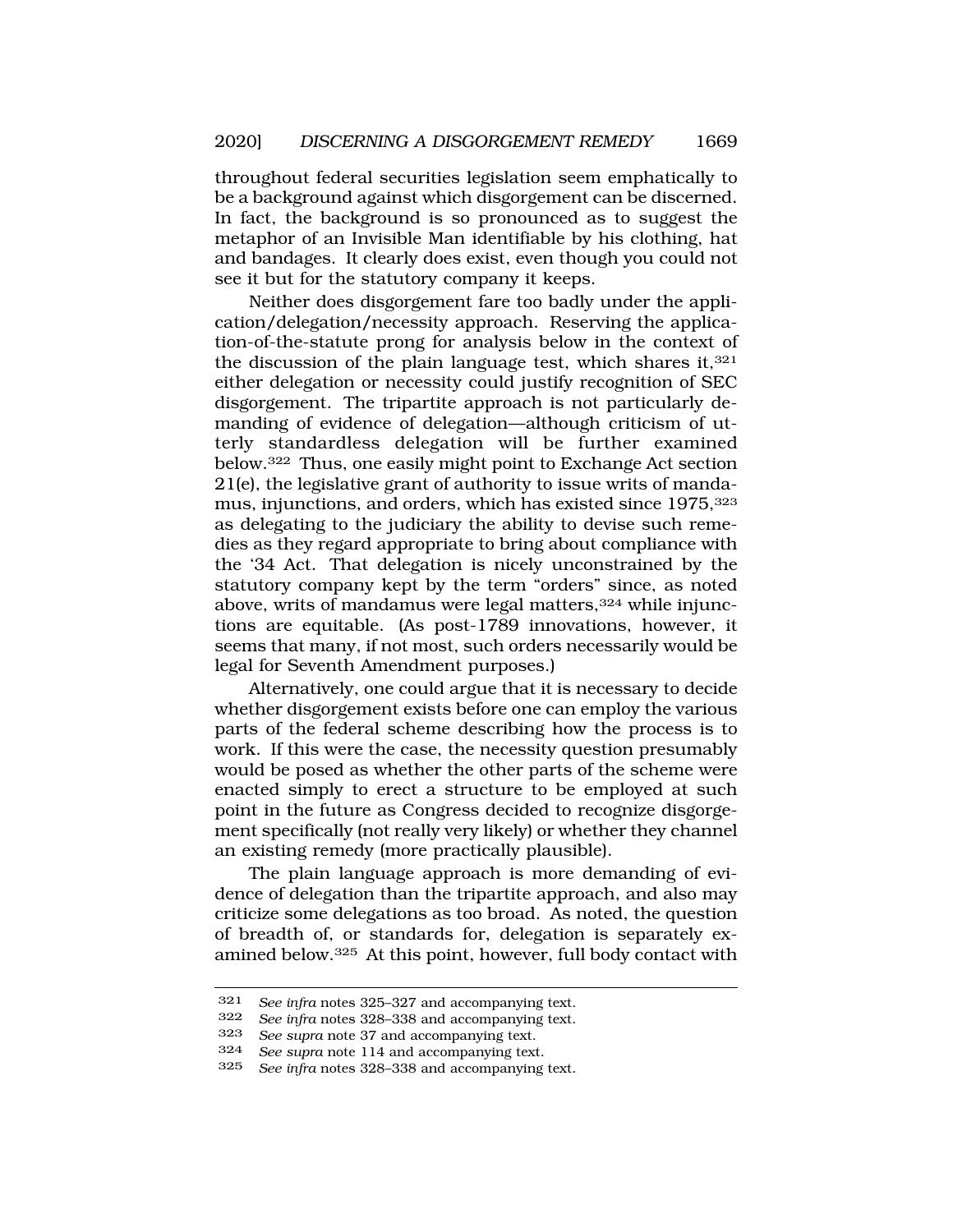the application-of-the-statute characterization comes into play. Reiterating that plain language and textualism approaches essentially conflate, let the readers return to the proposition that textualists, in applying statutes, simply look for their "meaning . . . from the ring the words would have had to a skilled user of words *at the time*, *thinking about the same problem*."326 At the time of Sarbanes-Oxley's addition to the Exchange Act of the ability to grant all equitable remedies, it is clear that skilled users referring to "equitable" remedies in the context of federal securities laws most definitely understood it to include disgorgement. Justice Scalia's analysis in *Great-West* essentially would permit the skilled-users test to be determined by reference to standard current sources, rather than antiquarian inquiry, which in 2002 should mean that Professor Louis Loss's treatise on securities regulation, relied upon two decades earlier by the Supreme Court in recognizing an implied private right under Rule 10b-5, would be at least as relevant as Professor Dan Dobbs' treatise on remedies. In 2002, Professor Loss's then-current treatise clearly did acknowledge disgorgement.<sup>327</sup>

## c. *A Sidebar on Delegation*

Before undertaking the fairly light lifting necessary to articulate the effects of the legal/equitable distinction, a few words are merited on the question of standards of delegation, for, as noted, even textualists will permit delegation in some circumstances. Delegation issues most frequently present themselves in terms of "non-delegation theory." Non-delegation theory is based on the "Vesting Clause" of the Constitution,<sup>328</sup> which (surprise!) vests all legislative powers in Congress, and which generally is regarded as a requirement that Congress provide any delegee with an "intelligible principle" for exercising the delegated authority.329 One might expect practitioners of textualism to be rather more demanding with respect to such principles, and it appears that they are.330

Although some commentators do not believe non-delegation theory should extend to the judiciary,<sup>331</sup> others argue that

<sup>326</sup> Easterbrook, *supra* note 168, at 61 (emphasis added).

<sup>327</sup> LOUIS LOSS & JOEL SELIGMAN, FUNDAMENTALS OF SECURITIES REGULATION 982  $(4th$  ed. 2001).<br>328 IIS Col

U.S. CONST. art. I, § 1.

<sup>329</sup> *See* J.W. Hampton, Jr. & Co. v. United States, 276 U.S. 394, 409 (1928). 330 Alexander Volokh, *Judicial Non-delegation, the Inherent-Powers Corollary,* 

*and Federal Common Law*, 66 EMORY L.J. 1391, 1418 (2017).

<sup>331</sup> *See, e.g.*, Thomas C. Berg, *The New Attacks on Religious Freedom Legislation, and Why They Are Wrong*, 21 CARDOZO L. REV. 415, 449 (1999) ("It makes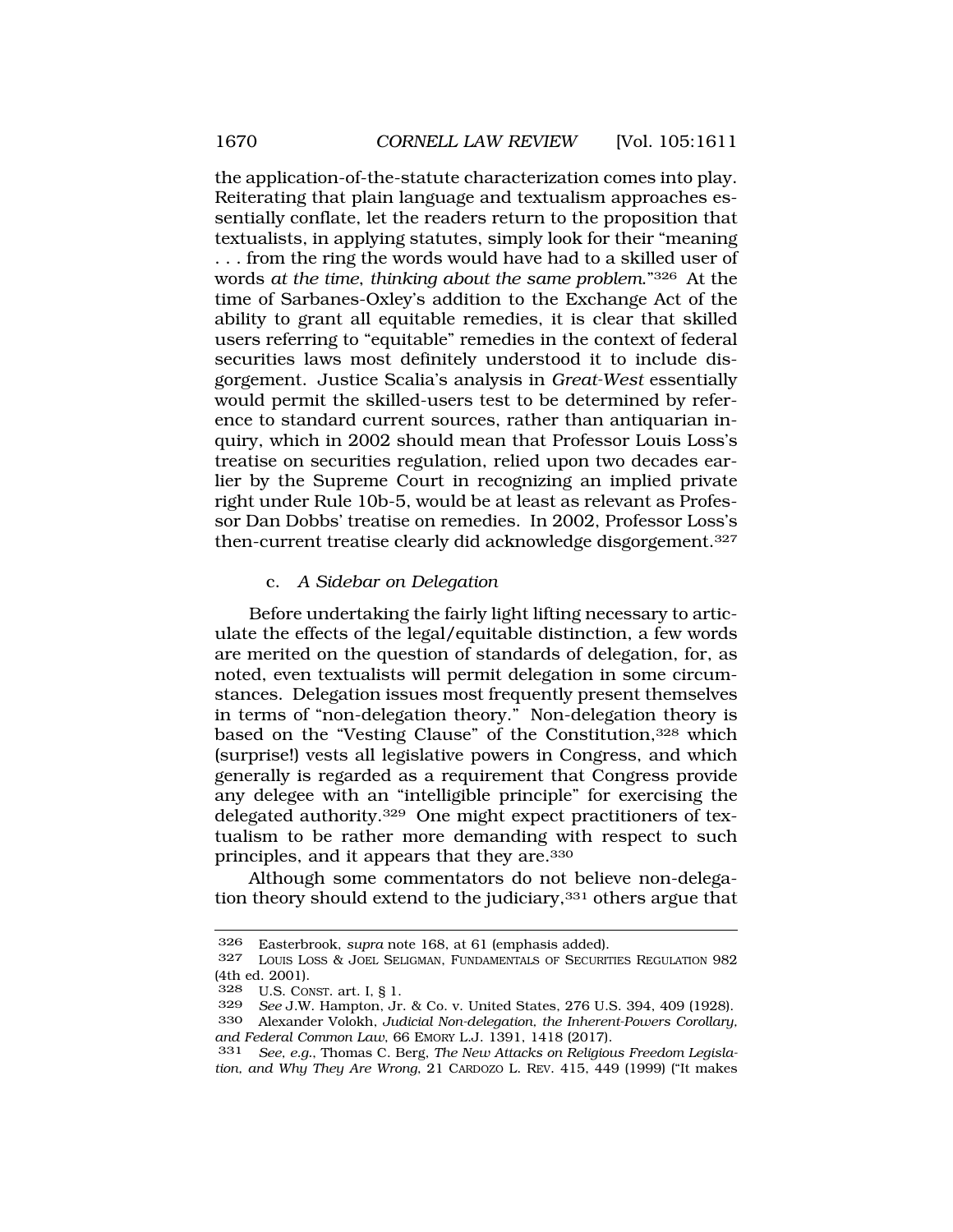Supreme Court precedent has long recognized that it "applies to *any* delegate."332 Still, according to Professor Alexander Volokh, "when we talk about the proper scope of federal common law . . . we're also talking about the permissible scope of standardless congressional delegations to federal courts."333 In his view, the Supreme Court also has recognized, for at least eighty years, "that the requirement of an intelligible principle is relaxed—or dropped entirely—when the delegate already has some inherent power over the subject matter."334 He notes that some commentators, including himself, believe the intelligible principle requirement can be dispensed with when the delegee already has at least some inherent power over the subject matter.335 In the case of federal courts, this would extend to "procedural rulemaking, *remedies*, or common lawmaking associated with statutes."336 In this view, a delegation of the ability to order whatever remedy a federal court chose in order to achieve compliance with federal securities laws would withstand scrutiny. As Professor Volokh observes, Justice Scalia himself recognized that statutory interpretation and procedural rulemaking do not "violate the non-delegation doctrine because they're 'ancillary' to courts' exercise of judicial power."337 In light of his opinion in *Grupo Mexicano* it would be inapposite to extend Justice Scalia's view to the power to decree equitable remedies,338 but perhaps not so problematic in the case of delegated authority to shape remedies that are legal.

little sense even to apply the nondelegation doctrine to general statutes enforced by federal courts rather than by administrative agencies . . . ."); Eric A. Posner & Adrian Vermeule, *Interring the Nondelegation Doctrine*, 69 U. CHI. L. REV. 1721, 1731 (2002) ("[T]he Supreme Court case law conspicuously lacks any suggestion that the delegation metaphor or the concomitant intelligible principle test constrains congressional delegation to the judges . . . .").

<sup>332</sup> Volokh, *supra* note 330, at 1395. *See generally* Margaret H. Lemos, *The Other Delegate: Judicially Administered Statutes and the Nondelegation Doctrine*, 81 S. CAL. L. REV. 405 (2008) (arguing that non-delegation theory also applies to delegations to courts).

<sup>333</sup> Volokh, *supra* note 330, at 1396.

<sup>334</sup> *Id.* at 1394.

<sup>335</sup> *Id.* 

<sup>336</sup> *Id.* at 1396 (emphasis added) (citing, *e.g.*, DAVID SCHOENBROD, POWER WITH-OUT RESPONSIBILITY 189 (1993) ("[A] statute that states a law may leave the court with discretion to decide the remedy for a violation of that law . . . ."); Lemos, *supra*  note 332, at 416 n.51, 440, 443, 473 ("[W]hatever limitations the Constitution imposes on delegations of the 'legislative' power are relaxed when the subject matter of the delegation is within the special competence of the recipient branch.").

<sup>337</sup> Volokh, *supra* note 330, at 1396 (citing Mistretta v. United States, 488 U.S. 361, 417 (Scalia, J., dissenting)).

<sup>338</sup> *See supra* notes 214–216 and accompanying text.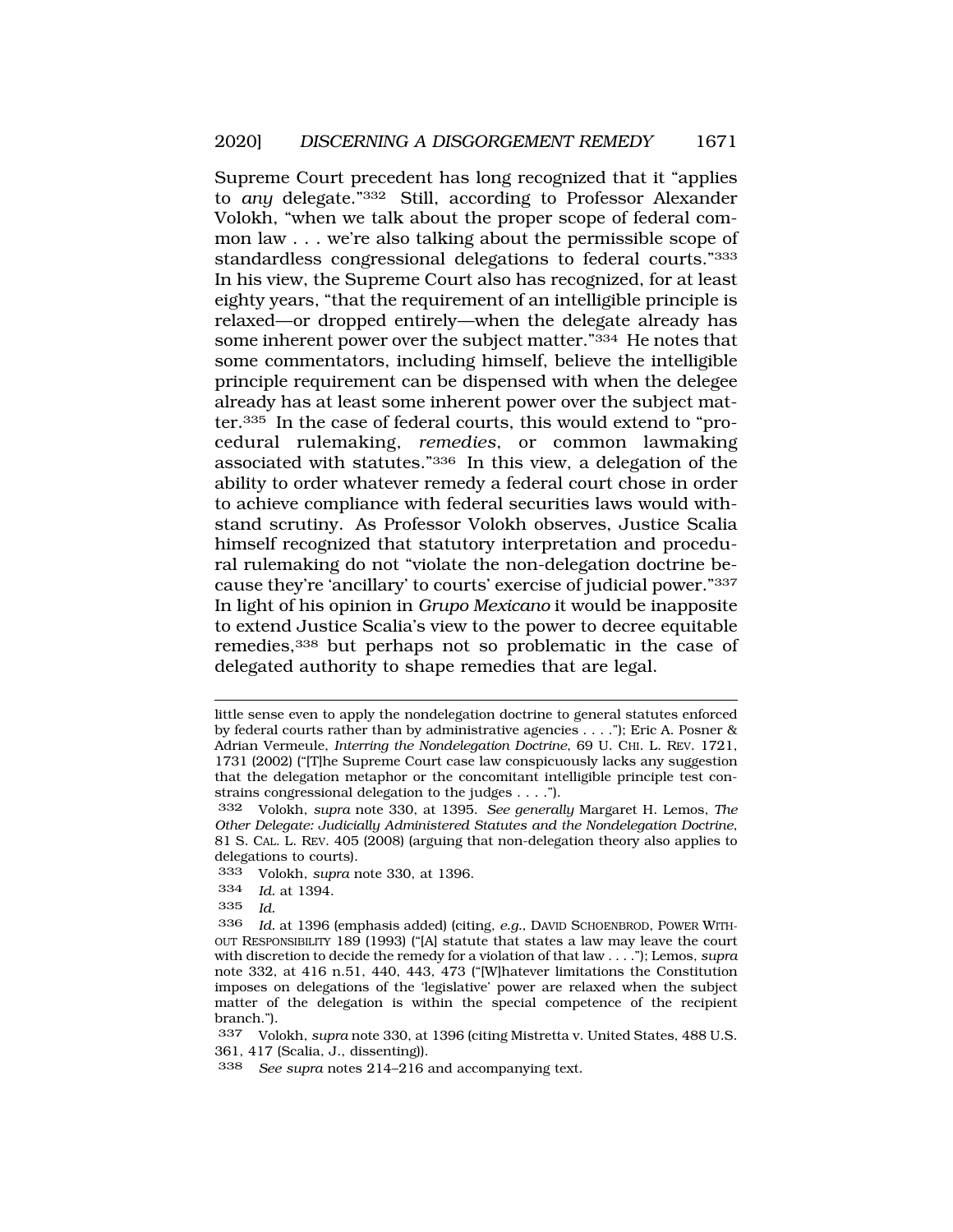C. The Difference Between Legal and Equitable Remedies—or Which is Which, and Why?

So what, exactly, is the buzz? If the question is whether a judge does or does not have authority to order a particular remedy under a particular statute referring *only* to equitable remedies, concern with the equitable/legal distinction is (as exhaustively detailed above) warranted. If, on the other hand, it is clear that the remedy in question is authorized, one way or another, why would anyone still care about the distinction between law and equity, given that the two were merged in 1938?339

For years, it was thought that the importance of the distinction inhered in dragging along a presumed package of addons in the event an action is one or another. An earlier section of this Article introduced a litany of disgorgement-related issues lower courts have been required to resolve. Many of them tended to be answered simply by characterizing disgorgement as equitable rather than legal, and then presuming that equitable actions are not punitive.<sup>340</sup> These included whether disgorgement was punishment for double jeopardy purposes, whether it was dischargeable in bankruptcy, whether it could be insured against, whether it was tax deductible, and whether it was enforceable by contempt sanctions. For most of its history, courts also took its equitable status to preclude application of a statute of limitations. As the Supreme Court demonstrated in *Kokesh*, however, most of these matters actually should be resolved without bogging down on, or making assumptions about, equitable status. Thus, in *Kokesh* the matter properly before—and properly recognized by—the Court was whether disgorgement was a forfeiture or a penalty under § 2462, not whether it was equitable. Similarly, for purposes of tax deductibility, bankruptcy, and insurability, the question generally should turn on the demands of public policy, not on whether the remedy is equitable. The answer to the double jeopardy issue should be reckoned by whether disgorgement indeed is a form of punishment, not by whether it is equitable.341 With respect to the question of enforcement by orders of

<sup>339</sup> *See Federal Rules of Civil Procedure Merge Equity and Common Law*, FED. JUD. CTR., <https://www.fjc.gov/history/timeline/federal-rules-civil-procedure>merge-equity-and-common-law [<https://perma.cc/56K7-MXZZ>] (last visited June 07, 2020).<br>340 See supro

See supra notes 203-205 and accompanying text.

<sup>341</sup> *See* Hudson v. United States, 522 U.S. 93, 110 (1997) (reinstating a double jeopardy meaning limited to multiple criminal prosecutions).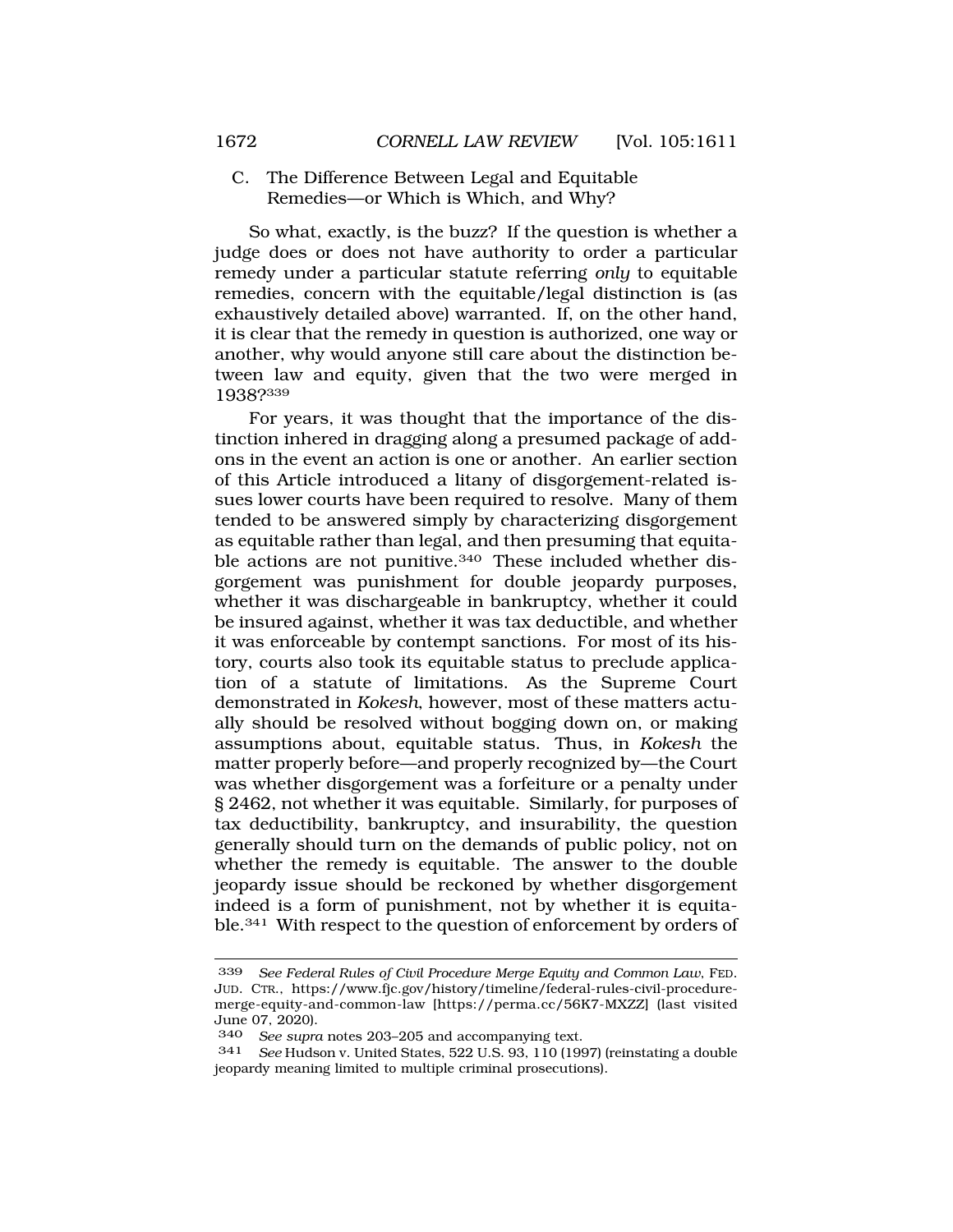contempt, the equitable v. legal distinction may still have salience, so there the question may (outside the pages of this Article) persist.342

As it turns out, though, after the clutter is discarded the most significant consequence of the equitable/legal distinction is whether there is a right to trial by jury—recognized in the case of a legal remedy, but not in the case of an equitable one.343 In the view of Professor Doug Rendleman (shared by the author of this Article),

[a]s the profession learns that the legal–equitable distinction is not functional and no longer useful except for analyzing the constitutional right to a civil jury, it may replace the more general terms *equitable jurisdiction and equitable remedy*  with the name of the particular remedy—injunction or specific performance. Except for the jury trial right, postmerger policymakers in legislatures and courts might omit the megaclassifications, legal and equitable, and decide questions like scope of review based on policies discrete to each subject. Characterization as legal or equitable, if necessary for one purpose, need not carry over to others.<sup>344</sup>

In some cases, even the jury trial distinction may not be a practical one. For instance, the SEC frequently seeks some legal remedy clearly giving right to a jury trial at the same time it seeks disgorgement.345 As a matter of fact, it was a jury of Mr. Kokesh's (nonpolo playing?) peers who convicted him of fraud under three different securities laws.346 The distinction nonetheless is worth unpacking.

<sup>342</sup> Courts have tended to accept that SEC disgorgement is essentially equitable, rather than the equivalent of a debt, and therefore is enforceable by contempt. *See, e.g.*, SEC v. Huffman, 996 F.2d 800, 803 (5th Cir. 1993) (holding that disgorgement order could be enforced by contempt sanctions because "disgorgement is more like a continuing injunction in the public interest than a debt"); SEC v. Goldfarb, No. C 11-00938 WHA, 2012 U.S. Dist. LEXIS 85628, at \*10–17 (N.D. Cal. 2012) (holding that SEC disgorgement is enforceable by contempt). *But see*  SEC v. New Futures Trading Int'l Corp., Civil No. 11-cv-532-JL, 2012 U.S. Dist. LEXIS 55557, at \*5–6 (D.N.H. 2012) (holding that enforcement through contempt is not appropriate).

<sup>343</sup> *See infra* notes 347–352 and accompanying text*.* 

<sup>344</sup> Doug Rendleman, *Irreparability Irreparably Damaged*, 90 MICH. L. REV. 1642, 1648 (1992); *see also* Dennis J. Wiley, *Enforcing Recoupment Provisions After* Great-West Life & Annuity Insurance Company v. Knudson*: A Suggested Method of Analysis for Reviewing Courts*, 9 DEPAUL J. HEALTH CARE L. 1195, 1203 (2006) (noting that "relief may be categorized as equitable for one purpose and legal for another purpose").

<sup>345</sup> Actions for civil monetary penalties, for example, clearly confer a jury right. 346 *See Kokesh v. SEC*, 137 S. Ct. 1635, 1641 (2017).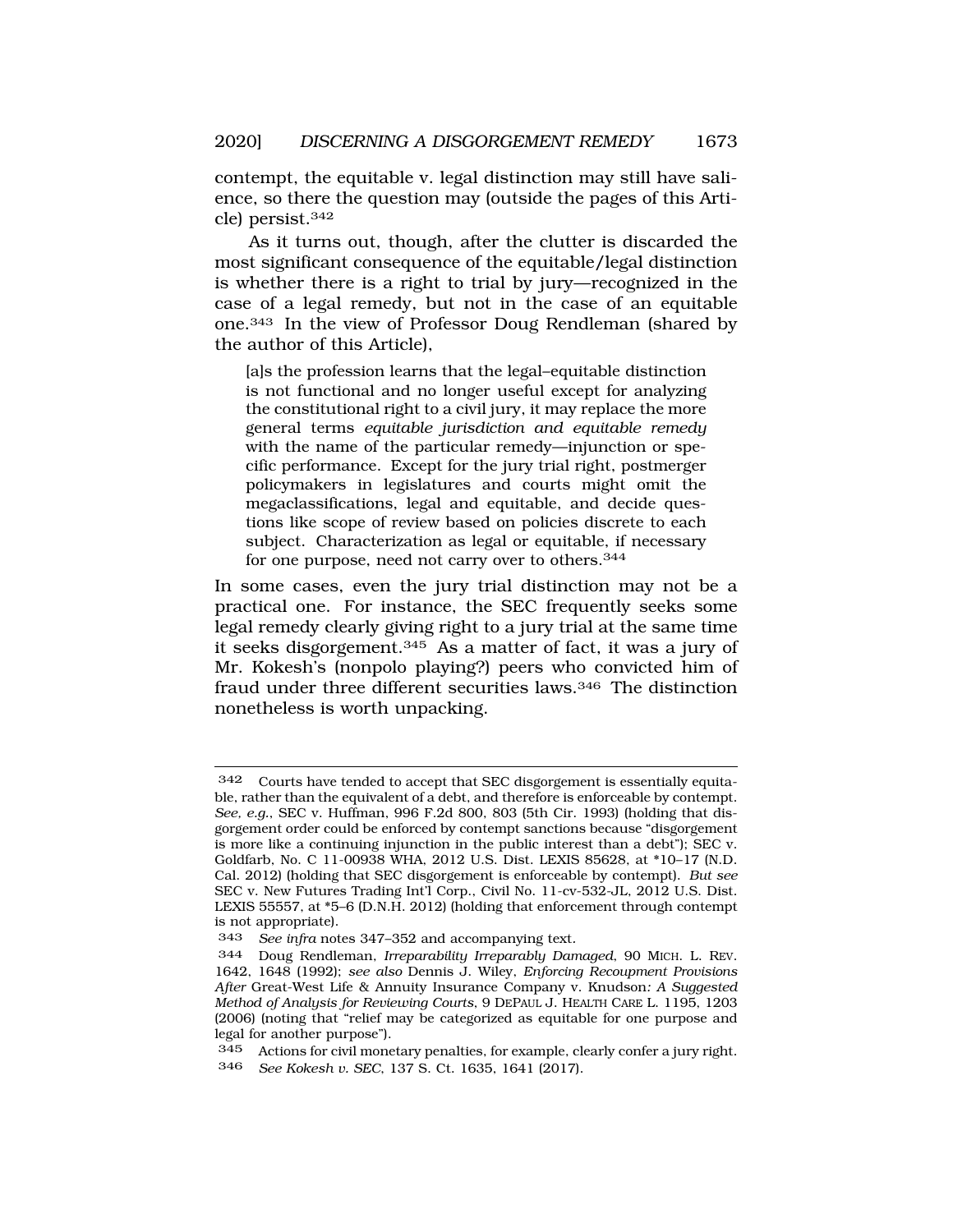The Seventh Amendment guarantees a right to trial by jury in suits at common law.347 As Justice Story stated in 1830,

The phrase 'common law,' found in this clause, is used in contradistinction to equity, and admiralty, and maritime jurisprudence. . . . By common law, [the Framers of the Amendment] meant . . . not merely suits, which the common law recognized among its old and settled proceedings, but suits in which legal rights were to be ascertained and determined, in contradistinction to those where equitable rights alone were recognized, and equitable remedies were administered . . . . In a just sense, the amendment then may well be construed to embrace all suits which are not of equity and admiralty jurisdiction, whatever might be the peculiar form which they may assume to settle legal rights.<sup>348</sup>

*Curtis v. Loether* is a more recent landmark addressing the right to jury trial in the context of a discrimination claim brought under Title VIII of the Civil Rights Act of 1964:

The Seventh Amendment provides that "[i]n suits at common law, where the value in controversy shall exceed twenty dollars, the right of trial by jury shall be preserved." Although the thrust of the Amendment was to preserve the right to jury trial as it existed in 1791, it has long been settled that the right extends beyond the common-law forms of action recognized at that time.<sup>349</sup>

Thus, the protections of the Seventh Amendment extend to all claims that were not, at the time of the founders, equitable or maritime in nature. As a later case read *Curtis*, "[t]his analysis applies not only to common-law forms of action, but also to causes of action created by congressional enactment."350

<sup>347</sup> U.S. CONST. amend. VII.

<sup>348</sup> Parsons v. Bedford, 28 U.S. 433, 446–47 (1830) (emphasis omitted).

Curtis v. Loether, 415 U.S. 189, 192–93 (1974). The viability of the remedy sought was not an issue in *Curtis*—the Court did not question Congress's ability to create it or the federal courts' authority to decree it—but it came with the right to jury trial because the type of remedy sought (compensatory and punitive damages) would not have been understood by the founders as equitable. Interestingly, in coming to its conclusion the Court went to pains to distinguish both the restitution recognized as equitable in *Porter* (s*ee supra* notes 42–55 and accompanying text) and (without expressing an opinion thereon) the lower courts' willingness to order, as an equitable matter, reinstatement and backpay under Title VII of the Civil Rights Act of 1964. *Curtis*, 415 U.S. at 196–97. These cases were not right to jury cases, but rather addressed the question of judicial authority to order particular remedies, so the Court in *Curtis* may have unnecessarily conflated constitutional and statutory meaning issues when it mentioned them at all.

<sup>350</sup> Tull v. United States, 481 U.S. 412, 414 (1987) (quoting *Curtis*, 415 U.S. at 193). But see *Markman v. Westview Instruments, Inc.*, 517 U.S. 370, 378 (1996), which takes the approach of preserving the right to jury trial if the type of case is analogous to one historically tried at law and not otherwise.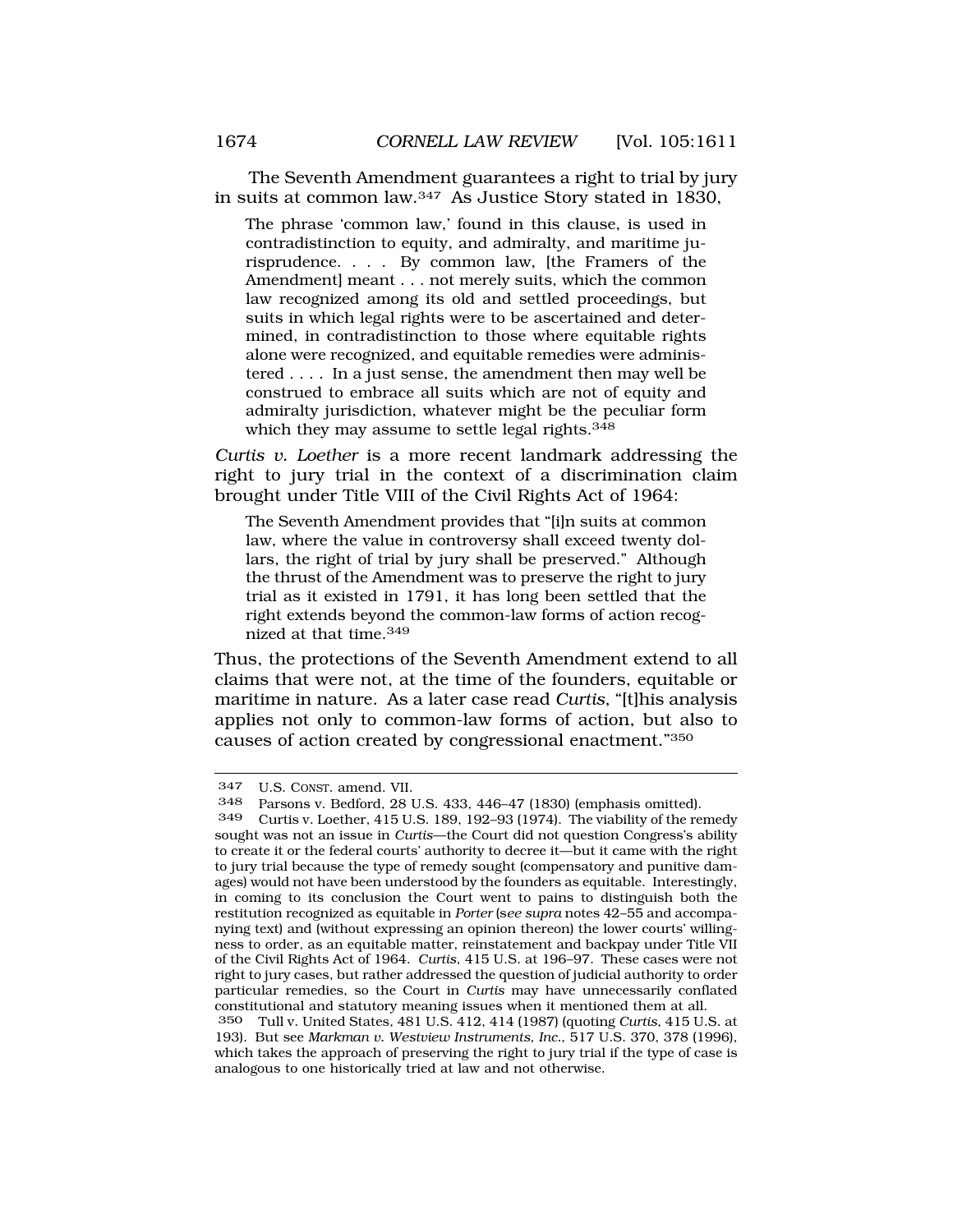That later case, *Tull v. United States*, augmented the analysis in *Curtis*, at least for purposes of litigation about disgorgement. Tull involved the government's claim that a suit for civil penalties under the Clean Water Act essentially was "an action for disgorgement of improper profits, traditionally considered an equitable remedy."351 The remedy that had been ordered in that case was a fine determined at the discretion of the trial court, which calculated it by multiplying the number of lots sold in areas where illegal toxic dumping had taken place by the profit earned per lot. The Court reacted as follows:

An action for disgorgement of improper profits is . . . a poor analogy. Such an action is a remedy only for restitution—a more limited form of penalty than a civil fine. Restitution is limited to "restoring the status quo and ordering the return of that which rightfully belongs to the purchaser or tenant." . . . [section] 1319(d)'s concerns are by no means limited to restoration of the status quo.<sup>352</sup>

Given the SEC's bent for acknowledging that restitution is no more than a subsidiary purpose of its disgorgement remedy, *Tull* permits an argument that, as currently managed, at least some disgorgement actions require jury trials.

In any event, for Seventh Amendment purposes, there currently is a clear, two-step test for determining what is equitable. According to *Teamsters v. Terry*,

To determine whether a particular action will resolve legal rights, we examine both the nature of the issues involved and the remedy sought. "First, we compare the statutory action to 18th-century actions brought in the courts of England prior to the merger of the courts of law and equity. Second, we examine the remedy sought and determine whether it is legal or equitable in nature." The second inquiry is the more important in our analysis.<sup>353</sup>

The Court obviously did not regard itself as bound by the *Terry*  approach in either *Grupo Mexicano* or *Great*-*West* (although, in the latter, the case was discussed in a footnote and distinguished by the majority), $354$  presumably because in those cases it simply was focusing on the meaning of statutes (the Judiciary Act and ERISA, respectively) and was indifferent to the jury trial issue. In a case raising both statutory meaning

<sup>351</sup> *Tull*, 481 U.S. at 424.

Id. (quoting Porter v. Warner Holding Co., 328 U.S. 395, 402 (1946)).

<sup>353 494</sup> U.S. 558, 565 (1990) (quoting *Tull*, 481 U.S. at 417–18 and citing Granfinanciera, S.A. v. Nordberg, 492 U.S. 33, 42 (1989) for the proposition that the second inquiry is the more important).

<sup>354 534</sup> U.S. at 218, discussed *supra* notes 247–50 and accompanying text.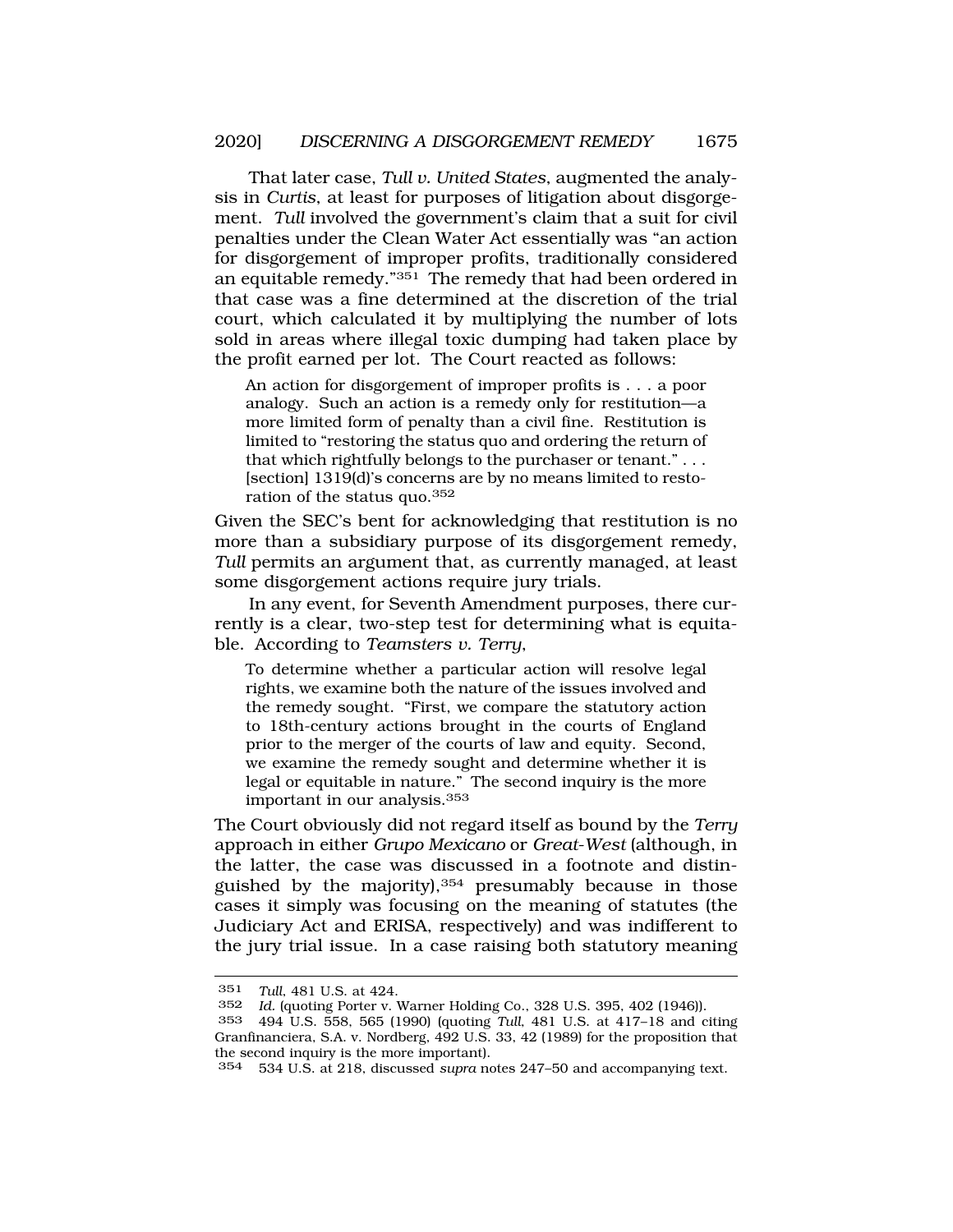and jury trial questions it well might wind up recognizing that what was denominated "equitable" by statute sometimes really is at law for purposes of the Seventh Amendment.

Another and perhaps more helpful way to frame this argument is to say that statutes authorizing the seeking and granting of remedies properly should be understood as signaling the availability and shape of those remedies, not as actually determining whether they are equitable or legal in nature. This is because the significance of the difference inheres in their constitutional distinctions, which is beyond the ability of Congress to affect. Thus, a legislative declaration along the lines that the federal courts have the ability to order "disgorgement and other equitable relief" or "all equitable relief, including disgorgement" surely would mean that disgorgement could be ordered, even though it might or might not constitute a remedy qualifying as equitable for Seventh Amendment purposes.355

## D. Recapitulation and Further Analysis

Let us note once again the following points, made in a slightly different order. First, Congress could expressly permit the SEC to pursue disgorgement as a legal matter. Second, it would not be too far-fetched for a court to heave a sigh and take the beyond-peradventure approach, acknowledging that Congress has as good as done so. Third, since Congress in 2002 specifically authorized the Commission to seek all equitable relief, *Grupo Mexicano* and the Judiciary Act technically should be irrelevant—instead, what is germane is what skilled users in 2002 thought equitable relief meant *in the context of securities regulation*, particularly in light of the chain of statutory breadcrumbs and cascade of court cases acknowledging existence of

On the other hand, perhaps one might be concerned that Congress wanted disgorgement to exist only if it could be administered without resort to a jury trial. Textualists, however, would not be interested in what Congress wanted, only in what it said to skilled users at the time.

<sup>355</sup> In other words, if Congress had specified a disgorgement remedy without adverting to equity, it would simply go to the federal courts to decide its status for constitutional purposes. If it had expressly but mistakenly said "disgorgement and other equitable remedies" or "disgorgement as part of a court's equity power" it seems logical to recognize the remedy but again refer the matter of constitutional compliance to the federal courts. Although not completely apt, there is Supreme Court precedent addressing the transfer from equitable to legal in the context of mistaken filing of claims. In *White v. Sparkill Realty Corp.*, a pre-merger case, the Court noted that the then applicable legal and equitable procedural rules "contemplate[d] that where what is really an action at law is erroneously begun as a suit in equity, the same may be transferred to the law side of the court and after appropriate amendments may be prosecuted to a judgment as if originally begun on the law side." 280 U.S. 500, 512 (1930).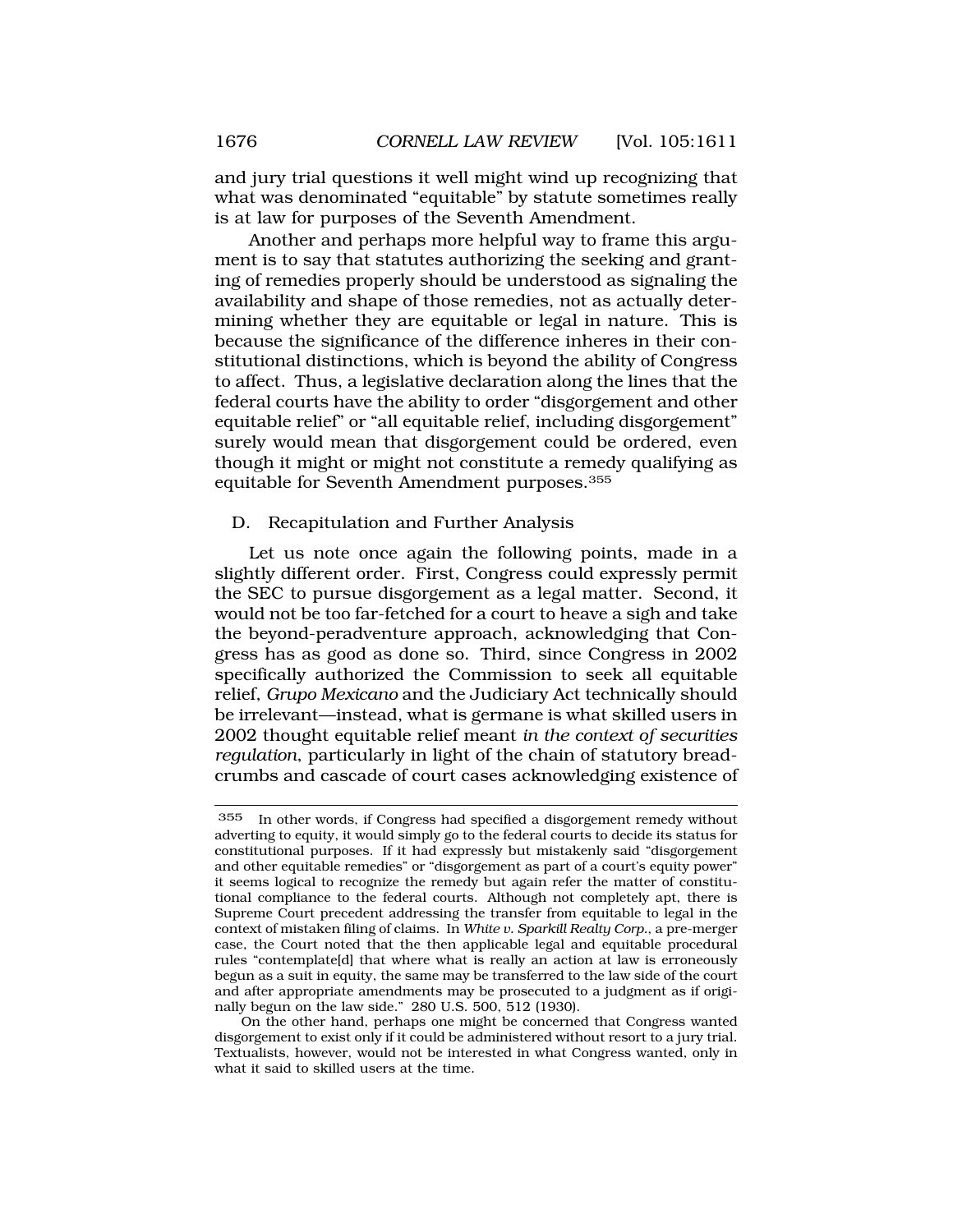the remedy.356 Fourth, although *Great*-*West* called for equitable relief to mean less than "all relief," the skilled-users-at-thetime approach would not extend to all relief even if it did pick up disgorgement; moreover, the federal securities laws lack the carefully crafted enforcement scheme *Mertens* and *Great*-*West*  discovered in ERISA. Fifth, even if Congress denominated a remedy as equitable, that could not make it equitable for constitutional purposes; it will be equitable for those purposes only if it is akin to a remedy available in English Chancery at the time of the founding. Sixth, whether a remedy is equitable for constitutional purposes simply determines the existence of the Seventh Amendment right to trial by jury (although assumptions about what equity means—i.e., necessarily nonpunitive in nature—have led to some confusion in the precedents).

Although not central to this Article's main thesis—which is that federal courts clearly have the ability to order disgorgement in SEC enforcement actions—let us return to the question of what remedies were equitable at the time of the founders. This is a matter as to which *Great*-*West* is instructive. Recall that outside the context of fiduciary breach, recoveries based on the defendant's gain were matters of common law assumpsit whereas actions based on the plaintiff's loss of property were matters of equitable relief.357 This seems to delineate areas in which SEC disgorgement most clearly should survive, both as a matter of statutory meaning and for Seventh Amendment purposes. Most obviously, in those instances in which the Commission seeks restitution for victims—which in some cases it does—the remedy might survive as equitable (at least, as discussed below, if sought as a remedy ancillary to injunction).358

Almost as obviously, recall both that there are a number of securities violations that do involve fiduciary breach, and that equity did indeed move aggressively to require constructive trusts and accountings to prevent fiduciaries from benefitting from misuse (including any use that simply was unauthorized)

<sup>356</sup> An argument might be made that Congress generally should be deemed to intend to use the word equitable consistently throughout the centuries but that would not seem to be consistent with the skilled-users-at-the-time approach described by Easterbrook, *supra* note 168.

<sup>357</sup> *See supra* notes 235–251 and accompanying text.

Moreover, to the extent that the remedy is based on making victims whole, it seems clear that it would be entirely appropriate—and traditional—to preclude deduction of the defendant's expenses in calculating the appropriate amount to be disgorged.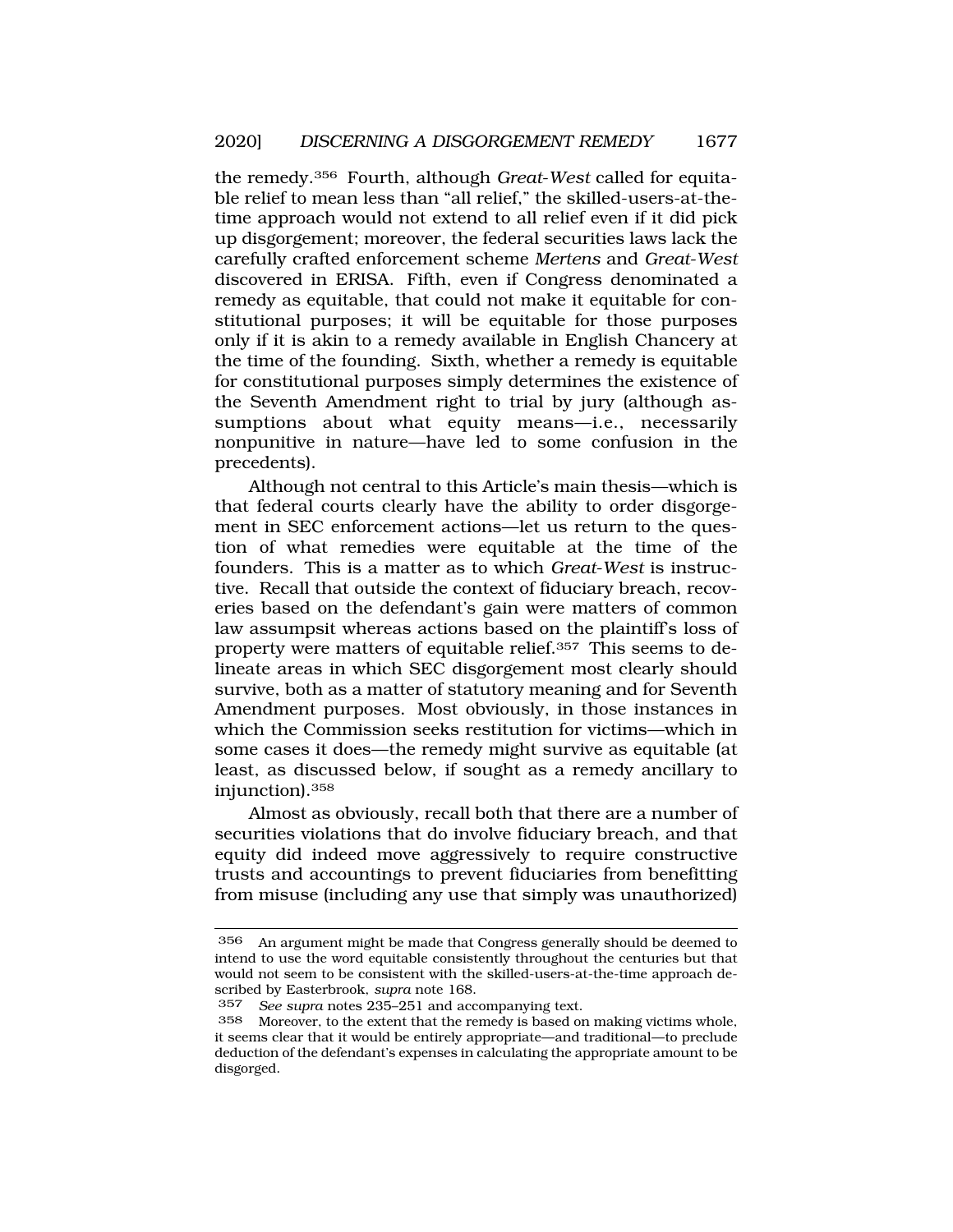of a beneficiary's property, including information. In this vein, let us recognize that Mr. Kokesh himself would have some accounting to do: he owned and controlled the general partners that embezzled limited partnership funds, which was (you guessed it) a fiduciary breach (and a glaringly large one at that).359

More broadly, and as mentioned above, almost all insider trading cases involve breach of fiduciary duty. There are five main theories pursuant to which liability for inside trading is imposed.360 Traditional insiders (like those in *SEC v. Texas Gulf Sulphur*) owe a duty not to use corporate information for their own purposes.361 Temporary insiders—like lawyers who are hired as agents owe the same.<sup>362</sup> Those liable under the misappropriation theory of insider trading are those who have used information taken in breach of a fiduciary "or similar duty of trust and confidence"<sup>363</sup> so perhaps this is an area where there might be a bit of slicing and dicing.<sup>364</sup> The liability of a tippee derives from fiduciary breach known to the tippee and has been analogized to a trade by the tipper followed by a gift of the proceeds.365 This seems to be exactly the kind of liability that would have whetted the 18th century equitable appetite. On the other hand, liability under Rule 14e-3 for trading on material nonpublic information about tender offers turns simply on the source of the information (the target or

Not honesty alone, but the punctilio of an honor the most sensitive, is then the standard of behavior. . . . Salmon had put himself in a position in which thought of self was to be renounced, however hard the abnegation. He was much more than a coadventurer. He was a managing coadventurer. For him and for those like him, the rule of undivided loyalty is relentless and supreme.

<sup>359</sup> Perhaps no article on a business subject involving fiduciary duty can truly be complete without quoting *Meinhard v. Salmon* on the subject of the duties of managing partners:

<sup>164</sup> N.E. 545, 546–48 (N.Y. 1928) (citations omitted).

<sup>360</sup> The text omits consideration of liability under Exchange Act section 20A, 15 U.S.C. § t1, since that liability must be premised on a violation under one of the other insider trading theories. It also omits a new line of cases being pursued against hackers of material nonpublic information, premised on a theory of affirmative misrepresentation. *See also* SEC v. Dorozhko, 574 F.3d 42, 51 (2d Cir. 2009).

<sup>361</sup> SEC v. Tex. Gulf Sulphur Co., 401 F.2d 833, 848 (2d Cir. 1968).

<sup>362</sup> United States v. O'Hagan, 521 U.S. 642, 653 (1997).

<sup>363</sup> *Id.* at 650–53.

<sup>364</sup> The Stop Trading on Congressional Knowledge Act § 6, 5 U.S.C. § 2105 (2012), stipulated that government employees are in positions of trust and confidence for this purpose, so perhaps they would be regarded as other than fiduciary. *See* GABALDON & SAGERS*,* supra note 234, at 557.

<sup>365</sup> Salman v. United States, 137 S. Ct. 420, 428 (2016); Dirks v. SEC, 463 U.S. 646, 667 (1983).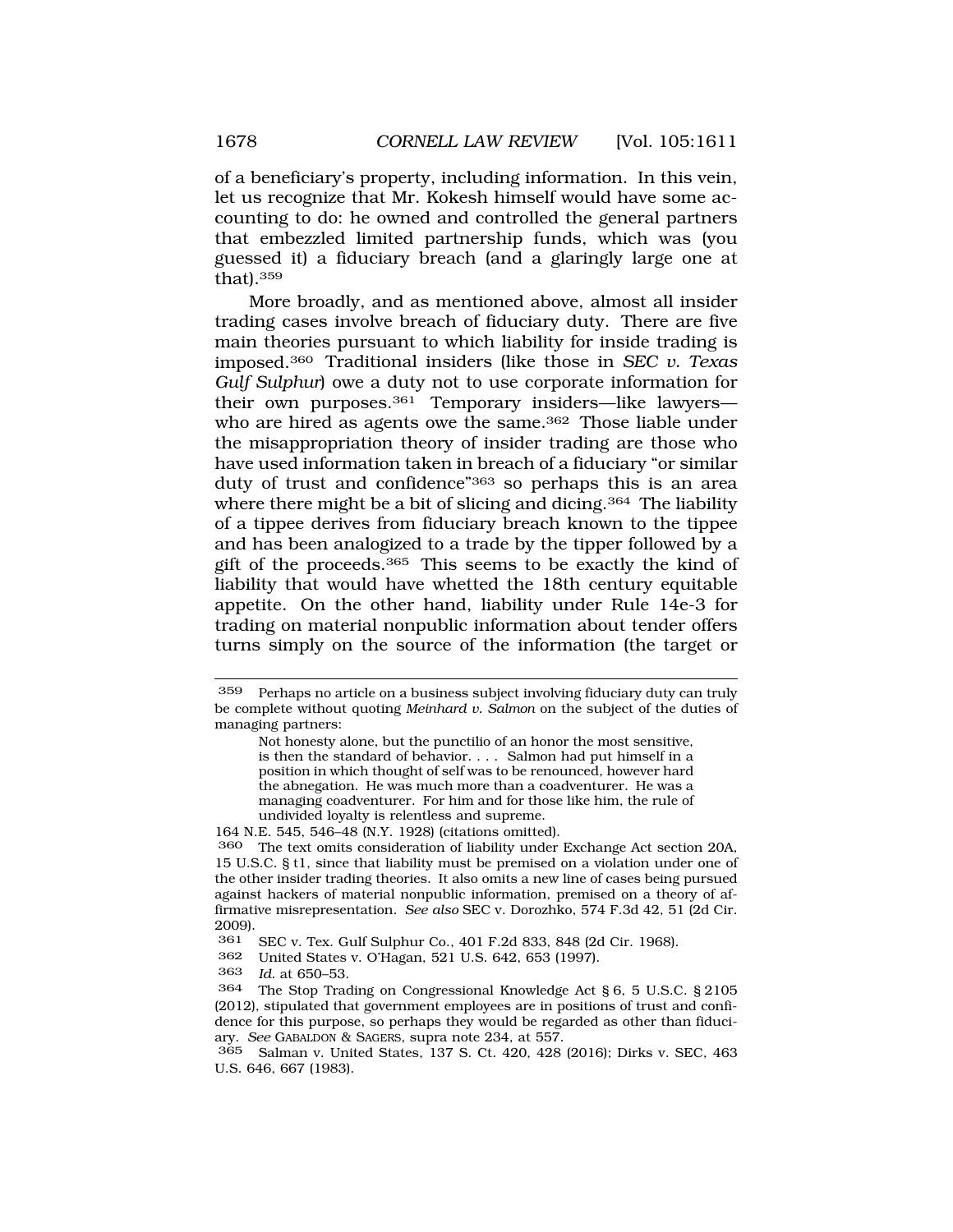would be acquirer) rather than on the existence of fiduciary relationships and presumably would be excluded from the realm of traditional equitable remedies.366

Another area in which it is clear that equity would act in the 18th century is with respect to ancillary legal relief. As noted above, in *Texas Gulf Sulphur* and since, the Commission often has sought disgorgement in the absence of injunctive relief. In those instances in which a request for injunctive relief is legitimately sought, with disgorgement truly appurtenant, a straight-faced argument does exist for recognition of the subsidiary remedy as historically equitable whether or not restitution is achieved.

At the (100%) risk of extending an already long explication, a few words are in order on the subject of the recipient of disgorged funds when it is not the U.S. Treasury. In some insider trading cases, as in *Texas Gulf Sulphur*, the recipient is the issuer of the traded securities. This is, of course, entirely appropriate as a matter of traditional equity, as the issuer generally is the wronged beneficiary owed an accounting. In others, it may be injured trading partners compensated for their losses,367 in which case equitable restitution arguably comes into play. In cases not involving inside traders but, say, misrepresentations by an issuer when buying or selling its own securities, restitution of victim's losses also could be seen as equity but could work injury to the issuer's innocent shareholders. This is one of the recurring problems when dealing with the punishment of entities.<sup>368</sup> It certainly is a matter a court might take into account in shaping an order, but it is beyond the scope of this Article.

#### **CONCLUSION**

The established majority construction of the Judiciary Act essentially suggests that most progress in terms of response to modern conditions and needs must come in the form of legal,

<sup>366 17</sup> C.F.R. § 240.14e-3 (2020).

It may be true either that the contemporaneous traders were not owed a direct duty by the miscreant and/or might have difficulty establishing a causal relationship between the miscreant's trading and their own injury. The Court nonetheless has referred to such traders as "victims" of wrongdoing. *See, e.g.*, Chadbourne & Park LLP v. Troice, 134 S. Ct. 1058, 1067 (2014) (citing United States v. O'Hagan, 562 U.S. at 655–56 (stating victims were "members of the investing public" harmed by the defendant's "gain[ing of an] advantageous market position" through insider trading)).

<sup>368</sup> *See generally* Theresa A. Gabaldon, *Milberg Weiss: Of Studied Indifference and Dying of Shame*, 2 J. BUS. & TECH. L. 207 (2007) (describing considerations in corporate civil and criminal liability).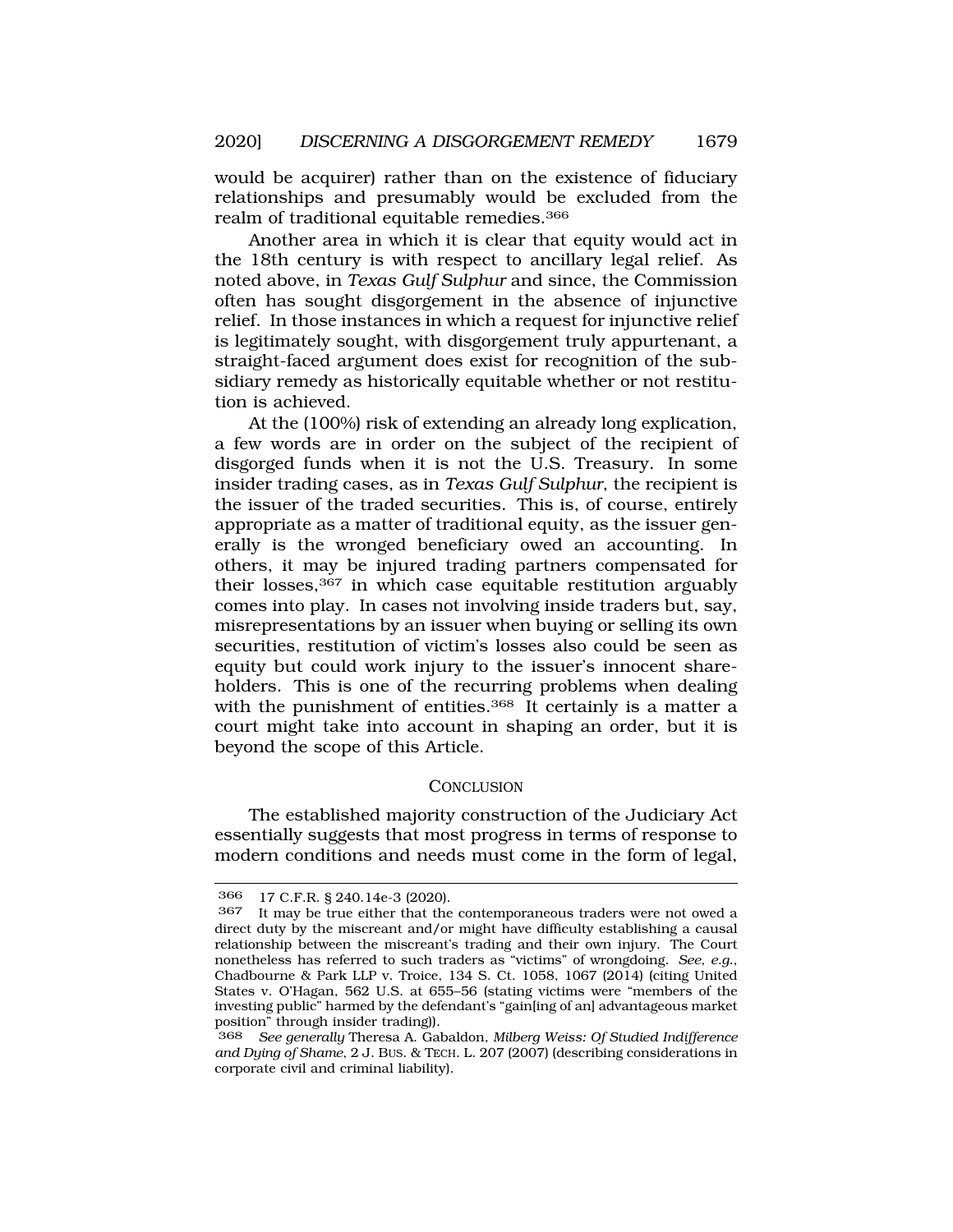rather than equitable developments.369 This would seem to include the creation of new remedies and, to the limited extent mandated by *Teamsters v. Terry*, the identification of new triggers for the application of old ones. The concern thus manifest with constraining judicial activism may be sensible—or at any rate understandable—when what one is contemplating is preservation of what is perceived as a vital right to trial by jury. In other words, if either a new cause of action or a new remedy comes down the pike, perhaps it is best—or at any rate simplest—to say that it is legal rather than equitable for Seventh Amendment purposes.

Whether that logic needs to dictate the existence of remedies in the first place is an entirely different question. One of the central claims of this Article is that, in the context of remedies, it would be wrongheaded to rely on historic practices of equity as conclusive proof of modern statutory meaning in the presence of strongly conflicting evidence. Even without reference to the type of legislative history Justices Thomas, Alito, and Gorsuch specifically eschew, it is perfectly clear from the statutory structure of the Exchange Act that Congress thinks assuming such a thing as Congressional thought—that the SEC disgorgement remedy exists. It is possible, of course, that if a hypertextualist majority of the Court were formed, it might choose the approach of taunting Congress to force it to express itself more clearly. If that were to happen, the issue essentially would be slammed back to the legislature to see if Wall Street would get a win. Almost certainly, the United States has not seen its last financial crisis and it is highly likely that a disgorgement remedy would be reinstated the next time our legislators feel called upon to pound their chests in outrage at financial fraud.

It does seem that Congress thought—if it thinks—disgorgement was equitable when it passed the Sarbanes-Oxley Act; after all, that is what everyone thought. No one, however, seems to have been thinking all that hard about what that meant, which essentially distills to the lack of a right to trial by jury. This is not a matter that Congress can affect one way or another. Nonetheless, given the acknowledged post-Sarbanes-Oxley statutory authority of the federal courts to apply any equitable remedy in order to enforce the Exchange Act, it is still possible that hypertextualists could permit the disgorgement remedy to exist without any further expression of Congres-

<sup>369</sup> Note that this construction presumably would carry over to Article III of the Constitution if the occasion demanded it. *See supra* note 297.